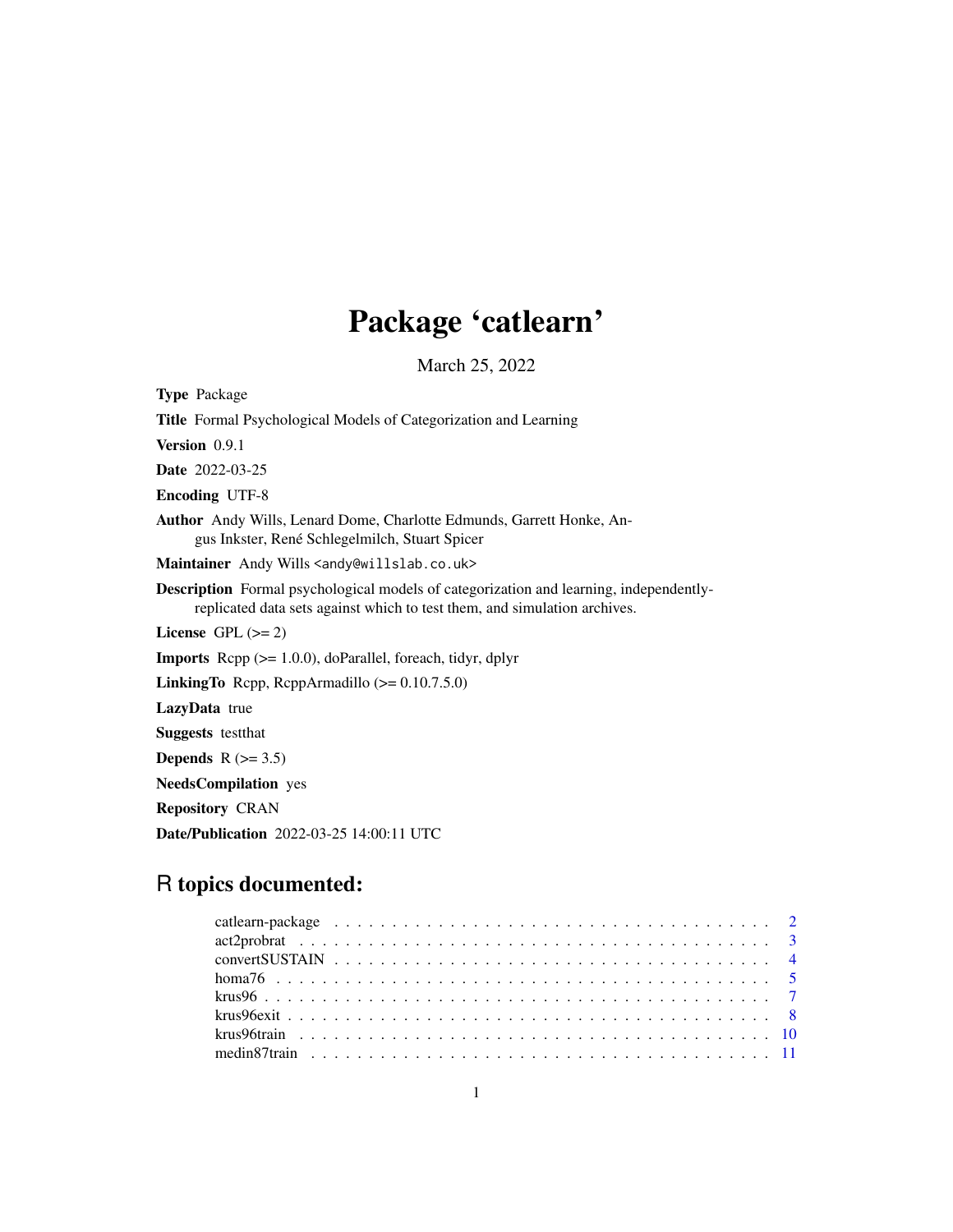<span id="page-1-0"></span>

| 12<br>nosof88<br>nosof88exalcove<br>13<br>14<br>16<br>17<br>18<br>19<br>nosof94<br>21<br>22<br>nosof94bnalcove<br>23<br>nosof94exalcove<br>25<br>26<br>27<br>28<br>29<br>31<br>32<br>33<br>34<br>35<br>37<br>38<br>40<br>42<br>45<br>49<br>52<br>54<br>57<br>60<br>$\text{slpMBMF}\dots\dots\dots\dots\dots\dots\dots\dots\dots\dots\dots\dots\dots\dots\dots\dots$<br>62<br>65<br>slpNNRAS<br>67<br>69<br>73<br>73<br>78 |  |  | 80 |
|---------------------------------------------------------------------------------------------------------------------------------------------------------------------------------------------------------------------------------------------------------------------------------------------------------------------------------------------------------------------------------------------------------------------------|--|--|----|
|                                                                                                                                                                                                                                                                                                                                                                                                                           |  |  |    |
|                                                                                                                                                                                                                                                                                                                                                                                                                           |  |  |    |
|                                                                                                                                                                                                                                                                                                                                                                                                                           |  |  |    |
|                                                                                                                                                                                                                                                                                                                                                                                                                           |  |  |    |
|                                                                                                                                                                                                                                                                                                                                                                                                                           |  |  |    |
|                                                                                                                                                                                                                                                                                                                                                                                                                           |  |  |    |
|                                                                                                                                                                                                                                                                                                                                                                                                                           |  |  |    |
|                                                                                                                                                                                                                                                                                                                                                                                                                           |  |  |    |
|                                                                                                                                                                                                                                                                                                                                                                                                                           |  |  |    |
|                                                                                                                                                                                                                                                                                                                                                                                                                           |  |  |    |
|                                                                                                                                                                                                                                                                                                                                                                                                                           |  |  |    |
|                                                                                                                                                                                                                                                                                                                                                                                                                           |  |  |    |
|                                                                                                                                                                                                                                                                                                                                                                                                                           |  |  |    |
|                                                                                                                                                                                                                                                                                                                                                                                                                           |  |  |    |
|                                                                                                                                                                                                                                                                                                                                                                                                                           |  |  |    |
|                                                                                                                                                                                                                                                                                                                                                                                                                           |  |  |    |
|                                                                                                                                                                                                                                                                                                                                                                                                                           |  |  |    |
|                                                                                                                                                                                                                                                                                                                                                                                                                           |  |  |    |
|                                                                                                                                                                                                                                                                                                                                                                                                                           |  |  |    |
|                                                                                                                                                                                                                                                                                                                                                                                                                           |  |  |    |
|                                                                                                                                                                                                                                                                                                                                                                                                                           |  |  |    |
|                                                                                                                                                                                                                                                                                                                                                                                                                           |  |  |    |
|                                                                                                                                                                                                                                                                                                                                                                                                                           |  |  |    |
|                                                                                                                                                                                                                                                                                                                                                                                                                           |  |  |    |
|                                                                                                                                                                                                                                                                                                                                                                                                                           |  |  |    |
|                                                                                                                                                                                                                                                                                                                                                                                                                           |  |  |    |
|                                                                                                                                                                                                                                                                                                                                                                                                                           |  |  |    |
|                                                                                                                                                                                                                                                                                                                                                                                                                           |  |  |    |
|                                                                                                                                                                                                                                                                                                                                                                                                                           |  |  |    |
|                                                                                                                                                                                                                                                                                                                                                                                                                           |  |  |    |
|                                                                                                                                                                                                                                                                                                                                                                                                                           |  |  |    |
|                                                                                                                                                                                                                                                                                                                                                                                                                           |  |  |    |
|                                                                                                                                                                                                                                                                                                                                                                                                                           |  |  |    |
|                                                                                                                                                                                                                                                                                                                                                                                                                           |  |  |    |
|                                                                                                                                                                                                                                                                                                                                                                                                                           |  |  |    |
|                                                                                                                                                                                                                                                                                                                                                                                                                           |  |  |    |

catlearn-package *Formal Modeling for Psychology.*

# Description

Formal psychological models, independently-replicated data sets against which to test them, and simulation archives.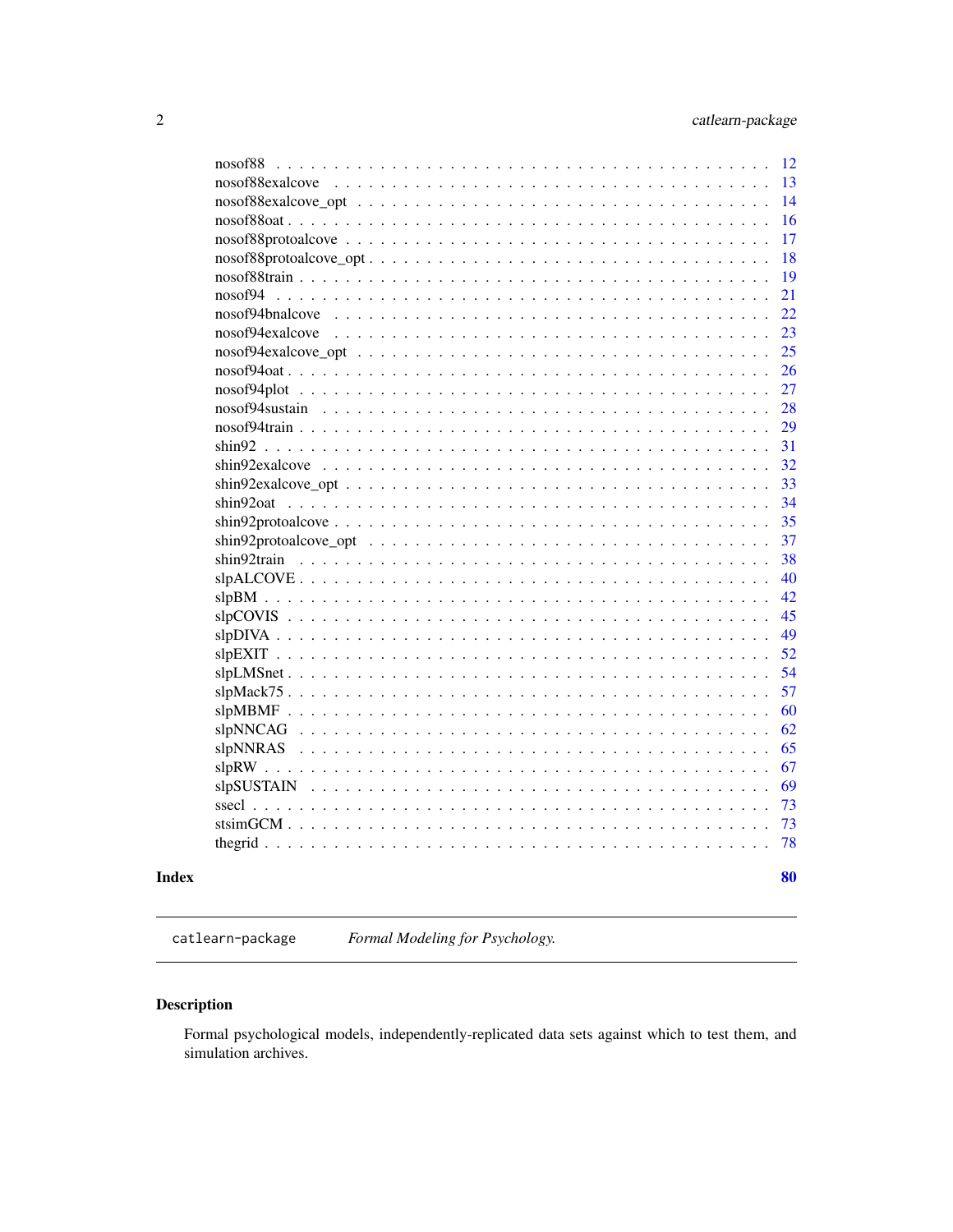# <span id="page-2-0"></span>act2probrat 3

# Details

For a complete list of functions, use library(help = "catlearn").

For a complete table of simulations, use data(thegrid).

All functions are concisely documented, use the help function e.g ?shin92.

For more detailed documentation, see the references listed by the help documentation.

For a tutorial introduction, see Wills et al. (2016a).

For a guide to contributing to this package, Catlearn Research Group (2016).

# Author(s)

Andy Wills

Maintainer: Andy Wills <andy@willslab.co.uk>

#### References

Catlearn Research Group (2016). Contributing to catlearn. [http://catlearn.r-forge.r-project](http://catlearn.r-forge.r-project.org/intro-catlearn.pdf). [org/intro-catlearn.pdf](http://catlearn.r-forge.r-project.org/intro-catlearn.pdf)

Wills, A.J., O'Connell, G., Edmunds, C.E.R. & Inkster, A.B. (2016). Progress in modeling through distributed collaboration: Concepts, tools, and category-learning examples. *The Psychology of Learning and Motivation*.

act2probrat *Convert output activation to a rating of outcome probability*

#### Description

Logistic function to convert output activations to rating of outcome probability (see e.g. Gluck & Bower, 1988).

#### Usage

```
act2probrat(act, theta, beta)
```
# Arguments

| act   | Vector of output activations |
|-------|------------------------------|
| theta | Scaling constant             |
| beta  | Bias constant                |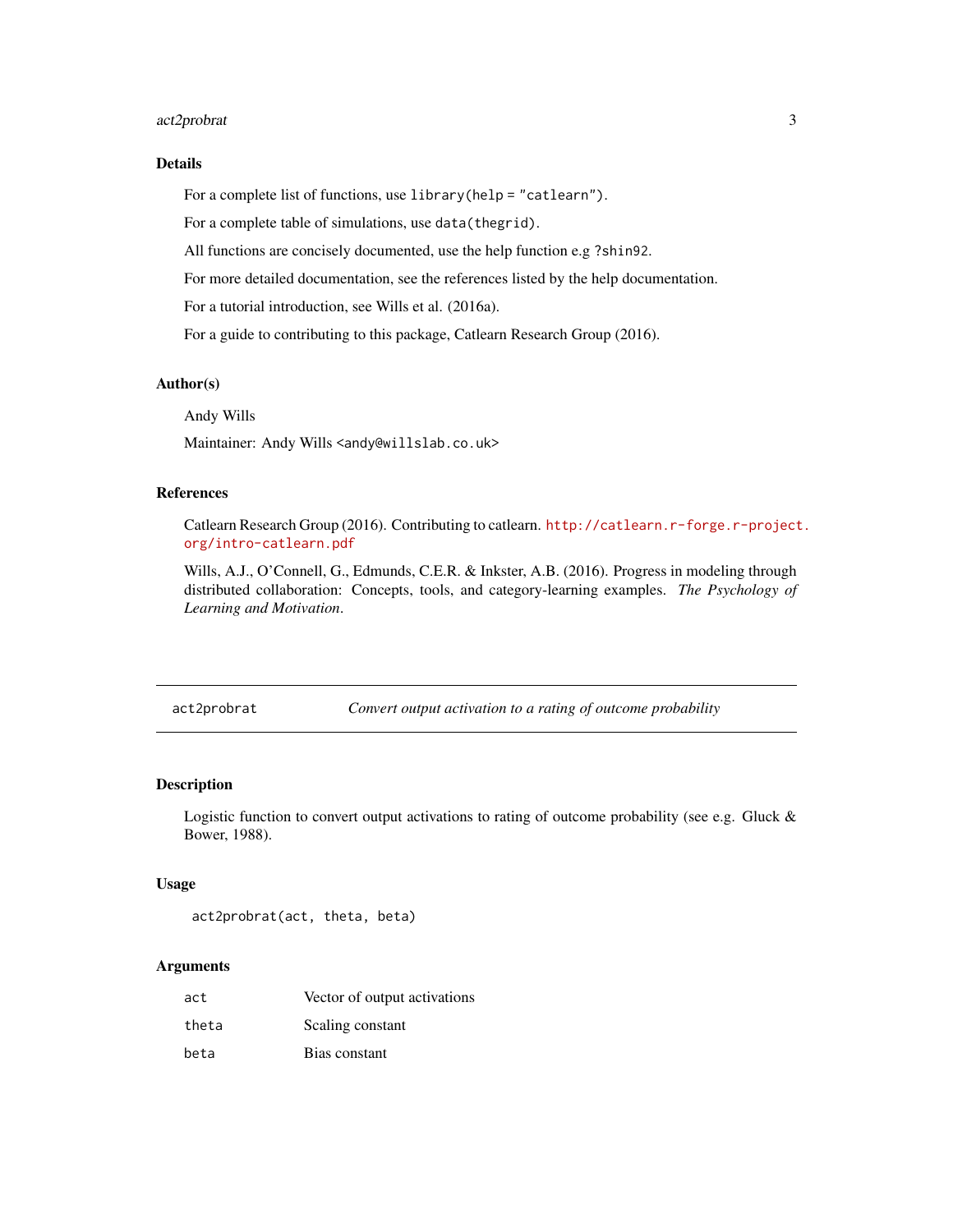#### <span id="page-3-0"></span>Details

The contents of this help file are relatively brief; a more extensive tutorial on using act2probrat can be found in Spicer et al. (n.d.).

The function takes the output activation of a learning model (e.g. slpRW), and converts it into a rating of the subjective probability that the outcome will occur. It does this separately for each activation in the vector act. It uses a logistic function to do this conversion (see e.g. Gluck & Bower, 1988, Equation 7). This function can produce a variety of monotonic mappings from activation to probability rating, determined by the value set for the two constants:

theta is a scaling constant; as its value rises, the function relating activation to rating becomes less linear and at high values approximates a step function.

beta is a bias parameter; it is the value of the output activation that results in an output rating of P  $= 0.5$ . For example, if you wish an output activation of 0.4 to produce a rated probability of 0.5, set beta to 0.4.

# Value

Returns a vector of probability ratings.

#### **Note**

As this function returns probabilities, the numbers returned are always in the range 0-1. If the data you are fitting use a different range, convert them. For example, if your data are ratings on a 0-10 scale, divide them by 10. If your data are something other than probability estimates (e.g. you asked participants to use negative ratings to indicate preventative relationships), don't use this function unless you are sure it is doing what you intend.

#### Author(s)

Andy Wills

#### References

Gluck, M.A. & Bower, G.H. (1988). From conditioning to category learning: An adaptive network model. *Journal of Experimental Psychology: General, 117*, 227-247.

Spicer, S., Jones, P.M., Inkster, A.B., Edmunds, C.E.R. & Wills, A.J. (n.d.). Progress in learning theory through distributed collaboration: Concepts, tools, and examples. *Manuscript in preparation*.

convertSUSTAIN *Convert nominal-dimension input representation into a 'padded' (slp-SUSTAIN) format*

#### **Description**

Changes a nominal-dimension input representation (e.g. 3 1 2) into a padded representation (e.g. 001 100 010). This form out input representation is required by e.g. slpSUSTAIN.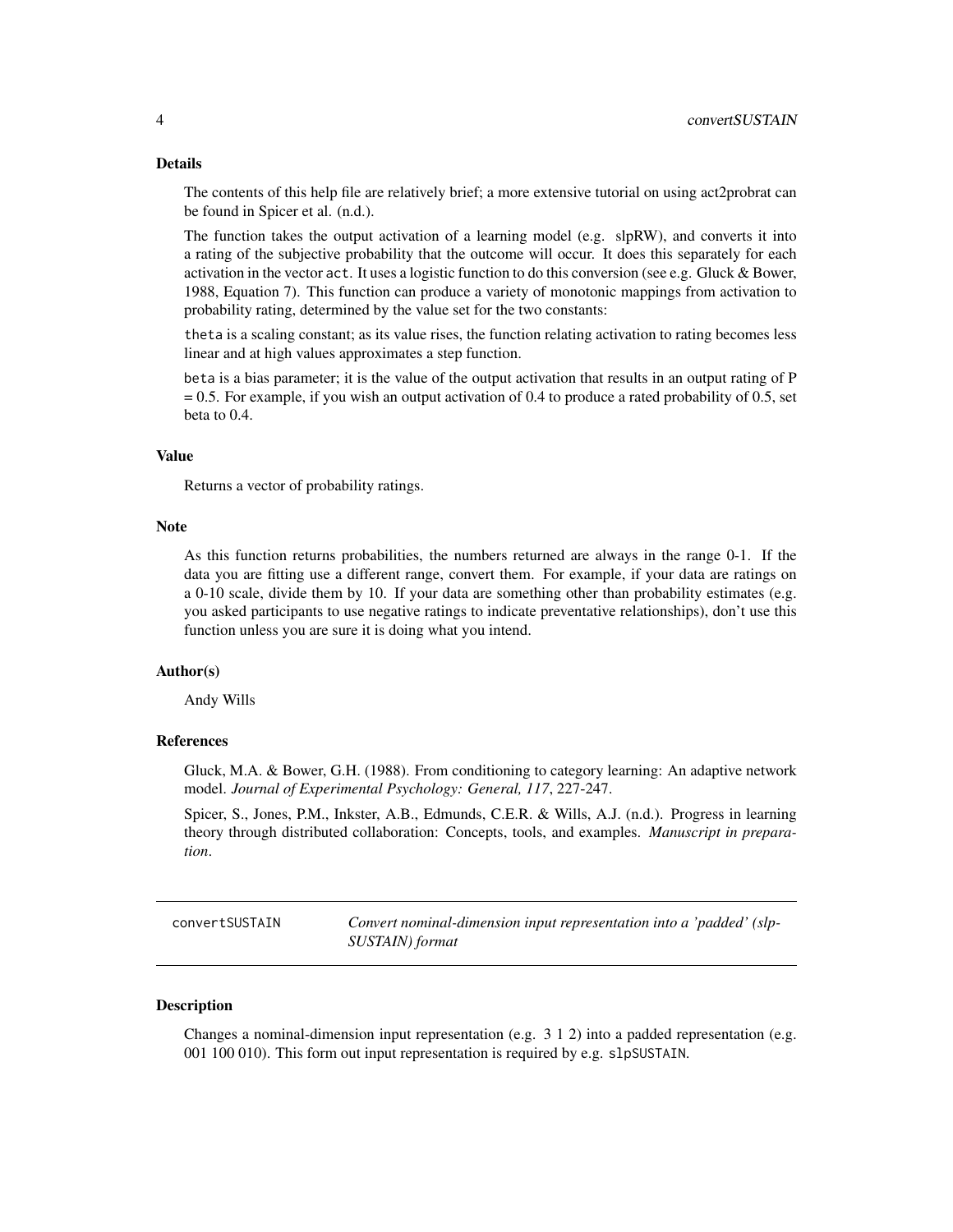#### <span id="page-4-0"></span> $homa76$  5

# Usage

convertSUSTAIN(input, dims)

# Arguments

| input | A matrix containing the nominal-dimension input representation. Each row is a<br>trial and each column is a stimulus dimension.                                                 |
|-------|---------------------------------------------------------------------------------------------------------------------------------------------------------------------------------|
| dims  | A vector of the number of nominal values for each dimension. For example, if<br>there are three dimensions with three, one and two possible values, then dims =<br>$C(3,1,2)$ . |

# Value

Returns a matrix containing the padded input representation.

# Author(s)

Lenard Dome, Andy Wills

#### See Also

[slpSUSTAIN](#page-68-1)

# Examples

## Create a dummy training matrix with two dimensions. The first ## two dimensions have two possible nominal values, while the ## third and fourth have three possible nominal values.

dummy <- cbind(matrix(sample(1:2, 20, replace=TRUE), ncol = 2), matrix(sample(1:3, 20, replace=TRUE), ncol = 2))

## Specify the number of nominal spaces for each dimension dims  $\leq c(2, 2, 3, 3)$ 

## Convert the input representation into a binary padded representation convertSUSTAIN(dummy, dims)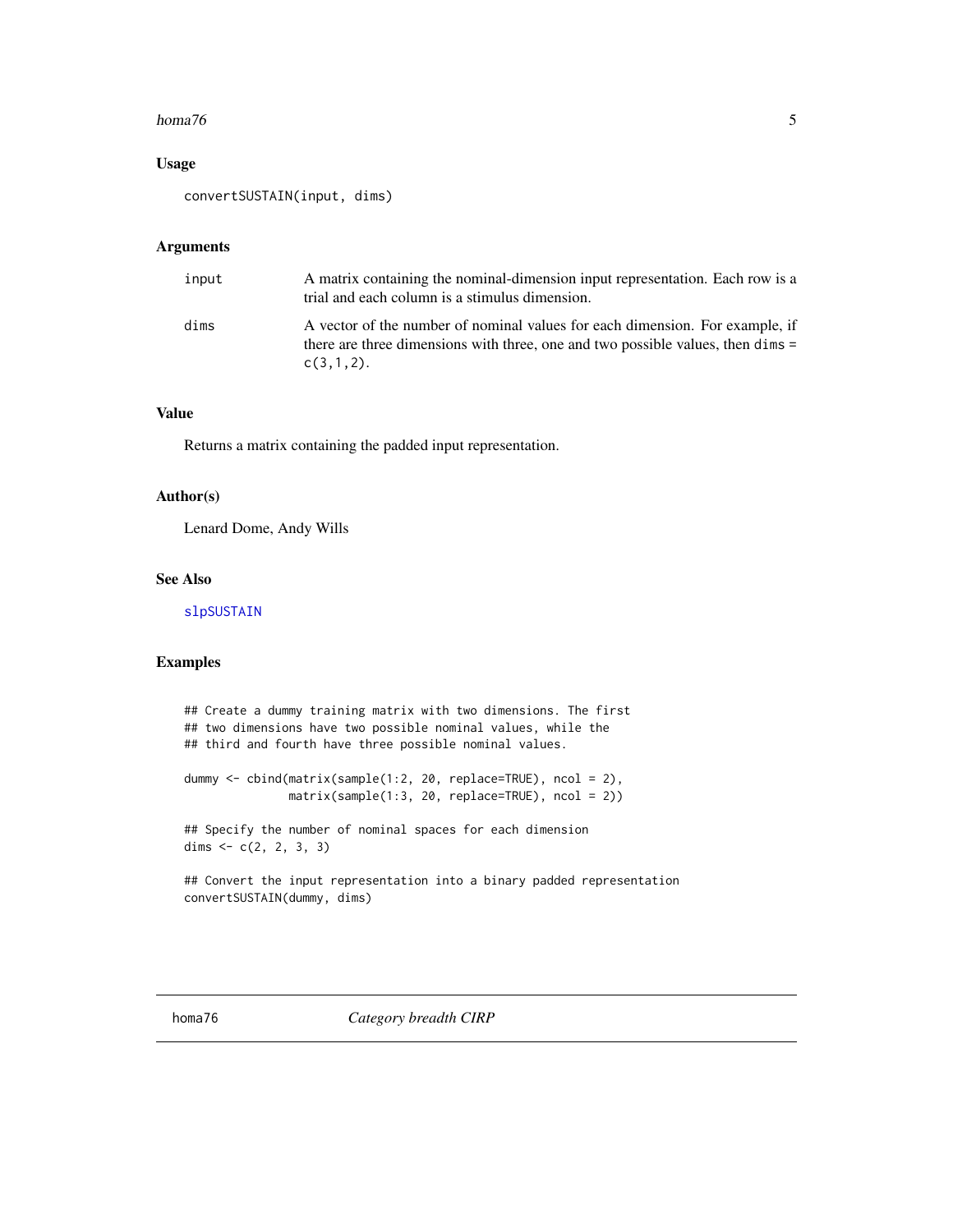#### Description

In some category-learning experiments, category members are distortions of an underlying base pattern. Where this is the case, 'category breadth' refers to the magnitude of such distortions. Broad categories take longer to learn than narrow categories. Once trained to an errorless criterion, the effect of category breadth on performance on novel items depends on category size. For small categories, narrow categories are better than broad ones. For larger categries, the reverse is true. Homa & Vosburgh (1976) provide the data for this CIRP.

#### Usage

data(homa76)

#### Format

A data frame with the following columns:

- phase Experimental phase (within-subjects). Takes values : 'train','imm'. The training phase is 'train', 'imm' is the immediate test phase.
- cond Category breadth (between-subjects). Takes values : 'mixed', 'uni-low'
- stim Stimulus type (within-subjects). Takes values : 'proto', 'low', 'med', 'high', 'old-low', 'oldmed', 'old-high', 'rand'. All refer to novel stimuli in the test phase, except those beginning 'old-', which are stimuli from the training phase presented during the test phase. 'low', 'med', 'high' refer to distortion level. 'proto' are prototypes. 'rand' are a set of 10 random stimuli, generated from prototypes unrelated to those used in training. These random stimuli are not mentioned in the Method of the paper, but are mentioned in the Results section - they are presented at the end of the test session. Empty cell for training phase.
- catsize Category size (within-subjects). Takes values : 3, 6, 9. NA for training phase, where category size is not a meaningful variable given that the DV is blocks to criterion. Also NA for old stimuli; Homa & Vosburgh's (1976) Results section collapses across category size for old stimuli
- val For test phases: probability of a correct response, except for random stimuli, where 'val' is the probability with which the random stimuli were placed into the specified category. For training phase: number of blocks to criterion

# Details

Wills et al. (n.d.) discuss the derivation of this CIRP. In brief, the effects have been independently replicated. Homa & Vosburgh (1976) was selected as the only experiment to contain all three independently replicated effects.

Homa & Vosburgh's experiment involved the supervised classification of nine-dot random dot patterns. Stimuli had three different levels of distortion from the prototype - low (3.5 bit), medium (5.6 bit), and high (7.7 bit). There were three categories in training, one with 3 members, one with 6 members, and one with 9 members. Participants were either trained on stimuli that were all low distortion (narrow categories), or on an equal mix of low, medium, and high distortion stimuli (broad categories). Training was to an errorless criterion. The test phase involved the presentation of the prototypes, old stimuli, and novel stimuli of low, medium, and high distortion.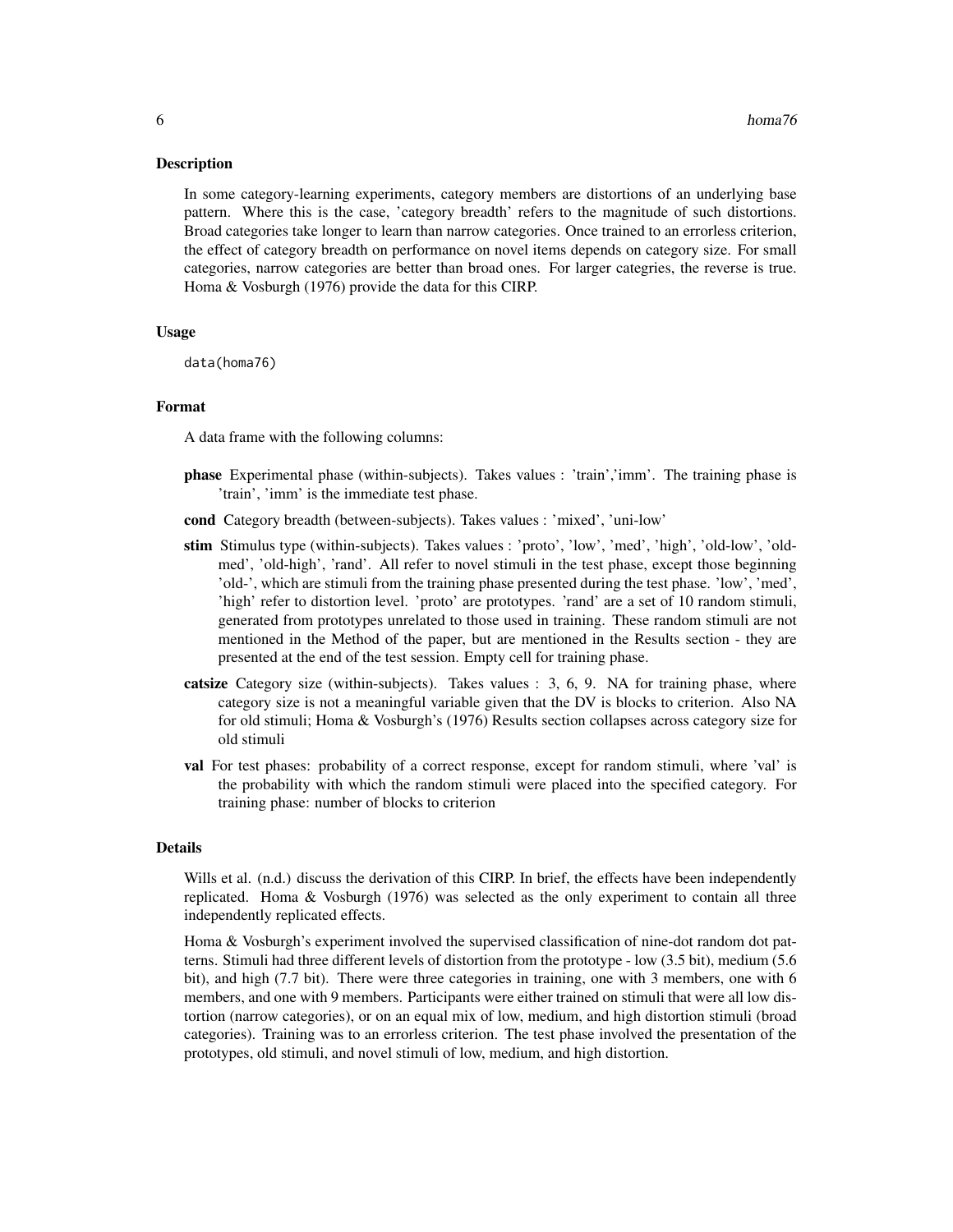#### <span id="page-6-0"></span>krus $96$   $\hskip 1.0cm$  7

The data for the prototype, and other novel test stimuli, were estimated from Figure 1 of Homa  $\&$ Vosburgh (1976), using plot digitizer (Huwaldt, 2015). The data for old stimuli were estimated from Figure 3, using the same procedure. The data for the training phase, and for random stimuli, were reported in the text of Homa & Vosburgh (1976) and are reproduced here. All data are averages across participants.

Homa & Vosburgh's (1976) experiment also includes results for further test phases, delayed by either 1 week, or 10 weeks, from the day of training. These data are not the focus of this category breadth CIRP and have not been included.

#### Source

Homa, D. & Vosburgh, R. (1976). Category breadth and the abstraction of prototypical information. *Journal of Experimental Psychology: Human Learning and Memory, 2*, 322-330.

Huwaldt, J.A. (2015). Plot Digitizer [software]. <http://plotdigitizer.sourceforge.net/>

Wills et al. (n.d.). Benchmarks for category learning. *Manuscript in preparation*.

<span id="page-6-1"></span>krus96 *Inverse Base-rate Effect AP*

# Description

In the inverse base-rate effect, participants are trained that a compound of two cues  $(I + PC)$  leads to a frequently-occurring outcome  $(C)$ , while another two-cue compound  $(I + PR)$  leads to a rarelyoccuring outcome (R). The key results are that, at test, participants tend to respond 'C' to cue I on its own, but 'R' to the cue compound (PC + PR). This latter response is striking because PC and PR had been perfectly predictive of diseases C and R respectively, and disease C is more common, so the optimal response to PC + PR is 'C'. Participants respond in opposition to the underlying disease base rates.

#### Usage

data(krus96)

#### Format

A data frame with the following columns:

symptom Symptom presented. Take values: I, PC, PR, PC+PR, I+PC+PR, I+PCo, I+PRo, PC+PRo, I+PC+PRo, as defined by Kruschke (1996).

disease Response made. Takes values: C, R, Co, Ro, as defined by Kruschke (1996).

prop Mean probability of response, averaged across participants.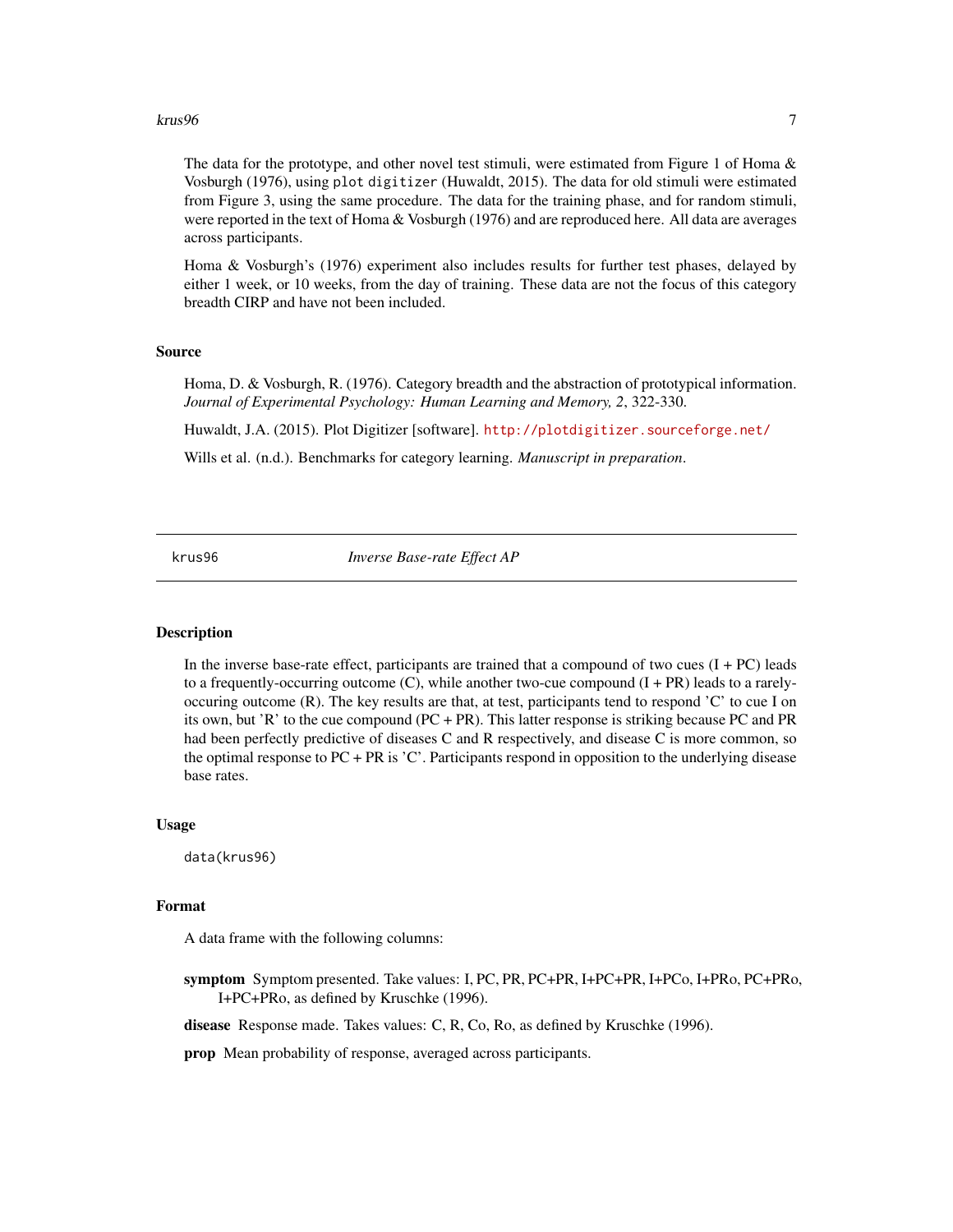#### Details

Wills et al. (n.d.) discuss the classification of these data as a Auxilliary Phenomenon, rather than a CIRP (Canonical Independently Replicated Phenomenon). In brief, these particular results have been independently replicated, but are arguably not the best exemplar of the known phenomena in this area (in particular, they lack a demonstration of the shared-cue effect in IBRE). Auxilliary Phenomena may be included in catlearn if are the subject of a simulation archived in catlearn.

The data are from Experiment 1 of Kruschke (1996), which involved the diagnosis of hyopthetical diseases (F, G, H, J) on the basis of symptoms presented as text (e.g. "ear aches, skin rash"). Participants were trained with feedback across 15 blocks of 8 trials each. They were then tested without feedback on 18 test stimuli, each presented twice.

The data are as shown in Table 2 of Kruschke (1996). The data are mean response probabilities for each stimulus in the test phase, averaged across the two presentations of the stimulus, the two copies of the abstract design, and across participants.

#### Author(s)

Andy J. Wills, René Schlegelmilch

#### Source

Kruschke, J.K. (1996). Base rates in category learning. *Journal of Experimental Psychology: Learning, Memory, and Cognition, 22*, 3-26.

#### References

Wills et al. (n.d.). Benchmarks for category learning. *Manuscript in preparation*.

# See Also

[krus96train](#page-9-1)

krus96exit *Simulation of AP krus96 with EXIT model*

#### Description

Runs a simulation of the [krus96](#page-6-1) AP using the [slpEXIT](#page-51-1) model implementation and [krus96train](#page-9-1) as the input representation.

#### Usage

krus96exit (params = c(2.87, 2.48, 4.42, 4.42, .222, 1.13, .401))

<span id="page-7-0"></span>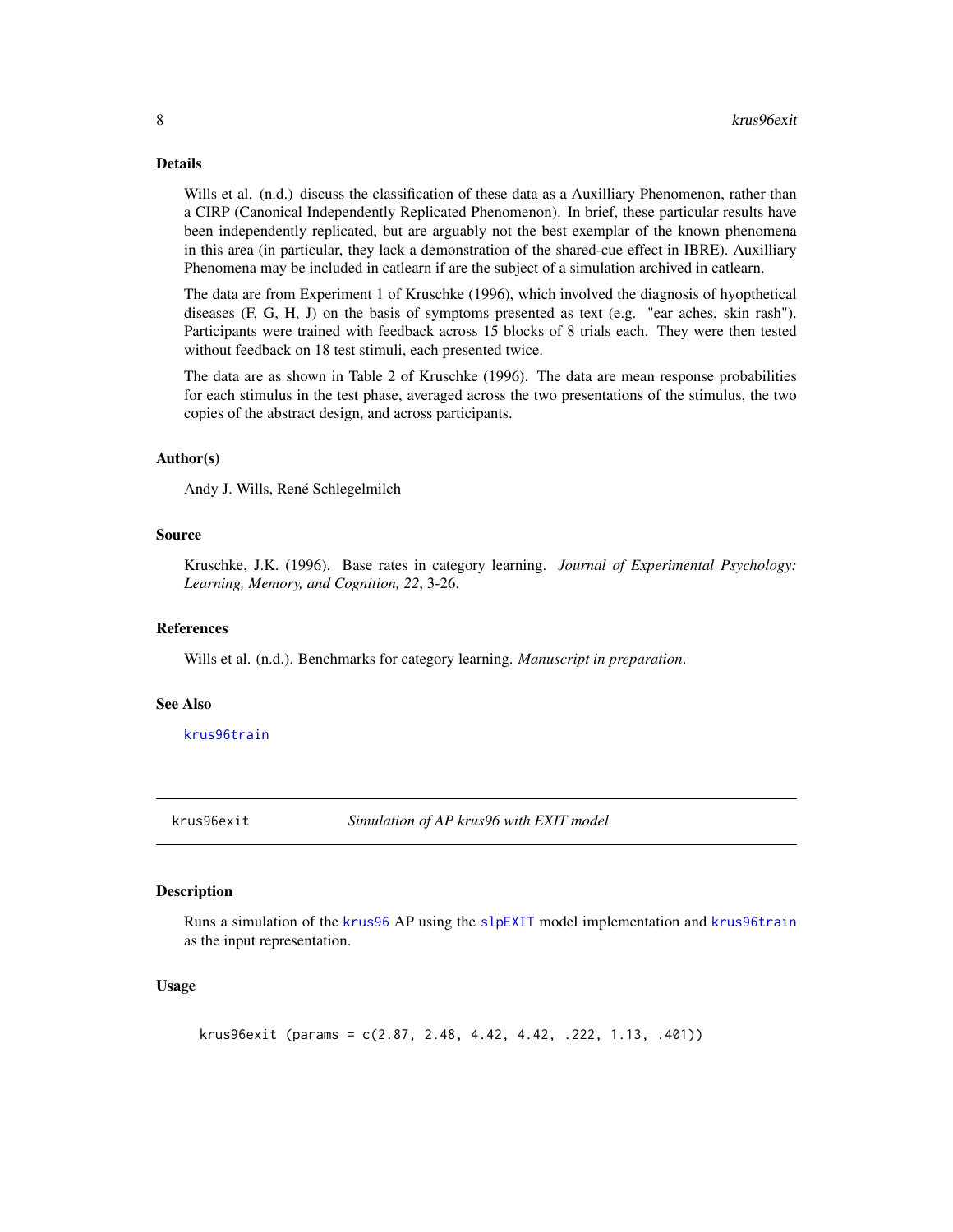#### krus96exit 9

#### Arguments

params A vector containing values for c, P, phi, l\_gain, l\_weight, l\_ex, and sigma\_bias (i.e. the sigma for the bias unit), in that order. See [slpEXIT](#page-51-1) for an explanation of these parameters.

# Details

A simulation using [slpEXIT](#page-51-1) and [krus96train](#page-9-1). The stored exemplars are the four stimuli present during the training phase, using the same representation as in [krus96train](#page-9-1).

Other parameters of slpEXIT are set as follows: iterations  $= 10$ , sigma for the non-bias units = 1. These values are conventions of modeling with EXIT, and should not be considered as free parameters. They are set within the krus96exit function, and hence can't be changed without re-writing the function.

This simulation is discussed in Spicer et al. (n.d.). It produces the same response probabilities (within rounding error) as the simulation reported in Kruschke (2001), with the same parameters.

56 simulated participants are used in this simulation, the same number as used by Kruschke (2001). Kruschke reports using the same trial randomizations as used for his 56 real participants. These randomizations were not published, so it we couldn't reproduce that part of his simulation. It turns out that the choice of set of 56 randomizations matters, it affects some of the predicted response probabilities. We chose a random seed that reproduced Kruschke's response probabilities to within rounding error. As luck would have it, Kruschke's reported response probabilities (and hence this simulation) are the same (within rounding error) as the results of large sample  $(N = 500)$  simulations we have run.

#### Value

A matrix of predicted response probabilities, in the same order and format as the observed data contained in [krus96](#page-6-1).

#### Author(s)

René Schlegelmilch, Andy Wills

#### References

Kruschke, J. K. (2001). The inverse base rate effect is not explained by eliminative inference. *Journal of Experimental Psychology: Learning, Memory & Cognition, 27*, 1385-1400.

Spicer, S.G., Schlegelmilch, R., Jones, P.M., Inkster, A.B., Edmunds, C.E.R. & Wills, A.J. (n.d.). Progress in learning theory through distributed collaboration: Concepts, tools, and examples. *Manuscript in preparation*.

#### See Also

[krus96](#page-6-1), [krus96train](#page-9-1), [slpEXIT](#page-51-1)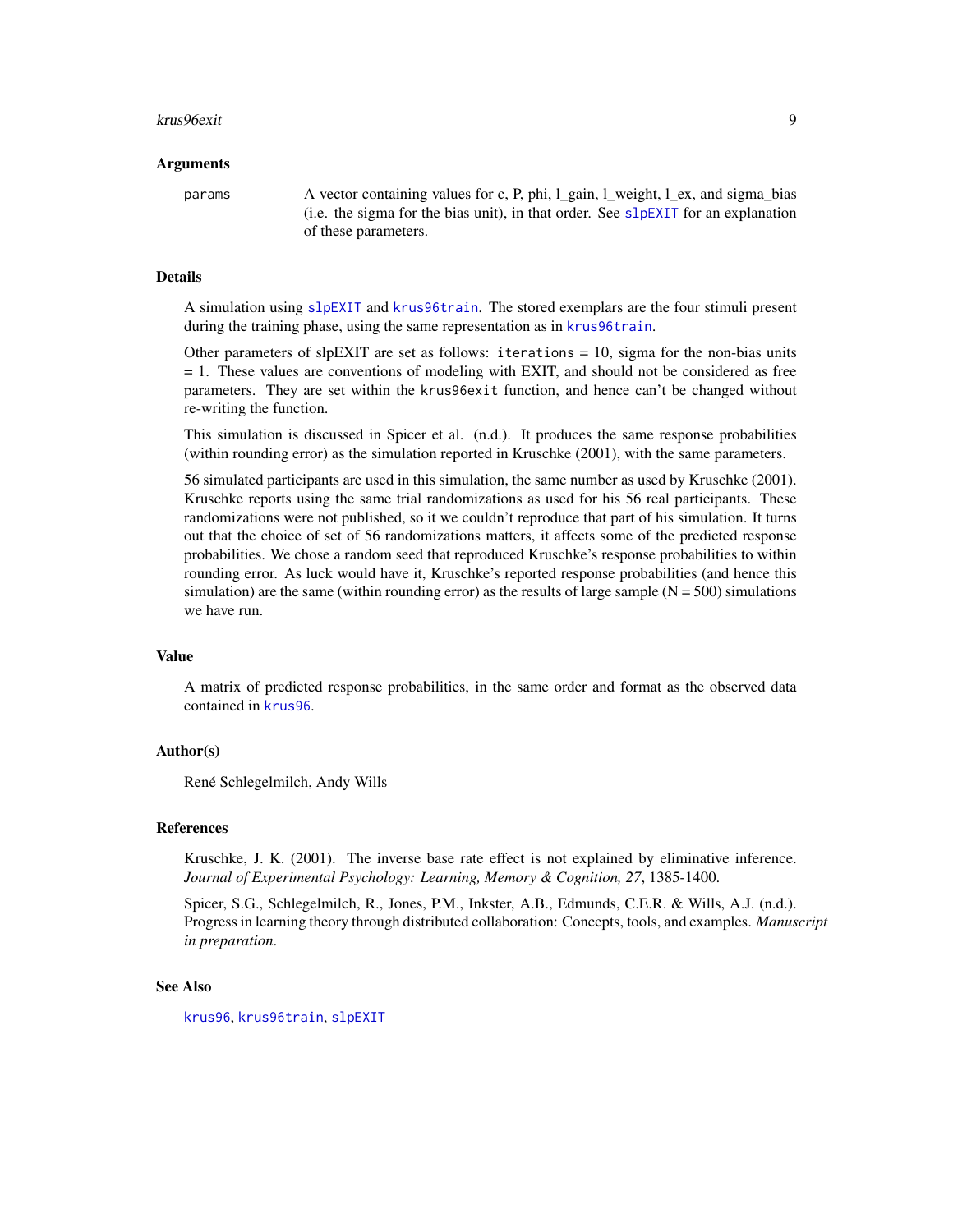<span id="page-9-1"></span><span id="page-9-0"></span>

#### **Description**

Create randomized training blocks for AP krus96, in a format suitable for the slpEXIT model, and other models that use the same input representation format.

#### Usage

```
krus96train(blocks = 15, subjs = 56, ctxt = TRUE, seed = 1)
```
#### Arguments

| blocks | Number of training blocks to generate. Omit this argument to get the same<br>number of blocks (15) as used in krus96. |
|--------|-----------------------------------------------------------------------------------------------------------------------|
| subjs  | Number of simulated subjects to be run.                                                                               |
| ctxt   | If TRUE, include a context cue (x7) that appears on every trial.                                                      |
| seed   | Sets the random seed.                                                                                                 |

### Details

A data frame is produced, with one row for each trial, and with the following columns:

ctrl - Set to 1 (reset model) for trial 1 of each simulated subject, set to zero (normal trial) for all other training trials, and set to 2 for test trials (i.e. those with no feedback).

block - training block

stim - Stimulus code, as described in Kruschke (1996).

x1,x2,... - symptom representation. Each column represents one symptom, in the order I1, PC1, PR1, I2, PC2, PR2, context.  $1 =$  symptom present,  $0 =$  symptom absent

t1,t2,... - Disease representation. Each column represents one disease, in the order C1, R1, C2, R2.  $1 =$  disease present.  $0 =$  disease absent.

Although the trial ordering is random, a random seed is used, so multiple calls of this function with the same parameters should produce the same output. This is usually desirable for reproducibility and stability of non-linear optimization. To get a different order, use the seed argument to set a different seed.

This routine was originally developed to support Wills et al. (n.d.).

#### Value

A data frame, where each row is one trial, and the columns contain model input.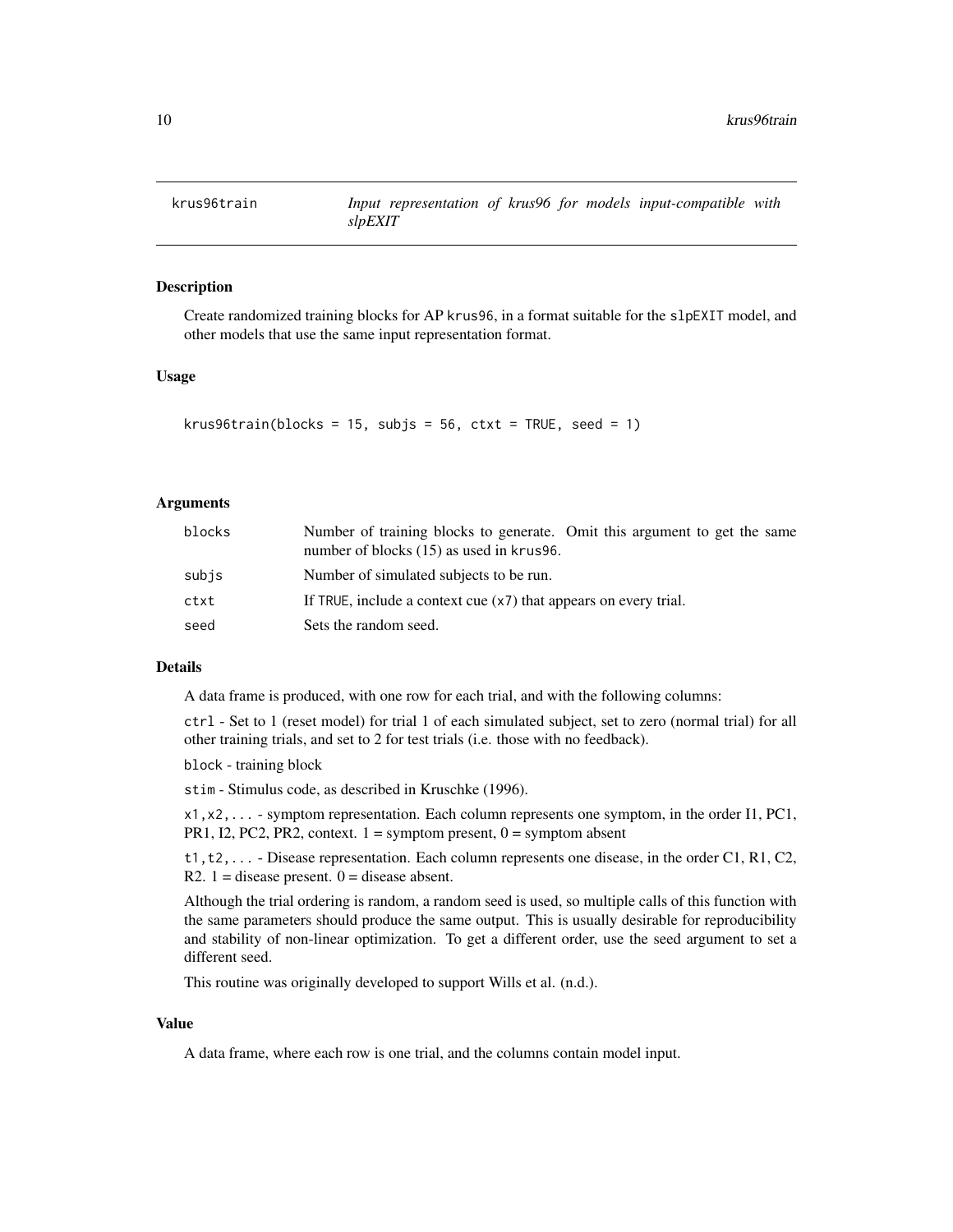#### <span id="page-10-0"></span>medin87train 11

# Author(s)

René Schlegelmilch, Andy Wills

#### References

Kruschke, J.K. (1996). Base rates in category learning. *Journal of Experimental Psychology: Learning, Memory, and Cognition, 22*, 3-26.

Wills et al. (n.d.). Benchmarks for category learning. *Manuscript in preparation*.

#### See Also

[krus96](#page-6-1)

medin87train *Input representation of Exp. 1 in Medin et al. (1987) for models inputcompatible with slpALCOVE or slpSUSTAIN.*

#### Description

Creates randomized training blocks for Experiment 1 in Medin et al. (1987), in a format that is suitable for slpALCOVE, slpSUSTAIN, and other models that use either of those input-representation formats.

# Usage

```
median87train(blocks = 2, subjs = 2, seed = 7649, missing = 'pad')
```
# Arguments

| subis                                                                                            | Number of simulated participants to run.                                                                                                      |  |  |  |
|--------------------------------------------------------------------------------------------------|-----------------------------------------------------------------------------------------------------------------------------------------------|--|--|--|
| blocks<br>Number of blocks to generate. The ten trial types are randomized within each<br>block. |                                                                                                                                               |  |  |  |
| seed                                                                                             | Set random seed.                                                                                                                              |  |  |  |
| missing                                                                                          | If set to 'geo', output missing dimension flags (see below). If set to 'pad', use<br>the padded stimulus representation format of slpSUSTAIN. |  |  |  |

#### Details

A matrix is produced, with one row for each trial, and with the following columns:

ctrl - Set to 4 on the first trial for each participant - 4 resets the model to the initial state and does unsupervised learning afterwards. Set to 3 for unsupervised trials - normal unsupervised learning trial.

blk - Training block.

stim - Stimulus number, ranging from 1 to 10. The numbering scheme is the same as in Medin et al. (1987, Fig. 1).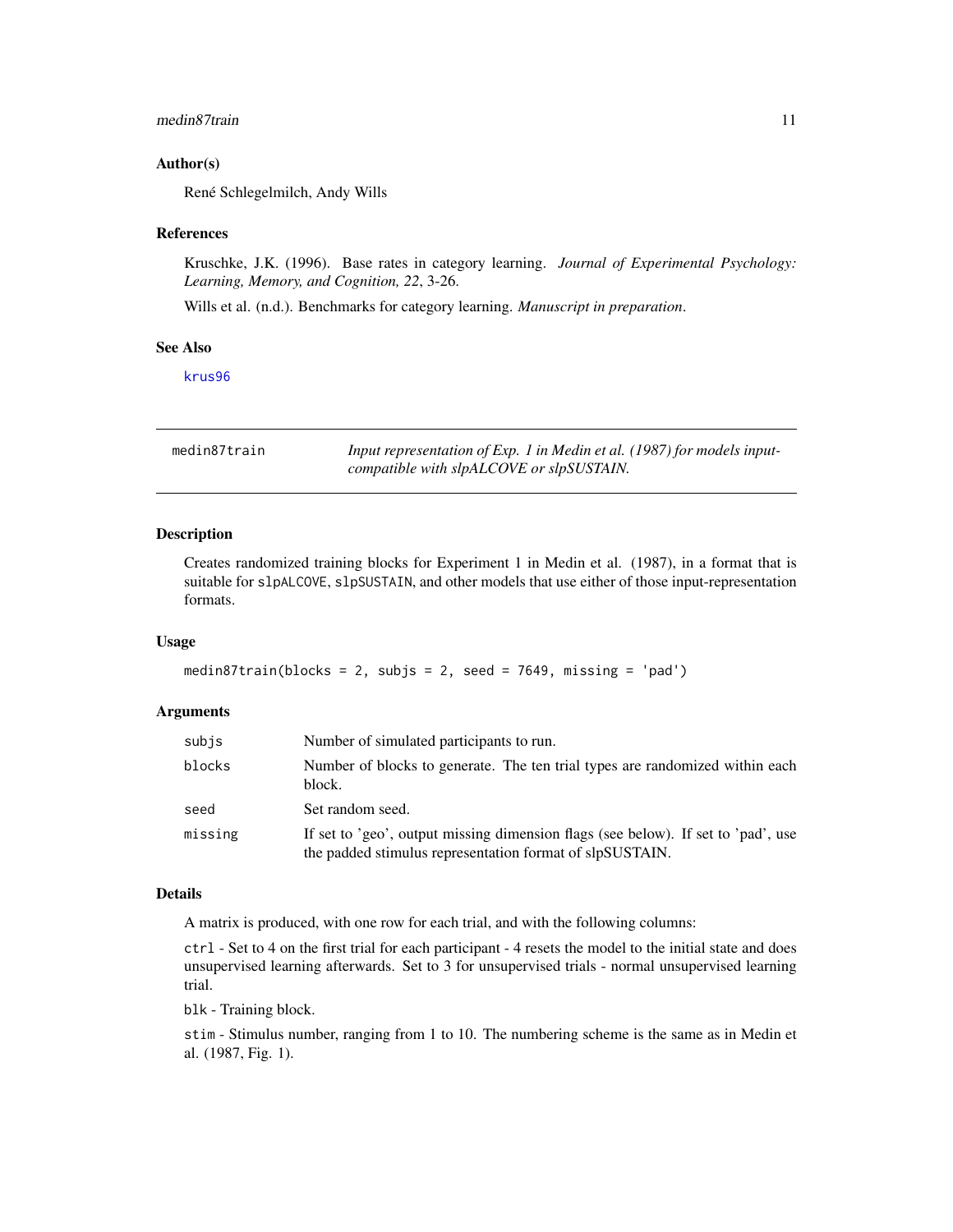<span id="page-11-0"></span> $x1, x2, \ldots$  - input representation. Where missing='geo', x1, x2, and x3 are returned, each set at 1 or 0. This is the binary dimensional representation required by models such as slpALCOVE, where e.g.  $x2$  is the value on the second dimension. Where missing='pad', w1, w2, x1, x2, y1,  $y2$ , z1, z2, are returned. This is the padded represenation required by models such as slpSUSTAIN; e.g. y1 and y2 represent the two possible values on dimension 3, so if y1 is black, y2 is white, and the stimulus is white, then  $[y1, y2] = [0, 1]$ .

Although the trial ordering is random, a random seed is used, so multiple calls of this function with the same parameters should produce the same output. This is usually desirable for reproducibility and stability of non-linear optimization. To get a different order, use the seed argument to set a different seed.

#### Value

R by C matrix, where each row is one trial, and the columns contain model input.

#### Author(s)

Lenard Dome, Andy Wills

#### References

Medin, D. L., Wattenmaker, W. D., & Hampson, S. E. (1987). Family resemblance, conceptual cohesiveness, and category construction. *Cognitive Psychology, 19(2)*, 242–279.

<span id="page-11-1"></span>

nosof88 *Instantiation frequency CIRP*

# Description

Instantiation frequency is the number of times a stimulus has been observed as a member of a specific category (Barsalou, 1985). Increasing instantiation frequency of a stimulus increases categorization accuracy for that stimulus ('direct' effect), and for other similar stimuli ('indirect' effect). Experiment 1 of Nosofsky (1988) provides the data for this CIRP.

#### Usage

```
data(nosof88)
```
#### Format

A data frame with the following columns:

cond Experimental condition, see 'details'.  $1 = 'B', 2 = 'E2', 3 = 'E7'$ 

stim Stimulus number, see Nosofsky (1988), Figure 1. Takes values: 1-12

c2acc Mean probability, across participants, of responding that the item belongs to category 2.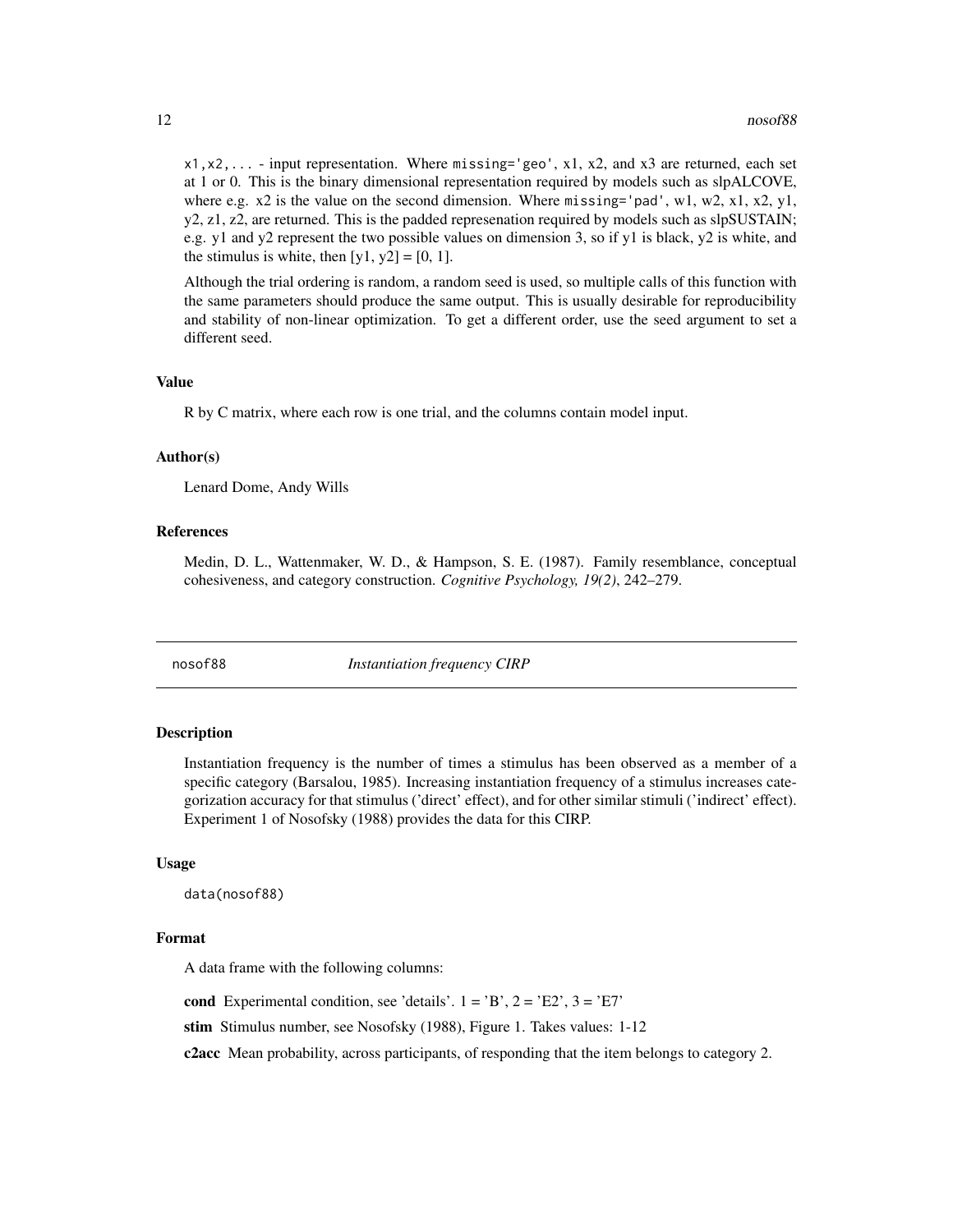#### <span id="page-12-0"></span>Details

Wills et al. (n.d.) discuss the derivation of this CIRP. In brief, both the direct and indirect effects have been independently replicated. Experiment 1 of Nosofsky (1988) was selected due to the availability of a multidimensional scaling solution for the stimuli, see [nosof88train](#page-18-1).

Experiment 1 of Nosofsky(1988) involved the classification of Munsell chips of fixed hue (5R) varying in brightness (value) and saturation (chroma). Instantiation frequency was manipulated between subjects. In condition B, all stimuli were equally frequent. In condition E2 (E7), stimulus 2 (7) was approximately five times as frequent as each of the other stimuli. In condition E2 (E7), stimulus 4 (9) indexes the indirect effect. There were three blocks of training. Block length was 48 trials for condition B and 63 trials for conditions E2 and E7. The training phase was followed by a transfer phase, which is not included in this CIRP (see Nosofsky, 1988, for details).

The data are as shown in Table 1 of Nosofsky (1988). The data are mean response probabilities for each stimulus in the training phase, averaged across blocks and participants.

#### Author(s)

Andy J. Wills <andy@willslab.co.uk>

#### Source

Nosofsky, R.M. (1988). Similarity, frequency, and category representations, *Journal of Experimental Psychology: Learning, Memory and Cognition, 14*, 54-65.

#### References

Barsalou, L.W. (1985). Ideals, central tendency, and frequency of instantiation as determinants of graded structure in categories. *Journal of Experimental Psychology: Learning, Memory & Cognition, 11*, 629-654.

Wills et al. (n.d.). Benchmarks for category learning. *Manuscript in preparation*.

#### See Also

[nosof88train](#page-18-1), [nosof88oat](#page-15-1)

<span id="page-12-1"></span>nosof88exalcove *Simulation of CIRP nosof88 with ex-ALCOVE model*

# Description

Runs a simulation of the [nosof88](#page-11-1) CIRP using the [slpALCOVE](#page-39-1) model implementation as an exemplar model and [nosof88train](#page-18-1) as the input representation.

#### Usage

nosof88exalcove(params = NULL)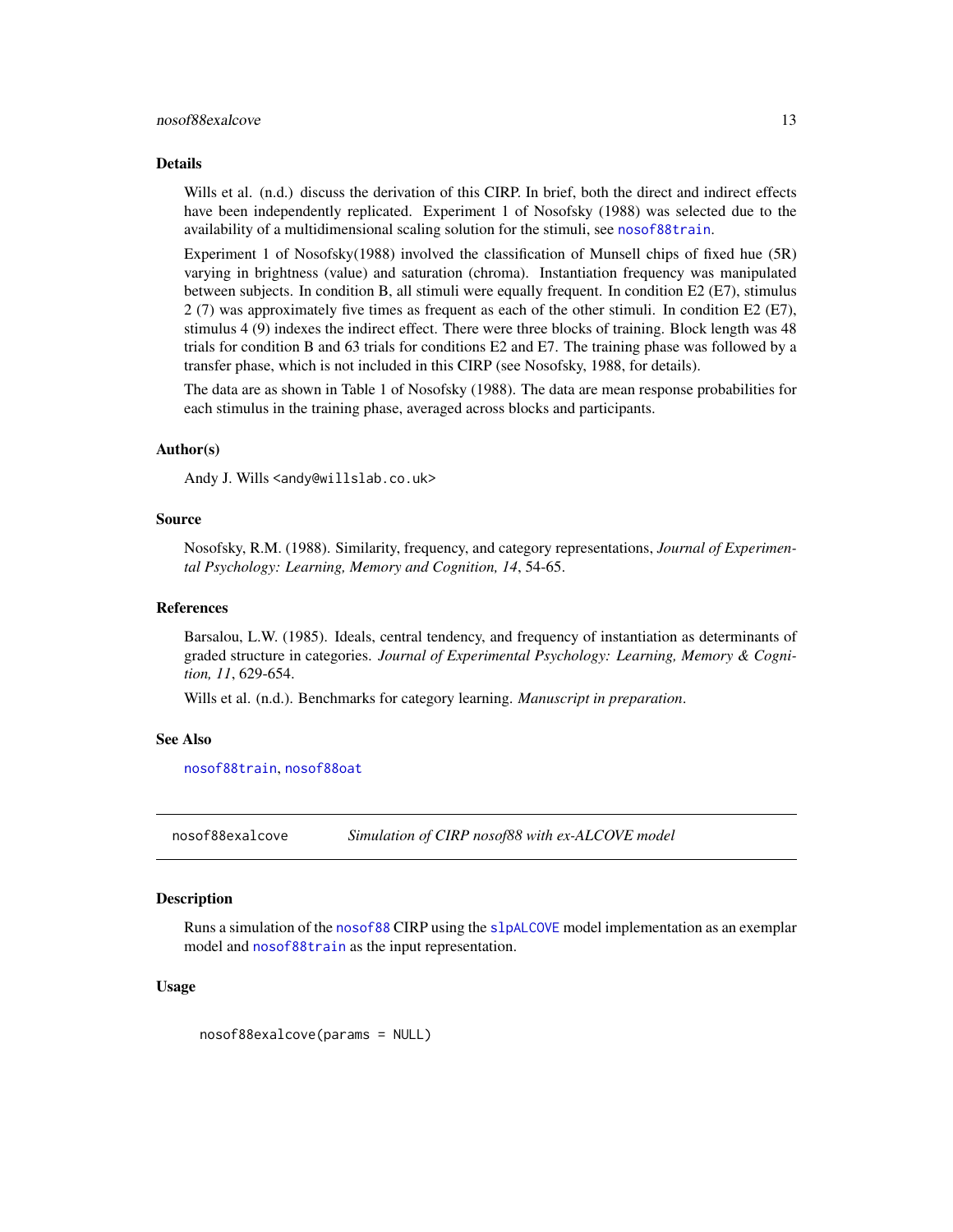#### <span id="page-13-0"></span>Arguments

params  $\alpha$  A vector containing values for c, phi, la, and lw, in that order, e.g. params =  $c(2.1, 0.6, 0.09, 0.9)$ . See [slpALCOVE](#page-39-1) for an explanation of these parameters. Where params = NULL, best-fitting parameters are derived from optimzation archive [nosof88exalcove\\_opt](#page-13-1)

# Details

An exemplar-based simulation using [slpALCOVE](#page-39-1) and [nosof88train](#page-18-1). The co-ordinates for the radial-basis units are taken from the multdimensional scaling solution for these stimuli reported by Nosofsky (1987).

Other parameters of slpALCOVE are set as follows:  $r = 2$ ,  $q = 1$ , initial alpha = 1 / (number of input dimensions), initial  $w = 0$ . These values are conventions of modeling with ALCOVE, and should not be considered as free parameters. They are set within the nosof88exalcove function, and hence can't be changed without re-writing the function.

This simulation is reported in Wills & O'Connell (n.d.).

# Value

A matrix of predicted response probabilities, in the same order and format as the observed data contained in [nosof88](#page-11-1).

#### Author(s)

Andy Wills & Garret O'Connell

#### References

Nosofsky, R.M. (1987). Attention and learning processes in the identification and categorization of integral stimuli, *Journal of Experimental Psychology: Learning, Memory and Cognition, 13*, 87-108.

Wills, A.J. & O'Connell (n.d.). Averaging abstractions. *Manuscript in preparation*.

#### See Also

[nosof88](#page-11-1), [nosof88oat](#page-15-1), [nosof88train](#page-18-1), [slpALCOVE](#page-39-1)

<span id="page-13-1"></span>nosof88exalcove\_opt *Parameter optimization of ex-ALCOVE model with nosof88 CIRP*

#### Description

Uses [nosof88exalcove](#page-12-1) to find best-fitting parameters for the ex-ALCOVE model for the [nosof88](#page-11-1) CIRP.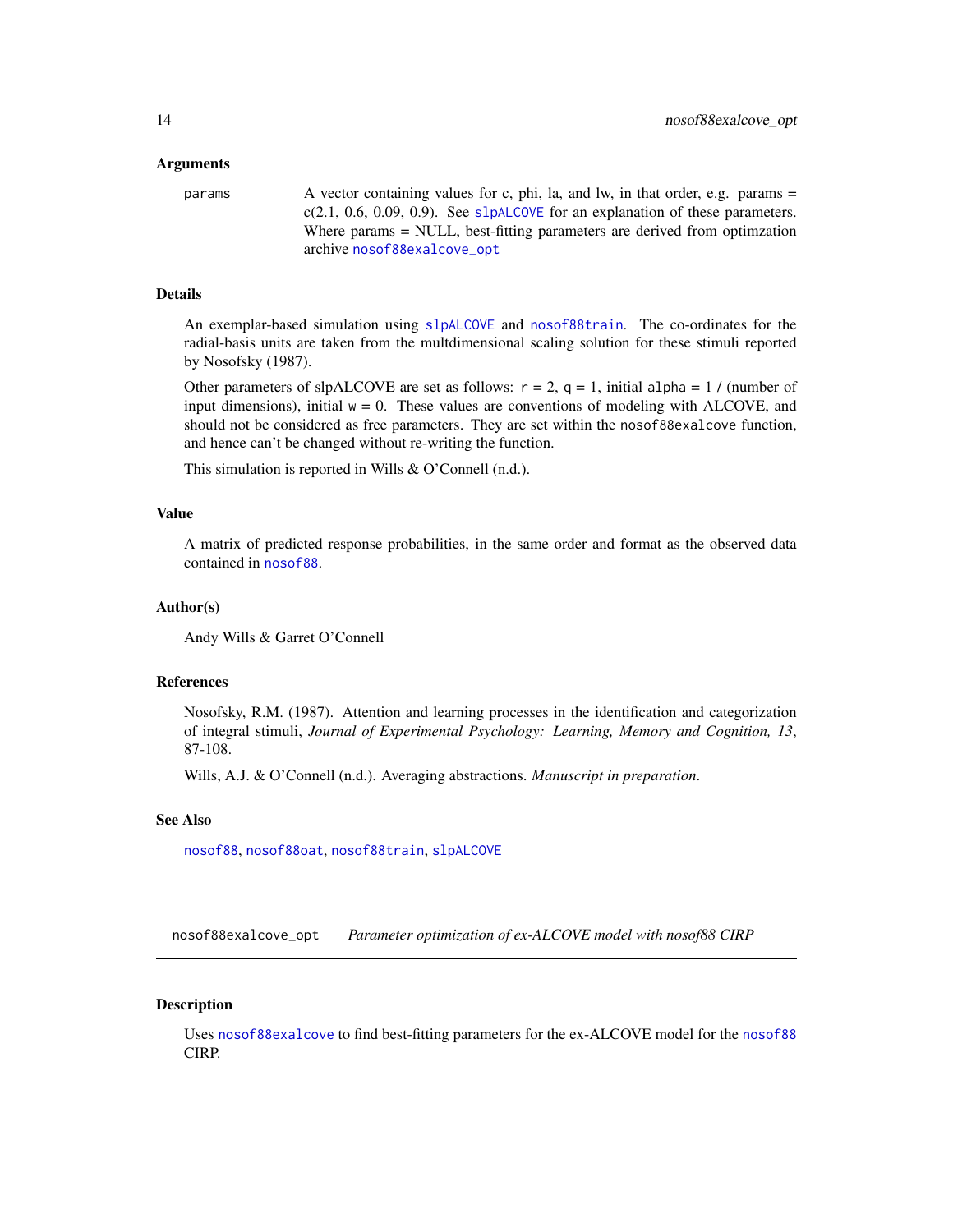# Usage

nosof88exalcove\_opt(recompute = FALSE)

### Arguments

recompute When set to TRUE, the function re-runs the optimization. When set to FALSE, the function returns a stored copy of the results of the optimization.

# Details

This function is an archive of the optimization procedure used to derive the best-fitting parameters for the [nosof88exalcove](#page-12-1) simulation; see Spicer et al. (2017) for a tutorial introduction to the concept of simulation archives.

Optimization used the L-BFGS-B method from the [optim](#page-0-0) function of the standard R stats package. The objective function was sum of squared errors. Please inspect the source code for further details (e.g. type nosof88exalcove\_opt). The optimization was repeated for 16 different sets of starting values.

Where recompute = TRUE, the function can take many hours to run, depending on your system, and there is no progress bar. You can use Task Manager (Windows) or equivalent if you want some kind of visual feedback that the code is working hard. The code uses all the processor cores on the local machine, so speed of execution is a simple function of clock speed times processor cores. So, for example, a 4 GHz i7 processor (8 virutal cores) will take a quarter of the time to run this compared to a 2 GHz i5 processor (4 virtual cores).

#### Value

A vector containing the best-fitting values for c, phi, la, and lw, in that order. See [slpALCOVE](#page-39-1) for an explanation of these parameters.

### Author(s)

Andy Wills

#### References

Spicer, S., Jones, P.M., Inkster, A.B., Edmunds, C.E.R. & Wills, A.J. (2017). Progress in learning theory through distributed collaboration: Concepts, tools, and examples. *Manuscript in preparation*.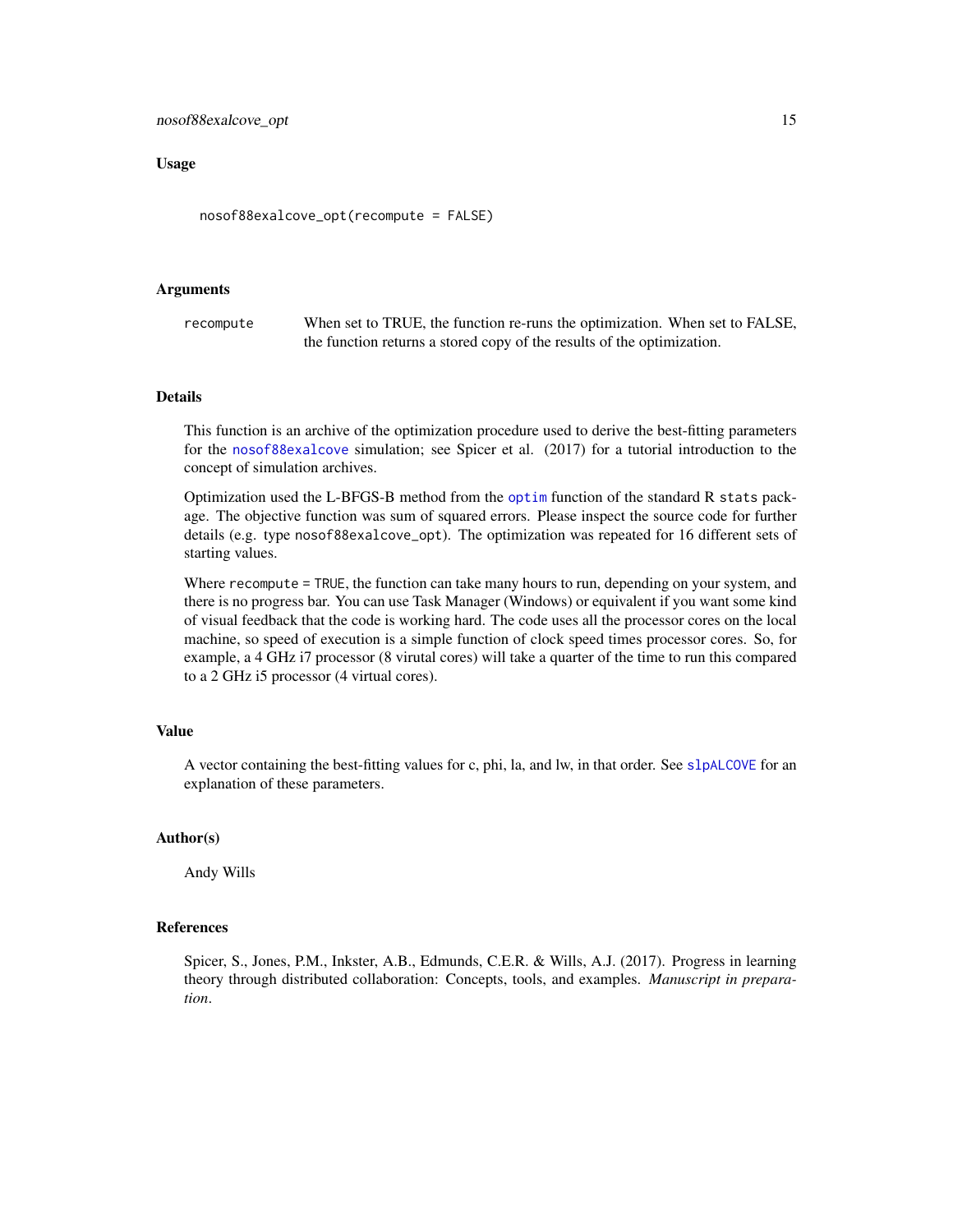<span id="page-15-1"></span><span id="page-15-0"></span>

# Description

Tests whether a model output passes the ordinal adequacy criteria for the [nosof88](#page-11-1) CIRP.

#### Usage

nosof88oat(dta, xtdo=FALSE)

# Arguments

| dta  | Matrix containing model output. The matrix must have the same format, row    |
|------|------------------------------------------------------------------------------|
|      | order, and column names, as data (nosof88); with that proviso, the output of |
|      | any simulation implementation can be handled by this function.               |
| xtdo | eXTenDed Output: Either TRUE or FALSE                                        |

# Details

This function implements the Wills & O'Connell (n.d.) ordinal adequacy tests for the [nosof88](#page-11-1) CIRP. Specifically, a model passes this test if it passes all four component tests: 1.  $E2(2) > B(2)$ , 2. E7(7) > B(7), 3. E2(4) > B(4), 4. E7(9) > B(9). These tests refer to classification accuracy for particular stimuli in particular experimental conditions. For example, E7(9) indicates stimulus 9 in experimental condition E7.

Alternatively, by setting xtdo to TRUE, this function returns the summary model predictions reported by Wills & O'Connell (2016).

#### Value

Where xtdo=FALSE, this function returns TRUE if the ordinal adequacy tests are passed, and FALSE otherwise.

Where xtdo=TRUE, this function returns a summary matrix. The columns are stimulus numbers. The rows ('B','E') indicate the baseline (equal frequency) condition ('B') and the experimental conditions ('E2' or 'E7', depending on the column).

# Author(s)

Andy Wills and Garret O'Connell

#### References

Wills, A.J. & O'Connell (n.d.). Averaging abstractions. *Manuscript in preparation*.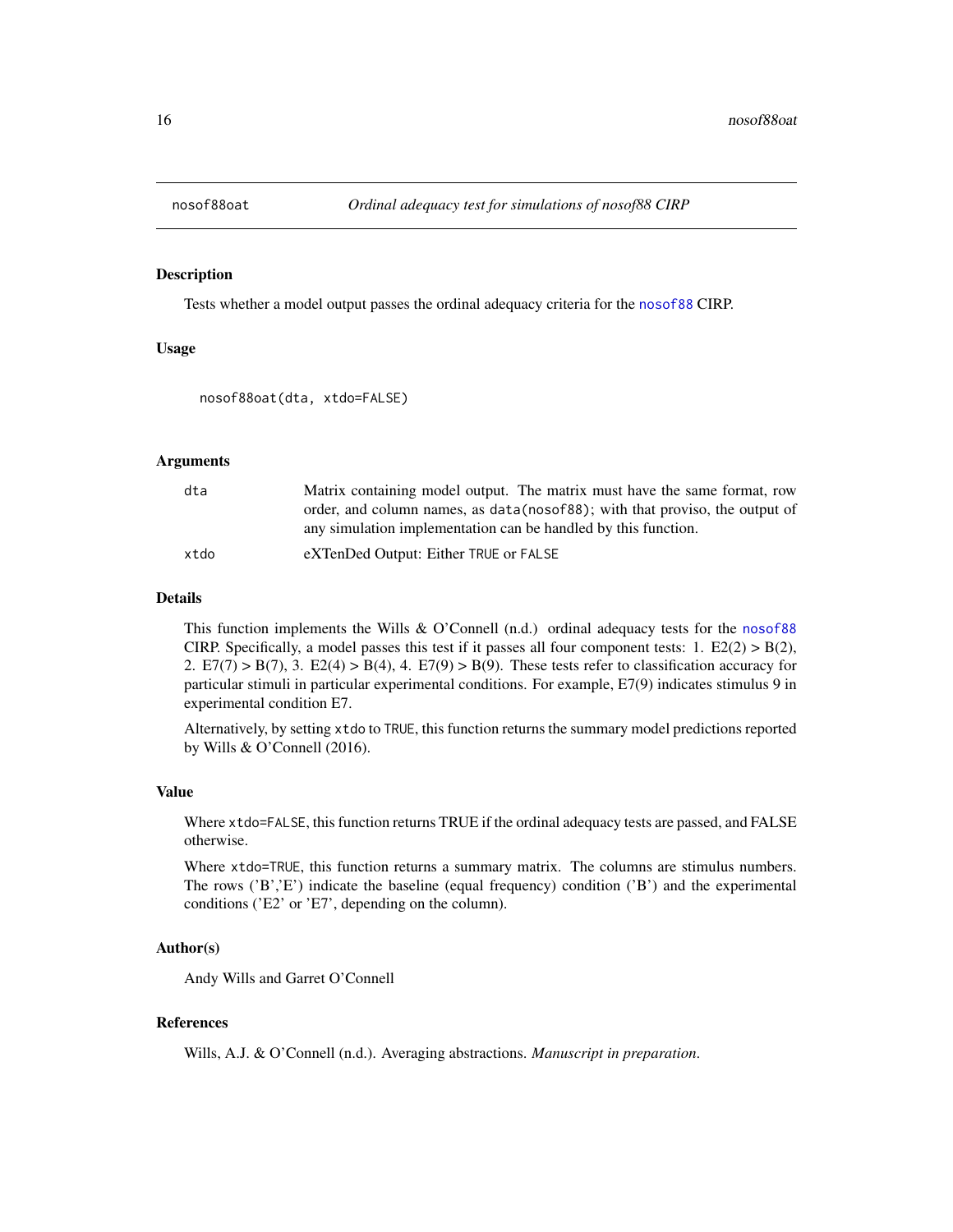#### <span id="page-16-0"></span>nosof88protoalcove 17

#### See Also

[nosof88](#page-11-1)

<span id="page-16-1"></span>nosof88protoalcove *Simulation of CIRP nosof88 with proto-ALCOVE model*

#### **Description**

Runs a simulation of the [nosof88](#page-11-1) CIRP using the [slpALCOVE](#page-39-1) model implementation as a prototype model and [nosof88train](#page-18-1) as the input representation.

#### Usage

nosof88protoalcove(params = NULL)

#### Arguments

params A vector containing values for c, phi, la, and lw, in that order, e.g. params =  $c(2.1, 0.6, 0.09, 0.9)$ . See [slpALCOVE](#page-39-1) for an explanation of these parameters. Where params = NULL, best-fitting parameters are derived from optimzation archive [nosof88protoalcove\\_opt](#page-17-1)

# **Details**

An prototype-based simulation using [slpALCOVE](#page-39-1) and [nosof88train](#page-18-1). There is one radial-basis unit for each category, representing the prototype. These prototypes are calculated by taking the mean of the co-ordinates of the stimuli in a category, with the stimulus co-ordinates coming from the multdimensional scaling solution reported by Nosofsky (1987). The calculations of the means are weighted by the instantiation frequency of the stimuli. Hence, the prototypes for each condition of the experiment are different.

Other parameters of slpALCOVE are set as follows:  $r = 2$ ,  $q = 1$ , initial alpha = 1/(number of input dimensions), initial  $w = 0$ . These values are conventions of modeling with ALCOVE, and should not be considered as free parameters. They are set within the nosof88protoalcove function, and hence can not be changed without re-writing the function.

This simulation is reported in Wills & O'Connell (n.d.).

# Value

A matrix of predicted response probabilities, in the same order and format as the observed data contained in [nosof88](#page-11-1).

#### Author(s)

Andy Wills & Garret O'Connell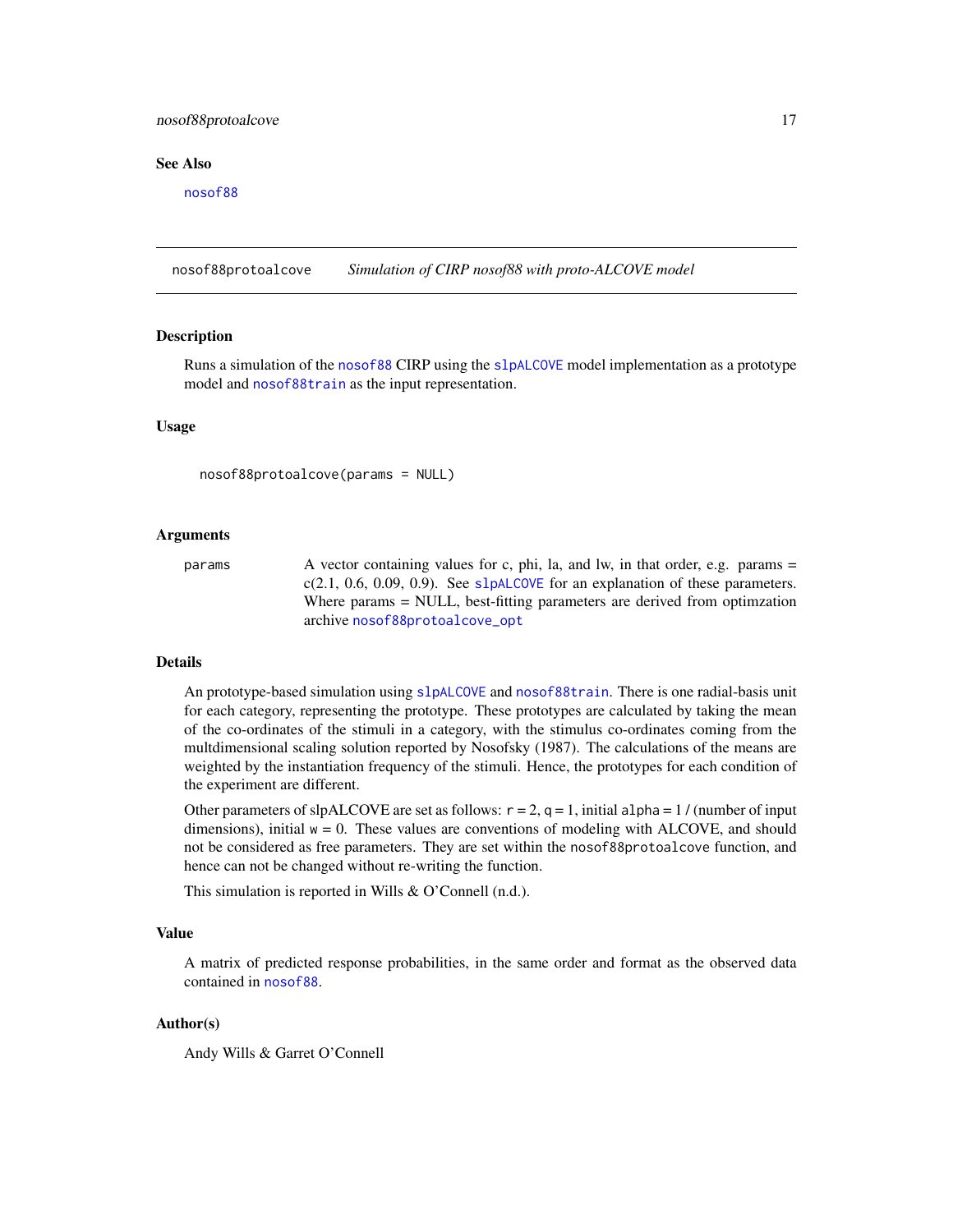# References

Nosofsky, R.M. (1987). Attention and learning processes in the identification and categorization of integral stimuli, *Journal of Experimental Psychology: Learning, Memory and Cognition, 13*, 87-108.

Wills, A.J. & O'Connell (n.d.). Averaging abstractions. *Manuscript in preparation*.

# See Also

[nosof88](#page-11-1), [nosof88oat](#page-15-1), [nosof88train](#page-18-1), [slpALCOVE](#page-39-1)

<span id="page-17-1"></span>nosof88protoalcove\_opt

*Parameter optimization of proto-ALCOVE model with nosof88 CIRP*

#### Description

Uses [nosof88protoalcove](#page-16-1) to find best-fitting parameters for the ex-ALCOVE model for the [nosof88](#page-11-1) CIRP.

#### Usage

nosof88protoalcove\_opt(recompute = FALSE)

#### Arguments

recompute When set to TRUE, the function re-runs the optimization. When set to FALSE, the function returns a stored copy of the results of the optimization.

# Details

This function is an archive of the optimization procedure used to derive the best-fitting parameters for the [nosof88protoalcove](#page-16-1) simulation; see Spicer et al. (2017) for a tutorial introduction to the concept of simulation archives.

Optimization used the L-BFGS-B method from the [optim](#page-0-0) function of the standard R stats package. The objective function was sum of squared errors. Please inspect the source code for further details (e.g. type nosof88protoalcove\_opt). The optimization was repeated for 16 different sets of starting values.

Where recompute = TRUE, the function can take many hours to run, depending on your system, and there is no progress bar. You can use Task Manager (Windows) or equivalent if you want some kind of visual feedback that the code is working hard. The code uses all the processor cores on the local machine, so speed of execution is a simple function of clock speed times processor cores. So, for example, a 4 GHz i7 processor (8 virutal cores) will take a quarter of the time to run this compared to a 2 GHz i5 processor (4 virtual cores).

<span id="page-17-0"></span>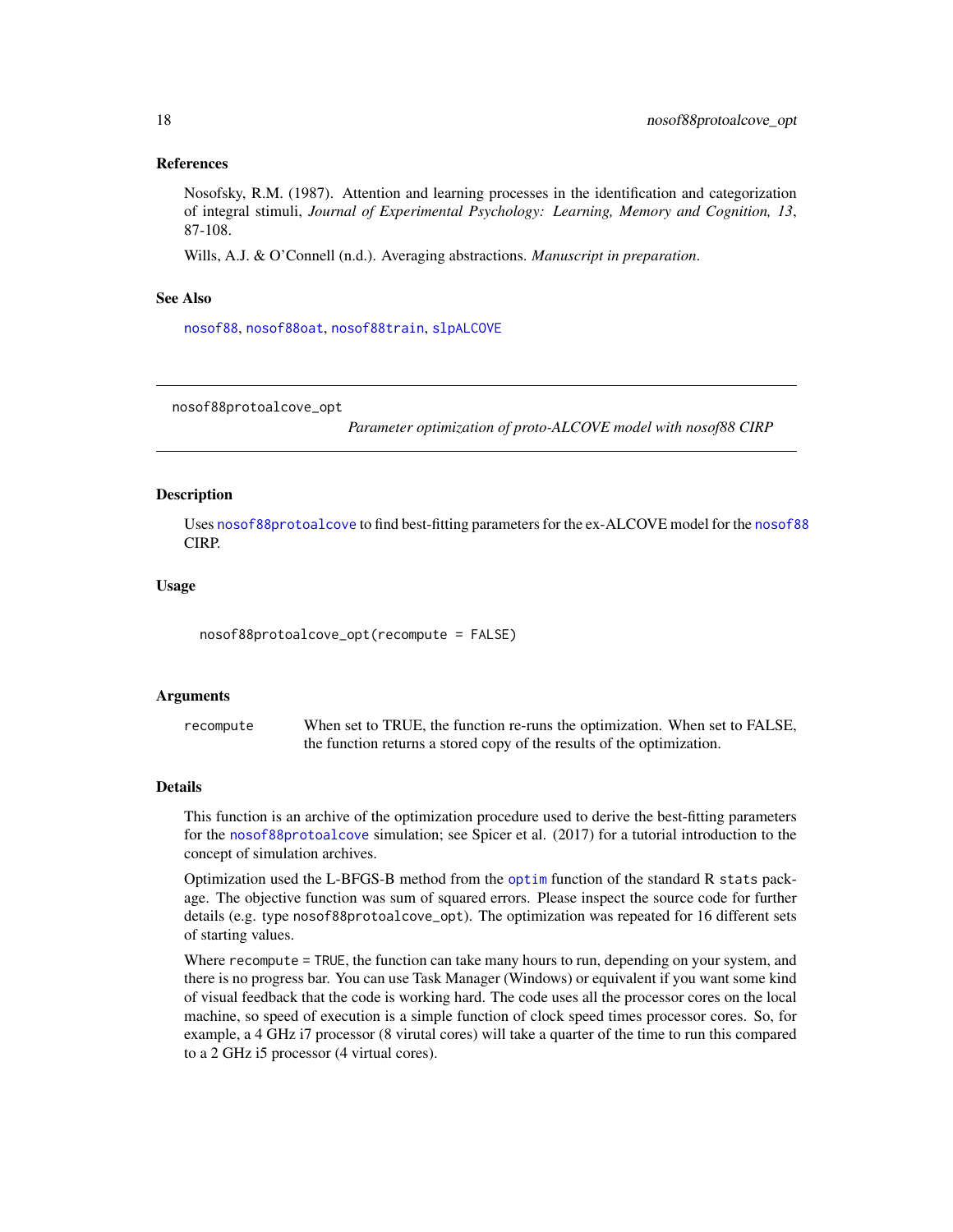#### <span id="page-18-0"></span>nosof88train 19

# Value

A vector containing the best-fitting values for c, phi, la, and lw, in that order. See [slpALCOVE](#page-39-1) for an explanation of these parameters.

#### Author(s)

Andy Wills

# References

Spicer, S., Jones, P.M., Inkster, A.B., Edmunds, C.E.R. & Wills, A.J. (2017). Progress in learning theory through distributed collaboration: Concepts, tools, and examples. *Manuscript in preparation*.

<span id="page-18-1"></span>nosof88train *Input representation of nosof88 for models input-compatible with slpALCOVE.*

### Description

Create randomized training blocks for CIRP [nosof88](#page-11-1), in a format suitable for the [slpALCOVE](#page-39-1) model, and any other model that uses the same input representation format. The stimulus co-ordinates come from a MDS solution reported by Nosofsky (1987) for the same stimuli.

# Usage

```
nosof88train(condition = 'B', blocks = 3, absval = -1, subjs = 1, seed =4182, missing = 'geo')
```
# Arguments

| condition | Experimental condition 'B', 'E2', or 'E7', as defined by Nosofsky (1988).                                           |
|-----------|---------------------------------------------------------------------------------------------------------------------|
| blocks    | Number of blocks to generate. Omit this argument to get the same number of<br>blocks as the published study $(3)$ . |
| absval    | Teaching value to be used where category is absent.                                                                 |
| subjs     | Number of simulated subjects to be run.                                                                             |
| seed      | Sets the random seed                                                                                                |
| missing   | If set to 'geo', output missing dimension flags (see below)                                                         |
|           |                                                                                                                     |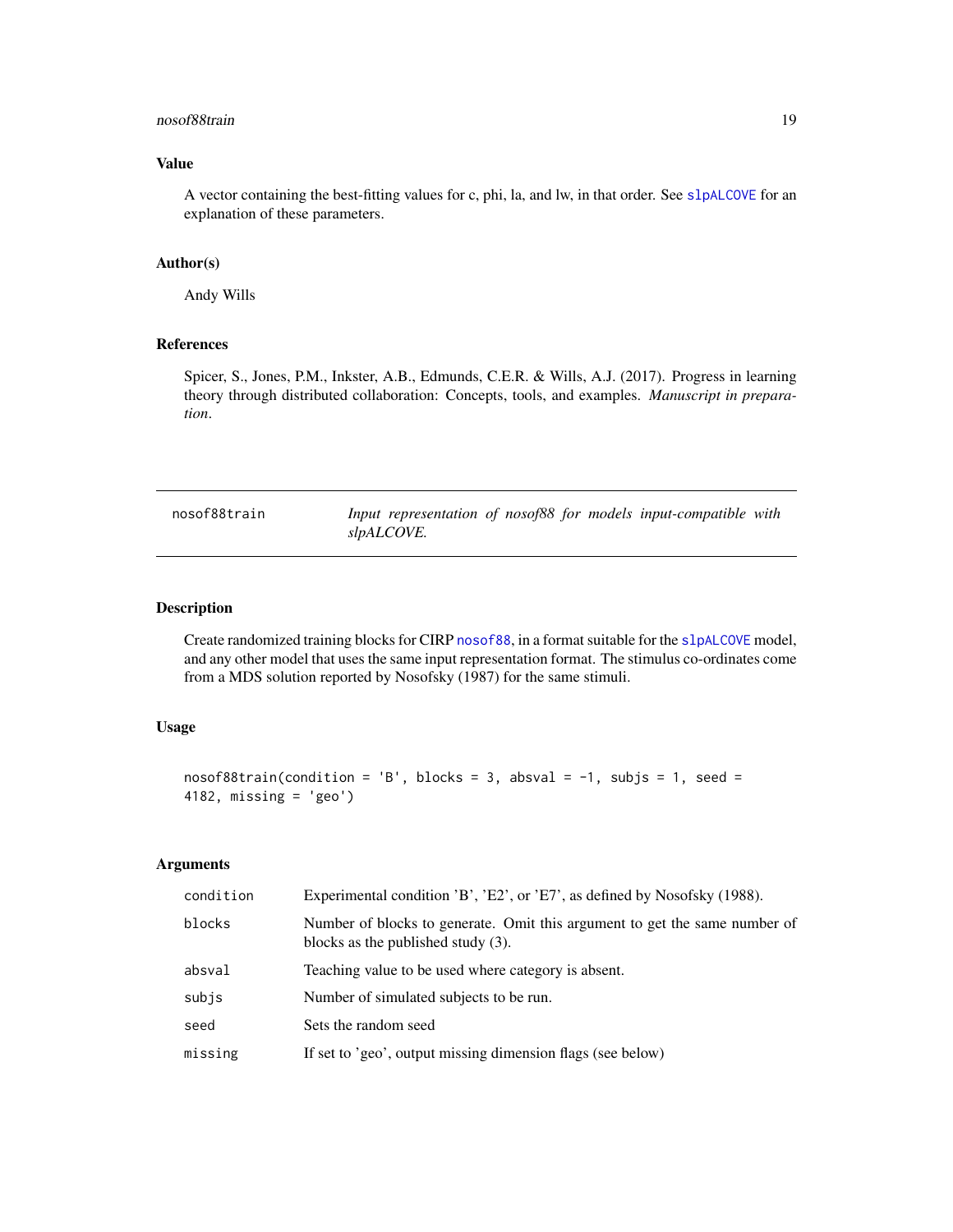#### Details

A matrix is produced, with one row for each trial, and with the following columns:

ctrl - Set to 1 (reset model) for trial 1, set to zero (normal trial) for all other trials.

cond - 1 = condition B,  $2$  = condition E2, 3 = condition E7

blk - training block

stim - stimulus number (as defined by Nosofsky, 1988)

x1,x2 - input representation. These are the co-ordinates of an MDS solution for these stimuli (see Nosofsky, 1987).

 $t1$ ,  $t2$  - teaching signal (1 = category present, absval = category absent)

m1,m2 - Missing dimension flags (always set to zero in this experiment, indicating all input dimensions are present on all trials). Only produced if missing = 'geo'.

Although the trial ordering is random, a random seed is used, so multiple calls of this function with the same parameters should produce the same output. This is usually desirable for reproducibility and stability of non-linear optimization. To get a different order, use the seed argument to set a different seed.

This implementation assumes a block length of 64 trials for conditions E2 and E7, rather than the 63 trials reported by Nosofsky (1988).

This routine was originally developed to support simulations reported in Wills & O'Connell (n.d.).

#### Value

R by C matrix, where each row is one trial, and the columns contain model input.

# Author(s)

Andy Wills & Garret O'Connell

#### References

Nosofsky, R.M. (1987). Attention and learning processes in the identification and categorization of integral stimuli, *Journal of Experimental Psychology: Learning, Memory and Cognition, 13*, 87-108.

Nosofsky, R.M. (1988). Similarity, frequency, and category representations, *Journal of Experimental Psychology: Learning, Memory and Cognition, 14*, 54-65.

Wills, A.J. & O'Connell (n.d.). Averaging abstractions. *Manuscript in preparation*.

#### See Also

[nosof88](#page-11-1), [nosof88oat](#page-15-1), [slpALCOVE](#page-39-1)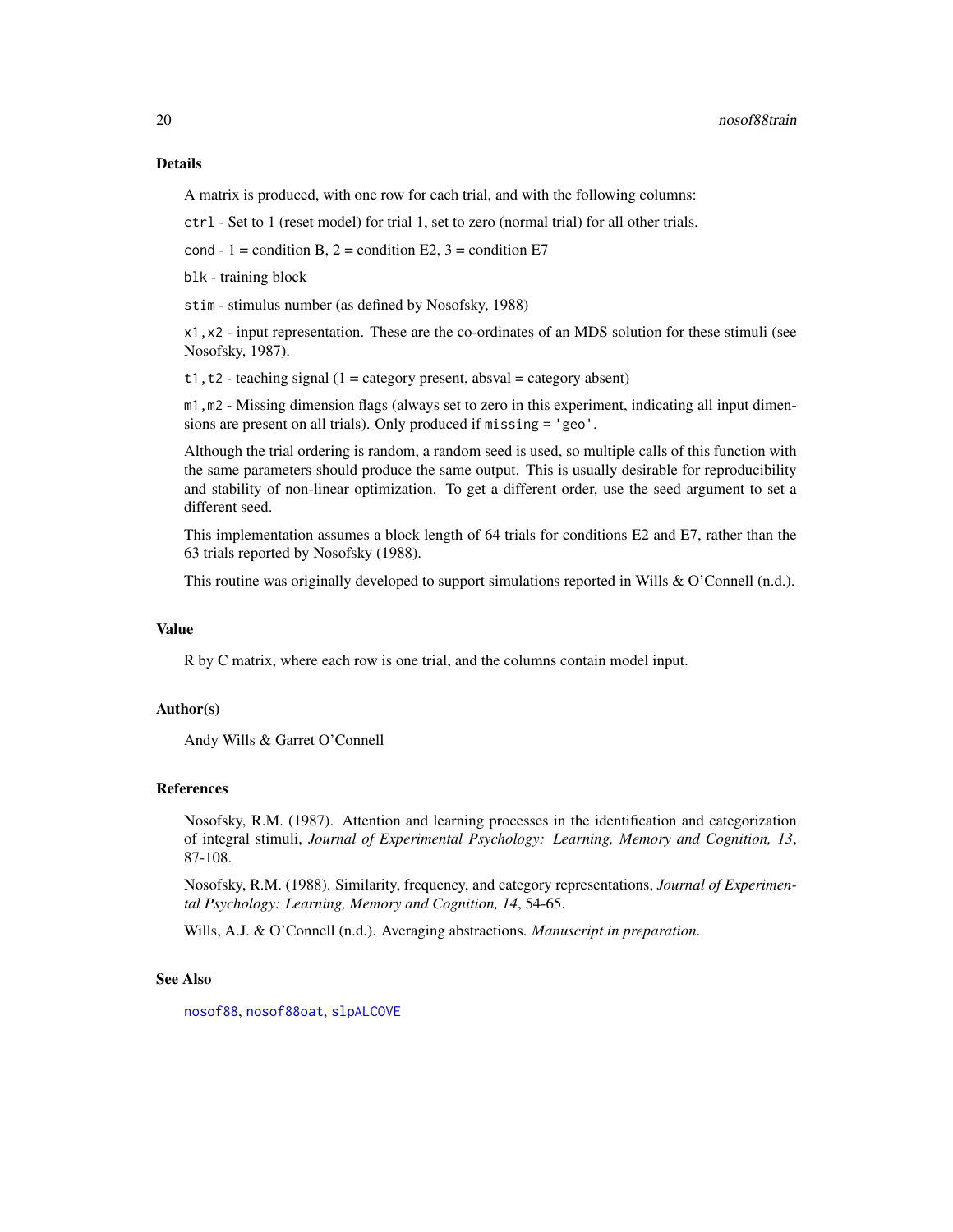<span id="page-20-1"></span><span id="page-20-0"></span>

#### Description

Shepard et al. (1961) stated that where there are two, equal-sized categories constructed from the eight stimuli it is possible to produce from varying three binary stimulus dimensions, there are only six logically distinct category structures. Shepard et al. (1961) labeled these structures as Types I through VI (see e.g. Nosofsky et al., 1994, Figure 1, for details). The CIRP concerns the relative difficulty of learning these category structures, as indexed by classification accuracy. The result, expressed in terms of accuracy, is:

 $I > II > [III, IV, V] > VI$ 

The experiment reported by Nosofsky et al. (1994) provides the data for this CIRP.

#### Usage

data(nosof94)

#### Format

A data frame with the following columns:

type Type of category structure, as defined by Shepard et al. (1961). Takes values : 1-6

block Training block. Takes values: 1-16

error Mean error probability, averaged across participants

#### Details

Wills et al. (n.d.) discuss the derivation of this CIRP. In brief, the effect has been independently replicagted. Nosofsky et al. (1994) was selected as the CIRP because it had acceptable sample size (N=40 per Type), and included simulations of the results with a number of different formal models. Inclusion of this dataset in catlearn thus permits a validation of catlearn model implementations against published simulations.

In Nosofsky et al. (1994) the stimuli varied in shape (squares or triangles), type of interior line (solid or dotted), and size (large or small). Each participant learned two problems. Each problem was trained with feedback, to a criterion of four consecutive sub-blocks of eight trials with no errors, or for a maximum of 400 trials.

The data are as shown in the first 16 rows of Table 1 of Nosofsky et al. (1994). Only the first 16 blocks are reported, for comparability with the model fitting reported in that paper. Where a participant reached criterion before 16 blocks, Nosofsky et al. assumed they would have made no further errors if they had continued.

# Author(s)

Andy J. Wills <andy@willslab.co.uk>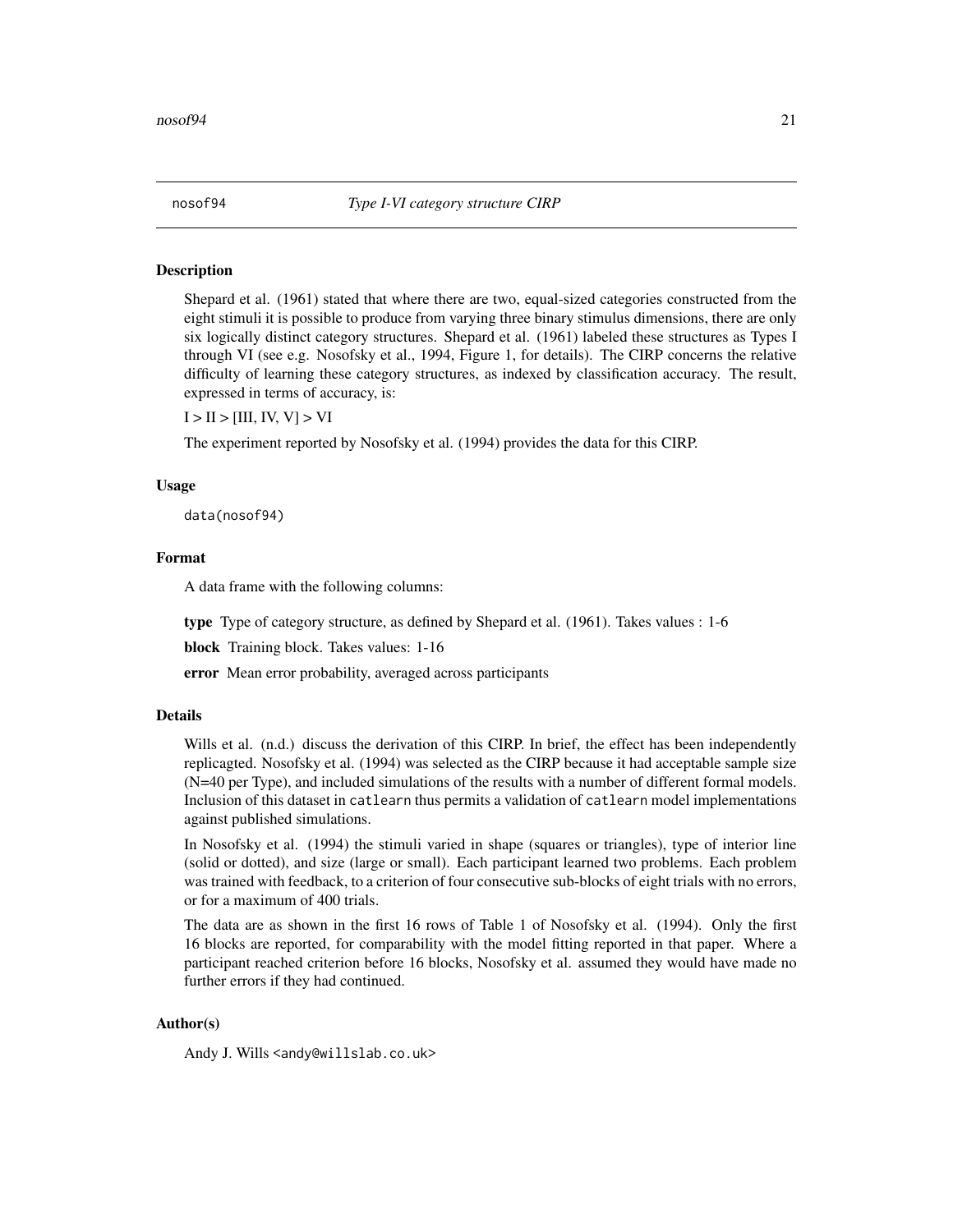#### <span id="page-21-0"></span>Source

Nosofsky, R.M., Gluck, M.A., Plameri, T.J., McKinley, S.C. and Glauthier, P. (1994). Comparing models of rule-based classification learning: A replication and extension of Shepaard, Hovland, and Jenkins (1961). *Memory and Cognition, 22*, 352-369.

#### References

Shepard, R.N., Hovland, C.I., & Jenkins, H.M. (1961). learning and memorization of classifications. *Psychological Monographs, 75*, Whole No. 517.

Wills et al. (n.d.). Benchmarks for category learning. *Manuscript in preparation*.

#### See Also

[nosof94train](#page-28-1), [nosof94oat](#page-25-1)

<span id="page-21-1"></span>nosof94bnalcove *Simulation of CIRP nosof94 with BN-ALCOVE model*

#### **Description**

Runs a simulation of the [nosof94](#page-20-1) CIRP using the [slpALCOVE](#page-39-1) model implementation as an exemplar model and [nosof94train](#page-28-1) as the input representation. This simulation replicates the one reported by Nosofsky et al. (1994).

#### Usage

nosof94bnalcove(params = c(6.33,0.011,0.409,0.179))

#### Arguments

params A vector containing values for c, phi, la, and lw, in that order. See [slpALCOVE](#page-39-1) for an explanation of these parameters.

# Details

An exemplar-based simulation using [slpALCOVE](#page-39-1) and [nosof94train](#page-28-1). The co-ordinates for the radial-basis units are assumed, and use the same binary representation as the abstract category structure.

The defaults for params are the best fit of the model to the [nosof94](#page-20-1) CIRP. The derivation of this fit is described by Nosofsky et al. (1994).

The other parameters of slpALCOVE are set as follows:  $r = 1$ ,  $q = 1$ , initial alpha = 1/ number of dimensions, initial  $w = 0$ . These values are conventions of modeling with ALCOVE, and should not be considered as free parameters. They are set within the nosof88bnalcove function, and hence can't be changed without re-writing the function.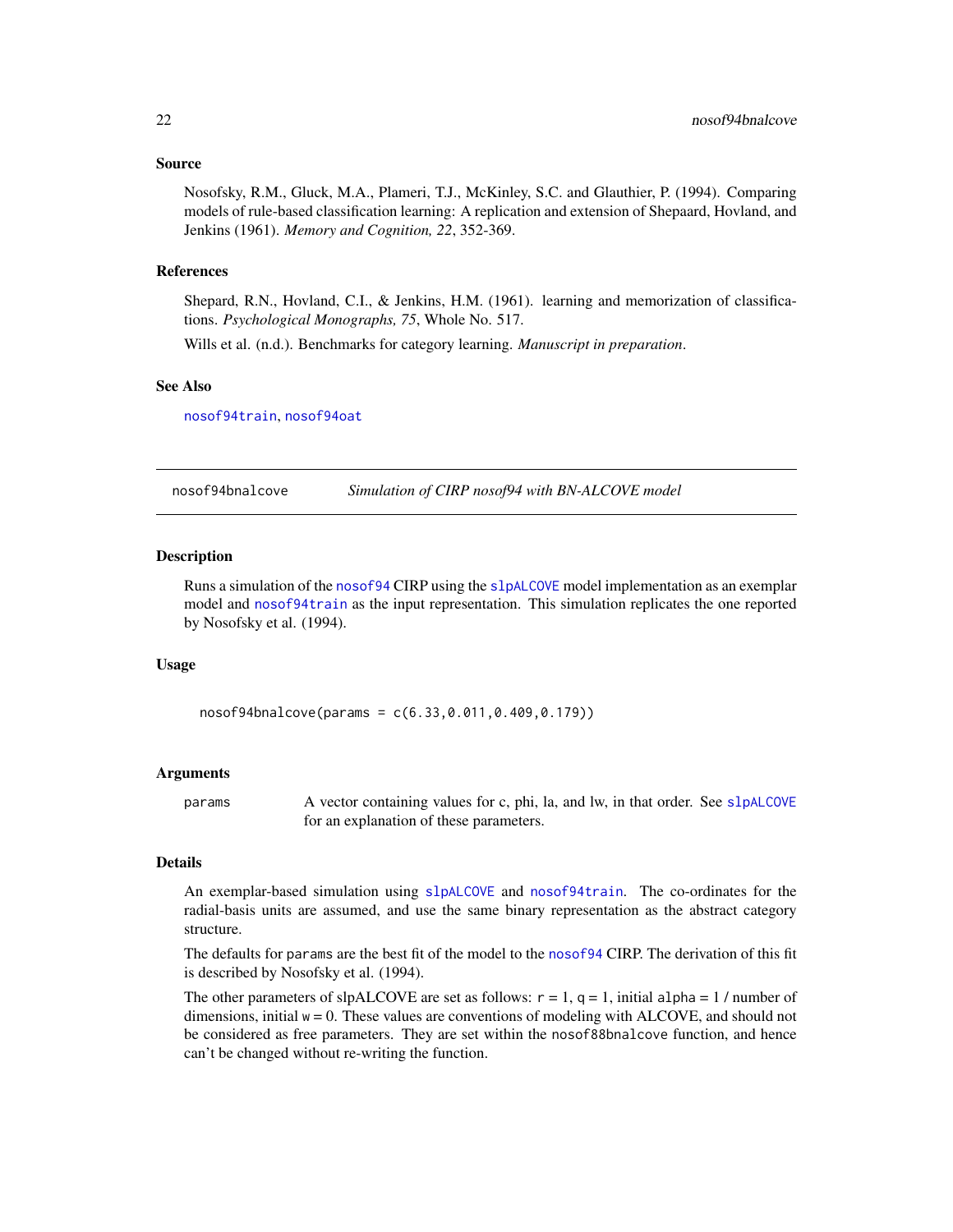<span id="page-22-0"></span>This is a replication of the simulation reported by Nosofsky et al. (1994). Compared to other published simulations with the ALCOVE model, their simulation is non-standard in a number of respects:

1. A background noise ('BN') decision rule is used (other simulations use an exponential ratio rule).

2. As a consequence of #1, absence of a category label is represented by a zero (other simulations use -1).

3. The sum of the attentional weights is constrained to be 1 on every trial (other simulations do not apply this constraint).

The current simulation replicates these non-standard aspects of the Nosofsky et al. (1994) simulation.

# Value

A matrix of predicted response probabilities, in the same order and format as the observed data contained in [nosof94](#page-20-1).

#### Author(s)

Andy Wills

#### References

Nosofsky, R.M., Gluck, M.A., Plameri, T.J., McKinley, S.C. and Glauthier, P. (1994). Comparing models of rule-based classification learning: A replication and extension of Shepaard, Hovland, and Jenkins (1961). *Memory and Cognition, 22*, 352–369

#### See Also

[nosof94](#page-20-1), [nosof94oat](#page-25-1), [nosof94train](#page-28-1), [slpALCOVE](#page-39-1), [nosof94bnalcove](#page-21-1)

<span id="page-22-1"></span>

nosof94exalcove *Simulation of CIRP nosof94 with ex-ALCOVE model*

#### Description

Runs a simulation of the [nosof94](#page-20-1) CIRP using the [slpALCOVE](#page-39-1) model implementation as an exemplar model and [nosof94train](#page-28-1) as the input representation.

#### Usage

nosof94exalcove(params = NULL)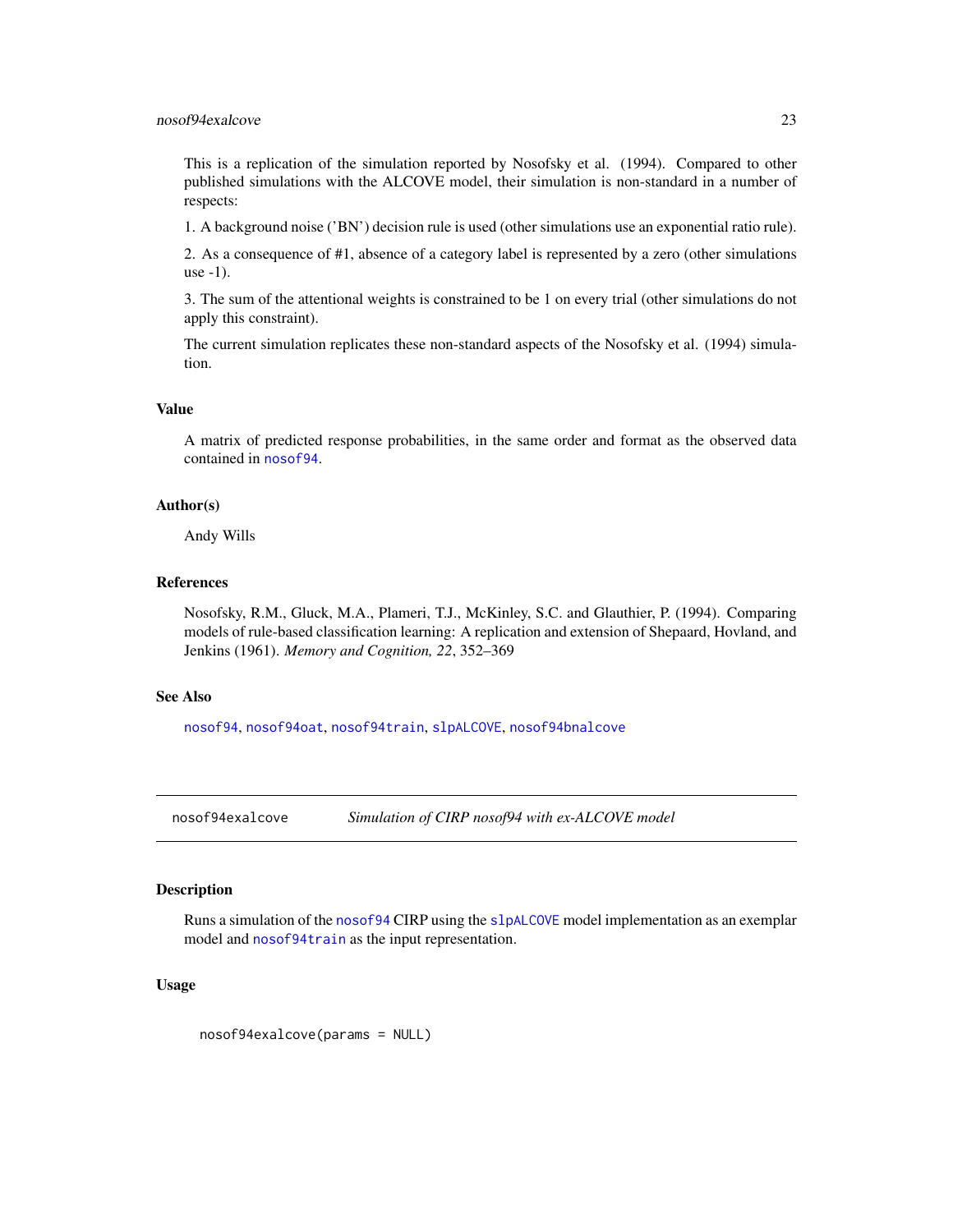#### Arguments

params A vector containing values for c, phi, la, and lw, in that order, e.g. params =  $c(2.1, 0.6, 0.09, 0.9)$ . See [slpALCOVE](#page-39-1) for an explanation of these parameters. Where params = NULL, best-fitting parameters are derived from optimization archive [nosof94exalcove\\_opt](#page-24-1)

# Details

N.B.: This simulation uses a standard version of ALCOVE. For a replication of the ALCOVE simulation of these data reported by Nosofsky et al. (1994), which is non-standard in a number of respects, see [nosof94bnalcove](#page-21-1).

An exemplar-based simulation using [slpALCOVE](#page-39-1) and [nosof94train](#page-28-1). The co-ordinates for the radial-basis units are assumed, and use the same binary representation as the abstract category structure.

Other parameters of slpALCOVE are set as follows:  $r = 1$ ,  $q = 1$ , initial alpha = 1/3, initial w = 0. These values are conventions of modeling with ALCOVE, and should not be considered as free parameters. They are set within the nosof88exalcove function, and hence can't be changed without re-writing the function.

This simulation is reported in Wills & O'Connell (n.d.).

#### Value

A matrix of predicted response probabilities, in the same order and format as the observed data contained in [nosof94](#page-20-1).

#### Author(s)

Andy Wills

#### References

Nosofsky, R.M., Gluck, M.A., Plameri, T.J., McKinley, S.C. and Glauthier, P. (1994). Comparing models of rule-based classification learning: A replication and extension of Shepaard, Hovland, and Jenkins (1961). *Memory and Cognition, 22*, 352–369

Wills, A.J. & O'Connell (n.d.). Averaging abstractions. *Manuscript in preparation*.

# See Also

[nosof94](#page-20-1), [nosof94oat](#page-25-1), [nosof94train](#page-28-1), [slpALCOVE](#page-39-1), [nosof94bnalcove](#page-21-1)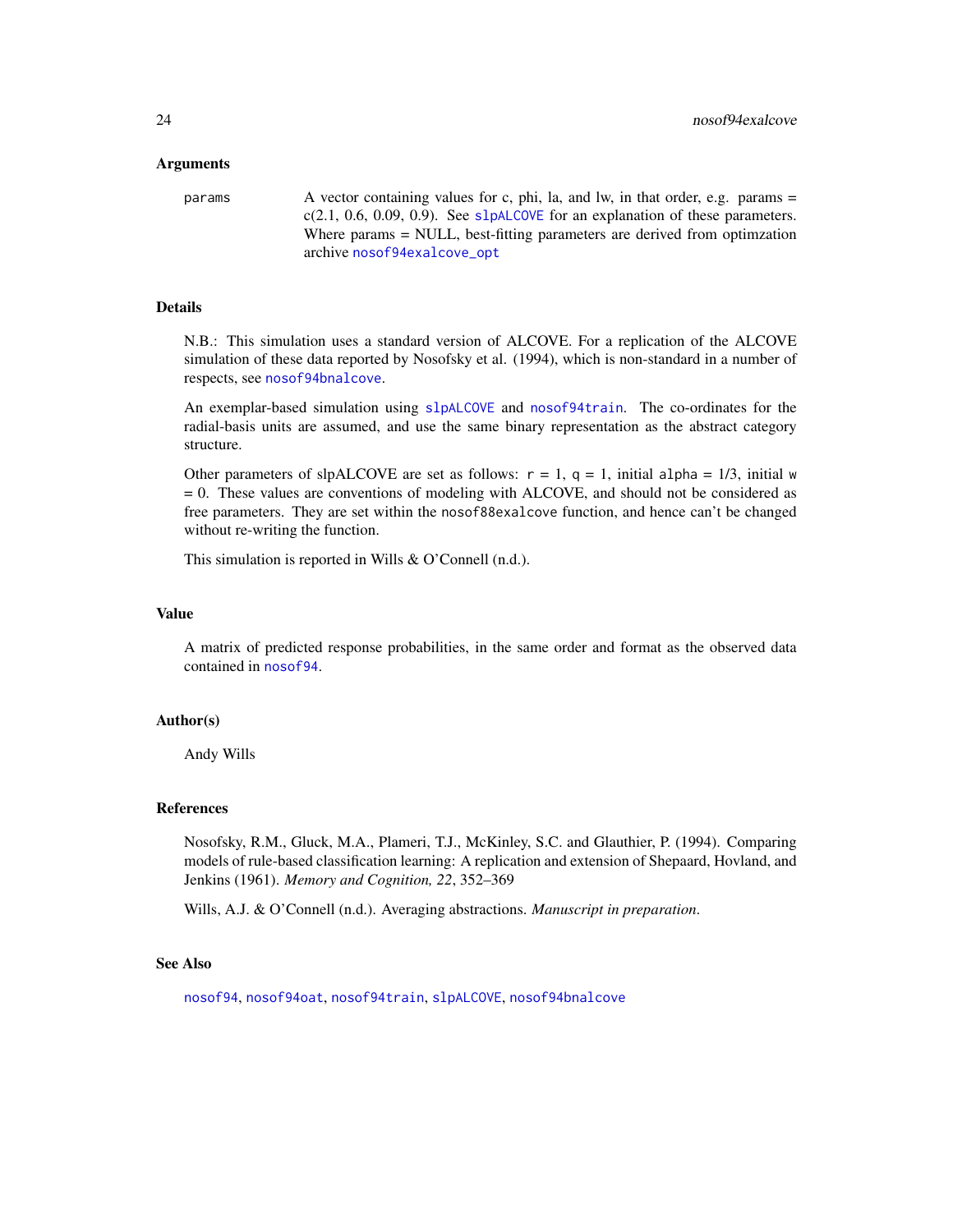<span id="page-24-1"></span><span id="page-24-0"></span>nosof94exalcove\_opt *Parameter optimization of ex-ALCOVE model with nosof94 CIRP*

# Description

Uses [nosof94exalcove](#page-22-1) to find best-fitting parameters for the ex-ALCOVE model for the [nosof94](#page-20-1) CIRP.

# Usage

```
nosof94exalcove_opt(recompute = FALSE, xtdo = FALSE)
```
#### Arguments

| recompute | When set to TRUE, the function re-runs the optimization. When set to FALSE,<br>the function returns a stored copy of the results of the optimization. |
|-----------|-------------------------------------------------------------------------------------------------------------------------------------------------------|
| xtdo      | eXTenDed Output; where set to TRUE, some further details of the optimization<br>procedure are printed to the console.                                 |

# Details

This function is an archive of the optimization procedure used to derive the best-fitting parameters for the [nosof94exalcove](#page-22-1) simulation; see Spicer et al. (2017) for a tutorial introduction to the concept of simulation archives.

Optimization used the L-BFGS-B method from the [optim](#page-0-0) function of the standard R stats package. The objective function was sum of squared errors. Please inspect the source code for further details (e.g. type nosof94exalcove\_opt). The optimization was repeated for 15 different sets of starting values.

Where recompute = TRUE, the function can take many hours to run, depending on your system, and there is no progress bar. You can use Task Manager (Windows) or equivalent if you want some kind of visual feedback that the code is working hard. The code uses all the processor cores on the local machine, so speed of execution is a simple function of clock speed times processor cores. So, for example, a 4 GHz i7 processor (8 virutal cores) will take a quarter of the time to run this compared to a 2 GHz i5 processor (4 virtual cores).

# Value

A vector containing the best-fitting values for c, phi, la, and lw, in that order. See [slpALCOVE](#page-39-1) for an explanation of these parameters.

#### Author(s)

Andy Wills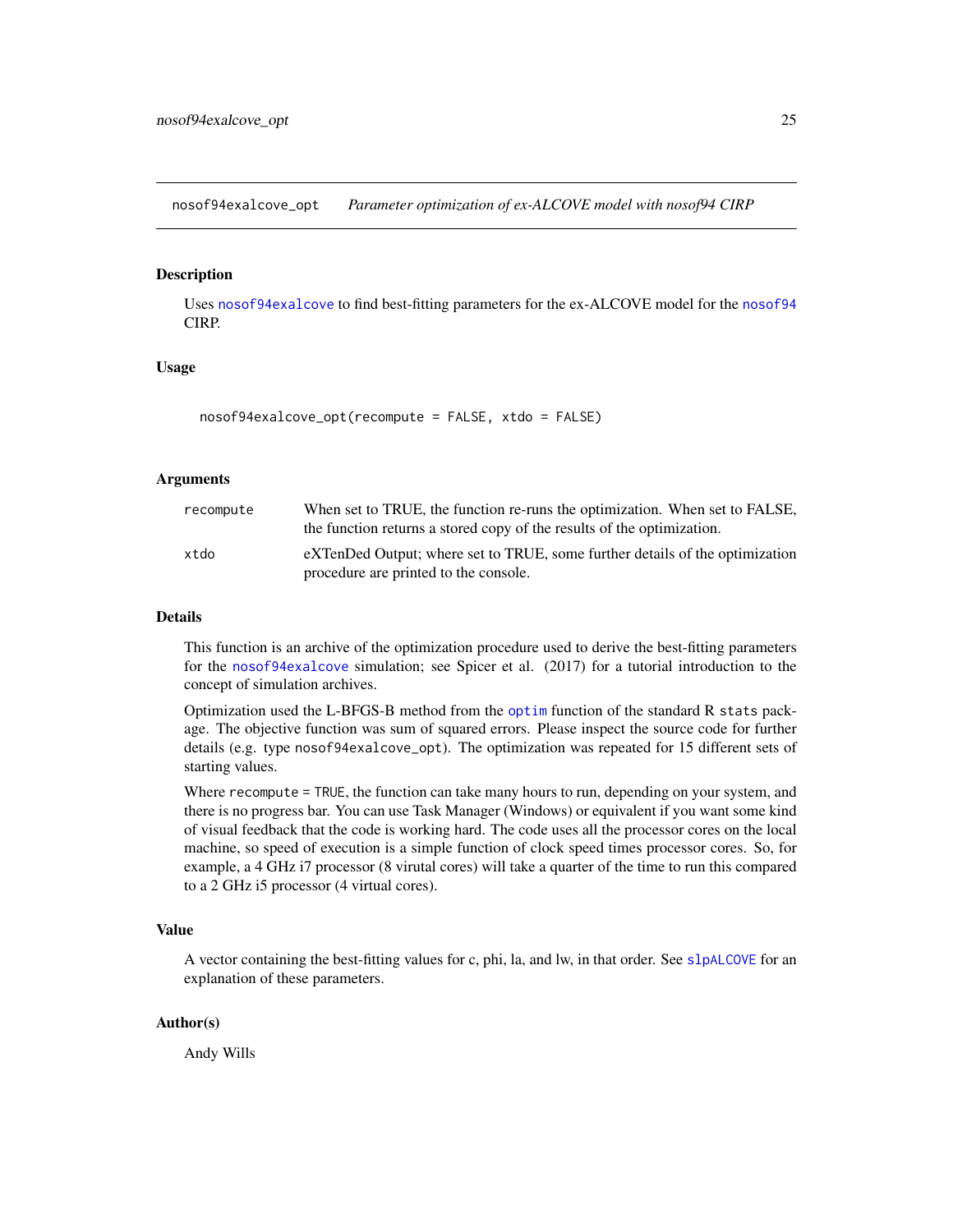# <span id="page-25-0"></span>References

Spicer, S., Jones, P.M., Inkster, A.B., Edmunds, C.E.R. & Wills, A.J. (2017). Progress in learning theory through distributed collaboration: Concepts, tools, and examples. *Manuscript in preparation*.

<span id="page-25-1"></span>nosof94oat *Ordinal adequacy test for simulations of nosof94 CIRP*

#### Description

Tests whether a model output passes the ordinal adequacy criteria for the [nosof94](#page-20-1) CIRP.

#### Usage

```
nosof94oat(dta, xtdo=FALSE)
```
#### Arguments

| dta  | Matrix containing model output. The matrix must have the same format, row    |
|------|------------------------------------------------------------------------------|
|      | order, and column names, as data (nosof94); with that proviso, the output of |
|      | any simulation implementation can be handled by this function.               |
| xtdo | eXTenDed Output: Either TRUE or FALSE                                        |

#### Details

This function implements a standard ordinal adequacy test for the [nosof94](#page-20-1) CIRP. Specifically, a model passes this test if the mean errors (averaged across blocks), obey the following:

 $I < II < [III, IV, V] < VI$ 

Note that '[III, IV, V]' indicates that the these three problems can be in any order of difficulty (or all be of equal difficulty), as long as all three are harder than Problem 2 and all three are easier than Problem 6.

Alternatively, by setting xtdo to TRUE, this function returns the mean classification error by Problem type.

#### Value

Where xtdo=FALSE, this function returns TRUE if the ordinal adequacy tests are passed, and FALSE otherwise.

Where xtdo=TRUE, this function returns a summary matrix, containing mean errors (across blocks) for each of the six problem types.

# Author(s)

Andy Wills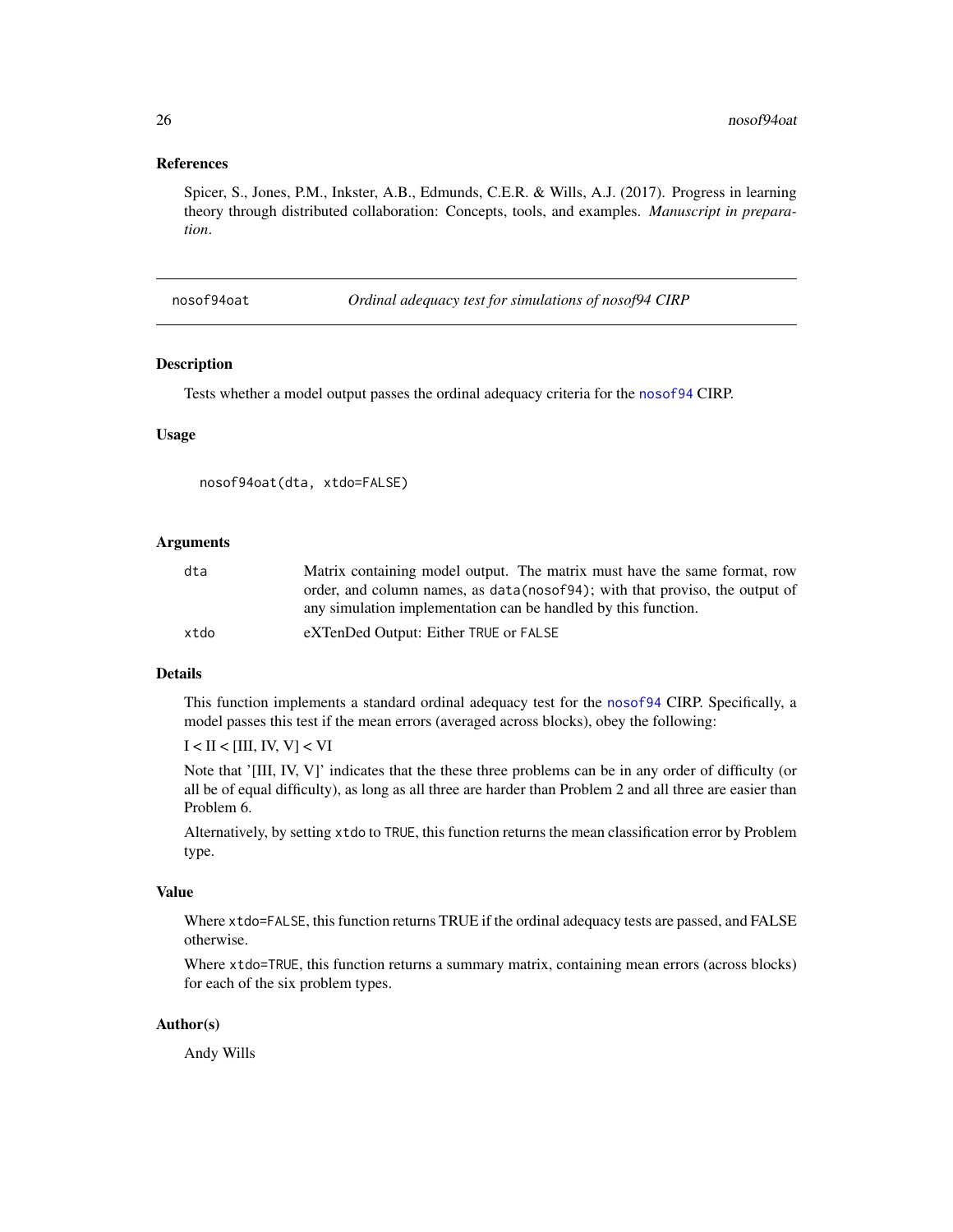# <span id="page-26-0"></span>nosof94plot 27

# See Also

[nosof94](#page-20-1)

nosof94plot *Plot Nosofsky et al. (1994) data / simulations*

# Description

Produce a line graph similar to that shown in Nosofsky et al. (1994, Figures 1, 6-9).

# Usage

```
nosof94plot(results,title = 'Nosofsky et al. (1994)')
```
#### Arguments

| results | Mean error probability by block and problem, in the same format as data set<br>nosof94 |
|---------|----------------------------------------------------------------------------------------|
| title   | Title to appear at top of plot                                                         |

# Author(s)

Andy Wills

# References

Nosofsky, R.M., Gluck, M.A., Plameri, T.J., McKinley, S.C. and Glauthier, P. (1994). Comparing models of rule-based classification learning: A replication and extension of Shepaard, Hovland, and Jenkins (1961). *Memory and Cognition, 22*, 352–369.

# Examples

```
data(nosof94)
nosof94plot(nosof94)
```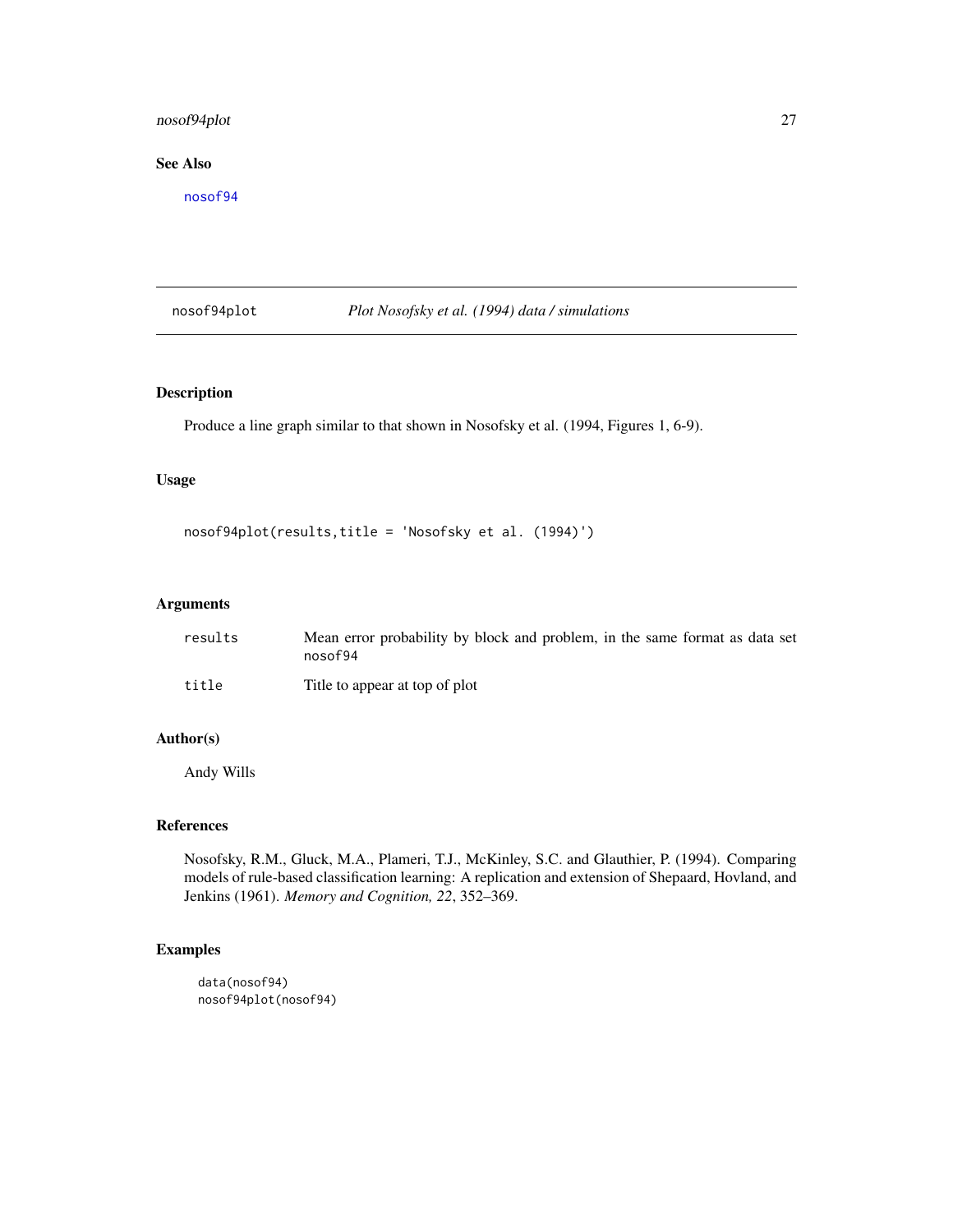<span id="page-27-0"></span>

#### Description

Runs a simulation of the [nosof94](#page-20-1) CIRP using the [slpSUSTAIN](#page-68-1) model implementation and [nosof94train](#page-28-1) as the input representation.

#### Usage

```
nosof94sustain(params = c(9.01245, 1.252233, 16.924073, 0.092327))
```
#### Arguments

params A vector containing values for r, beta, d, and eta, in that order, e.g. params = c(8.1, 1.5, 9.71, 0.8). See [slpSUSTAIN](#page-68-1) for an explanation of these parameters.

# Details

NOTE: The underlying slpSUSTAIN function is currently written in R, and hence this simulation will take several minutes to run. slpSUSTAIN may be converted to  $C_{++}$  in a future release, which will reduce the run time of this simulation to a few seconds.

A simulation using [slpSUSTAIN](#page-68-1) and [nosof94train](#page-28-1), i.e. a simulation of Nosofsky et al. (1994) with the Love et al. (2004) SUTAIN model.

Other parameters of slpSUSTAIN are set as follows: tau = 0, initial lambda = 1, initial  $w = 0$ , inital cluster centered on the first stimulus presented to the siumulated subject. These values are conventions of modelling with SUSTAIN, and should not be considered as free parameters. They are set within the nosof94sustain function, and hence can't be changed without re-writing the function.

The simulation uses 100 simulated subjects. Like the simulations nosof94exalcove and nosof94protoalcove, all simulated participants complete 16 blocks of training. This differs from the Nosofsky et al. (1994) experiment, in which participants are trained to a criterion of four consecutive errorless 8-trial subblocks.

The simulation by Gureckis (2014) builds this criterion-based training into their simulation by using a random number generator to turn the response probability on each trial into a correct or incorrect response. This feature of the Gureckis (2014) simulation is not incorporated here, because the instability in ouput this generates makes parameter optimization (e.g. via optim) less reliable.

A comparison of 10,000 simulated participants in the Gureckis (2014) simulation with 1,000 simulated participants in the current simulation reveals a mean difference in the 96 reported response probabilities of less than 0.01.

#### Value

A matrix of predicted response probabilities, in the same order and format as the observed data contained in [nosof94](#page-20-1).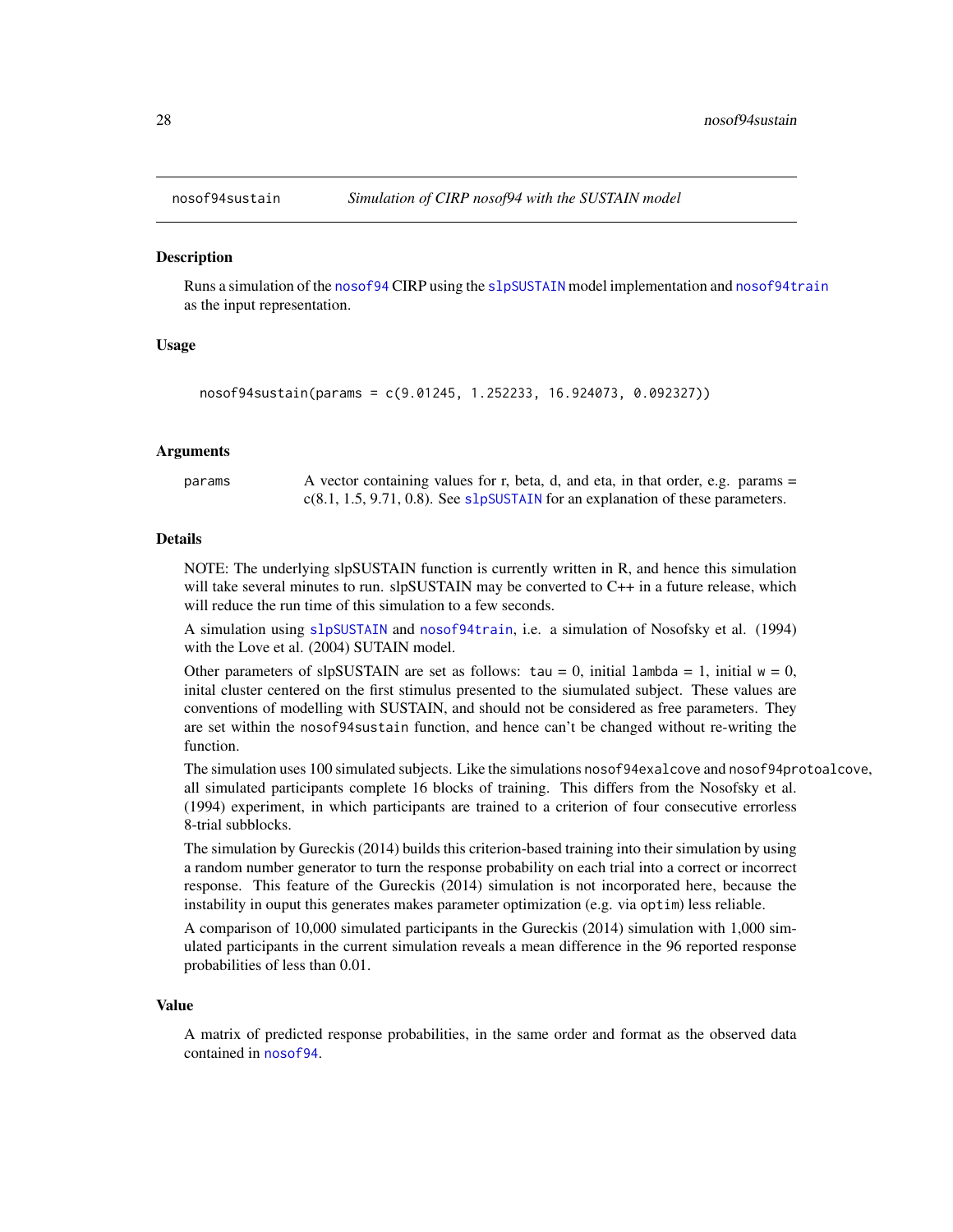#### <span id="page-28-0"></span>nosof94train 29

#### Author(s)

Lenard Dome, Andy Wills

#### References

Love, B. C., Medin, D. L., & Gureckis, T. M. (2004). SUSTAIN: a network model of category learning. *Psychological Review, 111*, 309-332.

Gureckis, T. M. (2014). sustain\_python. *https://github.com/NYUCCL/sustain\_python*

Nosofsky, R.M., Gluck, M.A., Plameri, T.J., McKinley, S.C. and Glauthier, P. (1994). Comparing models of rule-based classification learning: A replication and extension of Shepaard, Hovland, and Jenkins (1961). *Memory and Cognition, 22*, 352–369.

# See Also

[nosof94](#page-20-1), [nosof94oat](#page-25-1), [nosof94train](#page-28-1), [slpALCOVE](#page-39-1), [nosof94bnalcove](#page-21-1)

<span id="page-28-1"></span>

| nosof94train | Input representation of nosof94 for models input-compatible with |  |  |
|--------------|------------------------------------------------------------------|--|--|
|              | slpALCOVE or slpSUSTAIN                                          |  |  |

#### Description

Create randomized training blocks for CIRP nosof94, in a format suitable for the slpALCOVE or slpSUSTAIN models, and other models that use the same input representation formats.

# Usage

 $nosof94train(cond = 1, blocks = 16, absurd = -1, subjs = 1, seed = 7624,$ missing = 'geo', blkstyle = 'accurate')

#### Arguments

| cond     | Category structure type (1-6), as defined by Shepard et al. (1961).                                                                                                                                                              |
|----------|----------------------------------------------------------------------------------------------------------------------------------------------------------------------------------------------------------------------------------|
| blocks   | Number of blocks to generate. Omit this argument to get the same number of<br>blocks (16) as used in the simulations reported by Nosofsky et al. (1994).                                                                         |
| absval   | Teaching value to be used where category is absent.                                                                                                                                                                              |
| subjs    | Number of simulated subjects to be run.                                                                                                                                                                                          |
| seed     | Sets the random seed.                                                                                                                                                                                                            |
| missing  | If set to 'geo', output missing dimension flags (see below). If set to 'pad', use<br>the padded stimulus representation format of slpSUSTAIN. If set to 'pad', set<br>absval to zero.                                            |
| blkstyle | If set to 'accurate', reproduce the randomization of this experiment, as described<br>in Nosofsky et al. (1994). If set to 'eights', use instead the randomization used<br>in the Gureckis (2016) simulation of this experiment. |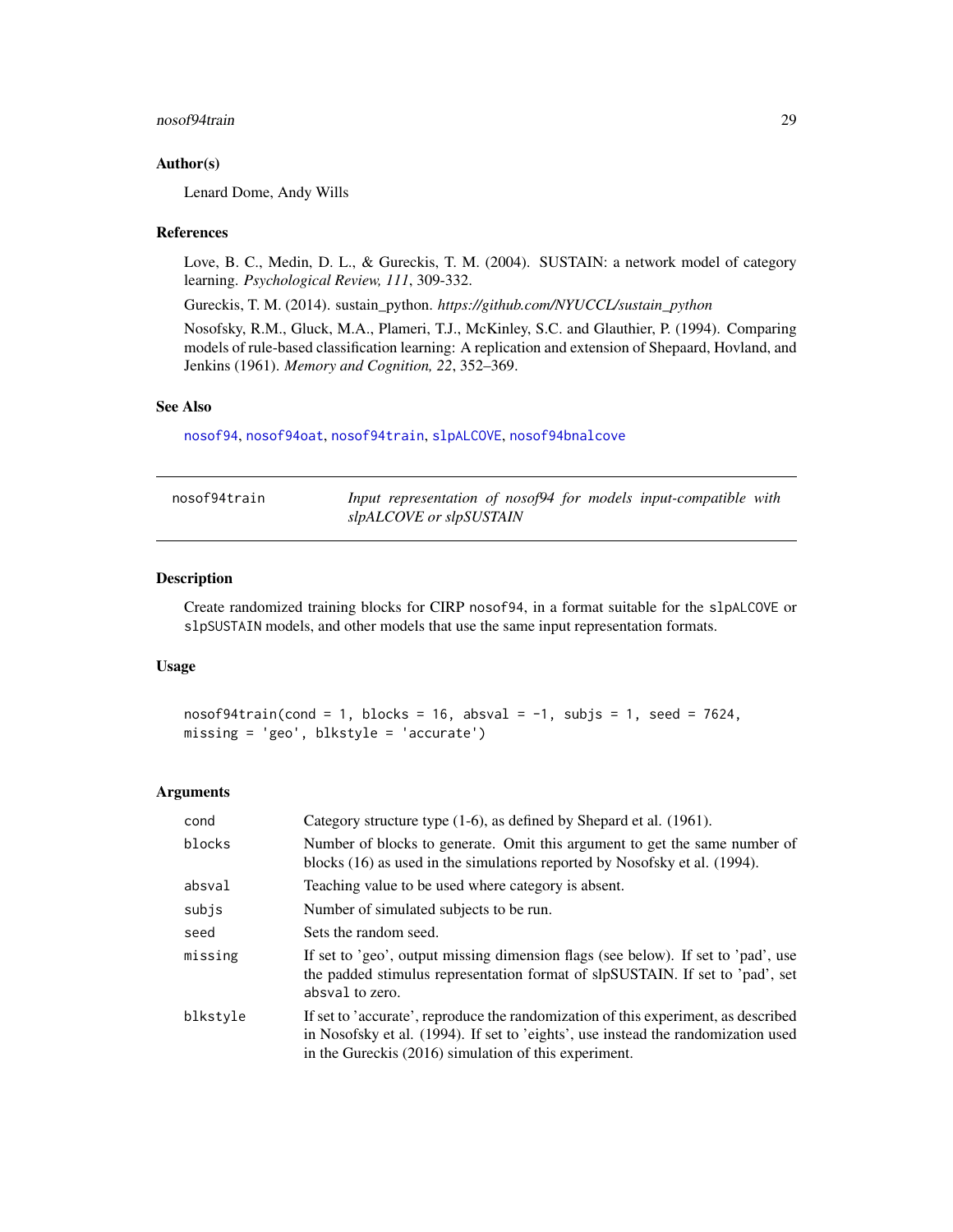#### Details

A matrix is produced, with one row for each trial, and with the following columns:

ctrl - Set to 1 (reset model) for trial 1 of each simulated subject, set to zero (normal trial) for all other trials.

blk - training block

stim - Stimulus number, ranging from 1 to 8. The numbering scheme is the same as in Nosofsky et al. (1994, Figure 1), under the mapping of dim\_1\_left = 0, dim\_1\_right = 1, dim\_2\_front = 0, dim 2 back = 1, dim 3 bottom = 0, dim 3 top = 1.

 $x1, x2, \ldots$  - input representation. Where missing='geo', x1, x2, and x3 are returned, each set at 1 or 0. This is the binary dimensional representation required by models such as slpALCOVE, where e.g.  $x^2$  is the value on the second dimension. Where missing='pad',  $x^1$ ,  $x^2$ ,  $y^1$ ,  $y^2$ ,  $z^1$ ,  $z^2$ , are returned. This is the padded represenation required by models such as slpSUSTAIN; e.g. y1 and y2 represent the two possible values on dimension 2, so if y1 is black, y2 is white, and the stimulus is white, then  $[y1, y2] = [0, 1]$ .

 $t1$ ,  $t2$  - Category label (1 = category present, absval = category absent)

m1,m2,m3 - Missing dimension flags (always set to zero in this experiment, indicating all input dimensions are present on all trials). Only produced if missing = 'geo'.

Although the trial ordering is random, a random seed is used, so multiple calls of this function with the same parameters should produce the same output. This is usually desirable for reproducibility and stability of non-linear optimization. To get a different order, use the seed argument to set a different seed.

This routine was originally developed to support Wills et al. (n.d.).

#### Value

R by C matrix, where each row is one trial, and the columns contain model input.

# Author(s)

Andy Wills, Lenard Dome

# References

Nosofsky, R.M., Gluck, M.A., Plameri, T.J., McKinley, S.C. and Glauthier, P. (1994). Comparing models of rule-based classification learning: A replication and extension of Shepaard, Hovland, and Jenkins (1961). *Memory and Cognition, 22*, 352–369

Gureckis, T. (2016). https://github.com/NYUCCL/sustain\_python

Wills et al. (n.d.). Benchmarks for category learning. *Manuscript in preparation*.

#### See Also

[nosof94train](#page-28-1), [nosof94oat](#page-25-1)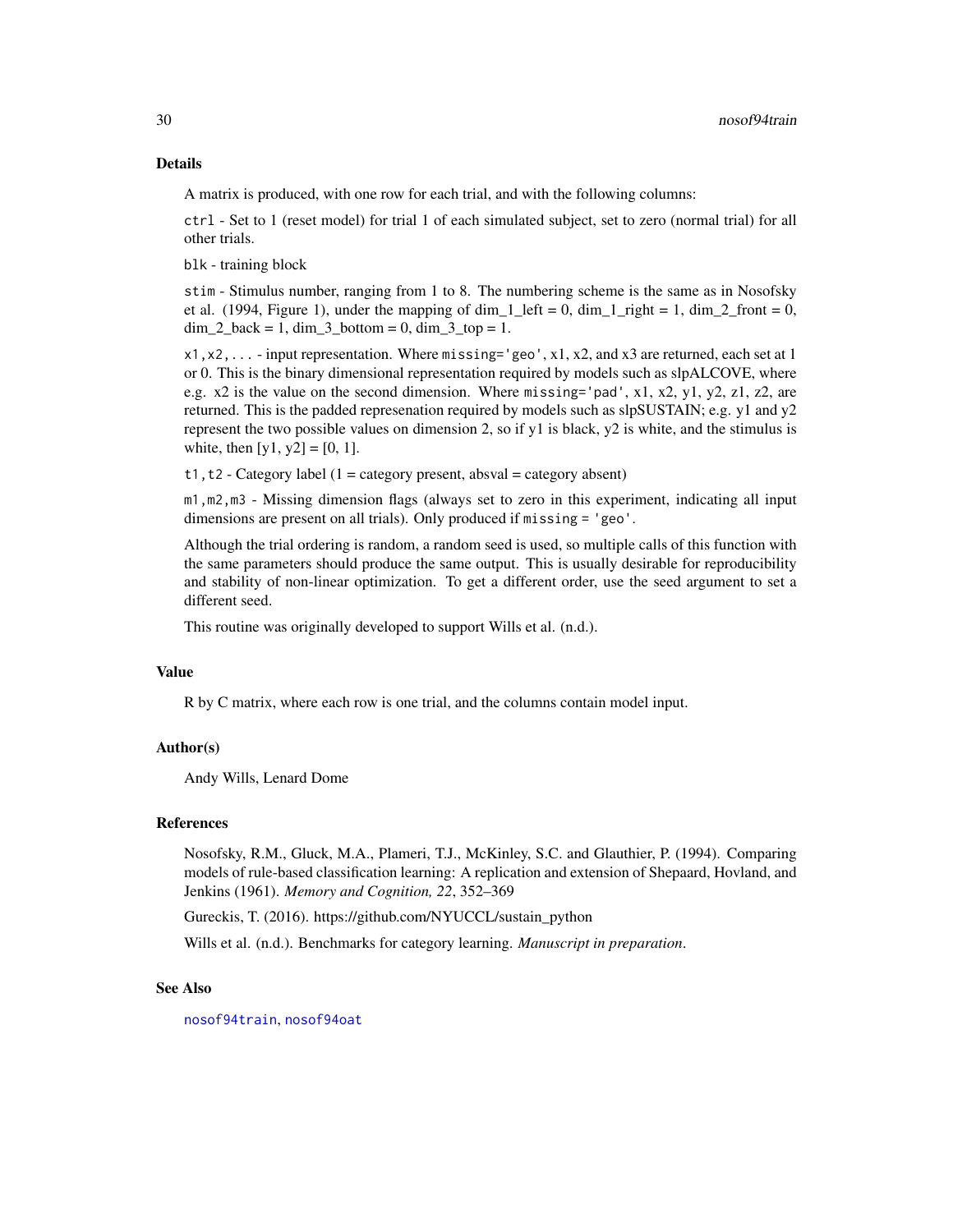<span id="page-30-1"></span><span id="page-30-0"></span>

### Description

Category size is the number of examples of a category that have been presented to the participant. The category-size effect (e.g. Homa et al., 1973) is the phenomenon that, as category size increases, the accuracy of generalization to new members of that category also increases. The equal-frequency conditions of Experiment 3 of Shin & Nosofsky (1992) provides the data for this CIRP.

#### Usage

data(shin92)

# Format

A data frame with the following columns:

catsize Experimental condition (category size). Takes values : 3, 10

cat Category membership of stimulus. Takes values: 1, 2

stim Stimulus code, as defined by Shin & Nosofsky (1992). Stimuli beginning 'RN' or 'URN' are the 'novel' stimuli. Stimuli beginning 'P' are prototypes. The remaining stimuli are the 'old' (training) stimuli.

c2acc Mean probability, across participants, of responding that the item belongs to category 2.

#### Details

Wills et al. (2017) discuss the derivation of this CIRP, with Wills et al. (n.d.) providing further details. In brief, the effect has been independently replicated. Experiment 3 of Shin & Nosofsky (1992) was selected due to the availability of a multi-dimensional scaling solution for the stimuli, see [shin92train](#page-37-1).

Experiment 3 of Shin & Nosofsky (1992) involved the classification of nine-vertex polygon stimuli drawn from two categories. Category size was manipulated between subjects (3 vs. 10 stimuli per category). Participants received eight blocks of training, and three test blocks.

The data are as shown in Table 10 of Shin & Nosofsky (1992). The data are mean response probabilities for each stimulus in the test phase, averaged across test blocks and participants.

# Author(s)

Andy J. Wills <andy@willslab.co.uk>

#### Source

Shin, H.J. & Nosofsky, R.M. (1992). Similarity-scaling studies of dot-pattern classification and recognition. *Journal of Experimental Psychology: General, 121*, 278-304.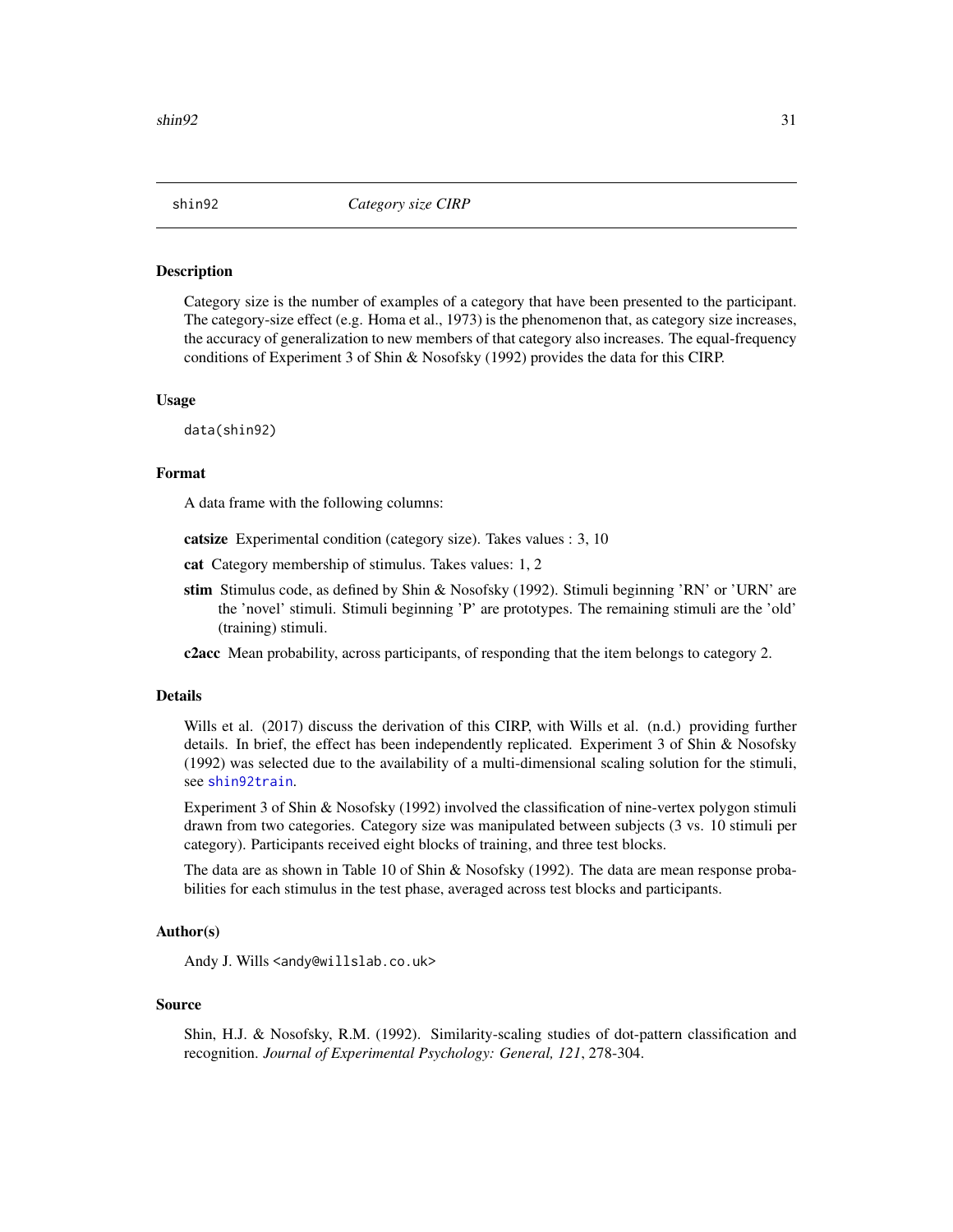#### <span id="page-31-0"></span>References

Wills et al. (n.d.). Benchmarks for category learning. *Manuscript in preparation*.

Wills, A.J., O'Connell, G., Edmunds, C.E.R. & Inkster, A.B. (2017). Progress in modeling through distributed collaboration: Concepts, tools, and category-learning examples. *The Psychology of Learning and Motivation, 66*, 79-115.

### See Also

[shin92train](#page-37-1), [shin92oat](#page-33-1)

<span id="page-31-1"></span>shin92exalcove *Simulation of CIRP shin92 with ex-ALCOVE model*

#### **Description**

Runs a simulation of the [shin92](#page-30-1) CIRP using the [slpALCOVE](#page-39-1) model implementation as an exemplar model and [shin92train](#page-37-1) as the input representation.

#### Usage

shin92exalcove(params = NULL)

#### **Arguments**

params A vector containing values for c, phi, la, and lw, in that order, e.g. params =  $c(2.1, 0.6, 0.09, 0.9)$ . See [slpALCOVE](#page-39-1) for an explanation of these parameters. Where params = NULL, best-fitting parameters are derived from optimzation archive [shin92exalcove\\_opt](#page-32-1)

# Details

An exemplar-based simulation using [slpALCOVE](#page-39-1) and [shin92train](#page-37-1). The co-ordinates for the radialbasis units are derived from the test stimuli in [shin92train](#page-37-1). The output is the average of 100 simulated subjects.

The defaults for params are the best fit of the model to the [shin92](#page-30-1) CIRP. They were derived through minimization of SSE using non-linear optimization from 16 different initial states (using code not included in this archive).

The other parameters of slpALCOVE are set as follows:  $r = 2$ ,  $q = 1$ , initial alpha = 1 / (number of input dimensions), inital  $w = 0$ . These values are conventions of modeling with ALCOVE, and should not be considered as free parameters. They are set within the shin92exaclove function, and hence can't be changed without re-writing the function.

This simulation was reported in Wills et al. (2017).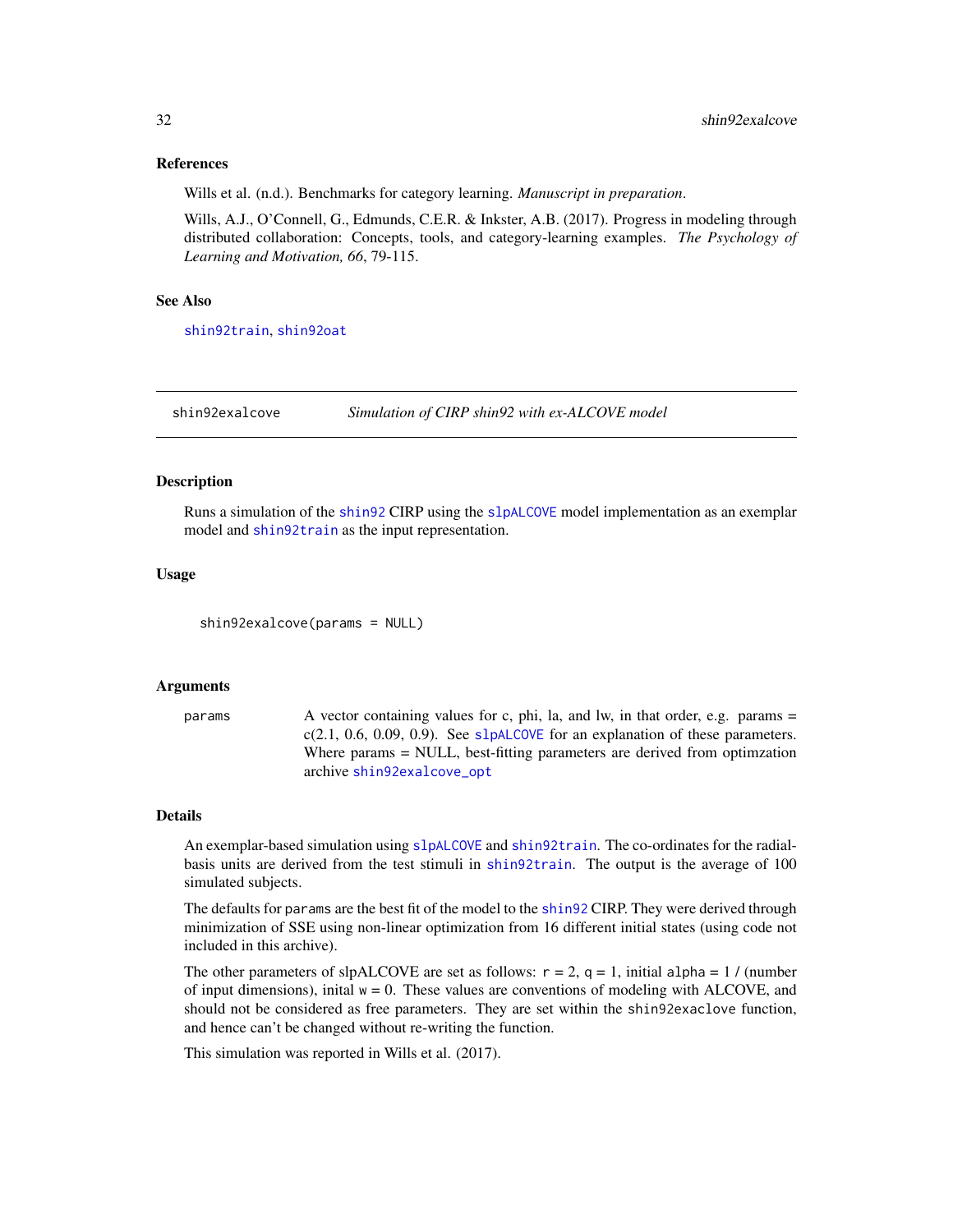# <span id="page-32-0"></span>Value

A matrix of predicted response probabilities, in the same order and format as the observed data contained in [shin92](#page-30-1).

#### Author(s)

Andy Wills & Garret O'Connell

## References

Shin, H.J. & Nosofsky, R.M. (1992). Similarity-scaling studies of dot-pattern classification and recognition. *Journal of Experimental Psychology: General, 121*, 278–304.

Wills, A.J., O'Connell, G., Edmunds, C.E.R. & Inkster, A.B. (2017). Progress in modeling through distributed collaboration: Concepts, tools, and category-learning examples. *The Psychology of Learning and Motivation, 66*, 79-115.

<span id="page-32-1"></span>shin92exalcove\_opt *Parameter optimization of ex-ALCOVE model with shin92 CIRP*

### Description

Uses [shin92exalcove](#page-31-1) to find best-fitting parameters for the ex-ALCOVE model for the [shin92](#page-30-1) CIRP.

# Usage

```
shin92exalcove_opt(params = c(2, 1, 0.25, 0.75), recompute = FALSE,
trace = \theta)
```
# Arguments

| params    | A vector containing the initial values for c, phi, la, and lw, in that order. See<br>slpALCOVE for an explanation of these parameters. Where recompute is FALSE,<br>this argument has no effect.                                        |
|-----------|-----------------------------------------------------------------------------------------------------------------------------------------------------------------------------------------------------------------------------------------|
| recompute | When set to TRUE, the function re-runs the optimization (which takes about 25<br>minutes on a 2.4 GHz processor). When set to FALSE, the function returns a<br>stored copy of the results of the optimization (which is instantaneous). |
| trace     | Sets the level of tracing information (i.e. information about the progress of the<br>optimization), as defined by the optim function. Set to 6 for maximally verbose<br>output. Where recompute is FALSE, this argument has no effect.  |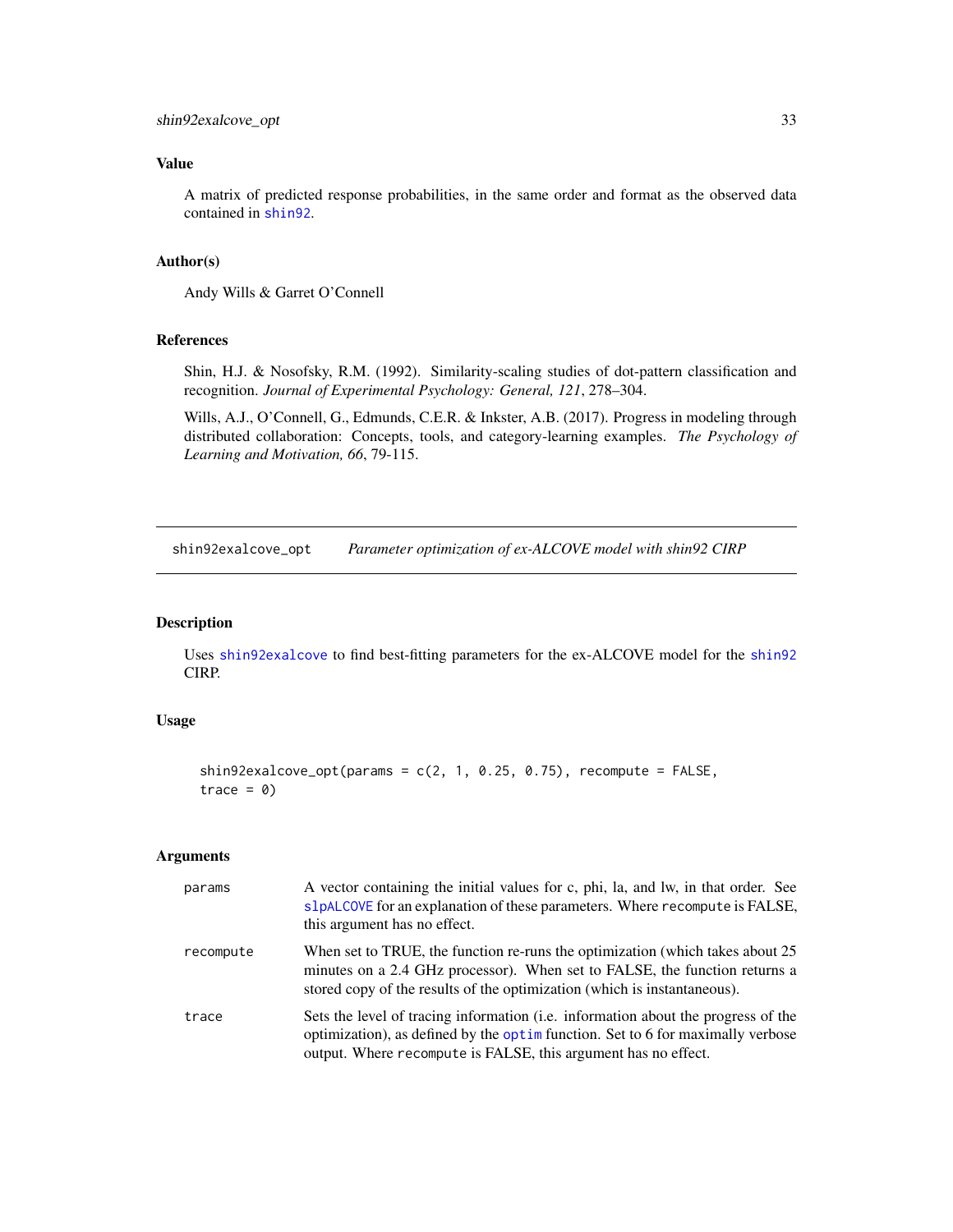# <span id="page-33-0"></span>Details

This function is an archive of the optimization procedure used to derive the best-fitting parameters for the [shin92exalcove](#page-31-1) simulation; see Spicer et al. (2017) for a tutorial introduction to the concept of simulation archives.

Optimization used the L-BFGS-B method from the [optim](#page-0-0) function of the standard R stats package. The objective function was sum of squared errors. Please inspect the source code for further details (e.g. type shin92exalcove\_opt).

This function was run in 16 times from different starting points, using 8 threads on a Core i7 3.6 GHz processor. The default parameters of this function are those for the best fit from those 16 starting points. The 16 starting points were

pset <-rbind(c(2,1,.25,.25),c(2,1,.25,.75),c(2,1,.75,.25),c(2,1,.75,.75),c(2,3,.25),c(2,3,.25,. )

not all of which converged successfully.

#### Value

A vector containing the best-fitting values for c, phi, la, and lw, in that order. See [slpALCOVE](#page-39-1) for an explanation of these parameters.

#### Author(s)

Andy Wills

#### References

Spicer, S., Jones, P.M., Inkster, A.B., Edmunds, C.E.R. & Wills, A.J. (2017). Progress in learning theory through distributed collaboration: Concepts, tools, and examples. *Manuscript in preparation*.

<span id="page-33-1"></span>shin92oat *Ordinal adequacy test for simulations of shin92 CIRP*

#### Description

Tests whether a model output passes the ordinal adequacy criterion for the [shin92](#page-30-1) CIRP.

#### Usage

shin92oat(dta, xtdo=FALSE)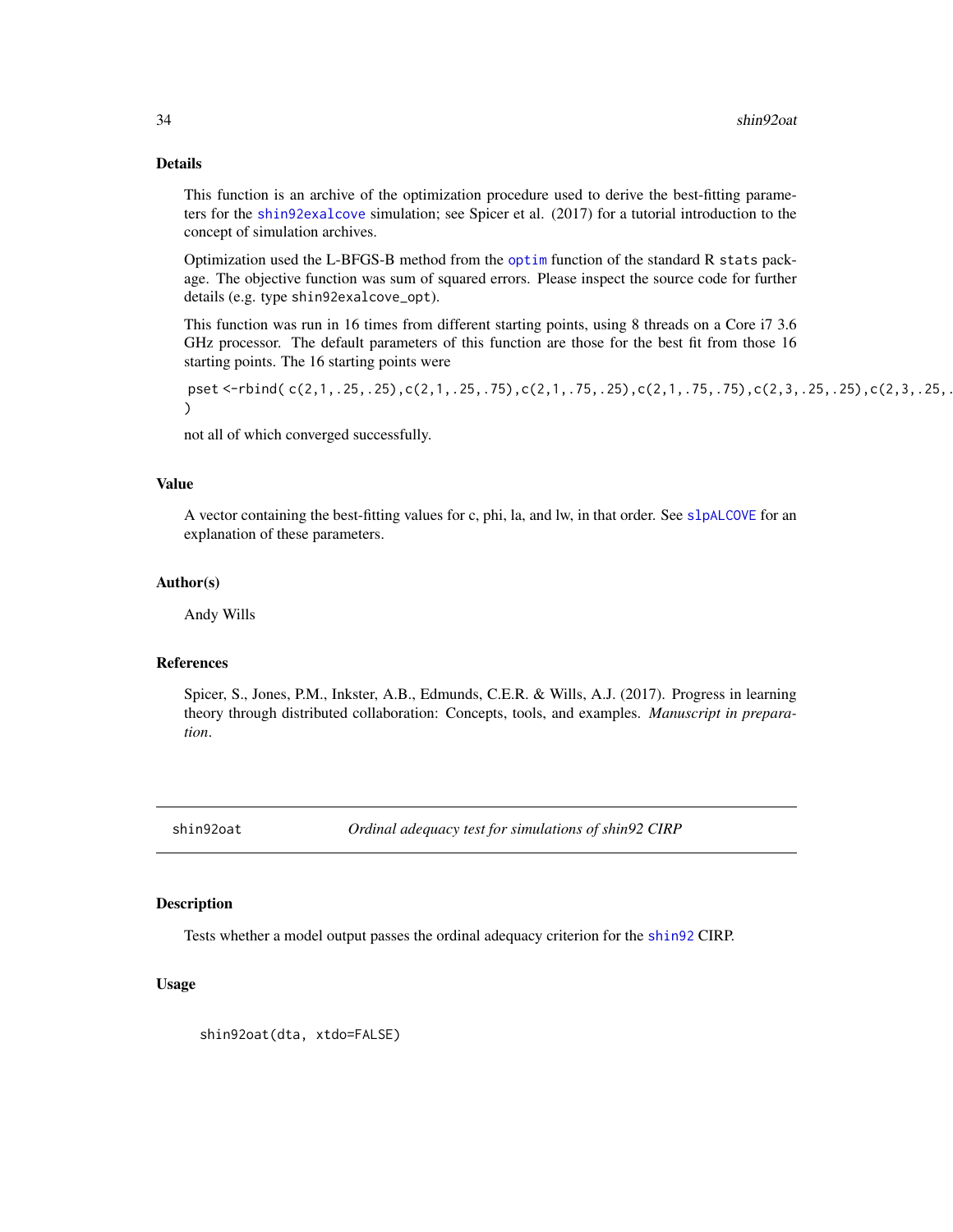#### <span id="page-34-0"></span>**Arguments**

| dta  | Matrix containing model output. The matrix must have the same format, row or-<br>der, and column names, as that returned by shing the same with that proviso, |
|------|---------------------------------------------------------------------------------------------------------------------------------------------------------------|
|      | the output of any simulation implementation can be handled by this function.                                                                                  |
| xtdo | eXTenDed Output: Either TRUE or FALSE                                                                                                                         |

#### Details

This function implements the Wills et al. (2017) ordinal adequacy test for the [shin92](#page-30-1) CIRP. Specifically, a model passes this test if response accuracy is higher for novel items from the size-10 condition than novel items from the size-3 condition.

Alternatively, by setting xtdo to TRUE, this function returns the summary model predictions reported by Wills et al. (2017).

#### Value

Where xtdo=FALSE, this function returns TRUE if the ordinal adequacy test is passed, and FALSE otherwise.

Where xtdo=TRUE, this function returns a summary matrix. The rows are the two category sizes, the columns are the three principal stimulus types (old, prototype, new), and the values are predicted accuracy scores.

#### Author(s)

Andy Wills and Garret O'Connell

#### References

Shin, H.J. & Nosofsky, R.M. (1992). Similarity-scaling studies of dot-pattern classification and recognition. *Journal of Experimental Psychology: General, 121*, 278–304.

Wills, A.J., O'Connell, G., Edmunds, C.E.R. & Inkster, A.B. (2017). Progress in modeling through distributed collaboration: Concepts, tools, and category-learning examples. *The Psychology of Learning and Motivation, 66*, 79-115.

# See Also

[shin92](#page-30-1)

shin92protoalcove *Simulation of CIRP shin92 with proto-ALCOVE model*

#### **Description**

Runs a simulation of the [shin92](#page-30-1) CIRP using the [slpALCOVE](#page-39-1) model implementation as a prototype model and [shin92train](#page-37-1) as the input representation.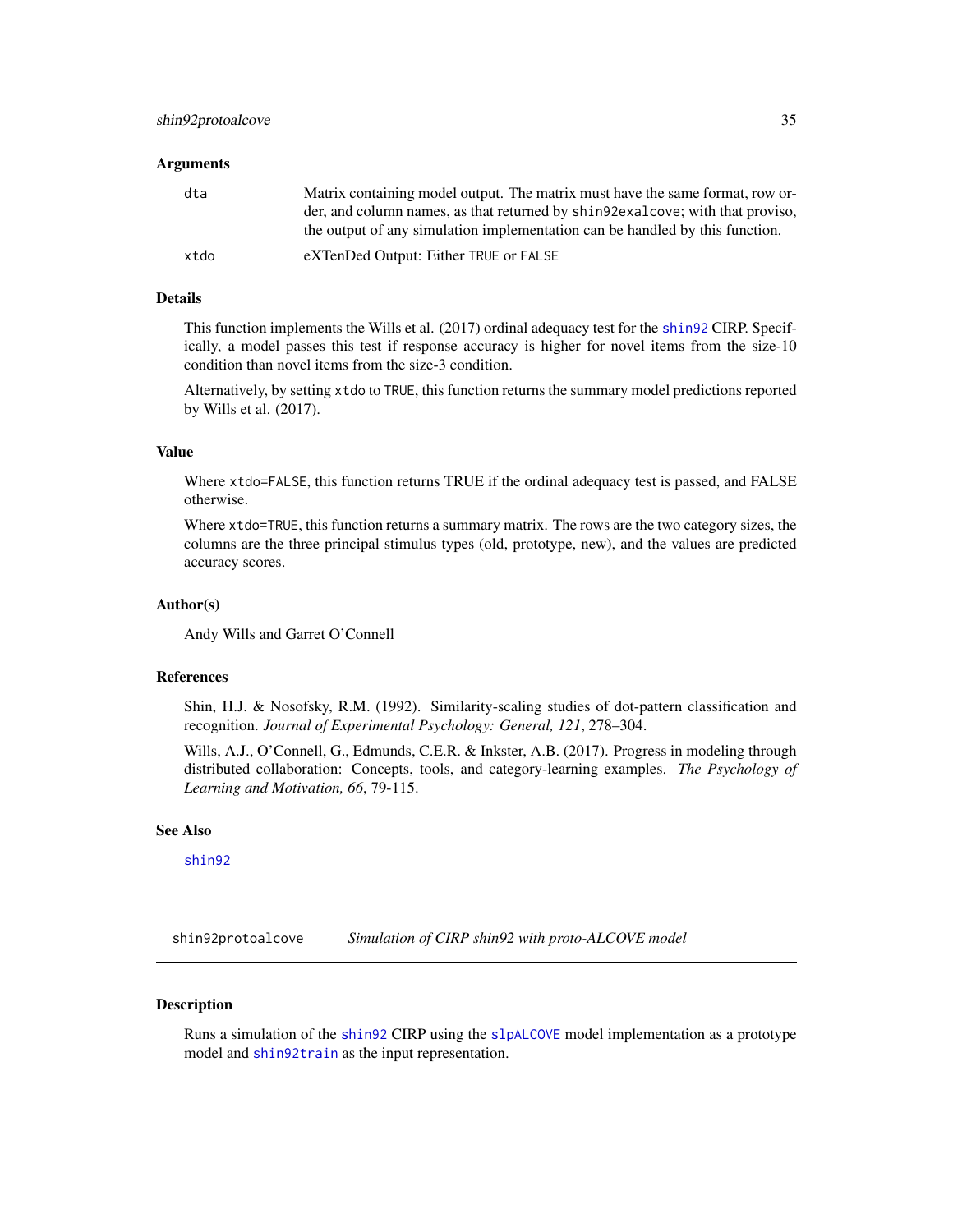# Usage

shin92protoalcove(params = NULL)

#### Arguments

```
params A vector containing values for c, phi, la, and lw, in that orderr, e.g. params =
                 c(2.1, 0.6, 0.09, 0.9)slpALCOVE for an explanation of these parameters.
                 Where params = NULL, best-fitting parameters are derived from optimzation
                 archive shin92exalcove_opt
```
#### Details

An exemplar-based simulation using [slpALCOVE](#page-39-1) and [shin92train](#page-37-1). The co-ordinates for the radialbasis units for the two prototypes are derived from the arithmetic means of the test stimuli in [shin92train](#page-37-1). The output is the average of 100 simulated subjects.

The defaults for params are the best fit of the model to the [shin92](#page-30-1) CIRP. They were derived through minimization of SSE using non-linear optimization from 16 different initial states (using code not included in this archive).

The other parameters of slpALCOVE are set as follows:  $r = 2$ ,  $q = 1$ , initial alpha = 1 / (number of input dimensions), inital  $w = 0$ . These values are conventions of modeling with ALCOVE, and should not be considered as free parameters. They are set within the shin92exaclove function, and hence can't be changed without re-writing the function.

This simulation was reported in Wills et al. (2017).

#### Value

A matrix of predicted response probabilities, in the same order and format as the observed data contained in [shin92](#page-30-1).

# Author(s)

Andy Wills & Garret O'Connell

#### References

Shin, H.J. & Nosofsky, R.M. (1992). Similarity-scaling studies of dot-pattern classification and recognition. *Journal of Experimental Psychology: General, 121*, 278–304.

Wills, A.J., O'Connell, G., Edmunds, C.E.R. & Inkster, A.B. (2017). Progress in modeling through distributed collaboration: Concepts, tools, and category-learning examples. *The Psychology of Learning and Motivation, 66*, 79-115.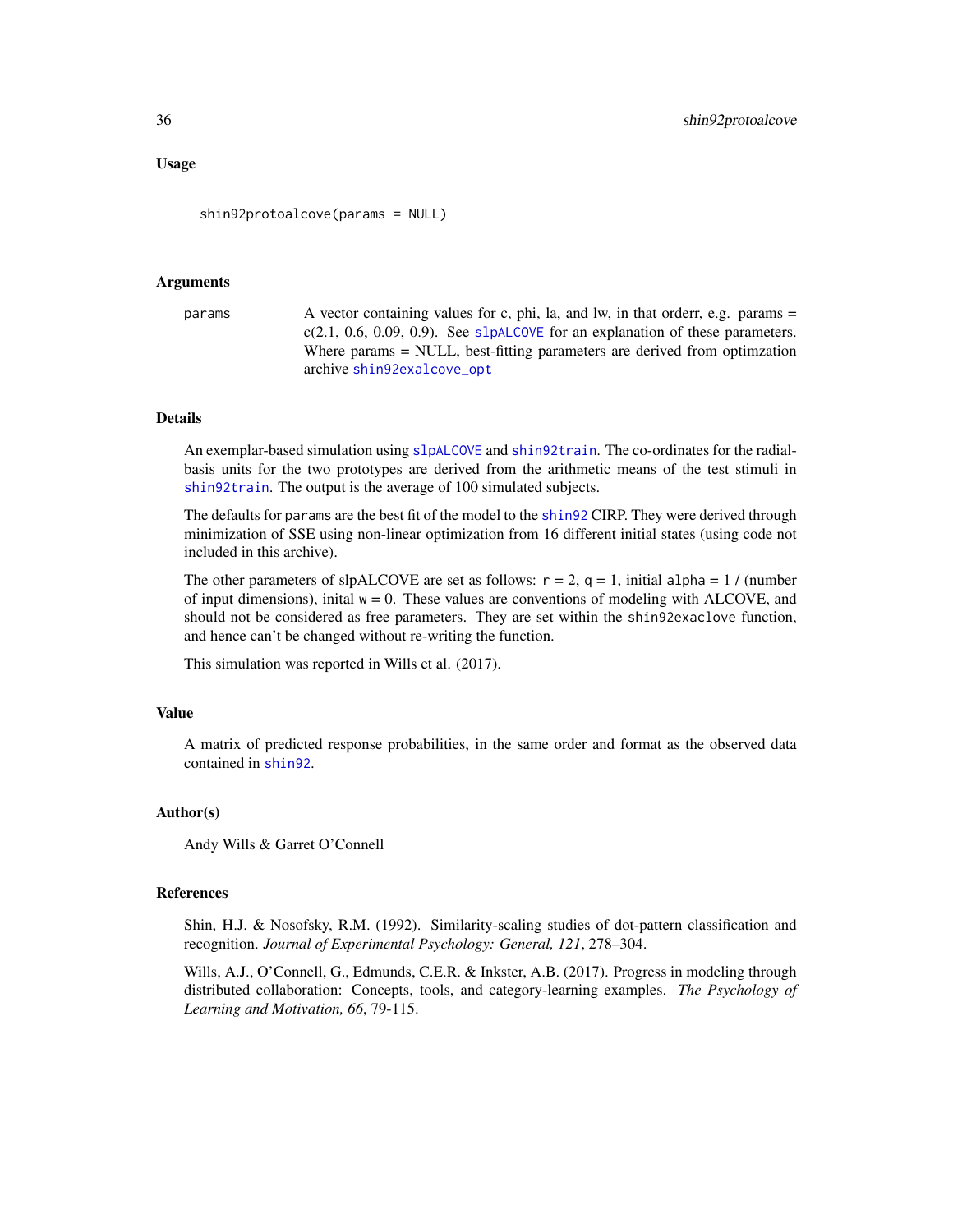shin92protoalcove\_opt *Parameter optimization of proto-ALCOVE model with shin92 CIRP*

### Description

Uses [shin92protoalcove](#page-34-0) to find best-fitting parameters for the proto-ALCOVE model for the [shin92](#page-30-0) CIRP.

# Usage

```
shin92protoalcove_opt(params = c(2,1,.25,.75), recompute = FALSE,
trace = 0
```
### Arguments

| params    | A vector containing the initial values for c, phi, la, and lw, in that order. See<br>slpALCOVE for an explanation of these parameters. Where recompute is FALSE,<br>this argument has no effect.                                         |
|-----------|------------------------------------------------------------------------------------------------------------------------------------------------------------------------------------------------------------------------------------------|
| recompute | When set to TRUE, the function re-runs the optimization (which takes about 10)<br>minutes on a 2.4 GHz processor). When set to FALSE, the function returns a<br>stored copy of the results of the optimization (which is instantaneous). |
| trace     | Sets the level of tracing information (i.e. information about the progress of the<br>optimization), as defined by the optim function. Set to 6 for maximally verbose<br>output. Where recompute is FALSE, this argument has no effect.   |

### Details

This function is an archive of the optimization procedure used to derive the best-fitting parameters for the [shin92protoalcove](#page-34-0) simulation; see Spicer et al. (2017) for a tutorial introduction to the concept of simulation archives.

Optimization used the L-BFGS-B method from the [optim](#page-0-0) function of the standard R stats package. The objective function was sum of squared errors. Please inspect the source code for further details (e.g. type shin92protoalcove\_opt).

This function was run in 16 times from different starting points, using 8 threads on a Core i7 3.6 GHz processor. The default parameters of this function are those for the best fit from those 16 starting points. The 16 starting points were

pset <-rbind(c(2,1,.25,.25),c(2,1,.25,.75),c(2,1,.75,.25),c(2,1,.75,.75),c(2,3,.25,.25),c(2,3,.25,. )

not all of which converged successfully.

#### Value

A vector containing the best-fitting values for c, phi, la, and lw, in that order. See [slpALCOVE](#page-39-0) for an explanation of these parameters.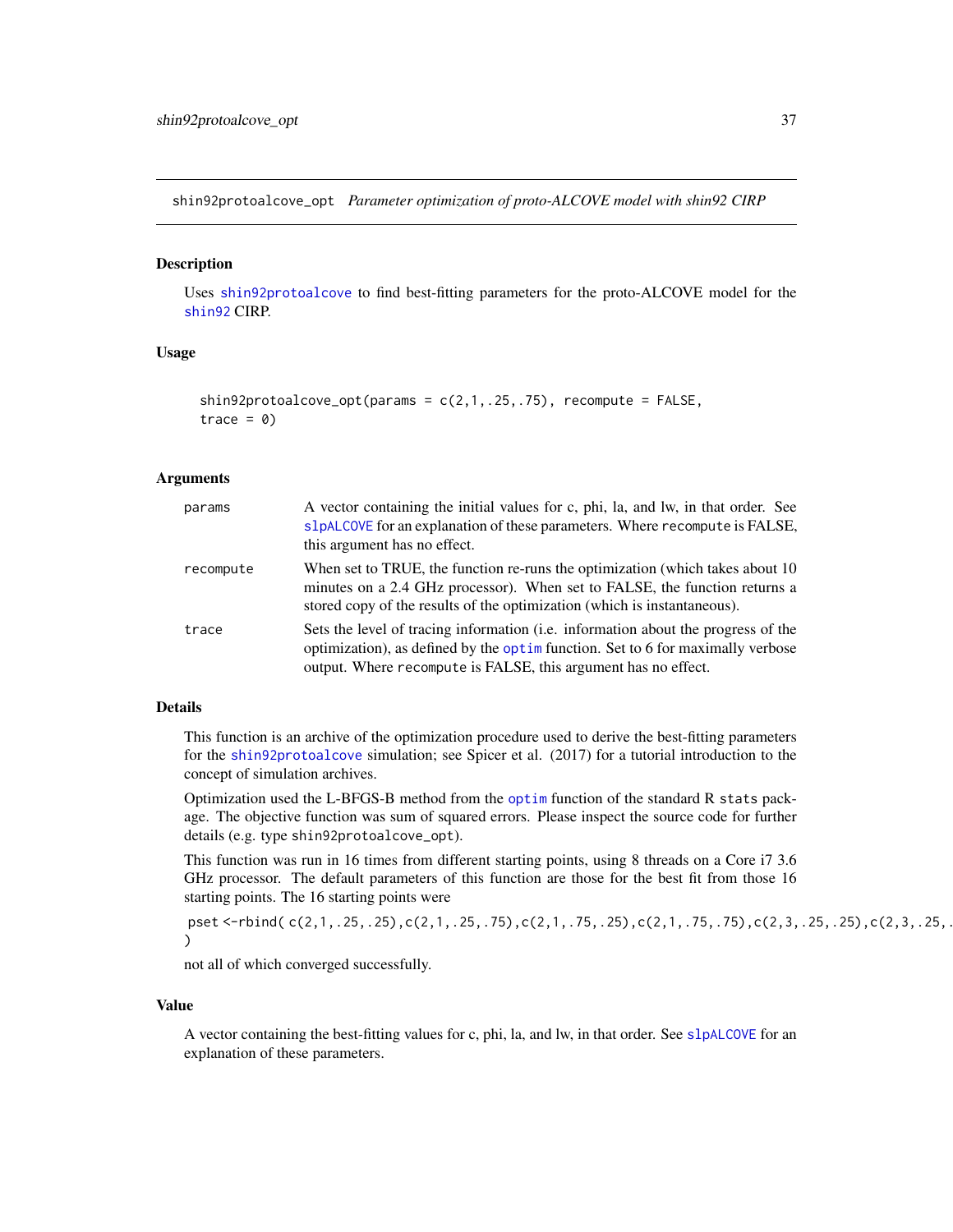# Author(s)

Andy Wills

# References

Spicer, S., Jones, P.M., Inkster, A.B., Edmunds, C.E.R. & Wills, A.J. (2017). Progress in learning theory through distributed collaboration: Concepts, tools, and examples. *Manuscript in preparation*.

| shin92train |            |  |  | Input representation of shin92 for models input-compatible with |  |
|-------------|------------|--|--|-----------------------------------------------------------------|--|
|             | slpALCOVE. |  |  |                                                                 |  |

## Description

Creates randomized training and transfer blocks for CIRP shin92 , in a format suitable for the slpALCOVE model, and any other model that uses the same input representation format. The stimulus co-ordinates come from a MDS solution reported by Shin & Nosofsky (1992).

# Usage

```
shin92train(condition = 'equal3', learn.blocks = 8, trans.blocks = 3,
       absval = -1, format = 'mds', subjs = 1, seed = 8416, missing =
        'geo')
```
# Arguments

| condition    | Experimental condition 'equal <sup>3</sup> ', 'equal10', 'unequal3', or 'unequal10', as de-<br>fined by Shin & Nosofsky $(1992)$ .                         |
|--------------|------------------------------------------------------------------------------------------------------------------------------------------------------------|
| learn.blocks | Number of training blocks to generate. Omit this argument to get the same<br>number of training blocks as the published study (8).                         |
| trans.blocks | Number of transfer blocks to generate. Omit this argument to get the same<br>number of transfer blocks as the published study (3).                         |
| absval       | Teaching value to be used where category is absent.                                                                                                        |
| format       | Specifies format used for input representation. Only one format is currently<br>suported, so this option is provided solely to support future development. |
| subjs        | Number of simulated subjects to be run.                                                                                                                    |
| seed         | Sets the random seed                                                                                                                                       |
| missing      | If set to 'geo', output missing dimension flags (see below)                                                                                                |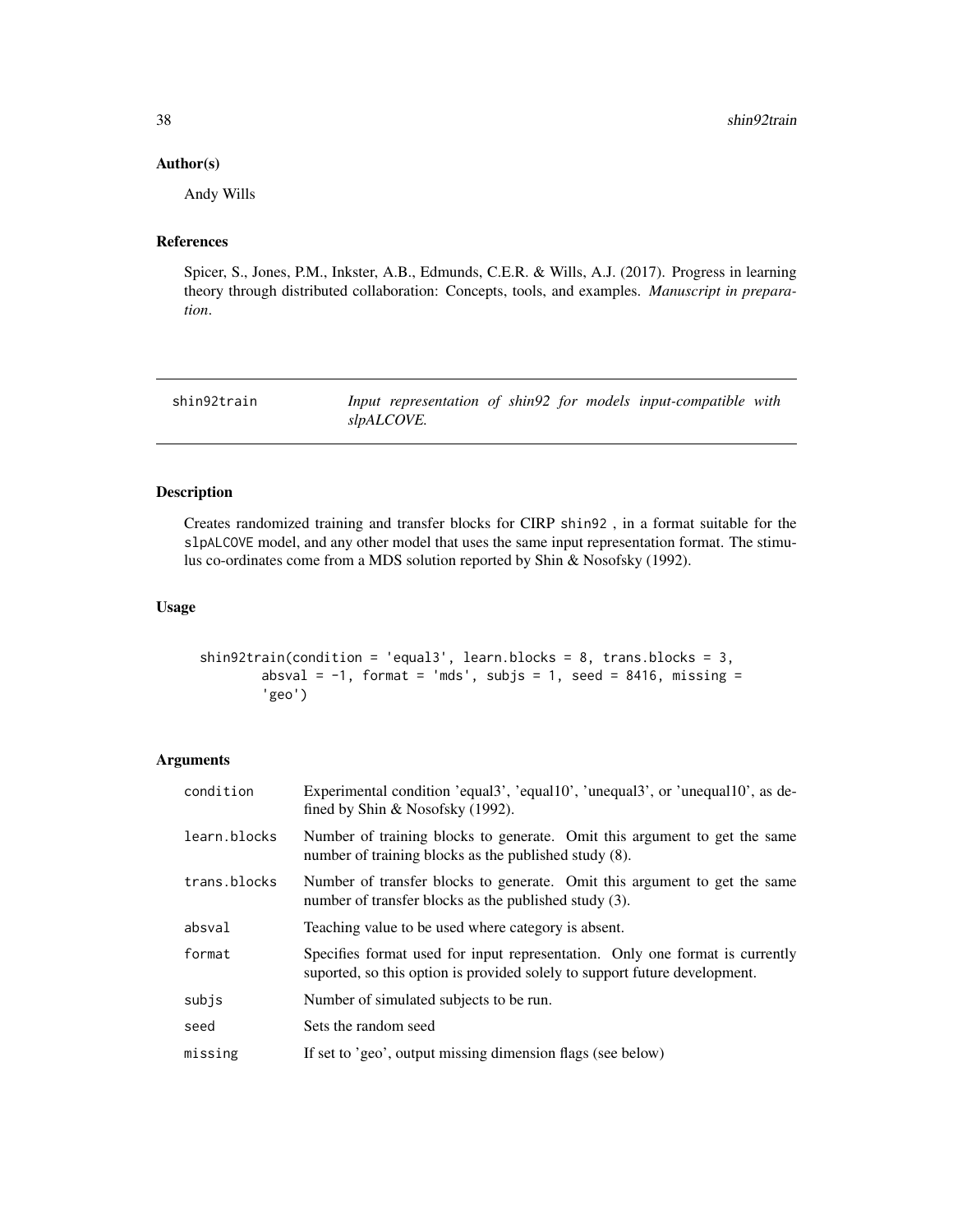#### shin92train 39

# Details

A matrix is produced, with one row for each trial, and with the following columns:

ctrl - Set to 1 (reset model) for trial 1, set to zero (normal trial) for all other training trials, and set to 2 (freeze learning) for all transfer trials.

cond - 1 = equal3, 2 = equal10, 3 = unequal3, 4 = unequal10

phase  $-1 = \text{training}, 2 = \text{transfer}$ 

blk - block of trials

stim - stimulus number; these correspond to the rows in Tables A3 and A4 of Shin & Nosofsky (1992)

x1 ... x6 - input representation. These are the co-ordinates of an MDS solution for these stimuli (see Shin & Nosofsky, 1992, Tables A3 and A4). Note: Size 3 conditions have a four-dimensional MDS solution, so the output is  $x1$  ...  $x4$ 

 $t1$ ,  $t2$  - teaching signal (1 = category present, absval = category absent)

m1 ... m6 - Missing dimension flags (always set to zero in this experiment, indicating all input dimensions are present on all trials). Note: ranges from m1 to m4 for Size 3 conditions. Only produced if missing = 'geo'.

Although the trial ordering is random, a random seed is used, so multiple calls of this function with the same parameters should produce the same output. This is usually desirable for reproducibility and stability of non-linear optimization. To get a different order, use the seed argument to set a different seed.

This function was originally developed to support simulations reported in Wills et al. (2017).

## Value

R by C matrix, where each row is one trial, and the columns contain model input.

## Author(s)

Andy Wills

#### References

Shin, H.J. & Nosofsky, R.M. (1992). Similarity-scaling studies of dot-pattern classification and recognition. *Journal of Experimental Psychology: General, 121*, 278-304.

Wills, A.J., O'Connell, G., Edmunds, C.E.R. & Inkster, A.B. (2017). Progress in modeling through distributed collaboration: Concepts, tools, and category-learning examples. *The Psychology of Learning and Motivation, 66*.

#### See Also

[shin92](#page-30-0), [shin92oat](#page-33-0), [slpALCOVE](#page-39-0)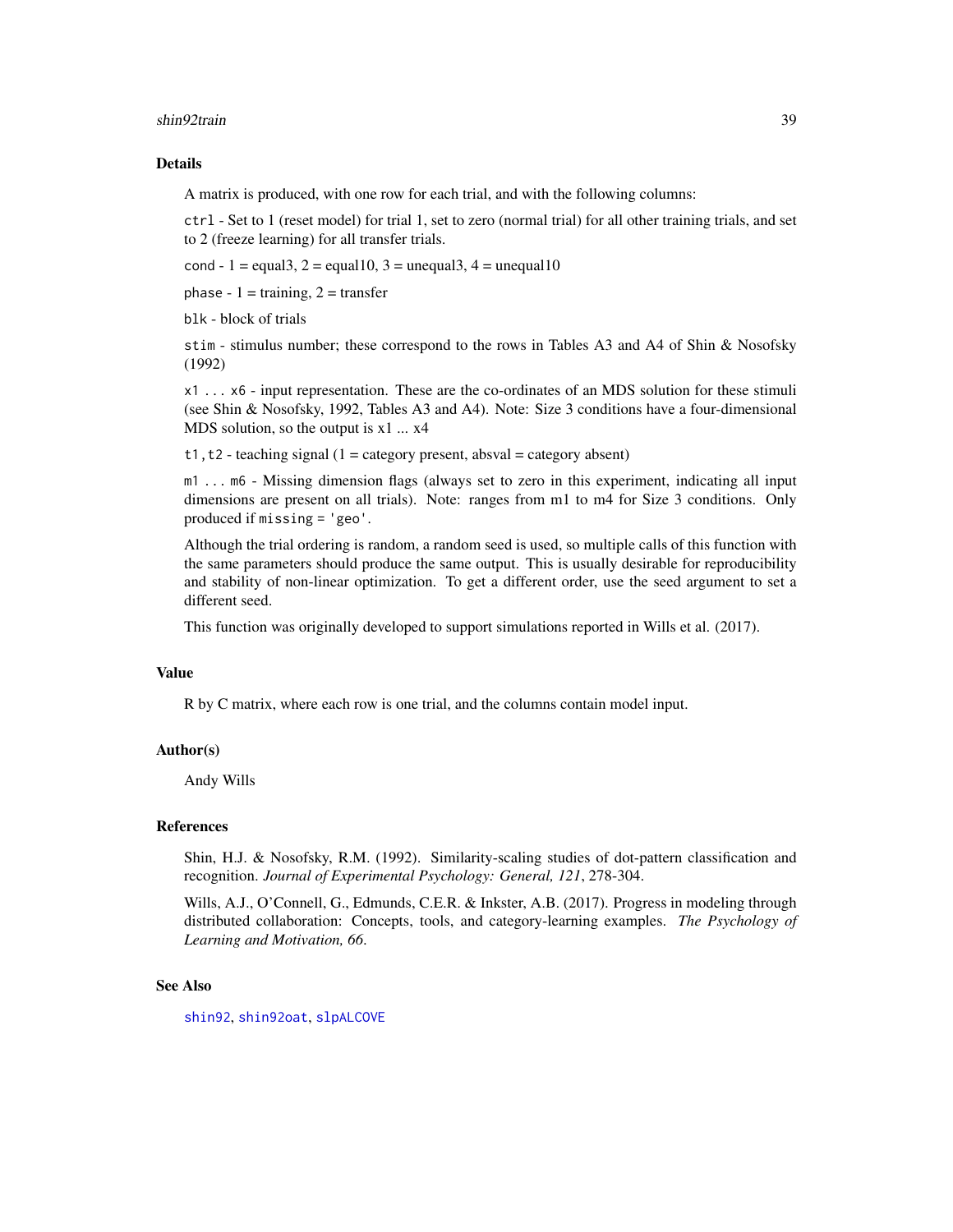<span id="page-39-0"></span>

#### **Description**

Kruschke's (1992) category learning model.

## Usage

```
slpALCOVE(st, tr, dec = 'ER', humble = TRUE, attcon = FALSE, absval = -1,xtdo = FALSE
```
#### Arguments

| st     | List of model parameters                                                                |
|--------|-----------------------------------------------------------------------------------------|
| tr     | R-by-C matrix of training items                                                         |
| dec    | String defining decision rule to be used                                                |
| humble | Boolean specifying whether a humble or strict teacher is to be used                     |
| attcon | Boolean specifying whether attention is constrained                                     |
| absval | Real number specifying teaching value for category absence                              |
| xtdo   | Boolean specifying whether to write extended information to the console (see<br>below). |

#### Details

The coverage in this help file is relatively brief; Catlearn Research Group (2016) provides an introduction to the mathematics of the ALCOVE model, whilst a more extensive tutorial on using slpALCOVE can be found in Wills et al. (2016).

The functions works as a stateful list processor. Specifically, it takes a matrix as an argument, where each row is one trial for the network, and the columns specify the input representation, teaching signals, and other control signals. It returns a matrix where each row is a trial, and the columns are the response probabilities at the output units. It also returns the final state of the network (attention and connection weights), hence its description as a 'stateful' list processor.

Argument st must be a list containing the following items:

colskip - skip the first N columns of the tr array, where  $N = \text{colskip}$ . colskip should be set to the number of optional columns you have added to matrix tr, PLUS ONE. So, if you have added no optional columns, colskip  $= 1$ . This is because the first (non-optional) column contains the control values, below.

c - specificity constant (Kruschke, 1992, Eq. 1). Positive real number. Scales psychological space.

r - distance metric (Kruschke, 1992, Eq. 1). Set to 1 (city-block) or 2 (Euclidean).

q - similarity gradient (Kruschke, 1992, Eq. 1). Set to 1 (exponential) or 2 (Gaussian).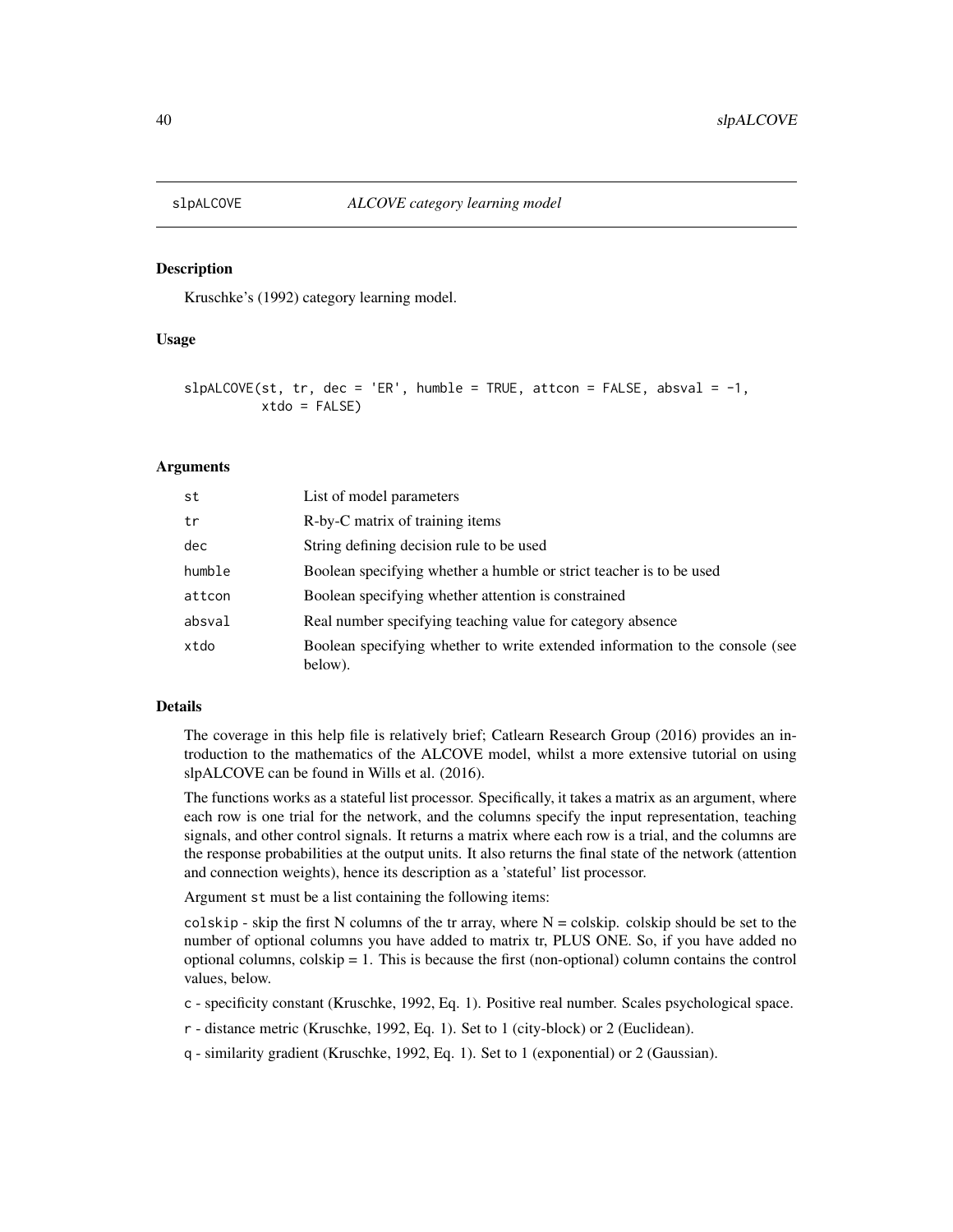#### $slpALCOVE$  41

phi - decision constant. For decision rule ER, it is referred to as mapping constant phi, see Kruschke (1992, Eq. 3). For decision rule BN, it is referred to as the background noise constant b, see Nosofsky et al. (1994, Eq. 3).

lw - associative learning rate (Kruschke, 1992, Eq. 5) . Real number between 0 and 1.

la - attentional learning rate (Kruschke, 1992, Eq. 6). Real number between 0 and 1.

h - R by C matrix of hidden node locations in psychological space, where  $R =$  number of input dimensions and  $C =$  number of hidden nodes.

alpha - vector of length N giving initial attention weights for each input dimension, where  $N =$ number of input dimensions. If you are not sure what to use here, set all values to 1.

 $w$  - R by C matrix of initial associative strengths, where R = number of output units and C = number of hidden units. If you are not sure what to use here, set all values to zero.

Argument tr must be a matrix, where each row is one trial presented to the network. Trials are always presented in the order specified. The columns must be as described below, in the order described below:

 $ctrl - vector$  of control codes. Available codes are:  $0 = normal trial$ ,  $1 = reset$  network (i.e. set attention weights and associative strengths back to their initial values as specified in h and w (see below)), 2 = Freeze learning. Control codes are actioned before the trial is processed.

opt1,opt2,... - optional columns, which may have any names you wish, and you may have as many as you like, but they must be placed after the ctrl column, and before the remaining columns (see below). These optional columns are ignored by this function, but you may wish to use them for readability. For example, you might include columns for block number, trial number, and stimulus ID number. The argument colskip (see above) must be set to the number of optional columns plus 1.

 $x_1, x_2, \ldots$  - input to the model, there must be one column for each input unit. Each row is one trial.

 $t1, t2, \ldots$  - teaching signal to model, there must be one column for each output unit. Each row is one trial. If the stimulus is a member of category  $X$ , then the teaching signal for output unit  $X$  must be set to +1, and the teaching signal for all other output units must be set to absval.

 $m1, m2, \ldots$  - missing dimension flags, there must be one column for each input unit. Each row is one trial. Where  $m = 1$ , that input unit does not contribute to the activation of the hidden units on that trial. This permits modelling of stimuli where some dimensions are missing on some trials (e.g. where modelling base-rate negelct, Kruschke, 1992, p. 29–32). Where m = 0, that input unit contributes as normal. If you are not sure what to use here, set to zero.

Argument dec, if specified, must take one of the following values:

ER specifies an exponential ratio rule (Kruschke, 1992, Eq. 3).

BN specifies a background noise ratio rule (Nosofsky et al., 1994, Eq. 3). Any output activation lower than zero is set to zero before entering into this rule.

Argument humble specifies whether a humble or strict teacher is to be used. The function of a humble teacher is specified in Kruschke (1992, Eq. 4b). In this implementation, the value -1 in Equation 4b is replaced by absval.

Argument attcon specifies whether attention should be constrained or not. *If you are not sure what to use here, set to FALSE*. Some implementations of ALCOVE (e.g. Nosofsky et al., 1994) constrain the sum of the attentional weights to always be 1 (personal communication, R. Nosofsky,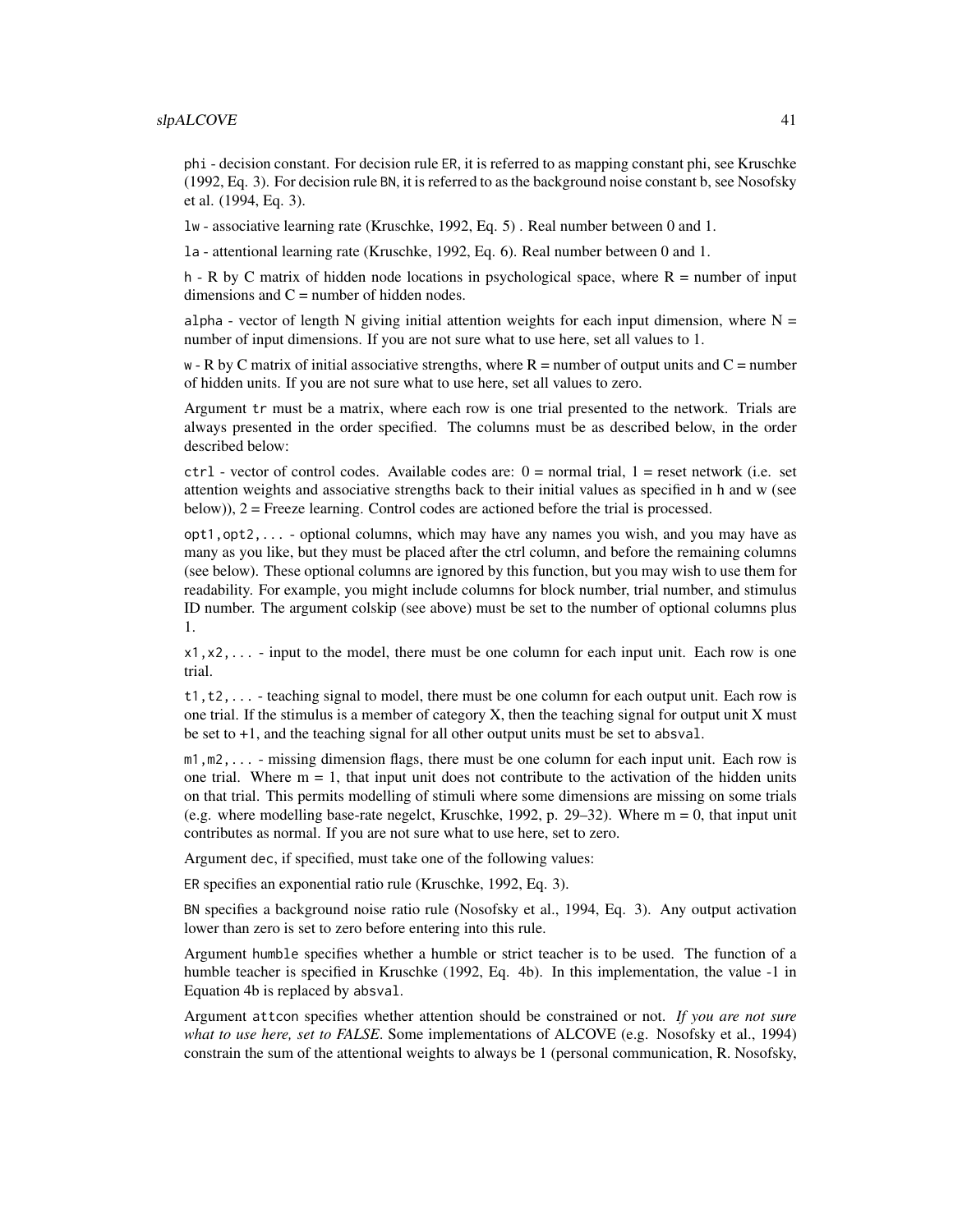June 2015). The implementation of attentional constraint in *alcovelp* is the same as that used by Nosofsky et al. (1994), and present as an option in the source code available from Kruschke's website (Kruschke, 1991).

Argument xtdo (eXTenDed Output), if set to TRUE, will output to the console the following information on every trial: (1) trial number, (2) attention weights at the end of that trial, (3) connection weights at the end of that trial, one row for each output unit. This output can be quite lengthy, so diverting the output to a file with the sink command prior to running alcovelp with extended output is advised.

# Value

Returns a list containing three components: (1) matrix of response probabilities for each output unit on each trial, (2) attentional weights after final trial, (3) connection weights after final trial.

## Author(s)

Andy Wills

## References

Catlearn Research Group (2016). Description of ALCOVE. [http://catlearn.r-forge.r-projec](http://catlearn.r-forge.r-project.org/desc-alcove.pdf)t. [org/desc-alcove.pdf](http://catlearn.r-forge.r-project.org/desc-alcove.pdf)

Kruschke, J. (1991). *ALCOVE.c*. Retrieved 2015-07-20, page since removed, but archival copy here: [https://web.archive.org/web/20150605210526/http://www.indiana.edu/~kruschke](https://web.archive.org/web/20150605210526/http://www.indiana.edu/~kruschke/articles/ALCOVE.c)/ [articles/ALCOVE.c](https://web.archive.org/web/20150605210526/http://www.indiana.edu/~kruschke/articles/ALCOVE.c)

Kruschke, J. (1992). ALCOVE: an exemplar-based connectionist model of category learning. *Psychological Review, 99*, 22-44

Nosofsky, R.M., Gluck, M.A., Plameri, T.J., McKinley, S.C. and Glauthier, P. (1994). Comparing models of rule-based classification learning: A replication and extension of Shepaard, Hovland, and Jenkins (1961). *Memory and Cognition, 22*, 352-369.

Wills, A.J., O'Connell, G., Edmunds, C.E.R., & Inkster, A.B.(2017). Progress in modeling through distributed collaboration: Concepts, tools, and category-learning examples. *Psychology of Learning and Motivation, 66*, 79-115.

slpBM *Bush & Mosteller (1951) simple associative learning model*

## Description

A model often attributed to Bush & Mosteller (1951), more precisely this is the separable error term learning equation discussed by authors such as Mackintosh (1975) and Le Pelley (2004); see Note 1.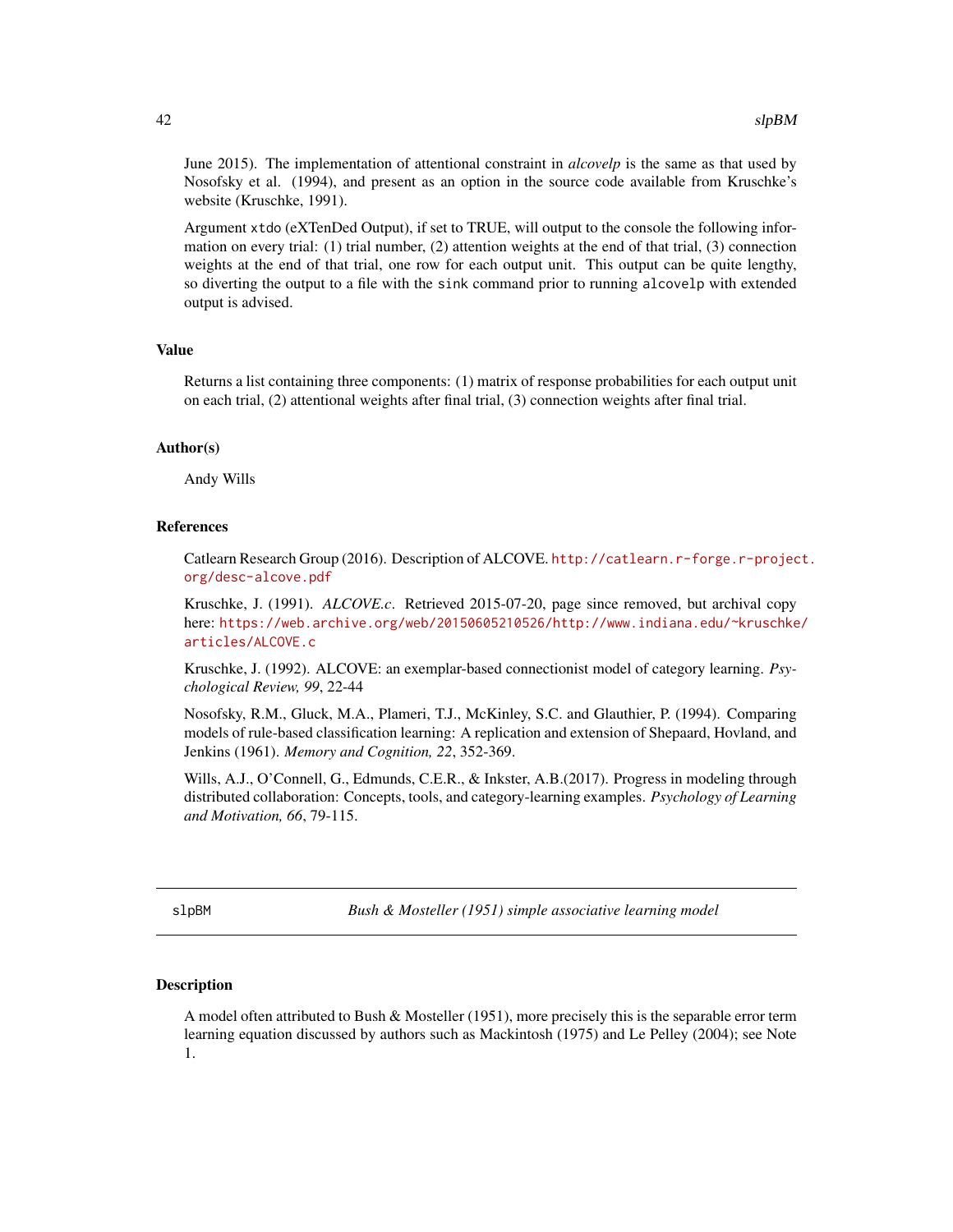### $slpBM$  43

# Usage

slpBM(st, tr, xtdo = FALSE)

### Arguments

| st   | List of model parameters                                                                |
|------|-----------------------------------------------------------------------------------------|
| tr   | R matrix of training items                                                              |
| xtdo | Boolean specifying whether to include extended information in the output (see<br>below) |

# Details

The function operates as a stateful list processor (slp; see Wills et al., 2017). Specifically, it takes a matrix (tr) as an argument, where each row represents a single training trial, while each column represents the different types of information required by the model, such as the elemental representation of the training stimuli, and the presence or absence of an outcome. It returns the output activation on each trial (a.k.a sum of associative strengths of cues present on that trial), as a vector. The slpBM function also returns the final state of the model - a vector of associative strengths between each stimulus and the outcome representation.

Argument st must be a list containing the following items:

lr - the learning rate (fixed for a given simulation), as denoted by, for example, theta in Equation 1 of Mackintosh (1975). If you want different elements to differ in salience (different alpha values) use the input activations  $(x1, x2, \ldots)$ , see below) to represent element-specific salience.

w - a vector of initial associative strengths. If you are not sure what to use here, set all values to zero.

colskip - the number of optional columns to be skipped in the tr matrix. colskip should be set to the number of optional columns you have added to the tr matrix, PLUS ONE. So, if you have added no optional columns, colskip=1. This is because the first (non-optional) column contains the control values (details below).

Argument tr must be a matrix, where each row is one trial presented to the model. Trials are always presented in the order specified. The columns must be as described below, in the order described below:

 $ctrl - a$  vector of control codes. Available codes are:  $0 = normal trial$ ;  $1 = reset model$  (i.e. set associative strengths (weights) back to their initial values as specified in  $w$  (see above));  $2 =$  Freeze learning. Control codes are actioned before the trial is processed.

opt1,opt2,... - any number of preferred optional columns, the names of which can be chosen by the user. It is important that these columns are placed after the control column, and before the remaining columns (see below). These optional columns are ignored by the function, but you may wish to use them for readability. For example, you might choose to include columns such as block number, trial number and condition. The argument colskip (see above) must be set to the number of optional columns plus one.

x1,x2,... - activation of any number of input elements. There must be one column for each input element. Each row is one trial. In simple applications, one element is used for each stimulus (e.g. a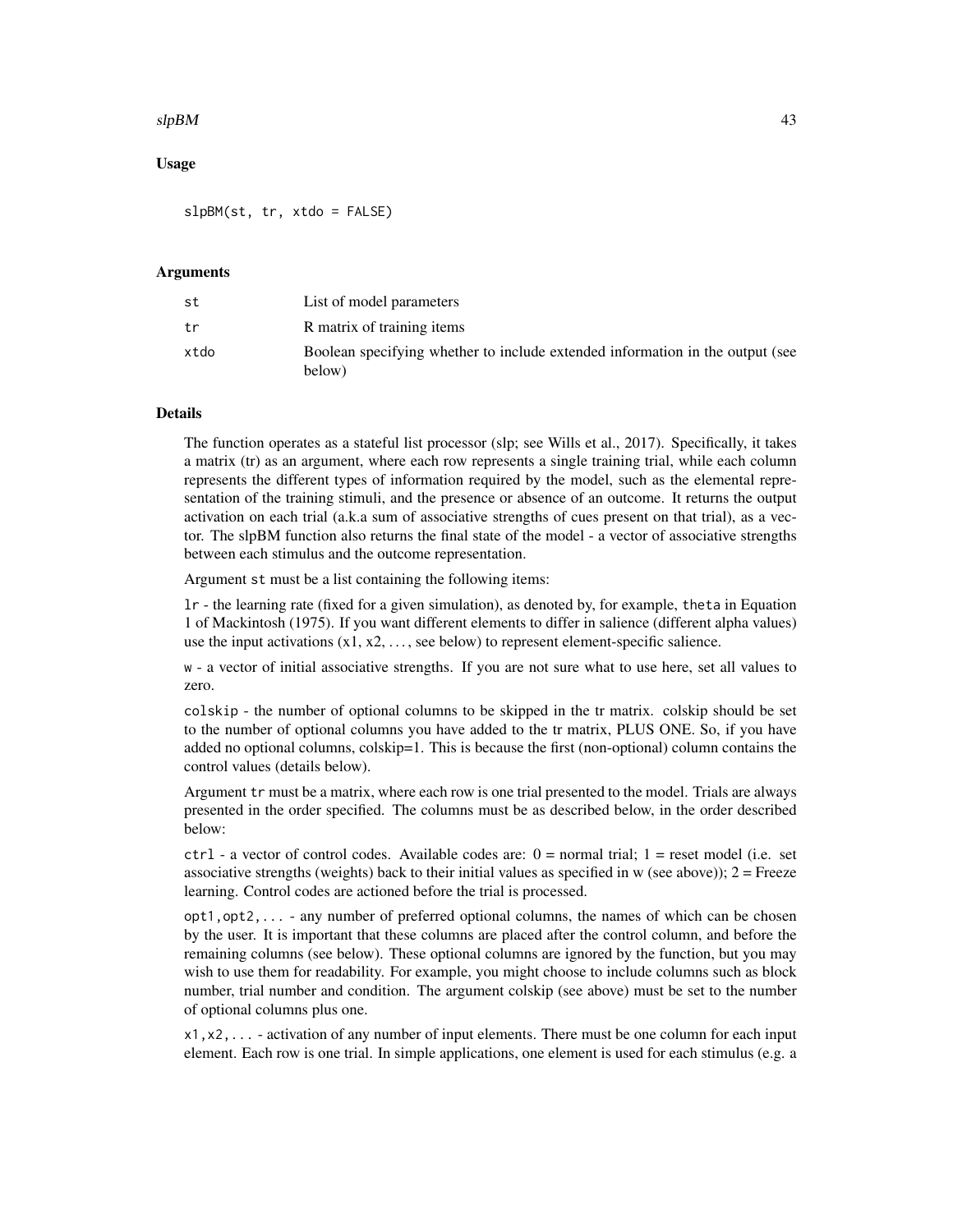simulation of blocking (Kamin, 1969),  $A+$ ,  $AX+$ , would have two inputs, one for A and one for X). In simple applications, all present elements have an activation of 1 and all absence elements have an activation of 0. However, slpBM supports any real number for activations, e.g. one might use values between 0 and 1 to represent differing cue saliences.

t - Teaching signal (a.k.a. lambda). Traditionally, 1 is used to represent the presence of the outcome, and 0 is used to represent the absence of the outcome, altough slpBM supports any real values for lambda..

Argument xtdo (eXTenDed Output) - if set to TRUE, function will return the associative strengths for the end of each trial (see Value).

#### Value

Returns a list containing two components (if  $xtdo = FALSE$ ) or three components (if  $xtdo = TRUE$ , xout is also returned):

| st   | Vector of final associative strengths                    |
|------|----------------------------------------------------------|
| suma | Vector of output activations for each trial              |
| xout | Matrix of associative strengths at the end of each trial |

#### **Note**

1. Bush & Mosteller's (1951) Equations 2 outputs response probability, not associative strength. Also, it has two learning rate paramters, a and b. At least to a first approximation, b serves a similar function to beta-outcome-absent in Rescorla & Wagner (1972), and  $a-b$  is similar to beta-outcome-present in that same model.

# Author(s)

Lenard Dome, Stuart Spicer, Andy Wills

### References

Bush, R. R., & Mosteller, F. (1951). A mathematical model for simple learning. *Psychological Review, 58(5)*, 313-323.

Kamin, L.J. (1969). Predictability, surprise, attention and conditioning. In Campbell, B.A. & Church, R.M. (eds.), *Punishment and Aversive Behaviour*. New York: Appleton-Century-Crofts, 1969, pp.279-296.

Le Pelley, M.E. (2004). The role of associative history in models of associative learning: A selective review and a hybrid model, *Quarterly Journal of Experimental Psychology, 57B*, 193-243.

Mackintosh, N.J. (1975). A theory of attention: Variations in the associability of stimuli with reinforcement, *Psychological Review, 82*, 276-298.

Rescorla, R. A., & Wagner, A. R. (1972). A theory of Pavlovian conditioning: Variations in the effectiveness of reinforcement and nonreinforcement. In A. H. Black & W. F. Prokasy (Eds.), *Classical conditioning II: Current research and theory* (pp. 64-99). New York: Appleton-Century-Crofts.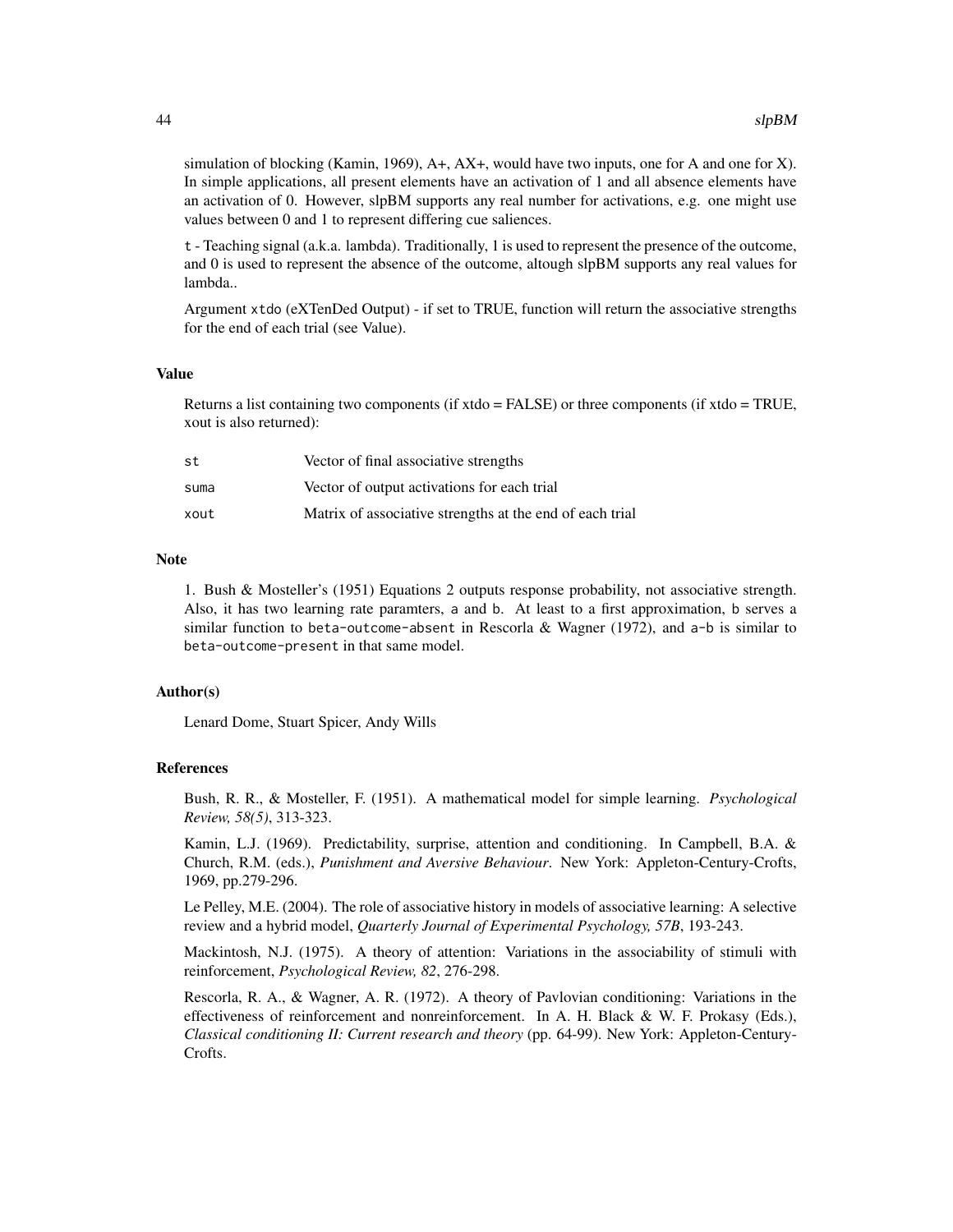Spicer, S., Jones, P.M., Inkster, A.B., Edmunds, C.E.R. & Wills, A.J. (n.d.). Progress in learning theory through distributed collaboration: Concepts, tools, and examples. *Manuscript in preparation*.

Wills, A.J., O'Connell, G., Edmunds, C.E.R., & Inkster, A.B.(2017). Progress in modeling through distributed collaboration: Concepts, tools, and category-learning examples. *Psychology of Learning and Motivation, 66*, 79-115.

slpCOVIS *COVIS category learning model*

### Description

COmpetition between Verbal and Implicit Systems model of category learning (Ashby et al. 1998), as described in Ashby et al. (2011). The current implementation supports two-category experiments, and uses only single-dimension, not-below-chance, rules in the Explicit system.

### Usage

slpCOVIS(st, tr, crx = TRUE, respt = FALSE, rgive = TRUE, xtdo = FALSE)

#### Arguments

| st    | List of model parameters                                                                                                                                                                                                                                 |
|-------|----------------------------------------------------------------------------------------------------------------------------------------------------------------------------------------------------------------------------------------------------------|
| tr    | R-by-C matrix of training items                                                                                                                                                                                                                          |
| crx   | Boolean. Explicit System. If set to TRUE, the current rule is included in the<br>random selection of a rule to receive a weight increase from the Possion distri-<br>bution. If set to FALSE, the current rule is not included in this random selection. |
| respt | Set to FALSE for the behaviour described in Note 5; behaviour when TRUE is<br>undocumented                                                                                                                                                               |
| rgive | Set to TRUE; FALSE is undocumented                                                                                                                                                                                                                       |
| xtdo  | Set to FALSE; TRUE is undocumented                                                                                                                                                                                                                       |

# Details

The coverage in this help file is relatively brief; for a more extensive tutorial, see Inkster et al. (n.d.).

The function works as a stateful list processor (slp; see Wills et al., 2017). Specifically, it takes a matrix (tr) as an argument, where each row is one trial for the network, and the columns specify the input representation. It returns a List containing the predictions made by the model and the final state of the model, hence its description as a 'stateful' list processor.

Argument st must be a list containing the following information. Parameter names given in brackets in the descriptions below follow the naming conventions of Ashby et al. (2011), and Edmunds  $\&$ Wills (2016). Equation numbers are from Ashby et al. (2011); where there is no equation, the page number is given instead.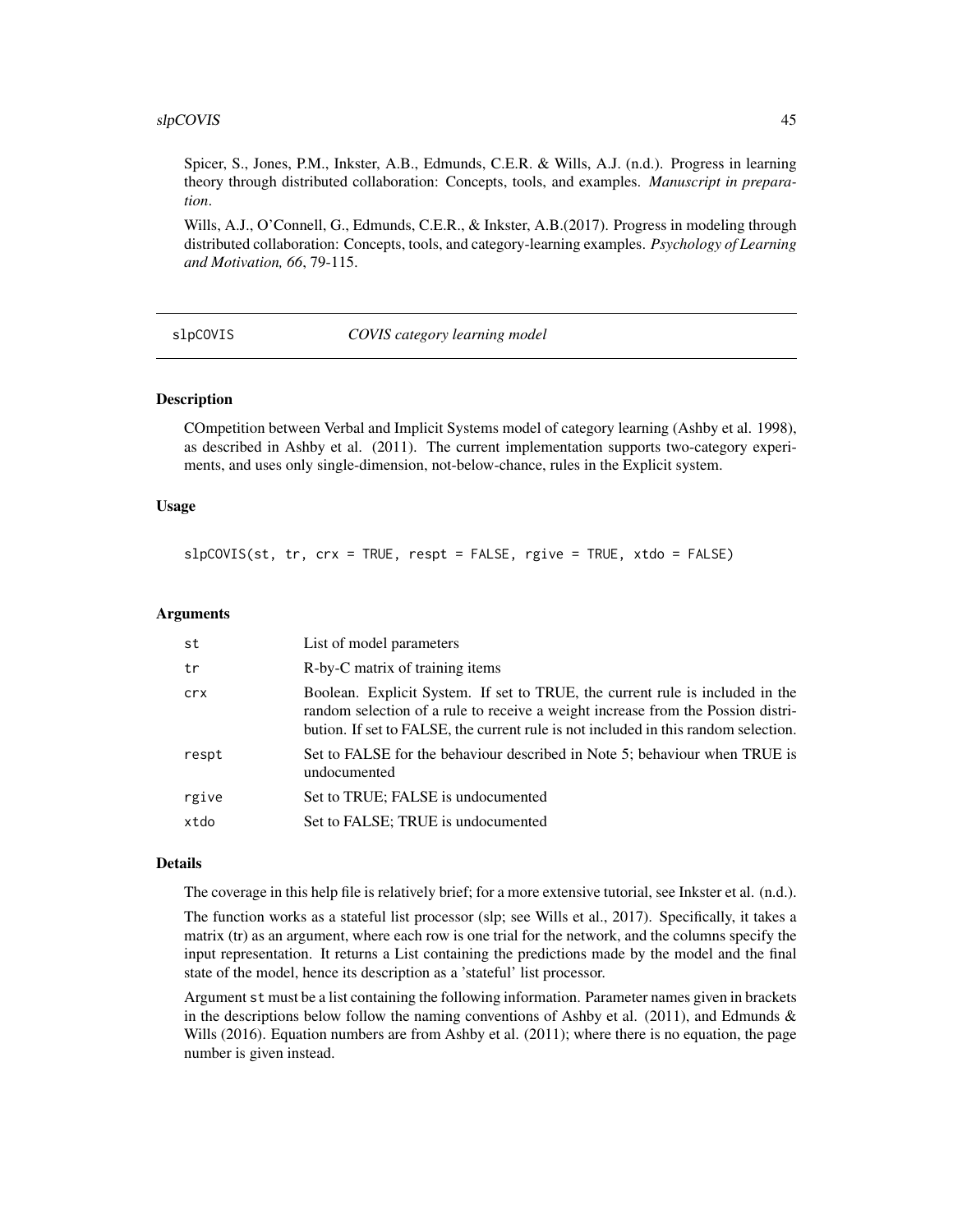Explicit system variables:

envar - (sigma^2  $E$ ) - p. 68 - Variance of the noise distribution used to determine which response the explicit system makes on the current trial. See Note 4, below.

decbound  $-$  (C)  $-$  Eq. 1  $-$  location of the decision bound on a single dimension. In the current implementation of slpCOVIS, this location is the same for all dimensions.

corcon -  $(delta_c)$  - Eq. 2 - constant by which to increase current rule saliency in the case of a correct response.

errcon - (delta\_e) - Eq. 3 - constant by which to decrease current rule saliency in the case of an incorrect response.

perscon - (gamma) - Eq. 4 - perseveration constant, i.e. value to add to the salience of the current rule to obtain its rule weight.

lambda - (lambda) - Eq. 5 - Mean of the Poission distribution. A value randomly sampled from the Poisson distribution is added to a randomly-selected rule when calculating the weights for new rule selection.

decsto - (a) - Eq. 7 - decision stochasticity when using rule weights to select the rule for the next trial. For Ashby et al.  $(2011)$ 's implementation,  $a = 1$ . For other uses, see Edmunds & Wills  $(2016)$ .

Procedural system variables:

sconst - (alpha) - Eq. 8 - scaling constant for cortical unit activation. See Note 3, below.

invar - (sigma^2\_p) - Eq. 9 - Variance of the normally-distributed noise used to calculate striatal unit activation.

dbase - (D\_base) - Eq. 10 - baseline dopamine level.

alphaw - (alpha  $w$ ) - Eq. 10 - Learning rate parameter in force when striatal activation is above the NMDA threshold, and dopamine is above baseline.

betaw - (beta\_w) - Eq. 10 - Learning rate parameter in force when striatal activation is above the NMDA threshold, and dopamine is below baseline.

gammaw - (gamma\_w) - Eq. 10 - Learning rate parameter in force when striatal activation is between the AMPA and NMDA thresholds.

nmda - (theta\_NMDA) - Eq. 10 - Activation threshold for post-synaptic NMDA.

ampa - (theta\_AMPA) - Eq. 10 - Activation threshold for post-synaptic AMPA. See Note 1, below.

wmax - (w\_max) - Eq. 10 - Intended upper weight limit for a cortico-striatal link. See Note 2, below.

prep  $-$  ( $P_{n-1}$ ) - Eq. 12 - predicted reward value immediately prior to first trial. If unsure, set to zero.

prer  $-$  ( $R(n-1)$ ) - Eq. 12 - obtained reward value immediately prior to first trial. If unsure, set to zero.

Competition / decision system variables:

emaxval - p.77 - The maximum possible value of the the Explicit system's discriminant variable. For example, if the stimulus value varies from zero to one, and C (see above) is 0.5, then the maximum value is  $1-0.5 = 0.5$ 

etrust - (theta\_E) - Eq. 15 - trust in the explicit system immediately prior to first trial. If unsure, set to .99.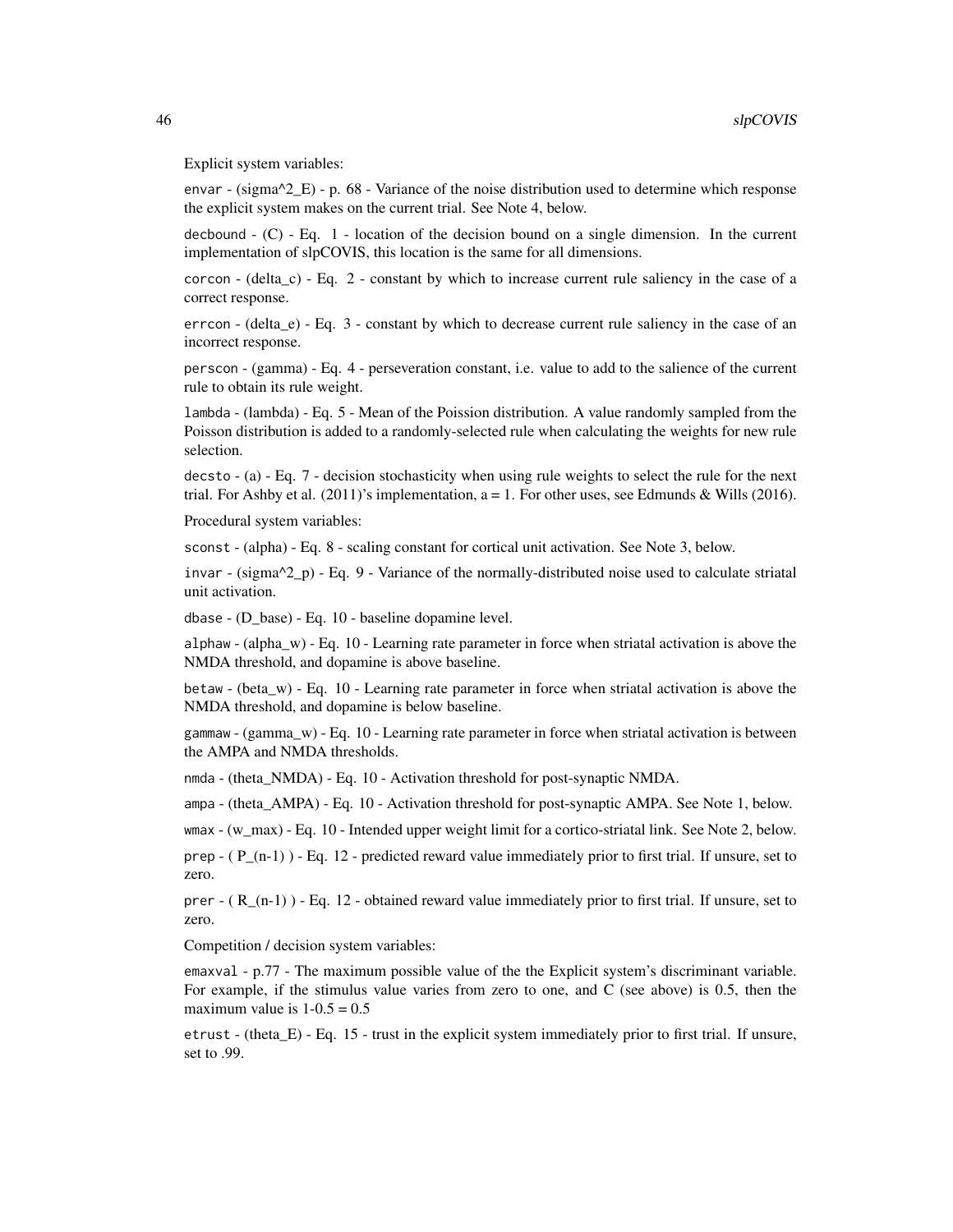itrust - (theta\_P) - p. 77 - trust in the procedural system immediately prior to first trial. If unsure, set to .01. See also Note 7, below.

ocp - (delta\_OC) - Eq. 15 - constant used to increase trust in the Explicit system after it suggests a response that turns out to be correct.

oep - (delta\_OE) - Eq. 16 - constant used to decrease trust in the Explicit system after it suggests a response that turns out to be incorrect.

Initial state of model:

initrules - vector of length stimdim, representing the initial salience of each single-dimensional rule in the Explicit system.

crule - a number indicating which rule is in use immediately prior to the first trial  $(1 =$  dimension 1, 2 = dimension 2, etc). If this is not meaningful in the context of your simulation, set it to zero, and ensure  $ctrl = 1$  in the first row of your training matrix (see below). This will then randomly pick an initial rule.

initsy - matrix of stimdim rows and two columns - contains the initial values for the corticostriatal connection strengths.

scups - matrix of stimdim columns and as many rows as you wish to have cortical input units. Each row represents the position of a cortical unit in N-dimensional stimulus space.

And finally, a couple of things slpCOVIS needs to interpret your tr matrix (see below):

stimdim - number of stimulus dimensions in the input representation.

colskip - skip the first N columns of the tr array, where  $N = \text{colskip}$ . colskip should be set to the number of optional columns you have added to matrix tr, PLUS ONE. So, if you have added no optional columns, colskip = 1. This is because the first (non-optional) column contains the control values, see below.

Argument tr must be a matrix, where each row is one trial presented to the network. Trials are always presented to the model in the order specified. The columns must be as described below, in the order described below:

 $ctrl - vector$  of control codes. Available codes are:  $0 = normal trial$ ,  $1 = reset$  network (i.e. set back to the state defined in list st and randomly select an initial rule for the Explicit System using Eq. 7) , 2 = Freeze learning. Control codes are actioned before the trial is processed.

opt1,opt2,... - optional columns, which may have any names you wish, and you may have as many as you like, but they must be placed after the ctrl column, and before the remaining columns (see below). These optional columns are ignored by this function, but you may wish to use them for readability. For example, you might include columns for block number, trial number, and stimulus ID number. The argument colskip (see above) must be set to the number of optional columns plus 1.

 $x1, x2, \ldots$  - stimulus input to the model; there must be one column for each stimulus dimension.

t1 - teaching signal to model. If the correct response is Category 1,  $t = 1$ . If the correct response is Category 2,  $t = -1$ . Experiments with something other than two categories are not supported in the current implementation.

optend1,optend2,... - optional columns, which may have any names you wish, and you may have as many as you like, but they must be placed after the t1 column. These optional columns are ignored by this function, but may help with cross-compatibility with other model implementations. For example, the additional 't' and 'm' columns of input representations generated for slpALCOVE will be safely ignored by slpCOVIS.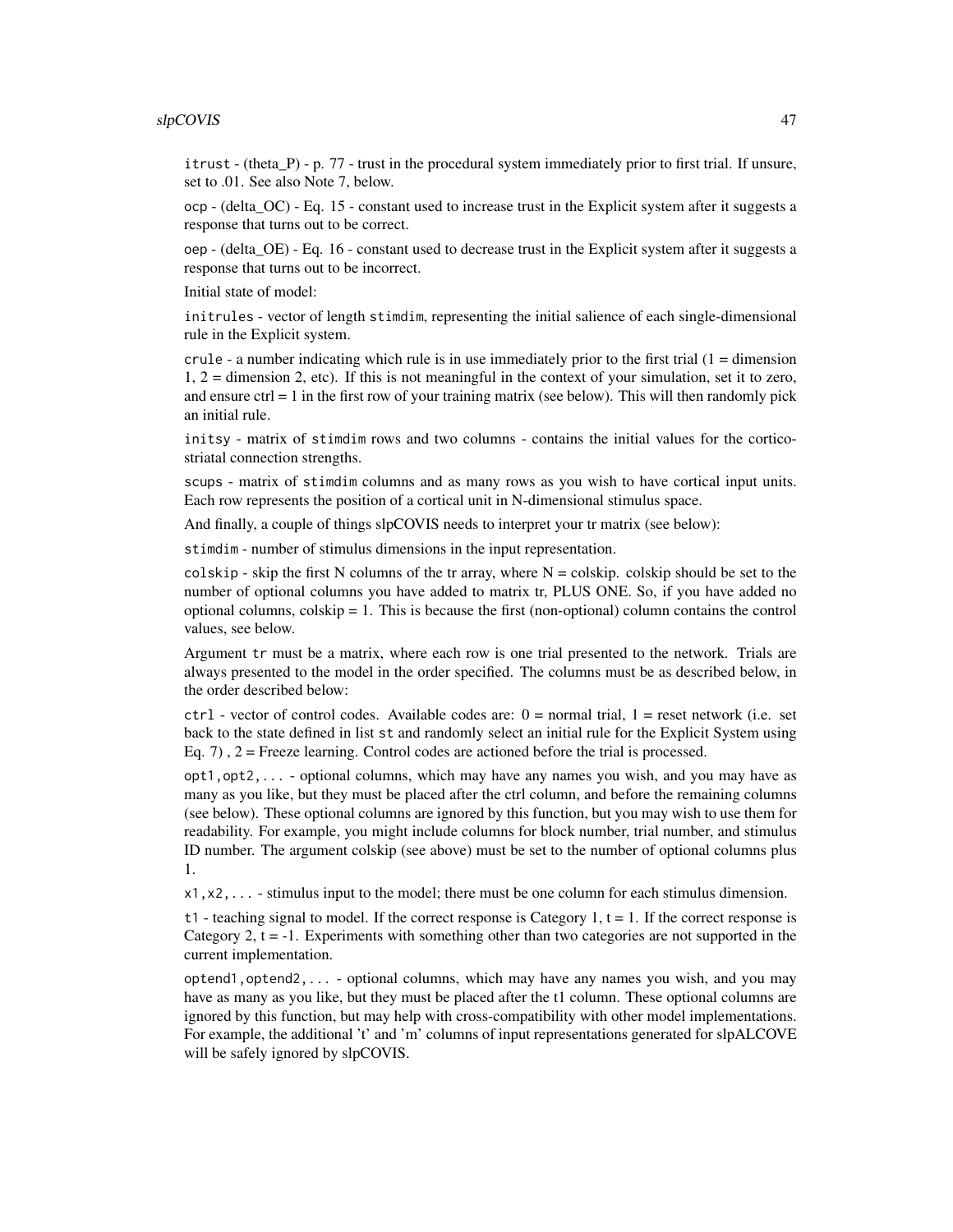## Value

Returns a List containing eight components:

| foutmat | A two-column matrix, representing the model's response on each trial. For any<br>given trial, [1,0] indicates a Category 1 response; [0,1] indicates a Category 2<br>response. Responses are reported in this manner to facilitate cross-compatibility<br>with models that produce response probabilities on each trial. |
|---------|--------------------------------------------------------------------------------------------------------------------------------------------------------------------------------------------------------------------------------------------------------------------------------------------------------------------------|
| frules  | Explicit system - rule saliences after final trial                                                                                                                                                                                                                                                                       |
| fsystr  | Procedural system - cortico-striatal synaptic strengths after final trial)                                                                                                                                                                                                                                               |
| fetrust | Decision system - trust in explicit system after final trial                                                                                                                                                                                                                                                             |
| fitrust | Decision system - trust in procedural system after final trial                                                                                                                                                                                                                                                           |
| frule   | Explicit system - rule used by explicit system on final trial                                                                                                                                                                                                                                                            |
| fprep   | Implicit system - predicted reward value on final trial                                                                                                                                                                                                                                                                  |
| fprer   | Implicit system - obtained reward value on final trial                                                                                                                                                                                                                                                                   |

## Note

1. Ashby et al. (2011) state (p. 74) that the intended operation of COVVIS is theta\_NMDA > theta AMPA, but the values they report are theta NMDA = .0022, theta AMPA = .01.

2. Ashby et al. (2011) did not specify a value for w\_max; Edmunds & Wills (2016) assumed the intended value was 1.

3. Ashby et al. (2011) do not use Eq. 8 in their simulation, they manually set sensory cortex activation to 1 for the presented stimulus and 0 for all the others (p. 78). They thus do not have a value for alpha. Edmunds & Wills (2016) set alpha to 0.14, which produces similar behaviour for 0,1 coded stimulus dimensions, without having to manually set the activations.

4. In Ashby et al. (2011) and Edmunds & Wills (2016), sigma $^2$ <sub>E</sub> is set to zero. In this implementation of slpRW, positive values should also work but have not been extensively tested.

5. In the descriptions provided by Ashby et al. (2011, p. 69 & p. 75), there is some ambiguity about the meaning of the term 'response' - does this mean the response of a system (e.g. the Explicit system), or the overall response (i.e. the output of the decision system). In the current implementation, the response of the Explicit System is compared to the feedback to determine whether the Explicit System was correct or incorrect, and the response of the Procedural System is compared to the feedback to determine whether the Procedural System was correct or incorrect.

6. It seems that in Ashby et al.'s (2011) simulations, each dimension generates only one singledimension rule for a two-category problem, rather than two as one might expect (e.g. small  $= A$ ,  $\text{large} = B$ , but also large  $= A$ , small  $= B$ ). Rules that would produce below-chance responding are excluded from the rule set.

7. Ashby et al. (2011) state that theta  $E +$  theta  $P = 1$ . However, slpCOVIS does not perform this check on the initial state, so it is important to check this manually.

# Author(s)

Angus Inkster, Andy Wills, Charlotte Edmunds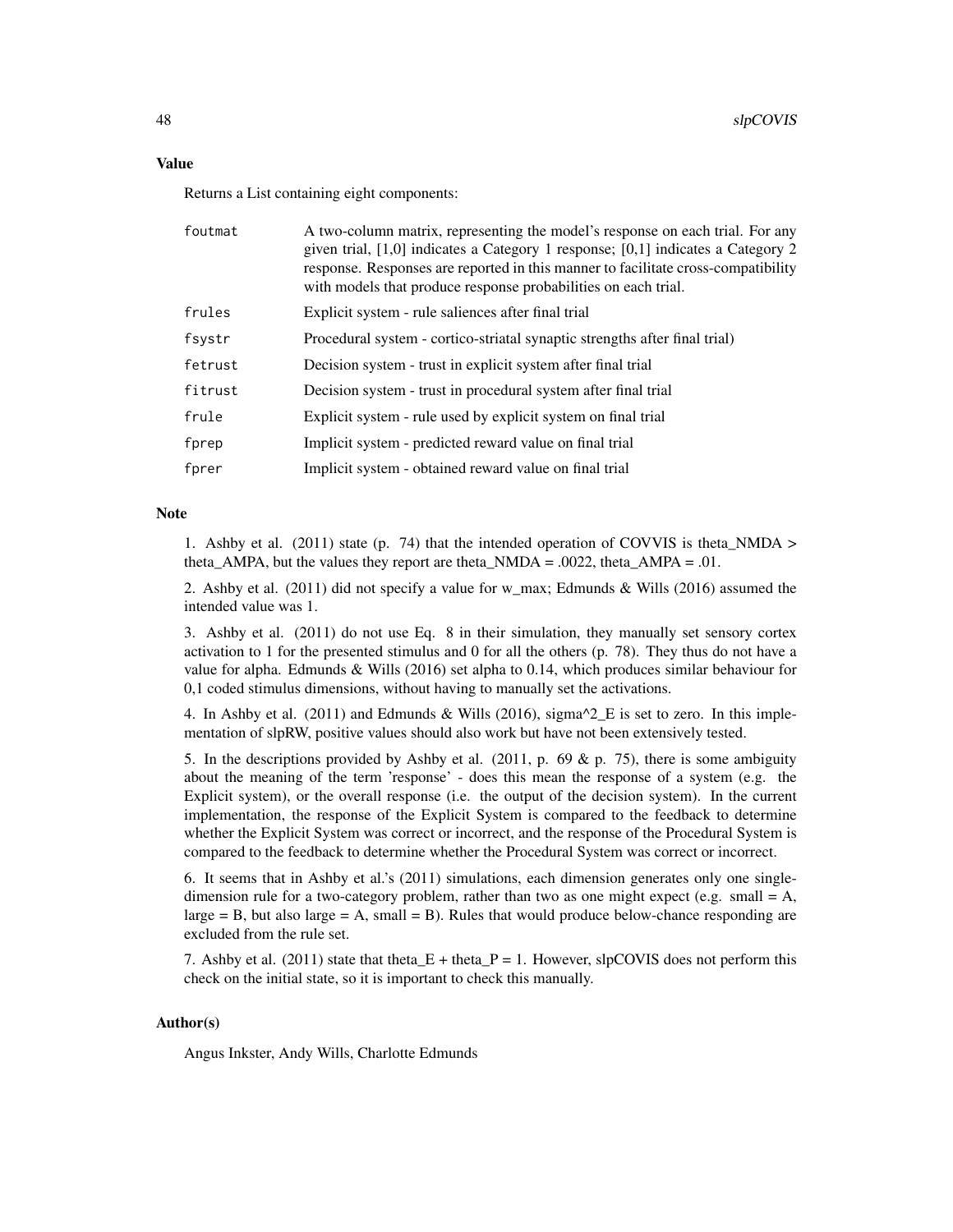### slpDIVA and the set of the set of the set of the set of the set of the set of the set of the set of the set of the set of the set of the set of the set of the set of the set of the set of the set of the set of the set of t

# References

Ashby, F.G., Alfonso-Reese, L.A., Turken, A.U. & Waldron, E.M. (1998). A neuropsychological theory of multiple systems in category learning. *Psychological Review, 105*, 442-481.

Ashby, F.G., Paul, E.J., & Maddox, W.T. (2011). COVIS. In Pothos, E.M. & Wills, A.J. (2011). *Formal approaches in categorization*. Cambridge, UK: Cambridge University Press.

Edmunds, C.E.R., & Wills, A.J. (2016). Modeling category learning using a dual-system approach: A simulation of Shepard, Hovland and Jenkins (1961) by COVIS. In A. Papfragou, D. Grodner, D. Mirman, & J.C. Trueswell (Eds.). *Proceedings of the 38th Annual Conference of the Cognitive Science Society* (pp. 69-74). Austin, TX: Cognitive Science Society.

Inkster, A.B., Edmunds, C.E.R., & Wills, A.J. (n.d.). A distributed-collaboration resource for dualprocess modeling in category learning. *Manuscript in preparation*.

Pothos, E.M. & Wills, A.J.(2011). *Formal approaches in Categorisation.*Cambridge: University Press.

Wills, A.J., O'Connell, G., Edmunds, C.E.R., & Inkster, A.B.(2017). Progress in modeling through distributed collaboration: Concepts, tools, and category-learning examples. *Psychology of Learning and Motivation, 66*, 79-115.

slpDIVA *DIVA category learning model*

#### Description

DIVergent Autoencoder (Kurtz, 2007; 2015) artificial neural network category learning model

# Usage

```
slpDIVA(st, tr, xtdo = FALSE)
```
## Arguments

| .st  | List of model parameters                  |
|------|-------------------------------------------|
| t r  | R-by-C matrix of training items           |
| xtdo | When set to TRUE, produce extended output |

### Details

This function works as a stateful list processor (Wills et al., 2017). Specifically, it takes a matrix as an argument, where each row is one trial for the network, and the columns specify the input representation, teaching signals, and other control signals. It returns a matrix where each row is a trial, and the columns are the response probabilities for each category. It also returns the final state of the network (connection weights and other parameters), hence its description as a 'stateful' list processor.

Argument st must be a list containing the following items:

st must contain the following principal model parameters: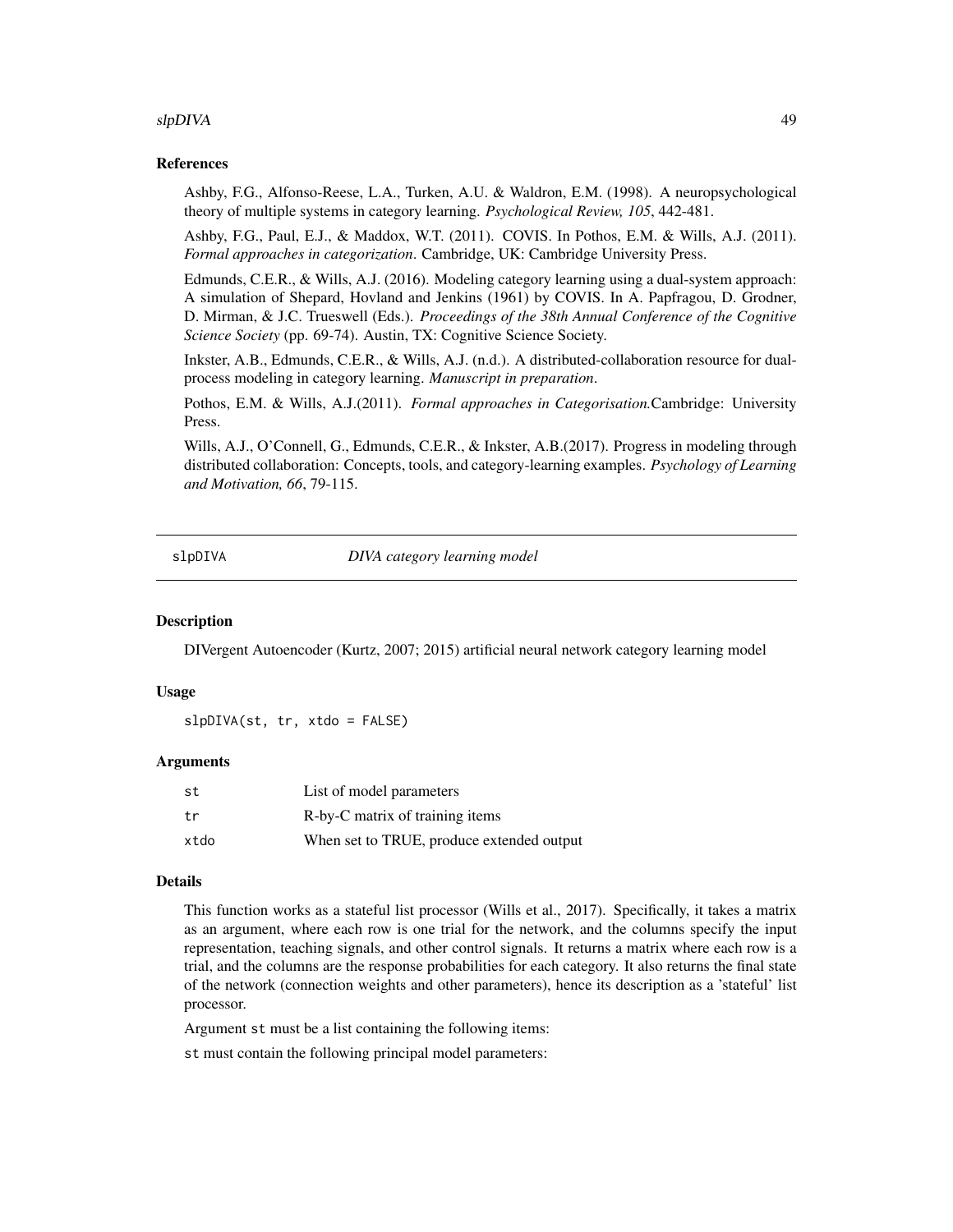learning\_rate - Learning rate for weight updates through backpropagation. The suggested learning rate default is learning rate  $= 0.15$ 

beta\_val - Scalar value for the Beta parameter. beta\_val controls the degree of feature focusing (not unlike attention) that the model uses to make classification decisions (see: Conaway  $\&$  Kurtz, 2014; Kurtz, 2015). beta\_val =  $\theta$  turns feature focusing off.

phi - Scalar value for the phi parameter. phi is a real-valued mapping constant, see Kruschke (1992, Eq. 3).

st must also contain the following information about network architecture:

num\_feats - Number of input features.

num\_hids - Number of hidden units. A rough rule of thumb for this hyperparameter is to start with num\_feats = 2 and add additional units if the model fails to converge.

num\_cats - Number of categories.

continuous - A Boolean value to indicate if the model should work in continuous input or binary input mode. Set continuous = TRUE when the inputs are continuous.

st must also contain the following information about the initial state of the network:

in\_wts - A matrix of initial input-to-hidden weights with num\_feats + 1 rows and num\_hids columns. Can be set to NULL when the first line of the tr matrix includes control code 1, ctrl  $= 1$ .

out\_wts - A matrix of initial hidden-to-output weights with num\_feats + 1 rows, num\_hids columns and with the third dimension being num\_cats in extent. Can be set to NULL when the first line of the  $tr$  matrix includes control code 1,  $ctrl = 1$ .

st must also contain the following information so that it can reset these weights to random values when  $ctrl = 1$  (see below):

wts\_range - A scalar value for the range of the randomly-generated weights. The suggested weight range deafult is wts\_range = 1

wts\_center - A scalar value for the center of the randomly-generated weights. This is commonly set to  $wts_c$ center = 0

st must also contain the following parameters that describe your tr array:

colskip - Skip the first N columns of the tr array, where N = colskip. colskip should be set to the number of optional columns you have added to matrix tr, PLUS ONE. So, if you have added no optional columns, colskip = 1. This is because the first (non-optional) column contains the control values, below.

Argument tr must be a matrix, where each row is one trial presented to the network. Trials are always presented in the order specified. The columns must be as described below, in the order described below:

 $ctrl - column$  of control codes. Available codes are:  $0 = normal$  learning trial,  $1 = reset$  network  $(i.e.$  initialize a new set of weights following the st parameters),  $2 =$  Freeze learning. Control codes are actioned before the trial is processed.

opt1,opt2,... - optional columns, which may have any names you wish, and you may have as many as you like, but they must be placed after the ctrl column, and before the remaining columns (see below). These optional columns are ignored by this function, but you may wish to use them for readability. For example, you might include columns for block number, trial number, and stimulus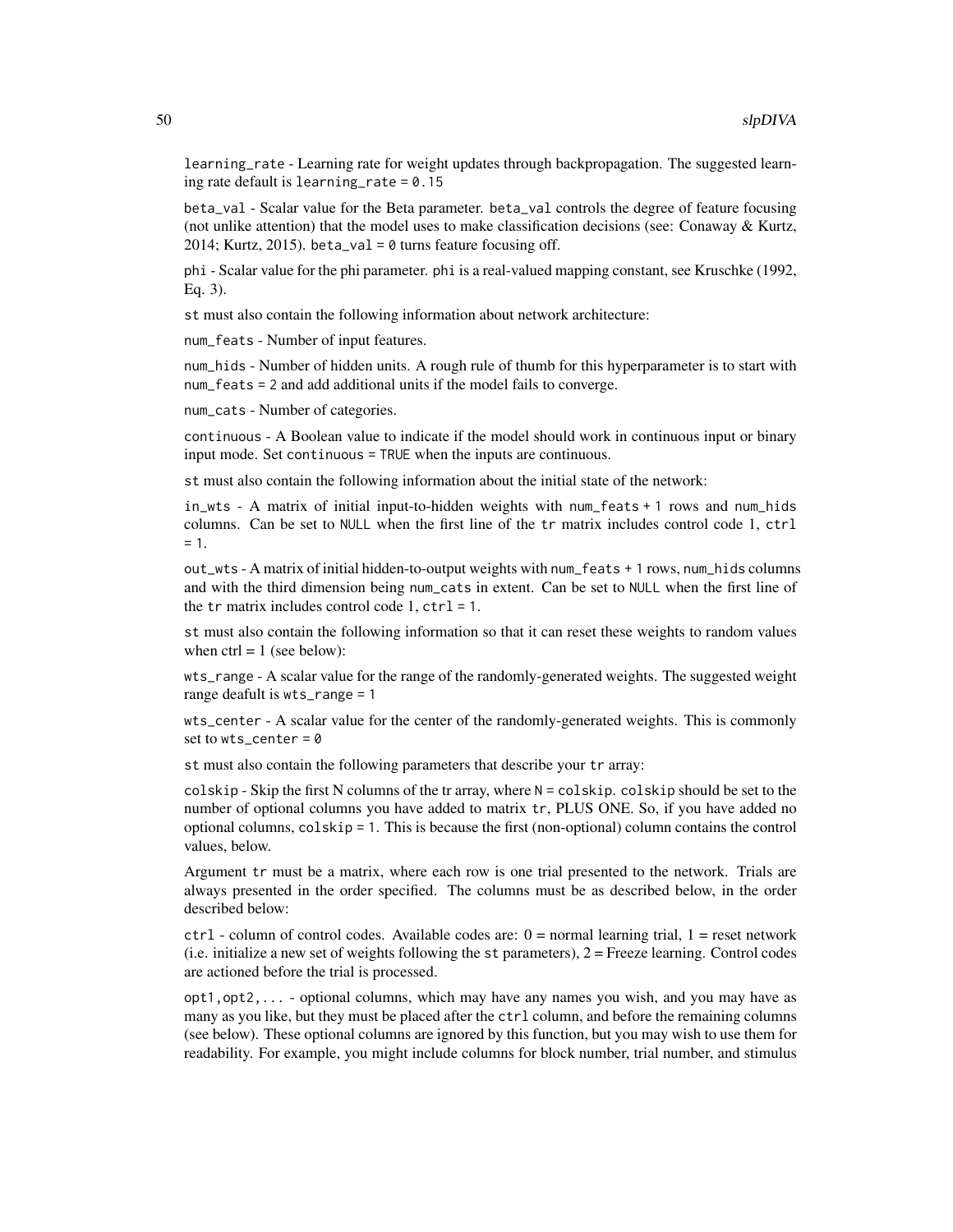#### $s1pDIVA$  51

ID number. The argument colskip (see above) must be set to the number of optional columns plus 1.

 $x_1, x_2, \ldots$  - input to the model, there must be one column for each input unit. Each row is one trial. Dichotomous inputs should be in the format  $-1$ , 1. Continuous inputs should be scaled to the range of  $-1$ , 1. As the model's learning objective is to accurately reconstruct the inputs, the input to the model is also the teaching signal. For testing under conditions of missing information, input features can be set to 0 to negate the contribution of the feature(s) for the classification decision of that trial.

t1,t2,... - Category membership of the current stimulus. There must be one column for each category. Each row is one trial. If the stimulus is a member of category X, then the value in the category X column must be set to +1, and the values for all other category columns must be set to -1.

# Value

Returns a list containing two components: (1) matrix of response probabilities for each category on each trial, (2) an st list object that contains the model's final state. A weight initialization history is also available when the extended output parameter is set  $xtdo = TRUE$  in the slpDIVA call.

## **Note**

A faster (Rcpp) implementation of slpDIVA is planned for a future release of catlearn.

#### Author(s)

Garrett Honke, Nolan B. Conaway, Andy Wills

## References

Conaway, N. B., & Kurtz, K. J. (2014). Now you know it, now you don't: Asking the right question about category knowledge. In P. Bello, M. Guarini, M. McShane, & B. Scassellati (Eds.), *Proceedings of the Thirty-Sixth Annual Conference of the Cognitive Science Society* (pp. 2062-2067). Austin, TX: Cognitive Science Society.

Kruschke, J. (1992). ALCOVE: an exemplar-based connectionist model of category learning. *Psychological Review, 99*, 22-44

Kurtz, K.J. (2007). The divergent autoencoder (DIVA) model of category learning. *Psychonomic Bulletin & Review, 14*, 560-576.

Kurtz, K. J. (2015). Human Category Learning: Toward a Broader Explanatory Account. *Psychology of Learning and Motivation, 63*.

Wills, A.J., O'Connell, G., Edmunds, C.E.R., & Inkster, A.B.(2017). Progress in modeling through distributed collaboration: Concepts, tools, and category-learning examples. *The Psychology of Learning and Motivation, 66*, 79-115.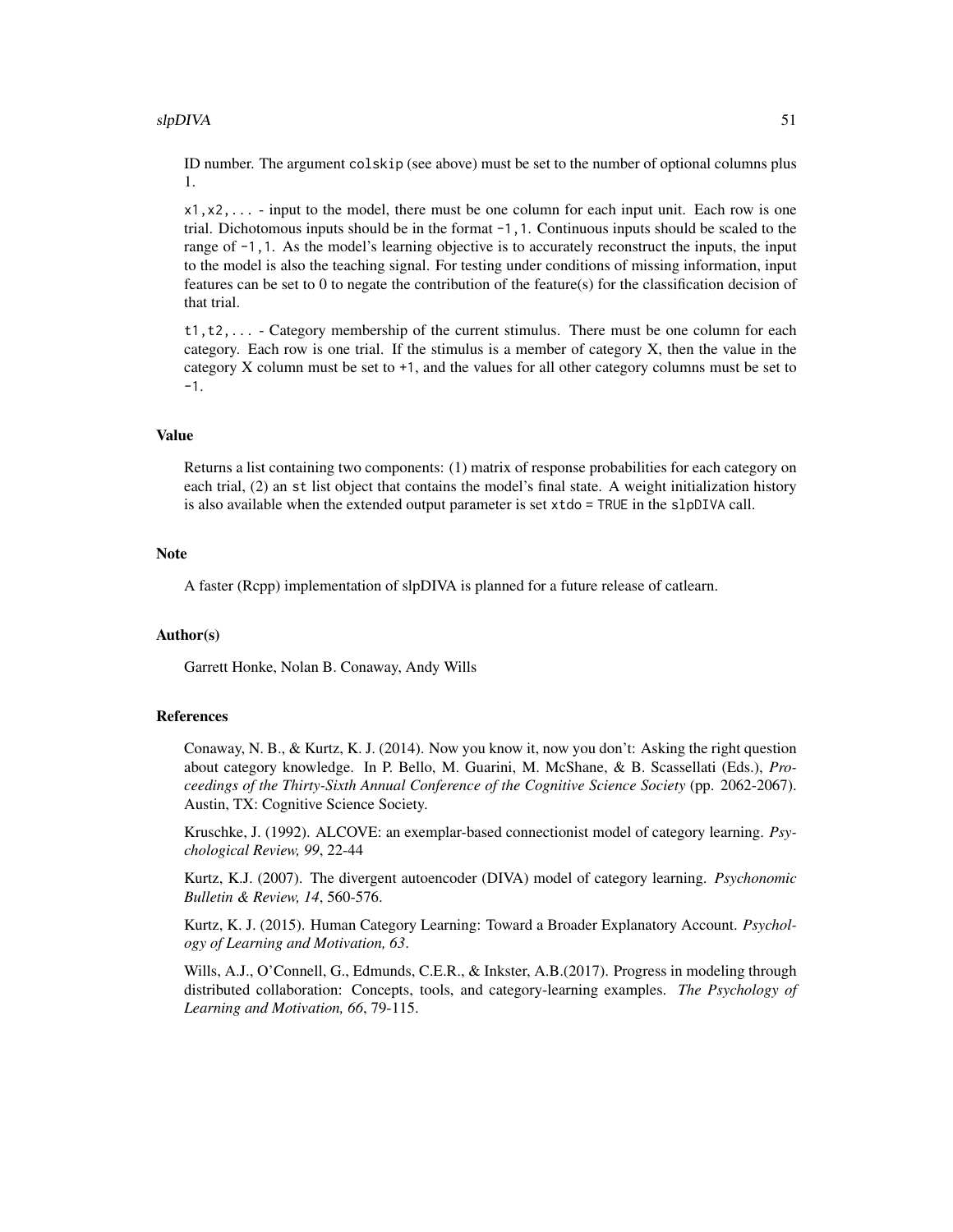<span id="page-51-0"></span>

## Description

EXemplar-based attention to distinctive InpuT model (Kruschke, 2001)

## Usage

slpEXIT(st, tr, xtdo = FALSE)

#### Arguments

| st   | List of model parameters            |
|------|-------------------------------------|
| tr.  | R-by-C matrix of training items     |
| xtdo | if TRUE extended output is returned |

# Details

The contents of this help file are relatively brief; a more extensive tutorial on using slpEXIT can be found in Spicer et al. (n.d.).

The functions works as a stateful list processor. Specifically, it takes a data frame as an argument, where each row is one trial for the network, and the columns specify the input representation, teaching signals, and other control signals. It returns a matrix where each row is a trial, and the columns are the response probabilities at the output units. It also returns the final state of the network (cue -> exemplar, and cue -> outcome weights), hence its description as a 'stateful' list processor.

References to Equations refer to the equation numbers used in the Appendix of Kruschke (2001).

Argument tr must be a data frame, where each row is one trial presented to the network, in the order of their occurence. tr requires the following columns:

 $x1, x2, \ldots$  - columns for each cue (1 = cue present,  $\theta$  = cue absent). These columns have to start with x1 ascending with features  $\dots$ , x2, x3,  $\dots$  at adjacent columns. See Notes 1, 2.

t1,t2,... - columns for the teaching values indicating the category feedback on the current trial. Each category needs a single teaching signal in a dummy coded fashion, e.g., if the first category is the correct category for that trial, then t1 is set to 1, else it is set to 0. These columns have to start with t1 ascending with categories  $\dots$ , t2, t3,  $\dots$  at adjacent columns.

 $ctrl - vector$  of control codes. Available codes are:  $0 = normal trial$ ,  $1 = reset$  network (i.e. reset connection weights to the values specified in  $st$ ).  $2 =$  freeze learning. Control codes are actioned before the trial processed.

opt1,opt2,... - optional columns, which may have any name you wish. These optional columns are ignored by this function, but you may wish to use them for readability. For example, you might include columns for block number, trial number, and stimulus ID..

Argument st must be a list containing the following items: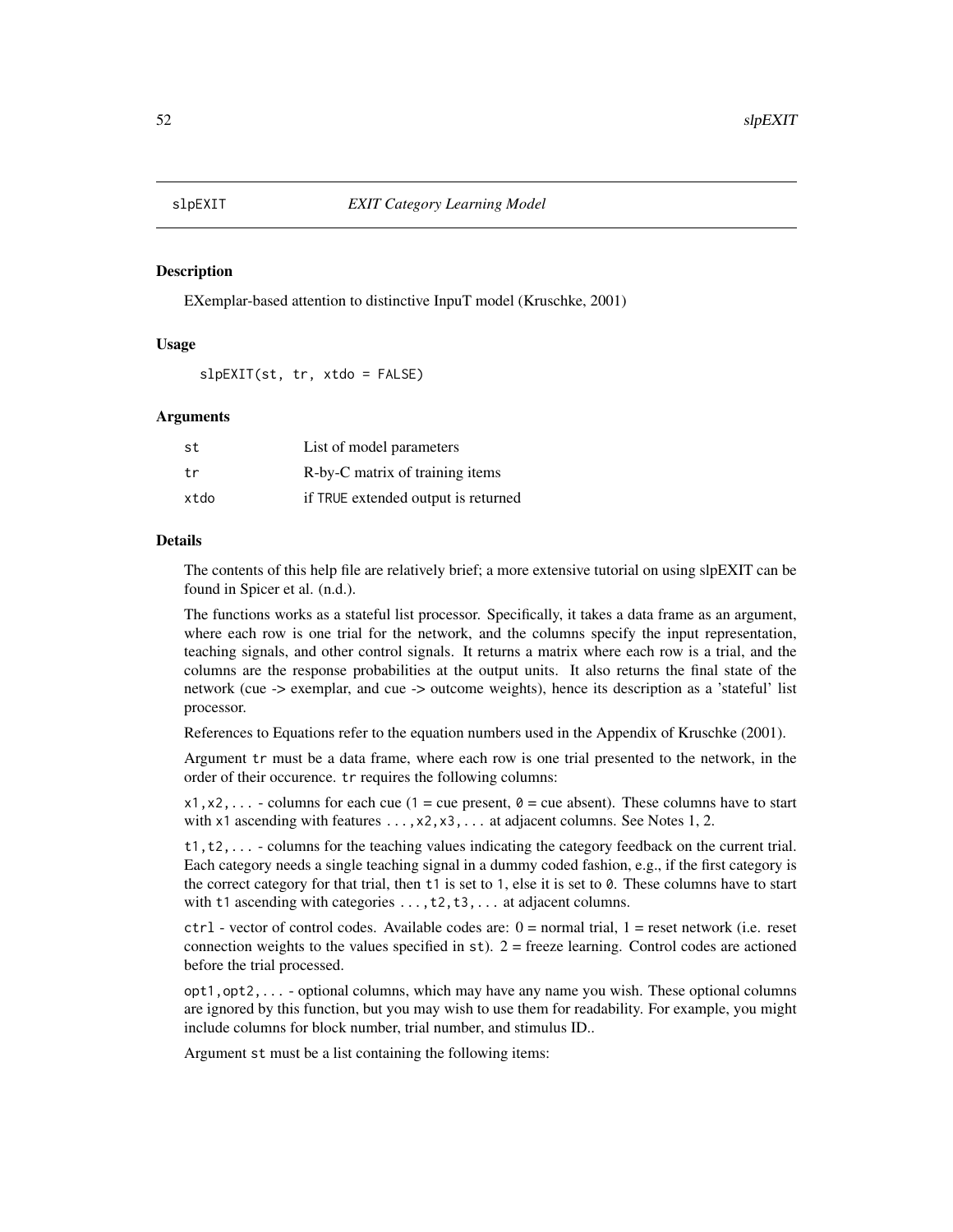#### $s$ lpEXIT 53

nFeat - integer indicating the total number of possible stimulus features, i.e. the number of x1,x2,... columns in tr.

nCat - integer indicating the total number of possible categories, i.e. the number of  $t_1, t_2, \ldots$ columns in tr.

phi - response scaling constant - Equation (2)

c - specificity parameter. Defines the narrowness of receptive field in exemplar node activation - Equation (3).

P - Attentional normalization power (attentional capacity) - Equation (5). If P equals 1 then the attention weights will satisfy the constraint that attention strength for currently present features will sum to one. The sum of attention strengths for present features grows as a function of P.

l\_gain - attentional shift rate - Equation (7)

l\_weight - learning rate for feature to category associations. - Equation (8)

l\_ex - learning rate for exemplar\_node to gain\_node associations - Equation (9)

iterations - number of iterations of shifting attention on each trial (see Kruschke, 2001, p. 1400). If you're not sure what to use here, set it to 10.

sigma - Vector of cue saliences, one for each cue. If you're not sure what to put here, use 1 for all cues except the bias cue. For the bias cue, use some value between 0 and 1.

w\_in\_out - matrix with nFeat columns and nCat rows, defining the input-to-category association weights, i.e. how much each feature is associated to a category (see Equation 1). The nFeat columns follow the same order as  $x1, x2, \ldots$  in tr, and likewise, the nCat rows follow the order of t1,t2,....

exemplars - matrix with nFeat columns and n rows, where n is the number of exemplars, such that each row represents a single exemplar in memory, and their corresponding feature values. The nFeat columns follow the same order as  $x1, x2, \ldots$  in tr. The n-rows follow the same order as in the w\_exemplars matrix defined below. See Note 3.

w\_exemplars - matrix which is structurally equivalent to exemplars. However, the matrix represents the associative weight from the exemplar nodes to the gain nodes, as given in Equation 4. The nFeat columns follow the same order as  $x1, x2, \ldots$  in tr. The n-rows follow the same order as in the exemplars matrix.

# Value

Returns a list containing three components (if xtdo = FALSE) or four components (if xtdo = TRUE, g is also returned):

| р           | Matrix of response probabilities for each outcome on each trial |
|-------------|-----------------------------------------------------------------|
| w in out    | Matrix of final cue -> outcome associative strengths            |
| w_exemplars | Matrix of final cue -> exemplar associative strengths           |
| g           | Vector of gains at the end of the final trial                   |

## **Note**

1. Code optimization in slpEXIT means it's essential that every cue is either set to 1 or to 0. If you use other values, it won't work properly. If you wish to represent cues of unequal salience, use sigma.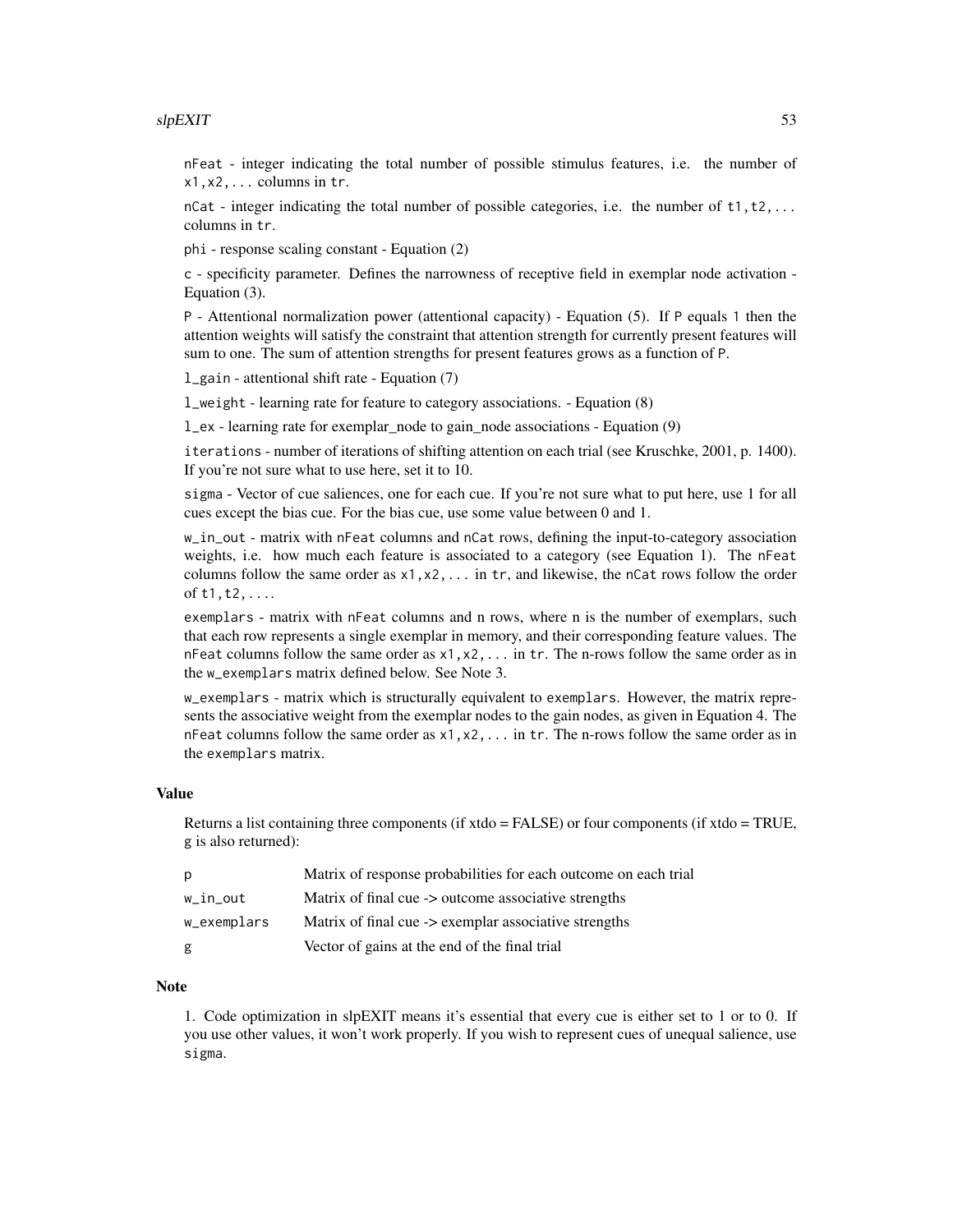2. EXIT simulations normally include a 'bias' cue, i.e. a cue that is present on all trials. You will need to explicitly include this in your input representation in tr. For an example, see the output of krus96train.

3. The bias cue should be included in these exemplar representations, i.e. they should be the same as the representation of the stimuli in tr. For an example, see the output of krus96train.

# Author(s)

René Schlegelmilch, Andy Wills, Angus Inkster

# References

Kruschke, J. K. (1996). Base rates in category learning. *Journal of Experimental Psychology-Learning Memory and Cognition, 22*(1), 3-26.

Kruschke, J. K. (2001). The inverse base rate effect is not explained by eliminative inference. *Journal of Experimental Psychology: Learning, Memory & Cognition, 27*, 1385-1400.

Spicer, S.G., Schlegelmilch, R., Jones, P.M., Inkster, A.B., Edmunds, C.E.R. & Wills, A.J. (n.d.). Progress in learning theory through distributed collaboration: Concepts, tools, and examples. *Manuscript in preparation*.

slpLMSnet *Gluck & Bower (1988) network model*

## **Description**

Gluck and Bower (1988) adaptive least-mean-square (LMS) network

## Usage

slpLMSnet(st, tr, xtdo = FALSE, dec = "logistic")

#### Arguments

| st   | List of model parameters                                                                                                                                                                                                                                                                                                    |
|------|-----------------------------------------------------------------------------------------------------------------------------------------------------------------------------------------------------------------------------------------------------------------------------------------------------------------------------|
| tr   | Numerical matrix of training items, use data.matrix() if matrix is not nu-<br>meric.                                                                                                                                                                                                                                        |
| xtdo | Boolean specifying whether to include extended information in the output (see<br>below)                                                                                                                                                                                                                                     |
| dec  | Specify what response rule to use. Logistic, Equation 7 in Gluck and Bower<br>(1988), which will output probability ratings for each outcome (these will not<br>necessary sum to one). softmax, Footnote 2 in Gluck and Bower (1988), which<br>will output response probabilities for each outcome (these will sum to one). |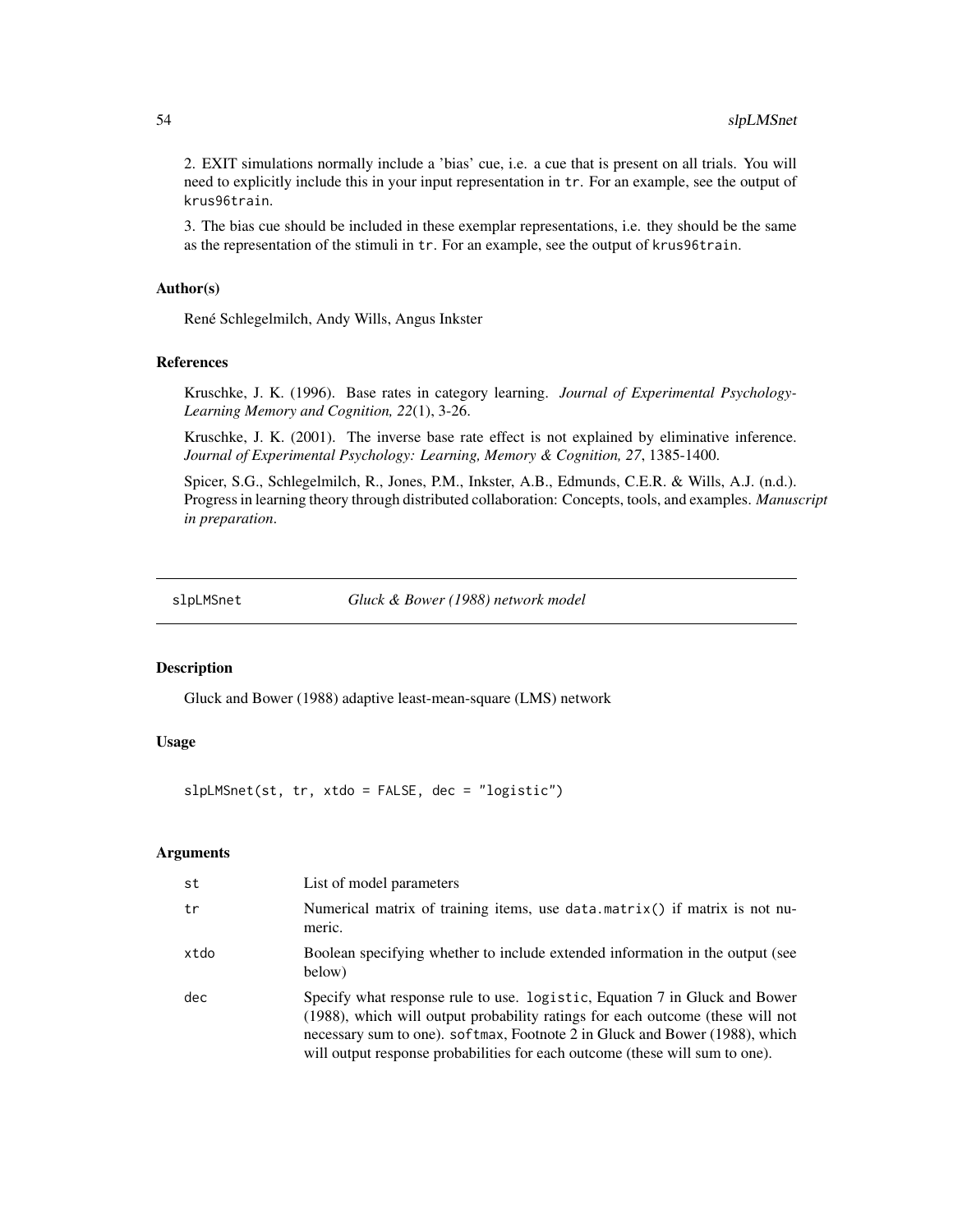#### slpLMSnet 55

#### Details

The function operates as a stateful list processor (slp; see Wills et al., 2017). Specifically, it takes a matrix as an argument. Each row represents a single trial. Each column represents different types of information required by the implementation of the model, such as the elemental representation of stimuli, teaching signals, and other variables specifying the model's behaviour (e.g. freezing learning).

Argument st must be a list containing the following items:

beta - the learning rate (fixed for a given simulation) for the LMS learning rule. The upper bound of this parameter is not specified, but we suggest  $0 < \text{beta} \leq 1$ .

theta - is a positive scaling constant. When theta rises, the logistic choice function will become less linear. When theta is high, the logistic function will approximate the behaviour of a step function.

bias - is a bias parameter. It is the value of the output activation that results in an output probability rating of  $P = 0.5$ . For example, if you wish an output activation of 0.4 to produce a rated probability of 0.5, set beta to 0.4. If you are not sure what to use here, set it to 0. The bias parameter is not part of the original Gluck and Bower (1988) LMS network, see Note 1.

w - is a matrix of initial connection weights, where each row is an outcome, and each column is a feature or cue. If you are not sure what to use here, set all values to 0.

outcomes - is the number of possible categories or outcomes.

colskip - the number of optional columns to be skipped in the tr matrix. colskip should be set to the number of optional columns PLUS ONE. So, if you have added no extra columns, colskip = 1.

Argument tr must be a matrix, where each row is one trial presented to the model. Trials are always presented in the order specified. The columns must be as described below, in the order described below:

 $ctrl - a$  vector of control codes. Available codes are:  $0 = normal trial$ ;  $1 = reset model$  (i.e. set associative strengths (weights) back to their initial values as specified in w (see above));  $2 =$  Freeze learning. Control codes are actioned before the trial is processed.

opt1,opt2,... - any number of preferred optional columns, the names of which can be chosen by the user. It is important that these columns are placed after the control column, and before the remaining columns (see below). These optional columns are ignored by the slpLMSnet function, but you may wish to use them for readability. For example, you might choose to include columns such as block number, trial number and condition. The argument colskip (see above) must be set to the number of optional columns plus one.

x1,x2,... - activation of input nodes of corresponding features. Feature patterns usually represented as a bit array. Each element in the bit array encodes the activations of the input nodes given the presence or absence of the corresponding features. These activations can take on either 1 or 0, present and absent features respectively. For example, Medin and Edelson's (1988) inverse baserate effect with stimuli AB and AC can be represented as [1 1 0] and [1 0 1] respectively. In a more unconventional scenario, you can set activation to vary between present 1 and absent -1, see Note 2. slpLMSnet can also support any positive or negative real number for activations, e.g. one might use values between 0 and 1 to represent the salience of the features.

d1,d2,... - teaching input signals indicating the category feedback on the current trial. It is a bit array, similar to the activations of input nodes. If there are two categories and the stimuli on the current trial belongs to the first, then this would be represented in tr as [1 0], on edge cases see Note 3. The length of this array must be provided via outcomes in st.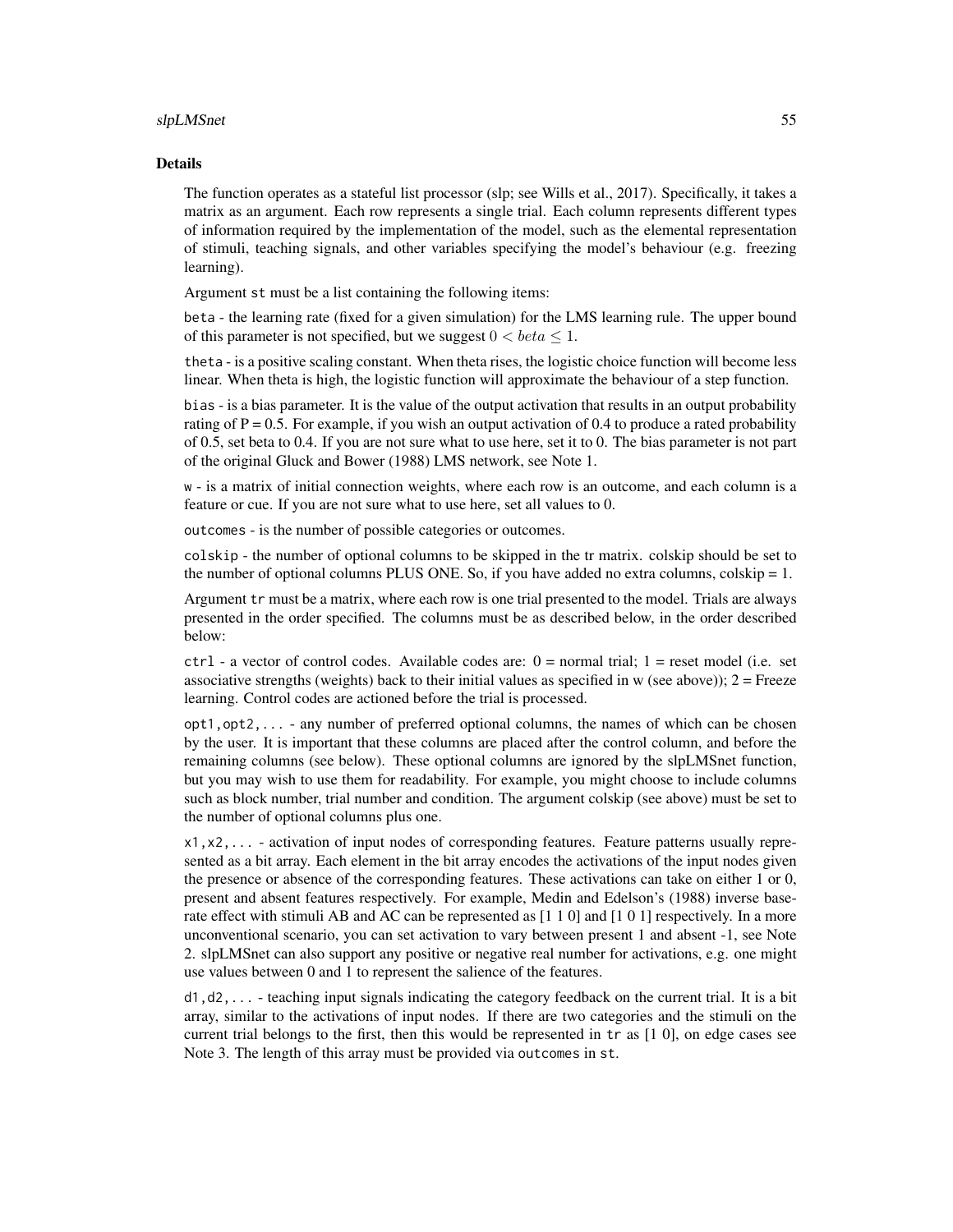## Value

Returns a list with the following items if xtdo = FALSE:

p A matrix with either the probability rating for each outcome on each trial if dec = "logistic", or response probabilities for each outcome on each trial if dec = "softmax".

nodeActivation Output node activations on each trial, as output by Equation 3 in Gluck and Bower (1988).

connectionWeightMatrix

A connection weight matrix, W, where each row represents the corresponding element in the teaching signals array in tr, while each column represents the corresponding element from the input activation array from  $tr$ . So cell  $w_12$ would be the connection weight between the second stimulus and the first category.

If xtdo = TRUE, the following item also returned:

squaredDifferences

The least mean squeared differences between desired and actual activations of output nodes on each trial (Eq. 4 in Gluck and Bower, 1988). This metric is an indicator of the network's performance, which is measured by its accuracy.

#### Note

1. The bias parameter is not part of the original Gluck and Bower (1988) model. bias in the current implementation helps comparisons between simulations using the act2probrat logistic choice function. Set bias to 0 for operation as specified in Gluck & Bower (1988). Also note that, where there is more than one output node, the same bias value is subtracted from the output of each node. This form of decision mechanism is not present in the literature as far as we are aware, although using a negative bias value would, in multi-outcome cases, approximate a 'background noise' decision rule, as used in, for example, Nosofsky et al. (1994).

2. slpLMSnet can support both positive and negative real numbers as input node activations. For example, one might wish to follow Markman's (1989) suggestion that the absence of a feature element is encoded as -1 instead of 0.

3. slpLMSnet can process a bit array of teaching signals, where the model is told that the stimulus belongs to more than one category. slpLMSnet uses matrix operations to update weights, so it can encode and update multiple teaching signals on the same trial.

## Author(s)

Lenard Dome, Andy Wills

## References

Gluck, M. A., & Bower, G. H. (1988). From conditioning to category learning: An adaptive network model. *Journal of Experimental Psychology: General, 117*, 227-247.

Markman, A. B. (1989). LMS rules and the inverse base-rate effect: Comment on Gluck and Bower (1988). *Journal of Experimental Psychology: General, 118*, 417-421.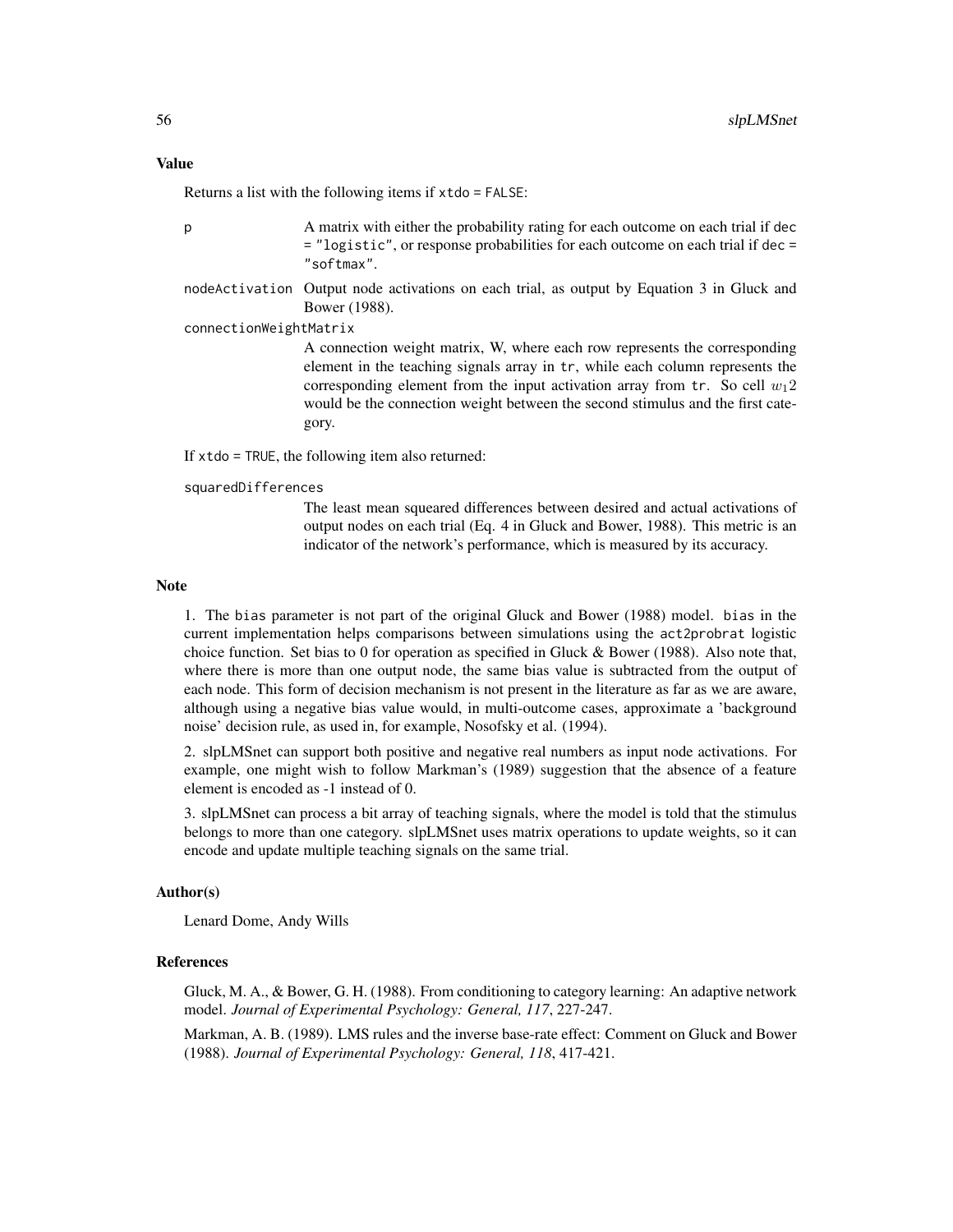## slpMack75 57

Medin, D. L., & Edelson, S. M. (1988). Problem structure and the use of base-rate information from experience. *Journal of Experimental Psychology: General, 117*, 68-85.

Nosofsky, R.M., Gluck, M.A., Plameri, T.J., McKinley, S.C. and Glauthier, P. (1994). Comparing models of rule-based classification learning: A replication and extension of Shepard, Hovland, and Jenkins (1961). *Memory and Cognition, 22*, 352-369.

Wills, A.J., O'Connell, G., Edmunds, C.E.R., & Inkster, A.B.(2017). Progress in modeling through distributed collaboration: Concepts, tools, and category-learning examples. *Psychology of Learning and Motivation, 66*, 79-115.

# Examples

```
## load catlearn
library(catlearn)
## create st with initial state
st \le list(beta = 0.025, # learning rate
           theta = 1, # decision scaling parameter
           bias = 0, # decision bias parameter
          # initial weight matrix,
           # row = number of categories,
           # col = number of cues
           w = matrix(rep(0, 6*4), nrow = 4, ncol = 6),outcomes = 4, # number of possible outcomes
           colskip = 3)## create inverse base-rate effect tr for 1 subject and without bias cue
tr < -krus96train(subjs = 1, ctxt = FALSE)# run simulation and store output
out <- slpLMSnet(st, data.matrix(tr))
out$connectionWeightMatrix
```
slpMack75 *Mackintosh (1975) associative learning model*

## Description

Mackintosh's (1975) attentional learning model, as implemented by Le Pelley et al. (2016).

#### Usage

slpMack75(st, tr, xtdo = FALSE)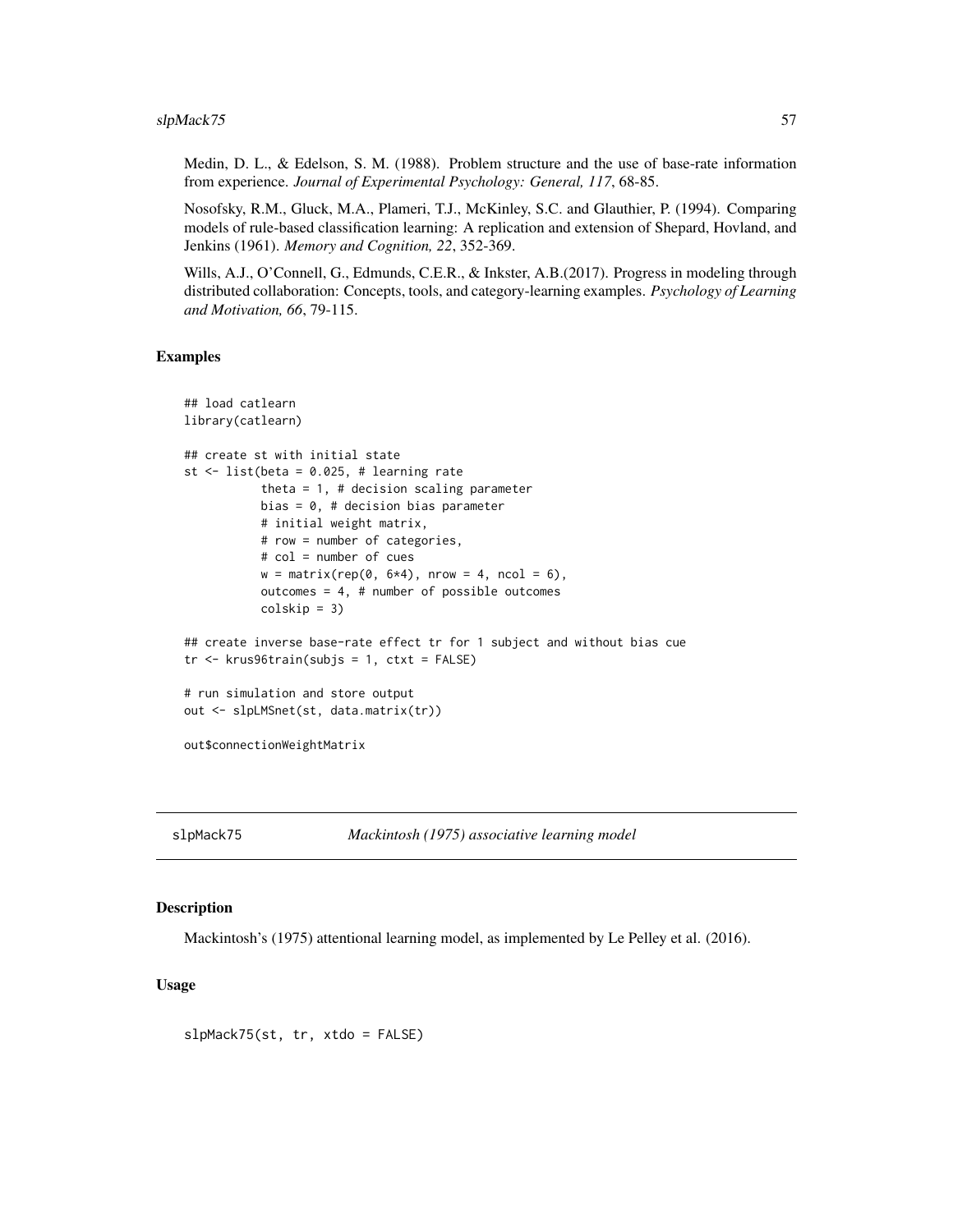58 slpMack75

#### Arguments

| st   | List of model parameters                                                                |
|------|-----------------------------------------------------------------------------------------|
| tr   | Matrix of training items                                                                |
| xtdo | Boolean specifying whether to include extended information in the output (see<br>below) |

# Details

The function operates as a stateful list processor (slp; see Wills et al., 2017). Specifically, it takes a matrix (tr) as an argument, where each row represents a single training trial, while each column represents the different types of information required by the model, such as the elemental representation of the training stimuli, and the presence or absence of an outcome. It returns the output activation on each trial (a.k.a. sum of associative strengths of cues present on that trial), as a vector. The slpMack75 function also returns the final state of the model - a vector of associative and attentional strengths between each stimulus and the outcome representation.

Argument st must be a list containing the following items:

lr - the associative learning rate (fixed for a given simulation), as denoted by theta in Equation 1 of Mackintosh (1975).

alr - the attentional learning rate parameter. It can be set without limit (see alpha below), but we recommend setting this parameter to somewhere between 0.1 and 1.

w - a vector of initial associative strengths. If you are not sure what to use here, set all values to zero.

alpha - a vector of initial attentional strengths. If the updated value is above 1 or below 0.1, it is capped to 1 and 0.1 respectively.

colskip - the number of optional columns to be skipped in the tr matrix. colskip should be set to the number of optional columns you have added to the tr matrix, PLUS ONE. So, if you have added no optional columns, colskip=1. This is because the first (non-optional) column contains the control values (details below).

Argument tr must be a matrix, where each row is one trial presented to the model. Trials are always presented in the order specified. The columns must be as described below, in the order described below:

ctrl - a vector of control codes. Available codes are:

 $0 =$  normal trial  $1 =$  reset model (i.e. set associative strengths back to their initial values as specified in w)  $2 =$  Freeze learning  $3 =$  Reset associative weights to initial state, but keep attentional strengths in alpha 4 = Reset attentional strengths to initial state, but keep association weights.

Control codes are actioned before the trial is processed.

opt1,opt2,... - any number of preferred optional columns, the names of which can be chosen by the user. It is important that these columns are placed after the control column, and before the remaining columns (see below). These optional columns are ignored by the function, but you may wish to use them for readability. For example, you might choose to include columns such as block number, trial number and condition. The argument colskip (see above) must be set to the number of optional columns plus one.

x1,x2,... - activation of any number of input elements. There must be one column for each input element. Each row is one trial. In simple applications, one element is used for each stimulus (e.g. a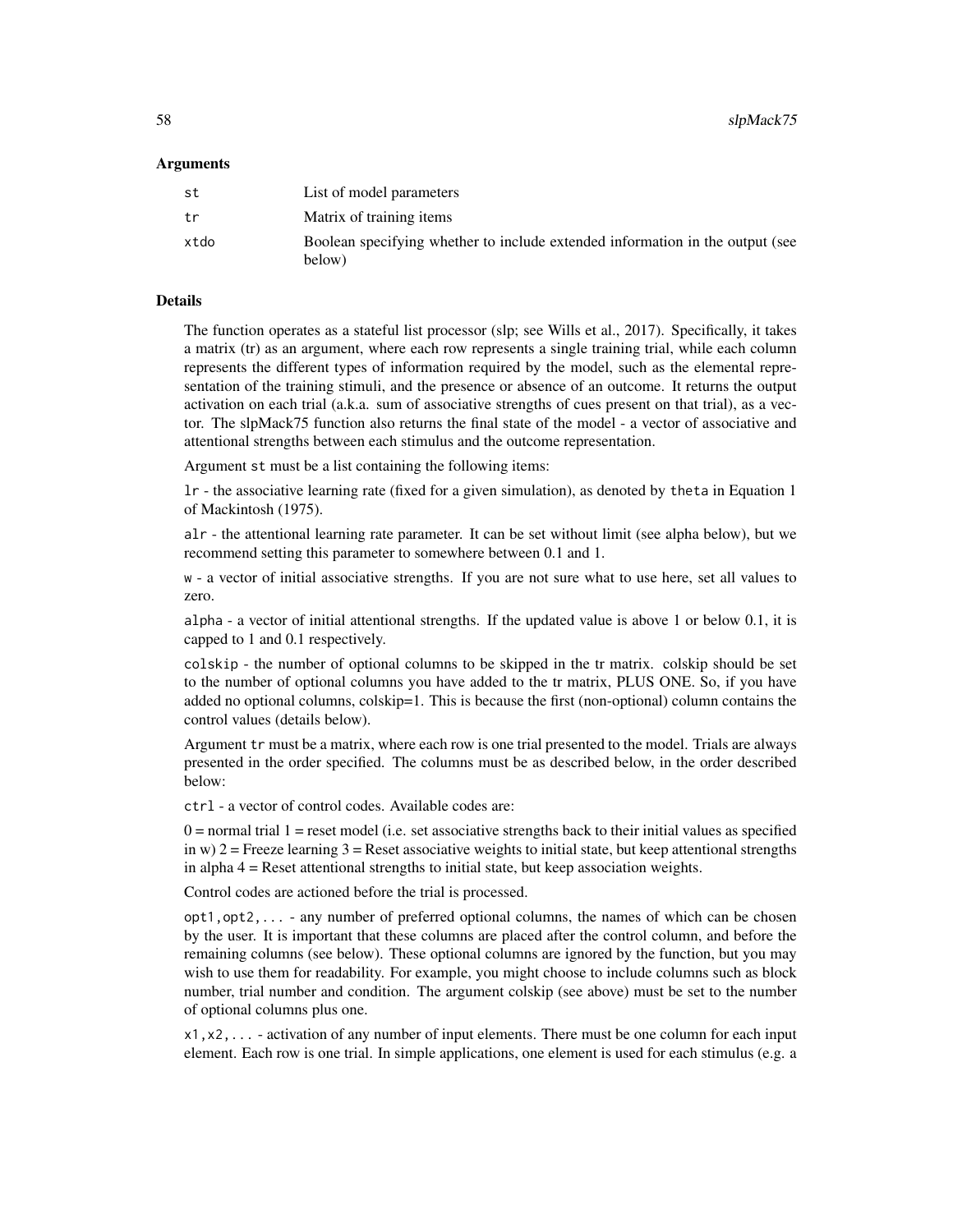simulation of blocking (Kamin, 1969),  $A+$ ,  $AX+$ , would have two inputs, one for A and one for X). In simple applications, all present elements have an activation of 1 and all absence elements have an activation of 0. However, slpMack75 supports any real number for activations, e.g. one might use values between 0 and 1 to represent differing cue saliences.

t - Teaching signal (a.k.a. lambda). Traditionally, 1 is used to represent the presence of the outcome, and 0 is used to represent the absence of the outcome, although slpMack75 supports any real values for lambda. If you are planning to use multiple outcomes, see Note 2.

Argument xtdo (eXTenDed Output) - if set to TRUE, function will additionally return trial-level data including attentional strengths and the updated associative strengths after each trial (see Value).

#### Value

Returns a list containing three components (if xtdo = FALSE) or five components (if xtdo = TRUE, xoutw and xouta is also returned):

| suma  | Vector of summed associative strength for each trial.                                                            |
|-------|------------------------------------------------------------------------------------------------------------------|
| w     | Vector of final associative strengths.                                                                           |
| alpha | Vector of final attentional weights.                                                                             |
| xoutw | Matrix of trial-level data of the associative strengths at the end of the trial, after<br>each has been updated. |
| xouta | Matrix of trial-level data of the attentional strengths at the end of the trial, after<br>each has been updated. |

#### Note

1. Mackintosh (1975) did not formalise how to update the cues' associability, but described when associability increases or decreases in Equation 4 and 5. He assumed that the change in alpha would reflect the difference between the prediction error generated by the current cue and the combined influence (a sum) of all other cues. Le Pelley et al. (2016) provided a linear function in Equation 2 that adheres to this description. This expression is probably the simplest way to express Mackintosh's somewhat vague description in mathematical terms. A linear function is also easier to computationally implement. So we decided to use Equation 2 from Le Pelley et al. (2016) for updating attentional strengths.

2. At present, only single-outcome experiments are officially supported. If you want to simulate a two-outcome study, consider using +1 for one outcome, and -1 for the other outcome. Alternatively, run a separate simulation for each outcome.

#### Author(s)

Lenard Dome, Andy Wills, Tom Beesley

## References

Kamin, L.J. (1969). Predictability, surprise, attention and conditioning. In Campbell, B.A. & Church, R.M. (eds.), *Punishment and Aversive Behaviour*. New York: Appleton-Century-Crofts, 1969, pp.279-296.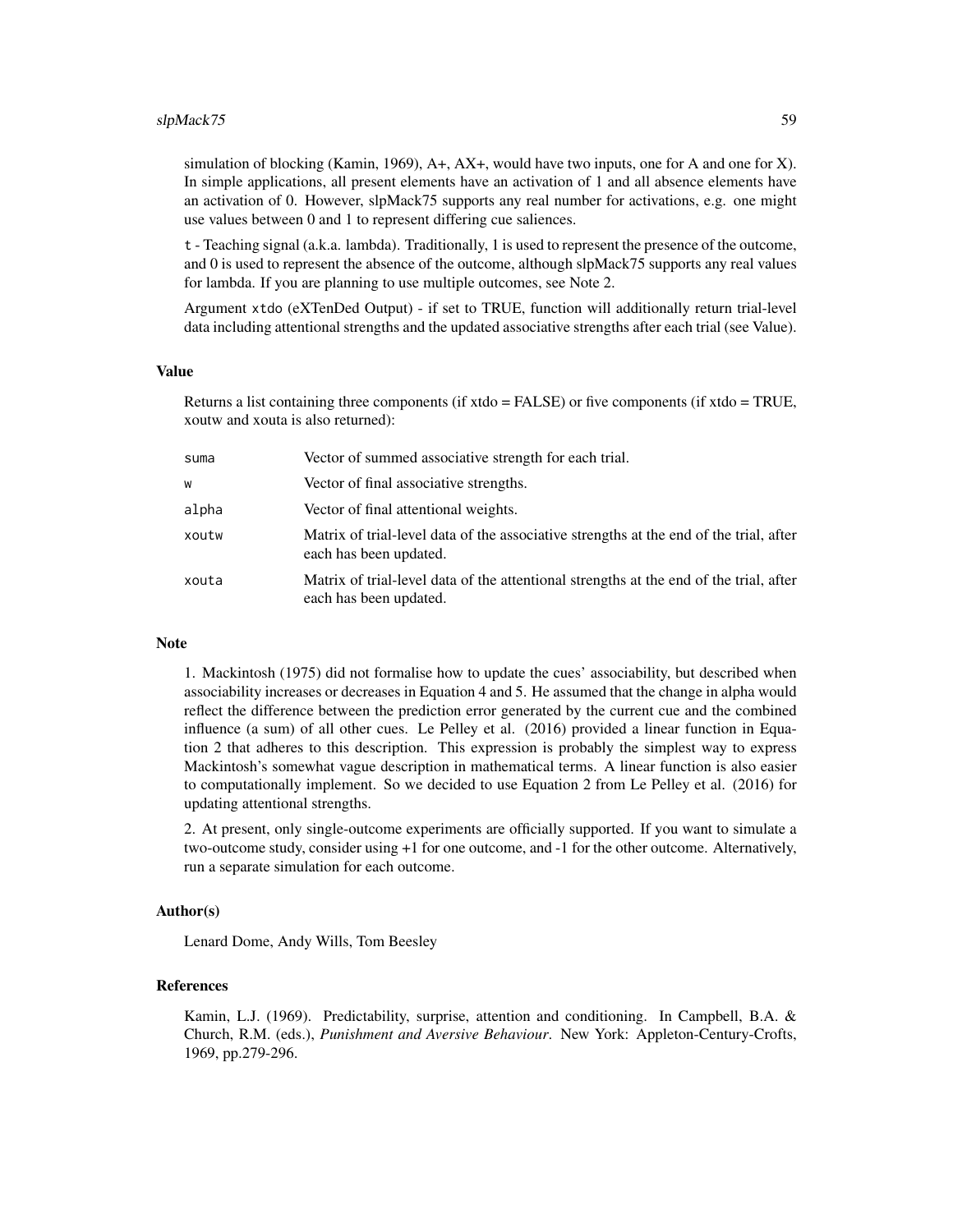Le Pelley, M. E., Mitchell, C. J., Beesley, T., George, D. N., & Wills, A. J. (2016). Attention and associative learning in humans: An integrative review. *Psychological Bulletin*, 142(10), 1111–1140. https://doi.org/10.1037/bul0000064

Mackintosh, N.J. (1975). A theory of attention: Variations in the associability of stimuli with reinforcement, *Psychological Review, 82*, 276-298.

Wills, A.J., O'Connell, G., Edmunds, C.E.R., & Inkster, A.B.(2017). Progress in modeling through distributed collaboration: Concepts, tools, and category-learning examples. *Psychology of Learning and Motivation, 66*, 79-115.

slpMBMF *MB/MF reinforcement learning model*

# **Description**

Gillan et al.'s (2015) model-free / model-based hybrid Reinforcement Learning model (see Note 1).

# Usage

slpMBMF(st, tr, xtdo = FALSE)

#### Arguments

| st   | List of model parameters                                   |
|------|------------------------------------------------------------|
| tr   | Matrix of training items                                   |
| xtdo | Boolean. When TRUE, extended output is provided, see below |

## Details

The contents of this help file are relatively brief; a more extensive discussion of this model can be found in the supplementary materials of Gillan et al. (2015).

The function operates as a stateful list processor (slp; see Wills et al., 2017). Specifically, it takes a matrix (tr) as an argument, where each row represents a single training trial, while each column represents the different types of information required by the model. It returns a matrix of predicted response probabilities for each stage 1 action on each trial. The slpMBMF function also returns the final Q values for the model.

The current implementation of slpMBMF deals only with relatively simple Reinforcement Learning experiments, of which Gillan et al. (2015, Exp. 2) is one example. Specifically, each trial has two stages. In the first stage of the trial, there is a single state, and the participant can emit one of x actions. In the second stage, there are y states. A reward follows (or doesn't) without a further action from the participant.

A hybrid MB/MF model thus has 2x Q-values at stage 1 (x for the model-based system, and x for the model-free system), and y Q-values at stage 2 (one for each state; there are no actions at stage 2, and the MB and MF systems evaluate stage 2 Q-values the same way in this model). See Note 3.

Argument st must be a list containing the following items: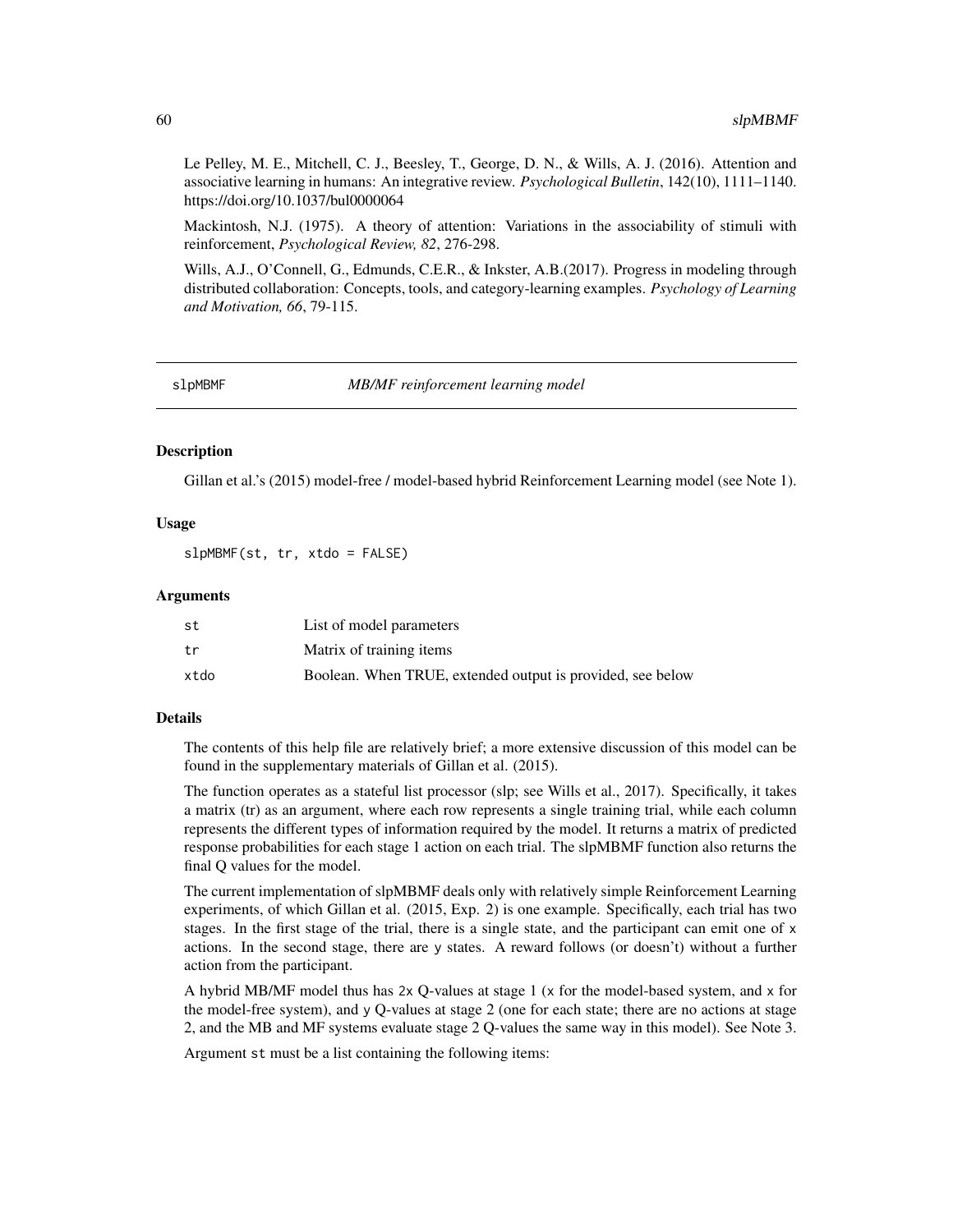#### $slpMBMF$  61

alpha - the model-free learning rate (range: 0-1)

lambda - the eligibility trace parameter (range: 0-1)

w - A number between 0 and 1, representing the relative contribution of the model-based and modelfree parts of the model to the response  $(0 = pure \ model-free, 1 = pure \ model-based)$ .

beta - Decision stochasticity parameter

 $p -$  Decision perseveration ( $p > 0$ ) or switching ( $p < 0$ ) parameter

tprob - A 2 x 2 matrix of transition probabilities, used by the model-based system. The rows are the actions at stage 1. The columns are the states at stage 2. The cells are transition probabilities (e.g. tprob[2,1] is the probability of arriving at stage 2 state #1 given action #2 at stage 1).

q1.mf - A vector of initial model-free Q values for the actions at stage 1.

q1.mb - A vector of initial model-based Q values for the actions at stage 1.

q2 - A vector of initial Q values for the states at stage 2 (the MB and MF systems share common Q values at stage 2).

If you are unsure what initial Q values to use, set all to 0.5.

Argument tr must be a matrix, where each row is one trial. Trials are always presented to the model in the order specified. The matrix must contain the following named columns (other columns will be ignored):

s1.act - The action made by the participant at stage 1, for each trial; must be an integer in the range 1-x.

s2.state - State of environment at stage 2, for each trial; must be an integer in the range 1-y.

 $t$  - Reward signal for trial; must be a real number. If you're unsure what to use here, use  $1 =$ rewarded,  $0 =$  not rewarded.

## Value

When xtdo = FALSE, returns a list containing these components:

out - Matrix of response probabilities, for each stage 1 action on each trial.

q1.mf - A vector of final model-free Q values for the actions at stage 1.

q1.mb - A vector of final model-based Q values for the actions at stage 1

q2 - A vector of final Q values for the states at stage 2 (the MB and MF systems share common Q values at stage 2).

When xtdo = TRUE, the list also contains the following model-state information :

xout - A matrix containing the state of the model at the end of each trial. Each row is one trial. It has the following columns:

 $q1.$ mb.1, $q1.$ mb.2,... - One column for each model-based Q value at stage 1.

q1.mf.1,q1.mf.2,... - One column for each model-free Q value at stage 1.

 $q2.1, q2.2, \ldots$  - One column for each Q value at stage 2.

 $q1.h.1,q1.h.2,...$  - One column for each hybrid Q value at stage 1.

s1.d.mf - Model-free delta at stage 2, wrt. stage 1 action.

s2.d.mf - Model-free delta at outcome.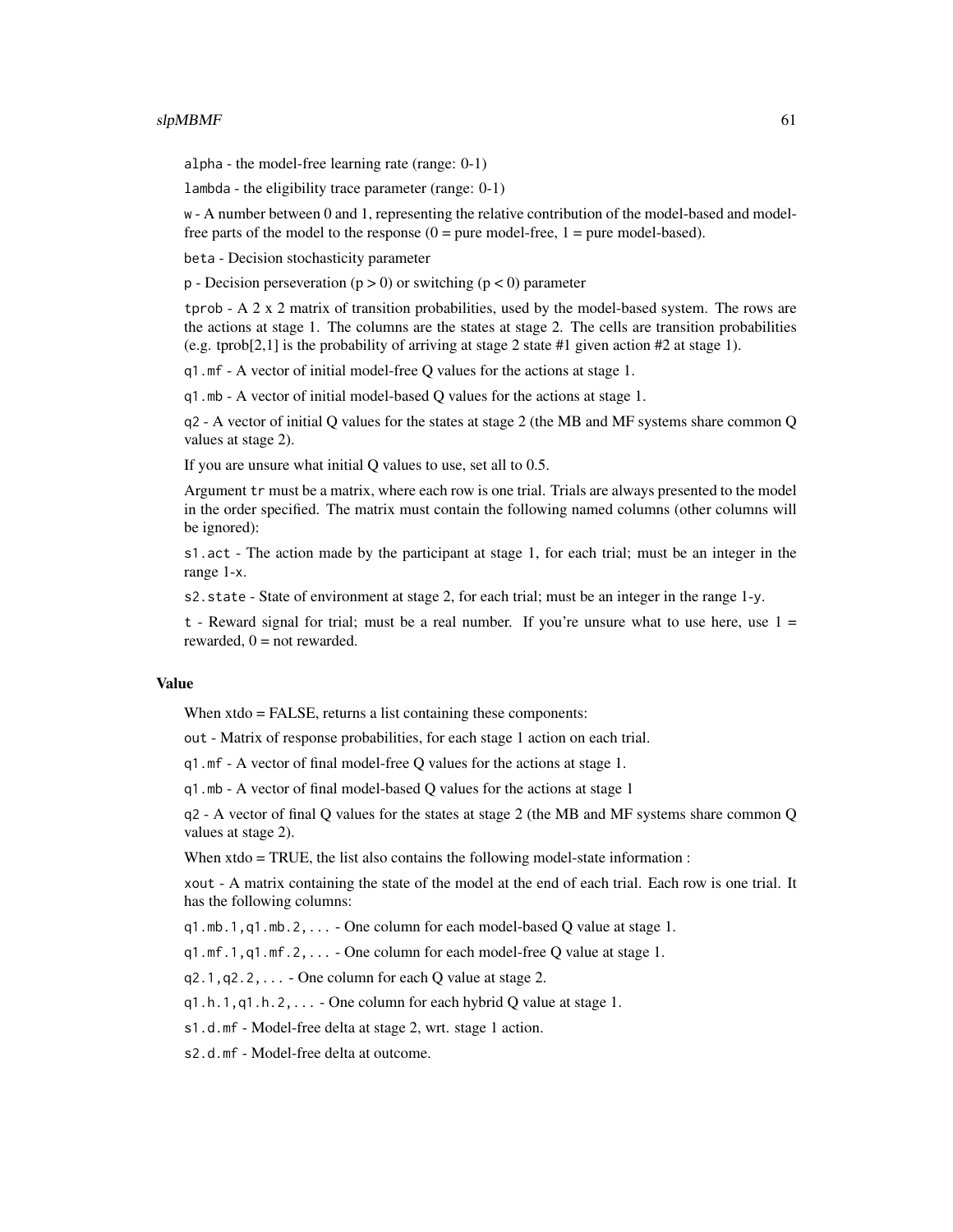In addition, when xtdo = TRUE, the list also contains the following information that is not used by the model (but which might be handy as potential neural regressors).

s1.d.mb - Model-based delta at stage 2, wrt. stage 1 action.

s1.d.h - Hybrid delta (based on stage 1 hybrid Q values) at stage 2, wrt. stage 1 action.

s1.d.diff - s1.d.mf - s1.d.mb

# Note

1. Gillan et al.'s (2015) choice rule, at least as stated in their supplementary materials, would lead to the response probabilities being infinite on switch trials, which is presumably an error. The current implementation uses Daw et al. (2011, suppl. mat., Eq. 2).

2. Gillan et al. (2015) decay Q values for unselected actions by (1-alpha). This is not part of the current implementation.

3. In the current implementation of the model,  $x$  must be 2 and  $y$  must be two, otherwise the model will fail or behave unpredictably. If you'd like to develop a more general version of this implementation, contact the author.

## Author(s)

Andy Wills ( andy@willslab.co.uk ), Tom Sambrook

#### References

Daw, N.D., Gershman, S.J., Seymour, B., Dayan, P., & Dolan, R.J. (2011). Model-based influences on humans' choices and striatal prediction errors. *Neuron, 69*, 1204-1215.

Gillan, C.M., Otto, A.R., Phelps, E.A. & Daw, N.D. (2015). Model-based learning protects against forming habits. *Cogn. Affect. Behav. Neurosci., 15*, 523-536.

Wills, A.J., O'Connell, G., Edmunds, C.E.R., & Inkster, A.B.(2017). Progress in modeling thrX-Sough distributed collaboration: Concepts, tools, and category-learning examples. *Psychology of Learning and Motivation, 66*, 79-115.

slpNNCAG *A Neural Network with Competitive Attentional Gating (NNCAG)*

#### **Description**

This is Model 4 from Paskewitz and Jones (2020). Model 4 is a Neural Network with Competitive Attentional Gating - a fragmented version of EXIT (Kruschke, 2001) lacking exemplar-based rapid attentional shifts.

## Usage

slpNNCAG(st, tr, xtdo = FALSE)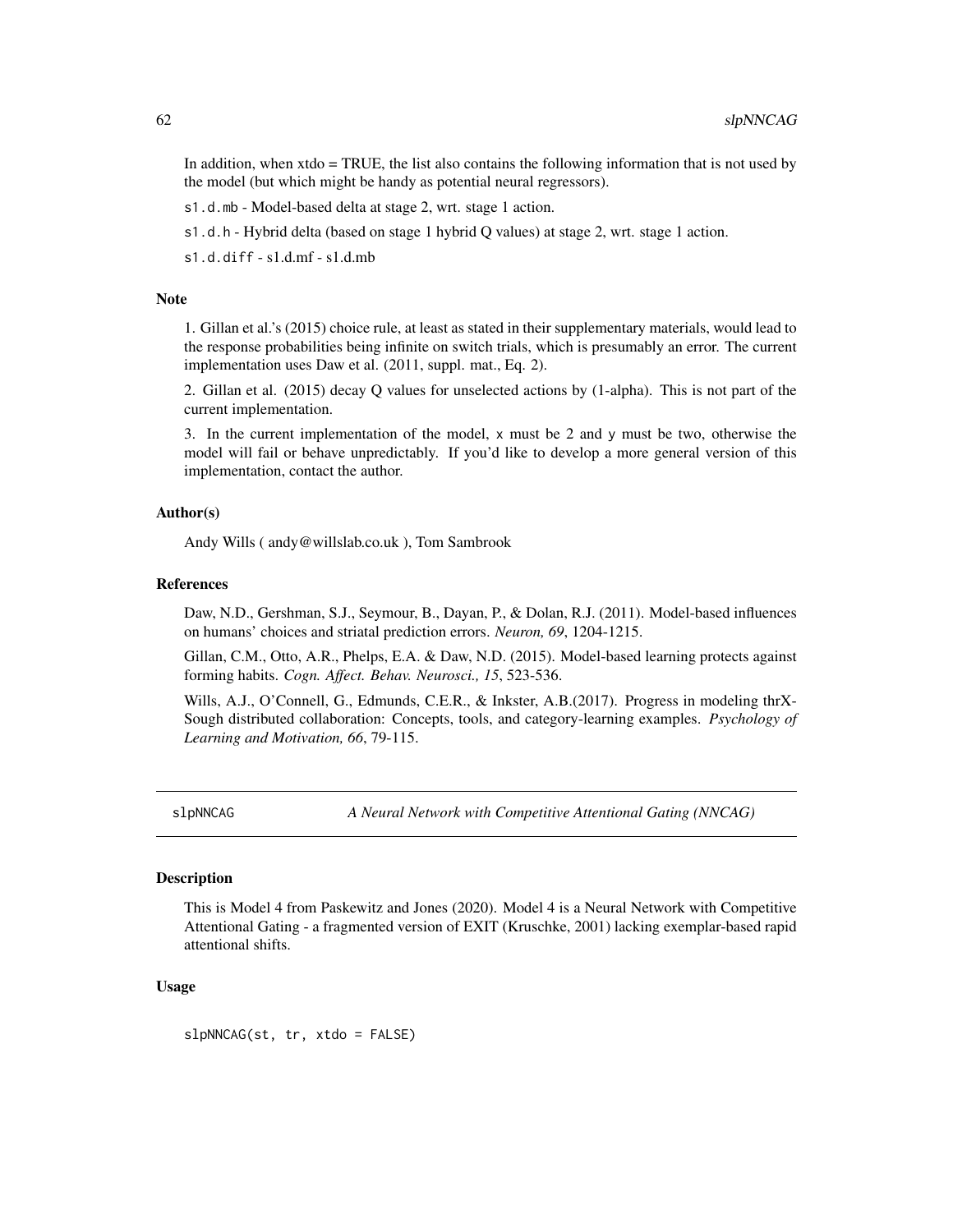#### $slpNNCAG$  63

#### Arguments

| st   | List of model parameters                                                                 |
|------|------------------------------------------------------------------------------------------|
| tr   | R matrix of training items                                                               |
| xtdo | Boolean specifying whether to include extended information in the output (see<br>below). |

# Details

The function operates as a stateful list processor (slp; see Wills et al., 2017). Specifically, it takes a matrix (tr) as an argument, where each row represents a single training trial, while each column represents the different types of information required by the model, such as the elemental representation of the training stimuli, and the presence or absence of an outcome.

Argument st must be a list containing the following items:

P - attention normalization constant, P.

phi - decision-making constant,  $\phi$ , also referred to as specificity constant.

lambda - learning rate,  $\lambda$ .

mu - attentional learning rate,  $\mu$ .

outcomes - The number of categories.

w - a  $k \times i$  matrix of initial weights, where k equals to the number of categories and i equals to the number of stimuli.

eta -  $\eta$ , a vector with i elements, where  $\eta^{th}$  is the salience of the  $i^{th}$  cue. In edge cases,  $\eta$  is capped at lower bound of 0.1, see Note 1.

colskip - The number of optional columns to be skipped in the tr matrix. colskip should be set to the number of optional columns you have added to the tr matrix, PLUS ONE. So, if you have added no optional columns, colskip=1. This is because the first (non-optional) column contains the control values (details below).

Argument trmust be a matrix, where each row is one trial presented to the model. Trials are always presented in the order specified. The columns must be as described below, in the order described below:

 $ctrl - a$  vector of control codes. Available codes are:  $0 = normal trial$ ;  $1 = reset model$  (i.e. set matrix of initial weights and vector of salience back to their initial values as specified in st);  $2 =$ Freeze learning. Control codes are actioned before the trial is processed.

opt1,opt2,... - any number of preferred optional columns, the names of which can be chosen by the user. It is important that these columns are placed after the control column, and before the remaining columns (see below). These optional columns are ignored by the function, but you may wish to use them for readability. For example, you might choose to include columns such as block number, trial number and condition. The argument colskip (see above) must be set to the number of optional columns plus one.

 $x1, x2, \ldots$  - columns for each cue (1 = cue present,  $\theta$  = cue absent). There must be one column for each input element. Each row is one trial. In simple applications, one element is used for each stimulus (e.g. a simulation of blocking (Kamin, 1969), A+, AX+, would have two inputs, one for A and one for X). In simple applications, all present elements have an activation of 1 and all absent elements have an activation of 0. However, slpNNCAG supports any real number for activations.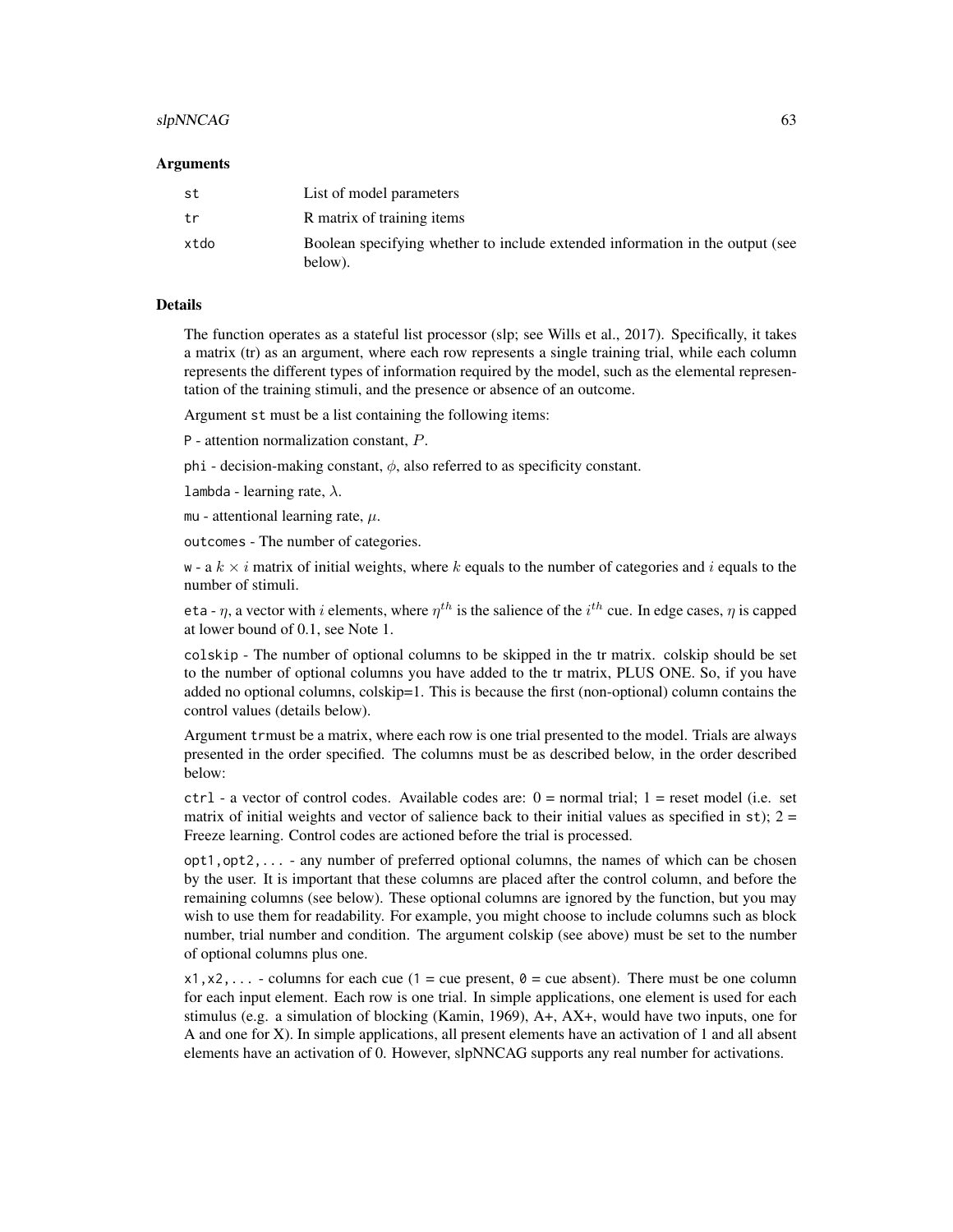t1,t2,... - columns for the teaching values indicating the category feedback on the current trial. Each category needs a single teaching signal in a dummy coded fashion, e.g., if there are four categories and the current stimulus belongs to the second category, then we would have  $[0,1,0,0]$ .

# Value

Returns a list containing three components (if xtdo = FALSE) or four components (if xtdo = TRUE).  $if xtdo = FALSE:$ 

| p         | Response probabilities for each trial (rows) and each category (columns).                                                                                                                     |
|-----------|-----------------------------------------------------------------------------------------------------------------------------------------------------------------------------------------------|
| final_eta | Salience at the end of training. $\eta$ for each stimulus i.                                                                                                                                  |
|           | final weights An $k \times i$ weight matrix at the end of training, where rows are categories and<br>columns are stimuli. Order of stimuli and categories correspond to their order in<br>tr. |

if xtdo = TRUE, the following values are also returned:

model\_predictions

The matrix for trial-level predictions of the model as specified by Equation 5 in Paskewitz and Jones (2021).

eta The updated salience at the end of each trial.

# **Note**

1. If there is only one stimulus present on a given trial with  $\eta = \emptyset$  or with  $q = \emptyset$ , Equation 12 of Paskewitz & Jones (2020) breaks down. In order to avoid this, *eta* and g are capped at the lower limit of 0.01.

2. This model is implemented in C++ for speed.

# Author(s)

Lenard Dome, Andy Wills

# References

Kamin, L.J. (1969). Predictability, surprise, attention and conditioning. In Campbell, B.A. & Church, R.M. (eds.), *Punishment and Aversive Behaviour*. New York: Appleton-Century-Crofts, 1969, pp.279-296.

Kruschke, J. K. (2001). Toward a unified model of attention in associative learning. *Journal of Mathematical Psychology, 45(6)*, 812-863.

Paskewitz, S., & Jones, M. (2020). Dissecting EXIT. *Journal of Mathematical Psychology, 97*, 102371.

Wills, A.J., O'Connell, G., Edmunds, C.E.R., & Inkster, A.B.(2017). Progress in modeling through distributed collaboration: Concepts, tools, and category-learning examples. *Psychology of Learning and Motivation, 66*, 79-115.

## See Also

[slpEXIT](#page-51-0)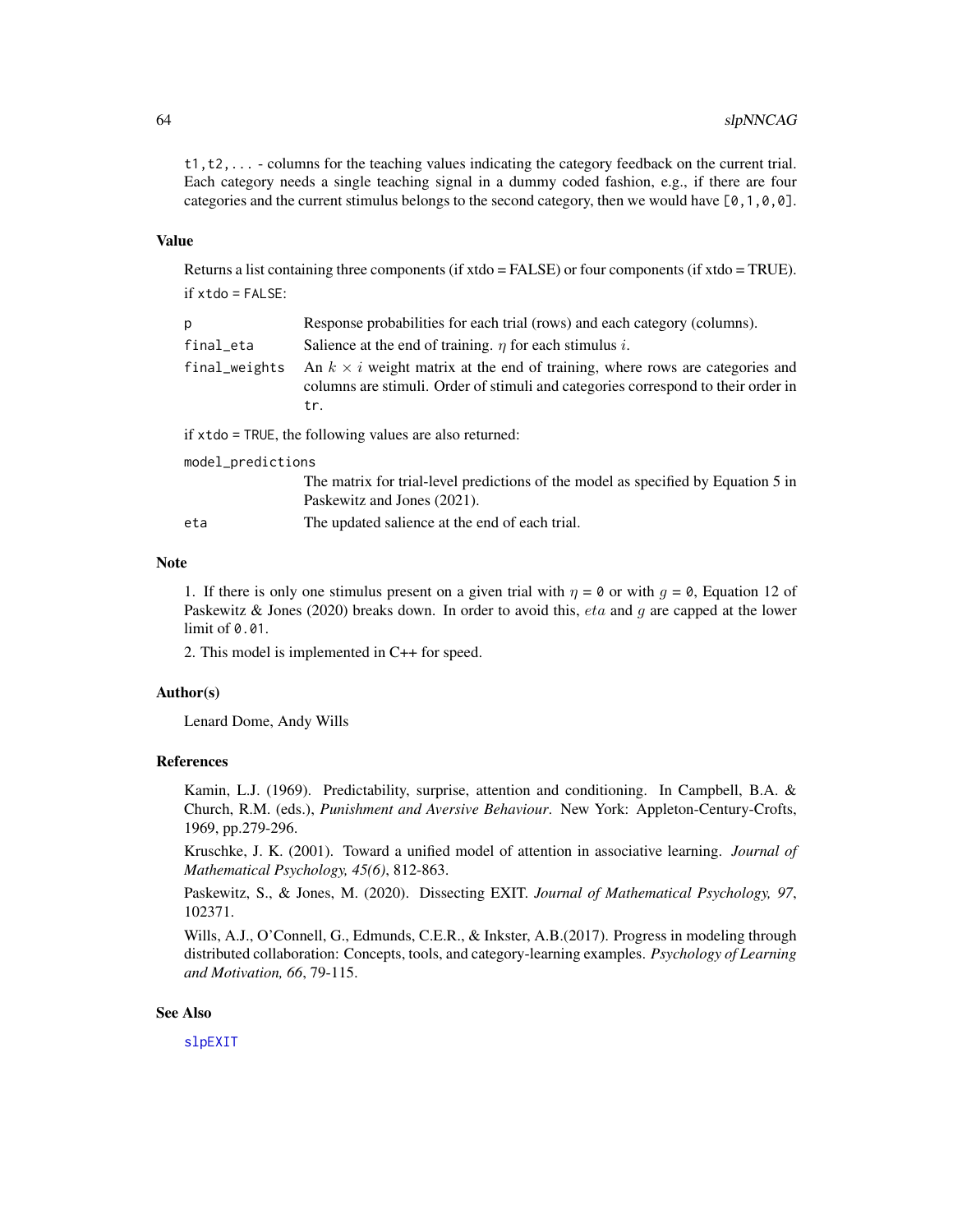#### **Description**

This is Model 5 from Paskewitz and Jones (2020). Model 5 is a Neural Network with Rapid Attentional Shifts the also contains an competitive attentional gating mechanism. It is a fragmented version of EXIT (Kruschke, 2001) lacking exemplar-mediated attention.

## Usage

slpNNRAS(st, tr, xtdo = FALSE)

## Arguments

| st   | List of model parameters                                                                 |
|------|------------------------------------------------------------------------------------------|
| tr   | R matrix of training items                                                               |
| xtdo | Boolean specifying whether to include extended information in the output (see<br>below). |

# Details

The function operates as a stateful list processor (slp; see Wills et al., 2017). Specifically, it takes a matrix (tr) as an argument, where each row represents a single training trial, while each column represents the different types of information required by the model, such as the elemental representation of the training stimuli, and the presence or absence of an outcome.

Argument st must be a list containing the following items:

P - attention normalization constant, P.

phi - decision-making constant,  $\phi$ , also referred to as specificity constant.

lambda - learning rate,  $\lambda$ .

mu - attentional learning rate,  $\mu$ .

rho - attentional shift rate,  $\rho$ . Attention shifts ten times per trial.

outcomes - The number of categories.

w - a  $k \times i$  matrix of initial weights, where k equals to the number of categories and i equals to the number of stimuli.

eta -  $\eta$ , a vector with i elements, where  $\eta^{th}$  is the salience of the  $i^{th}$  cue. In edge cases,  $\eta$  is capped at lower bound of 0.1, see Note 1.

colskip - The number of optional columns to be skipped in the tr matrix. colskip should be set to the number of optional columns you have added to the tr matrix, PLUS ONE. So, if you have added no optional columns, colskip=1. This is because the first (non-optional) column contains the control values (details below).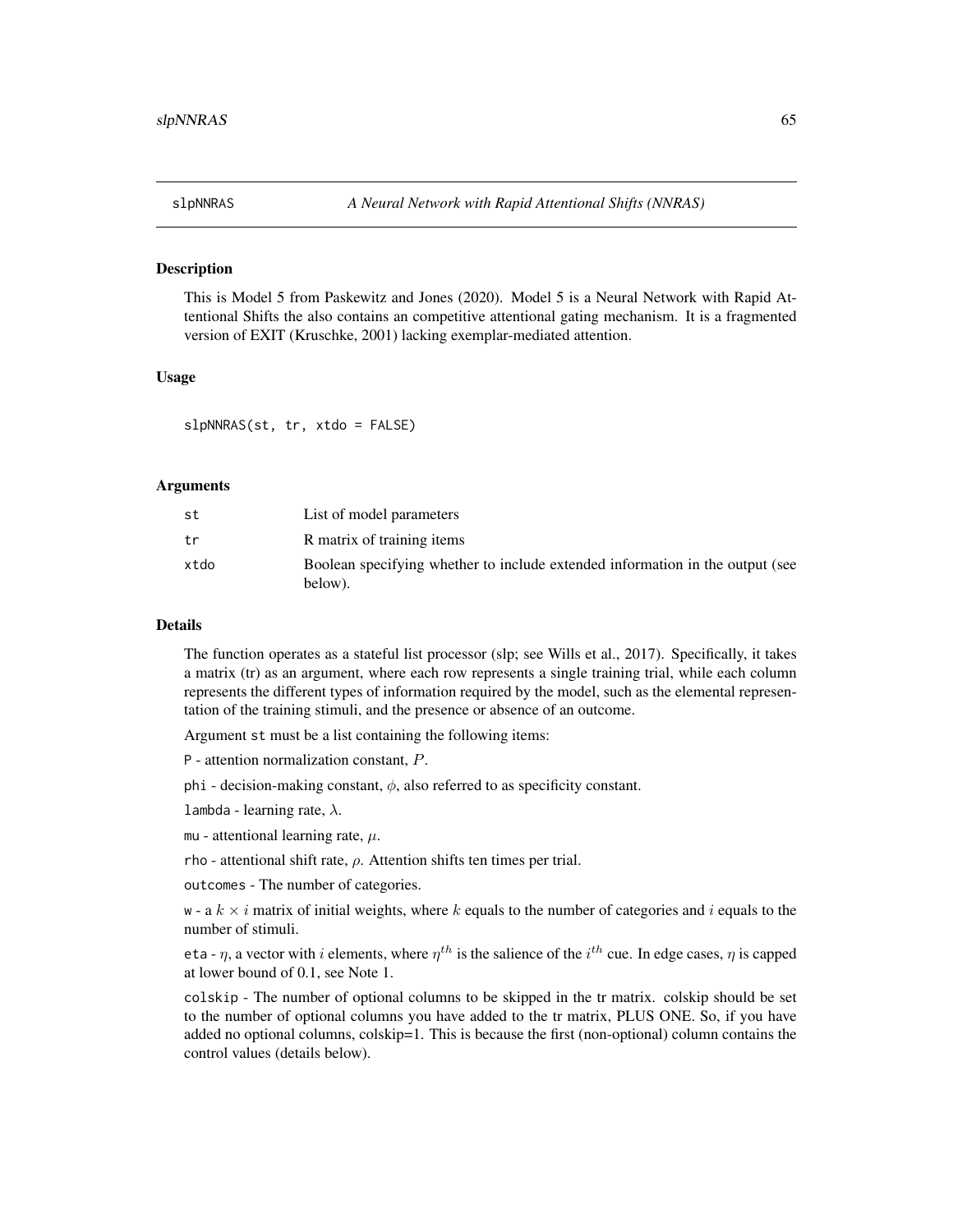Argument trmust be a matrix, where each row is one trial presented to the model. Trials are always presented in the order specified. The columns must be as described below, in the order described below:

 $ctrl - a$  vector of control codes. Available codes are:  $0 = normal trial$ ;  $1 = reset model$  (i.e. set matrix of initial weights and vector of salience back to their initial values as specified in st);  $2 =$ Freeze learning. Control codes are actioned before the trial is processed.

opt1,opt2,... - any number of preferred optional columns, the names of which can be chosen by the user. It is important that these columns are placed after the control column, and before the remaining columns (see below). These optional columns are ignored by the function, but you may wish to use them for readability. For example, you might choose to include columns such as block number, trial number and condition. The argument colskip (see above) must be set to the number of optional columns plus one.

 $x1, x2, \ldots$  - columns for each cue (1 = cue present,  $\theta$  = cue absent). There must be one column for each input element. Each row is one trial. In simple applications, one element is used for each stimulus (e.g. a simulation of blocking (Kamin, 1969), A+, AX+, would have two inputs, one for A and one for X). In simple applications, all present elements have an activation of 1 and all absence elements have an activation of 0. However, slpNNRAS supports any real number for activations.

t1,t2,... - columns for the teaching values indicating the category feedback on the current trial. Each category needs a single teaching signal in a dummy coded fashion, e.g., if there are four categories and the current stimulus belongs to the second category, then we would have  $[0, 1, 0, 0]$ .

#### Value

Returns a list containing three components (if xtdo = FALSE) or four components (if xtdo = TRUE). if xtdo = FALSE:

| p             | Response probabilities for each trial (rows) and each category (columns).                                                                                                       |
|---------------|---------------------------------------------------------------------------------------------------------------------------------------------------------------------------------|
| final_eta     | Salience at the end of training. $\eta$ for each stimulus i.                                                                                                                    |
| final_weights | An $k \times i$ weight matrix at the end of training, where rows are categories and<br>columns are stimuli. Order of stimuli and categories correspond to their order in<br>tr. |
|               | if xtdo = TRUE, the following values are also returned:                                                                                                                         |
|               |                                                                                                                                                                                 |

model\_predictions

The matrix for trial-leve predictions of the model as specified by Equation 5 in Paskewitz and Jones (2020). eta The updated salience at the end of each trial.

## Note

1. If there is only one stimulus present on a given trial with  $\eta = \emptyset$  or with  $g = \emptyset$ , Equation 12 breaks down. In order to avoid this,  $eta$  and g is capped at the lower limit of 0.01.

2. This model is implemented in C++ for speed.

# Author(s)

Lenard Dome, Andy Wills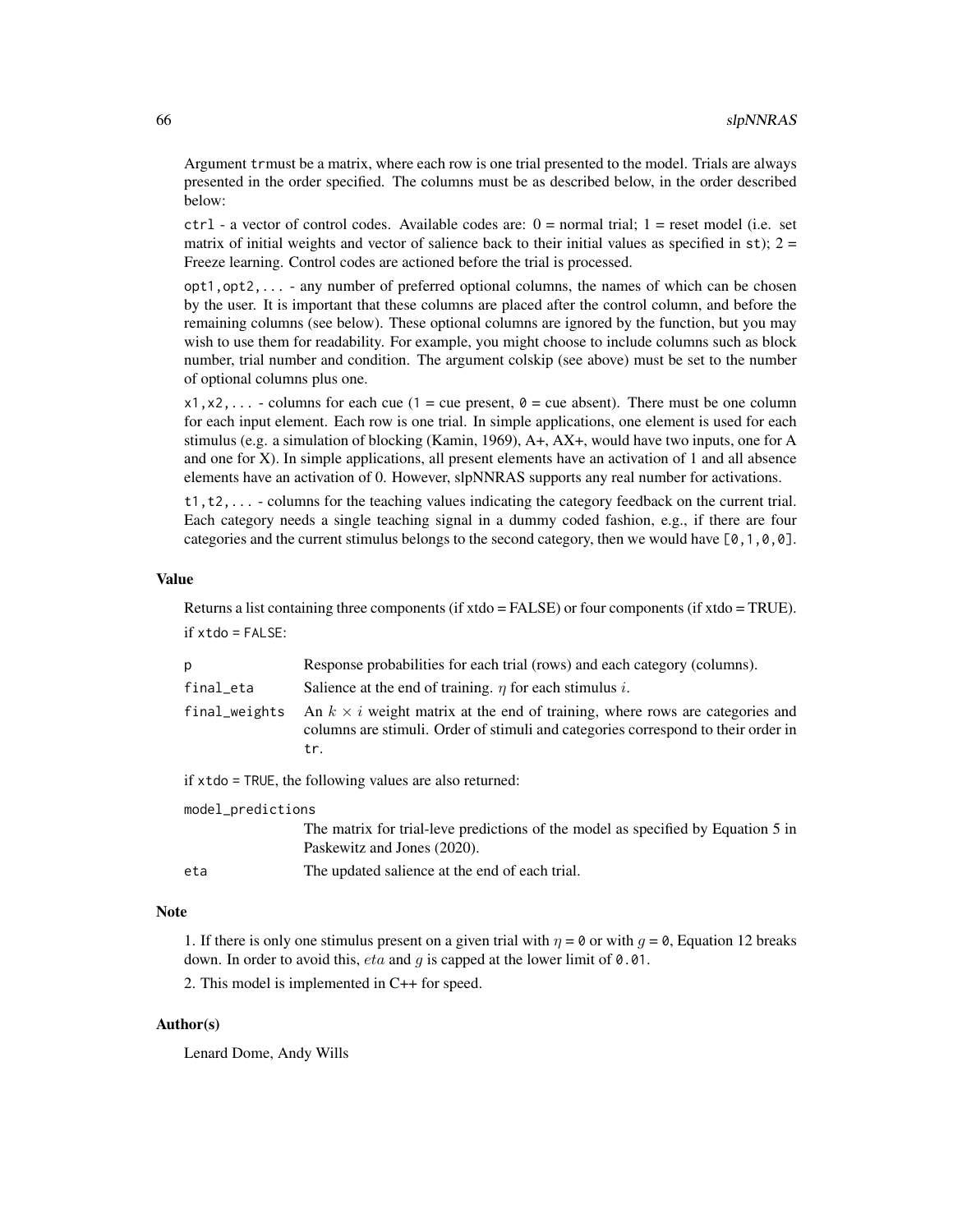## $slpRW$  67

# References

Kamin, L.J. (1969). Predictability, surprise, attention and conditioning. In Campbell, B.A. & Church, R.M. (eds.), *Punishment and Aversive Behaviour*. New York: Appleton-Century-Crofts, 1969, pp.279-296.

Kruschke, J. K. (2001). Toward a unified model of attention in associative learning. *Journal of Mathematical Psychology, 45(6)*, 812-863.

Paskewitz, S., & Jones, M. (2020). Dissecting EXIT. *Journal of Mathematical Psychology, 97*, 102371.

Wills, A.J., O'Connell, G., Edmunds, C.E.R., & Inkster, A.B.(2017). Progress in modeling through distributed collaboration: Concepts, tools, and category-learning examples. *Psychology of Learning and Motivation, 66*, 79-115.

## See Also

[slpEXIT](#page-51-0)

slpRW *Rescorla-Wagner (1972) associative learning model.*

#### **Description**

Rescorla & Wagner's (1972) theory of Pavlovian conditioning.

### Usage

slpRW(st, tr, xtdo = FALSE)

#### Arguments

| st   | List of model parameters                                                                |
|------|-----------------------------------------------------------------------------------------|
| tr   | Matrix of training items                                                                |
| xtdo | Boolean specifying whether to include extended information in the output (see<br>below) |

## Details

The contents of this help file are relatively brief; a more extensive tutorial on using slpRW can be found in Spicer et al. (n.d.).

The function operates as a stateful list processor (slp; see Wills et al., 2017). Specifically, it takes a matrix (tr) as an argument, where each row represents a single training trial, while each column represents the different types of information required by the model, such as the elemental representation of the training stimuli, and the presence/absence of an outcome. It returns the output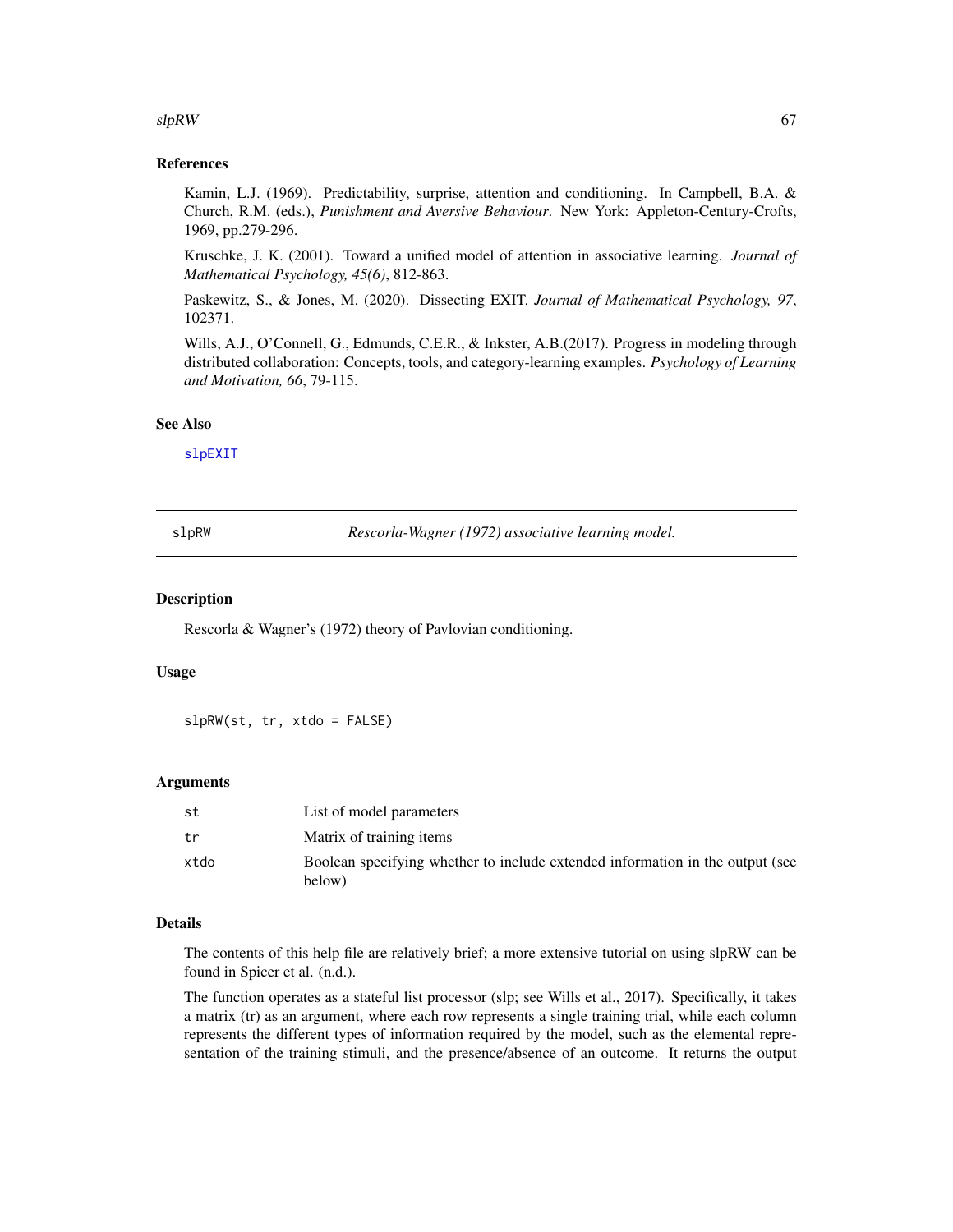activation on each trial (a.k.a. sum of associative strengths of cues present on that trial), as a vector. The slpRW function also returns the final state of the model - a vector of associative strengths between each stimulus and the outcome representation.

Argument st must be a list containing the following items:

lr - the learning rate (fixed for a given simulation). In order to calculate lr, calculate the product of Rescorla-Wagner parameters alpha and beta. For example, if you want alpha  $= 0.1$  and beta  $=$ 0.2, set  $\ln r = 0.02$ . If you want different elements to differ in salience (different alpha values) use the input activations  $(x_1, x_2, \ldots,$  see below) to represent element-specific salience. For example, if alpha\_A = 0.4, alpha\_X = 0.2, and beta = 0.1, then set lr = 0.1, and the activations of A and B to 0.4 and 0.2, respectively.

w - a vector of initial associative strengths. If you are not sure what to use here, set all values to zero.

colskip - the number of optional columns to be skipped in the tr matrix. colskip should be set to the number of optional columns you have added to the tr matrix, PLUS ONE. So, if you have added no optional columns, colskip=1. This is because the first (non-optional) column contains the control values (details below).

Argument tr must be a matrix, where each row is one trial presented to the model. Trials are always presented in the order specified. The columns must be as described below, in the order described below:

 $ctrl - a$  vector of control codes. Available codes are:  $0 = normal trial$ ;  $1 = reset model$  (i.e. set associative strengths (weights) back to their initial values as specified in  $w$  (see above));  $2 =$  Freeze learning. Control codes are actioned before the trial is processed.

opt1,opt2,... - any number of preferred optional columns, the names of which can be chosen by the user. It is important that these columns are placed after the control column, and before the remaining columns (see below). These optional columns are ignored by the slpRW function, but you may wish to use them for readability. For example, you might choose to include columns such as block number, trial number and condition. The argument colskip (see above) must be set to the number of optional columns plus one.

x1,x2,... - activation of any number of input elements. There must be one column for each input element. Each row is one trial. In simple applications, one element is used for each stimulus (e.g. a simulation of blocking (Kamin, 1969), A+, AX+, would have two inputs, one for A and one for X). In simple applications, all present elements have an activation of 1 and all absence elements have an activation of 0. However, slpRW supports any real number for activations, e.g. one might use values between 0 and 1 to represent differing cue saliences.

t - Teaching signal (a.k.a. lambda). Traditionally, 1 is used to represent the presence of the outcome, and 0 is used to represent the absence of the outcome, although slpRW suports any real values for lambda.

Argument xtdo (eXTenDed Output) - if set to TRUE, function will return associative strength for the end of each trial (see Value).

#### Value

Returns a list containing two components (if xtdo = FALSE) or three components (if xtdo = TRUE, xout is also returned):

suma Vector of output activations for each trial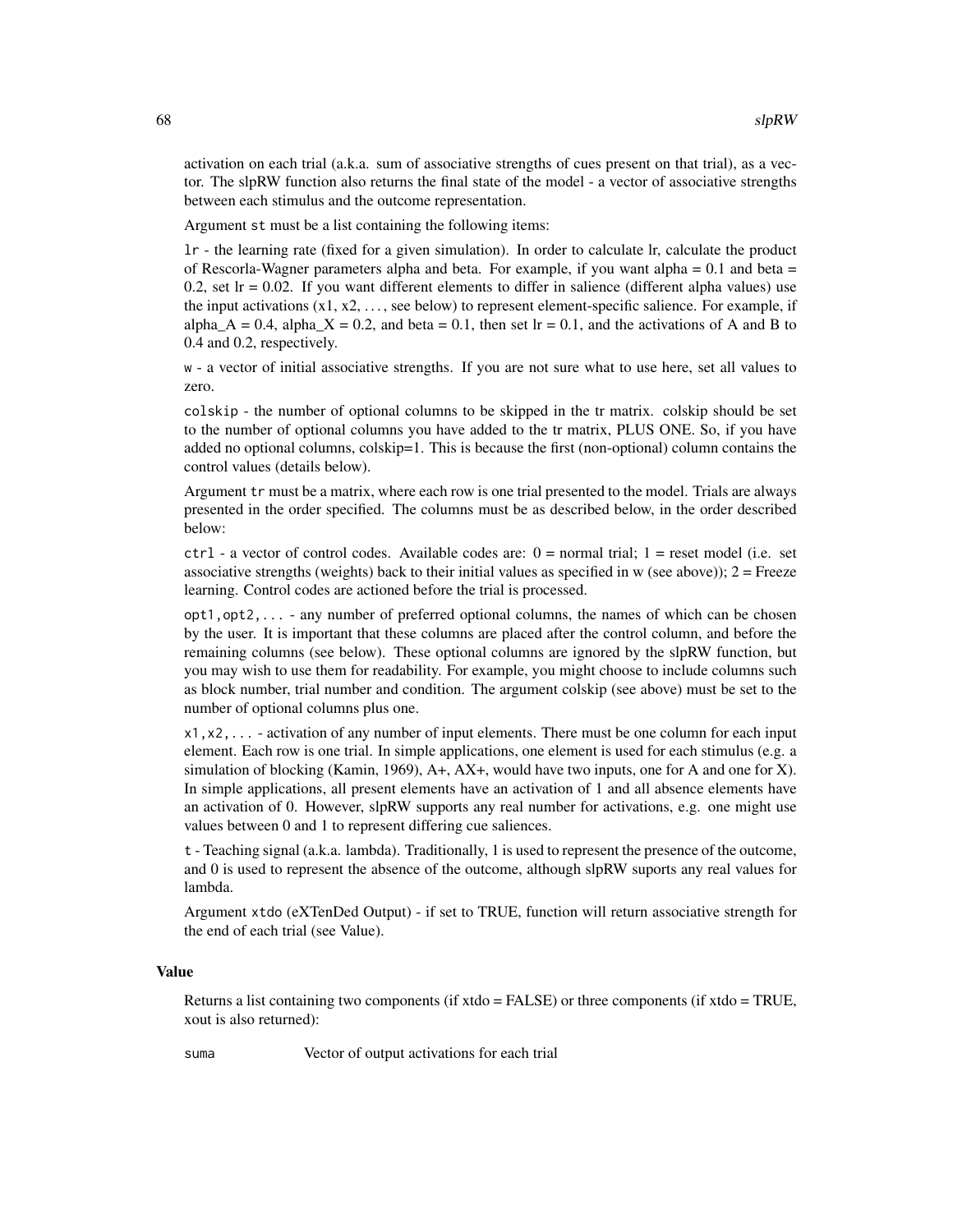| .st  | Vector of final associative strengths                    |
|------|----------------------------------------------------------|
| xout | Matrix of associative strengths at the end of each trial |

## Author(s)

Stuart Spicer, Lenard Dome, Andy Wills

# References

Kamin, L.J., (1969) Predictability, surprise, attention and conditioning. In Campbell, B.A. & Church, R.M. (eds.), *Punishment and Aversive Behaviour*. New York: Appleton-Century-Crofts, 1969, pp.279-296.

Rescorla, R. A., & Wagner, A. R. (1972). A theory of Pavlovian conditioning: Variations in the effectiveness of reinforcement and nonreinforcement. In A. H. Black & W. F. Prokasy (Eds.), *Classical conditioning II: Current research and theory* (pp. 64-99). New York: Appleton-Century-Crofts.

Spicer, S.G., Jones, P.M., Inkster, A.B., Edmunds, C.E.R. & Wills, A.J. (n.d.). Progress in learning theory through distributed collaboration: Concepts, tools, and examples. *Manuscript in preparation*.

Wills, A.J., O'Connell, G., Edmunds, C.E.R., & Inkster, A.B.(2017). Progress in modeling through distributed collaboration: Concepts, tools, and category-learning examples. *Psychology of Learning and Motivation, 66*, 79-115.

slpSUSTAIN *SUSTAIN Category Learning Model*

## **Description**

Supervised and Unsupervised STratified Adaptive Incremental Network (Love, Medin & Gureckis, 2004)

#### Usage

slpSUSTAIN(st, tr, xtdo = FALSE, ties = "random")

## Arguments

| st   | List of model parameters                                                                                               |
|------|------------------------------------------------------------------------------------------------------------------------|
| tr   | Matrix of training items                                                                                               |
| xtdo | Boolean specifying whether to include extended information in the output (see<br>below)                                |
| ties | Model behaviour where multiple clusters have the same highest activations. Op-<br>tions are: random, first, see below. |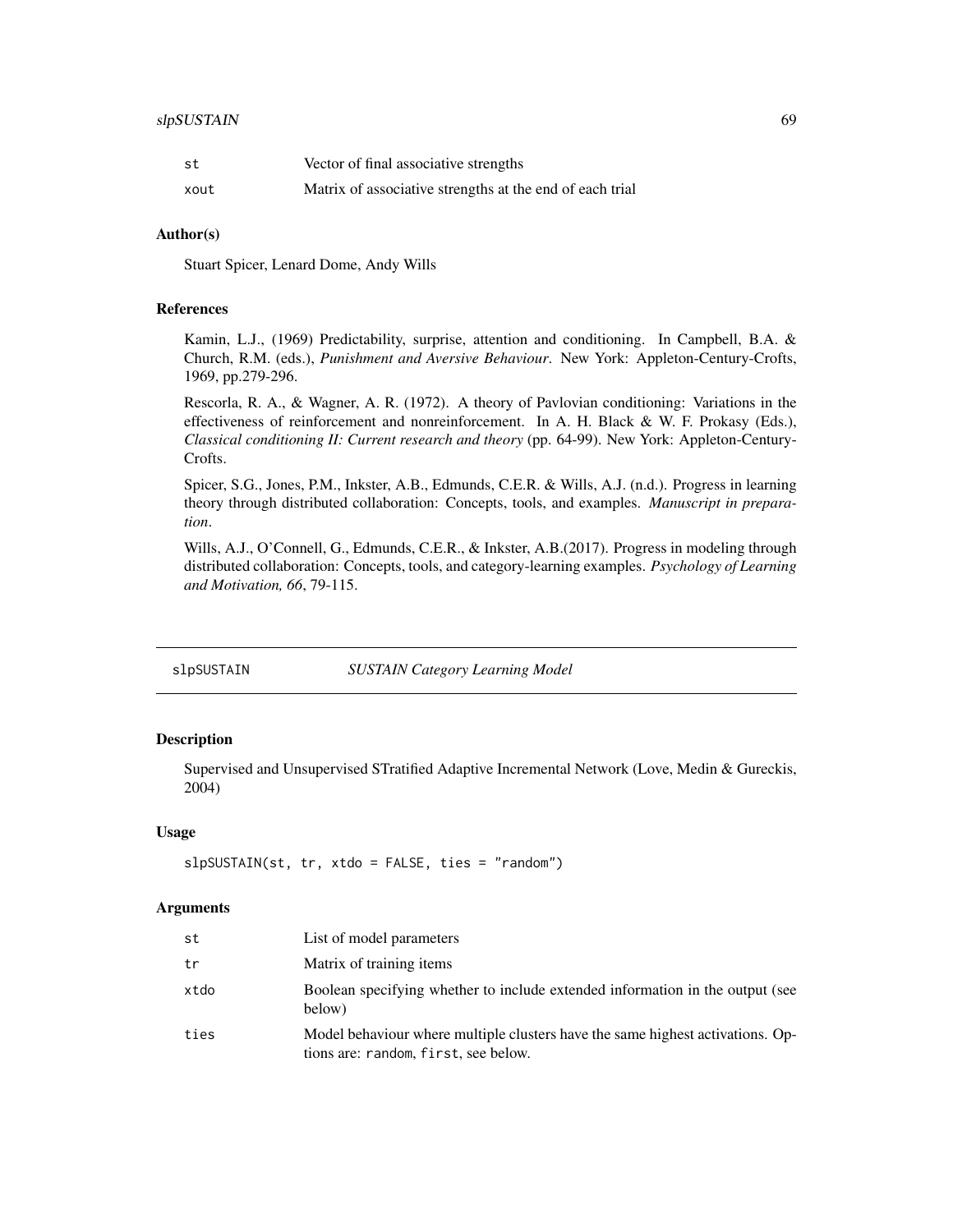### Details

This function works as a stateful list processor (slp; see Wills et al., 2017). It takes a matrix (tr) as an argument, where each row represents a single training trial, while each column represents some information required by the model, such as the stimulus representation, indications of supervised/unsupervised learning, etc. (details below).

Argument st must be a list containing the following items:

r - Attentional focus parameter, always non-negative.

beta - Cluster competition parameter, always non-negative.

d - Decision consistency parameter, always non-negative.

eta - Learning rate parameter, see Note 1.

tau - Threshold parameter for cluster recruitment under unsupervised learning conditions (Love et al., 2004, Eq. 11). If every trial is a supervised learning trial, set tau to 0. slpSUSTAIN can accomodate both supervised and unsupervised learning within the same simulation, using the ctrl column in tr (see below).

lambda - Vector containing the initial receptive field tuning value for each stimulus dimension; the order corresponds to the order of dimensions in tr, below. For a stimulus with three dimensions, where all receptive fields are equally tuned, lambda =  $[1, 1, 1]$ .

cluster - A matrix of the initial positions of each recruited cluster. If set to NA, cluster = NA, then each time the network is reset, a single cluster will be created, centered on the stimulus presented on the current trial.

w - A matrix of initial connection weights. If set to NA as w = NA then, each time the network is reset, zero-strength weights to a single cluster will be created.

dims - Vector containing the length of each dimension (excluding category dimension, see tr, below), i.e. the number of nominal spaces in the representation of each dimension. For Figure 1 of Love et al. (2004), dims = [2, 2, 2].

maxcat - optional. If set, maxcat is an integer specifying the maximum number of clusters to be recruited during unsupervised learning. A similar restriction has been used by Love et al. (2004) to simulate an unsupervised free-sorting task from Experiment 1 in Medin, Wattenmaker, & Hampson (1987). In this experiment, participants needed to sort items into two predefined categories. This parameter will only be used during unsupervised learning. If it is not set, or if it is set to 0, there is no maximum to the number of clusters that can be created.

colskip - Number of optional columns skipped in tr, PLUS ONE. So, if there are no optional columns, set colskip to 1.

Argument tr must be a matrix, where each row is one trial presented to the model. Columns are always presented in the order specified below:

ctrl - A vector of control codes. The control codes are processed prior to the trial and prior to updating cluster's position, lambdas and weights (Love et al., 2004, Eq. 12, 13 and 14, respectively). The available values are:

 $0 =$  do supervised learning.

 $1 =$  reset network and then do supervised learning.

2 = freeze supervised learning.

 $3 =$  do unsupervised learning.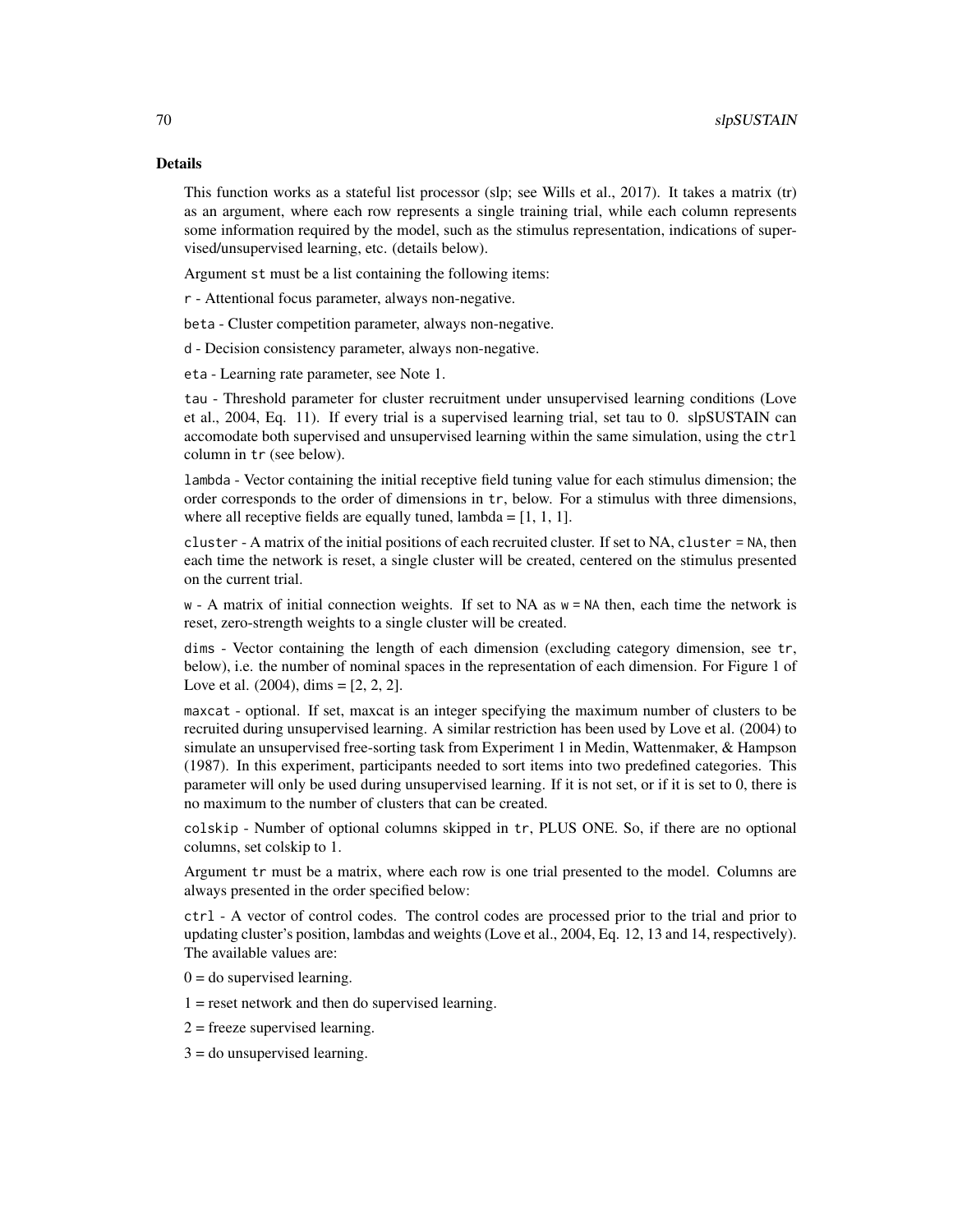# slpSUSTAIN 71

4 = reset network and then do unsupervised learning.

 $5 =$  freeze unsupervised learning

'Reset network' means revert w, cluster,and lambda back to the values passed in st.

Unsupervised learning in slpSUSTAIN is at an early stage of testing, as we have not yet established any CIRP for unsupervised learning.

opt1,opt2,... - optional columns, which may have any names you wish, and you may have as many as you like, but they must be placed after the ctrl column, and before the remaining columns (see below). These optional columns are ignored by this function, but you may wish to use them for readability. For example, you might include columns for block number, trial number, and stimulus ID number.

 $x1, x2, y1, y2, y3, \ldots$  - Stimulus representation. The columns represent the kth nominal value for ith dimension. It's a 'padded' way to represent stimulus dimensions and category membership (as category membership in supervised learning is treated as an additional dimension) with varying nominal length, see McDonnell & Gureckis (2011), Fig. 10.2A. All dimensions for the trial are represented in this single row. For example, if for the presented stimulus, dimension 1 is [0 1] and dimension 2 is  $[0 1 0]$  with category membership  $[0 1]$ , then the input representation is  $[0 1 0 1 0 0$ 1].

Argument ties can be either random or first. It specifies how the model behaves in the event, when there are multiple winning clusters with the same activations (see Note):

random - The model randomly selects one cluster from the ones that have the same activations. To increase the reproducibility of your simulation, set a specific random seed seed before calling slpSUSTAIN (use e.g.set.seed).

first - The model selects the cluster that was first recruited from the clusters that have the same activations. Up to and including version 0.7.1 of catlearn, this was the default behaviour of slpSUSTAIN.

### Value

Returns a list with the following items if xtdo = FALSE:

| probs   | Matrix of probabilities of making each response within the queried dimension<br>(e.g. column $1 =$ category A; column $2 =$ category B), see Love et al. (2004, Eq.<br>8). Each row is a single trial and columns are in the order presented in tr, see<br>below. In the case of unsupervised learning, probabilities are calculated for all<br>dimensions (as there is no queried dimension for unsupervised learning). |
|---------|--------------------------------------------------------------------------------------------------------------------------------------------------------------------------------------------------------------------------------------------------------------------------------------------------------------------------------------------------------------------------------------------------------------------------|
| lambda  | Vector of the receptive field tunings for each stimulus dimension, after the final<br>trial. The order of dimensions corresponds to the order they are presented in tr,<br>see below.                                                                                                                                                                                                                                    |
| W       | Matrix of connection weights, after the final trial. Each row is a separate cluster,<br>reported in order of recruitment (first row is the first cluster to be recruited). The<br>columns correspond to the columns on the input representation presented (see<br>tr description, below).                                                                                                                                |
| cluster | Matrix of recruited clusters, with their positions in stimulus space. Each row is<br>a separate cluster, reported in order of recruitment. The columns correspond to<br>the columns on the input representation presented (see tr description, below).                                                                                                                                                                   |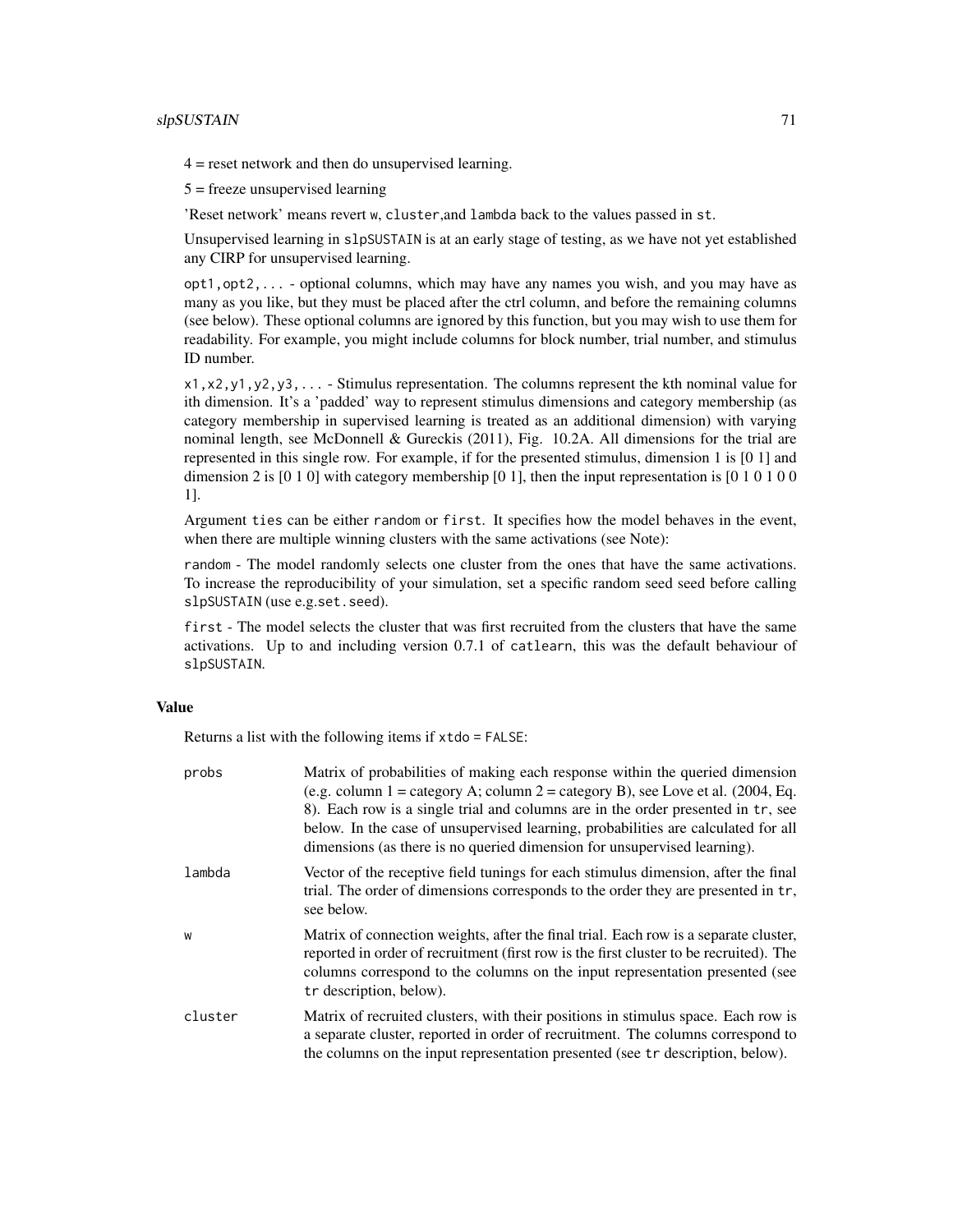If xtdo = TRUE, xtdo is returned instead of probs:

xtdo A matrix that includes probs, and also includes the number of the winning cluster and its output activation after cluster competition, Eq. 6 in Love et al. (2004). The last column contains the recognition scores for the current stimulus from Eq. A6 in Love and Gureckis (2007); this measure represents the model's overall familiarity with the stimulus.

#### Note

1. Love et al. (2004) do not explicitly set a range for the learning rate; we recommend a range of 0-1.

2. The specification of SUSTAIN states that under supervised learning, a new cluster is recruited each time the model predicts category membership incorrectly. This new cluster is centered on the current stimulus. The implementation in slpSUSTAIN adds the stipulation that a new cluster is NOT recruited if it already exists, i.e. if its location in stimulus space is identical to the location on an existing cluster. Instead, it selects the existing cluster and updates as normal. Love et al. (2004) do not specify model behaviour under such conditions, so this is an assumption of our implementation. We'd argue that this is a reasonable implementation - without it SUSTAIN would add clusters indefinitely under conditions where the stimulus -> category associations are proabilistic rather than deterministic.

4. In some cases, two or more clusters can have identical activations because the presented stimulus is equally similar to multiple clusters. Love et al. (2004) does not specify how the model will behave in these cases. In our implementation, we make the assumption that the model picks randomly between the highest activated clusters (given that they have the same activations). This, we felt, was in line with the approximation of lateral inhibition in the SUTAIN specification (Love et al. 2004, Eq. 6).

## Author(s)

Lenard Dome, Andy Wills

#### References

Love, B. C., & Gureckis, T.M. (2007). Models in Search of a Brain. *Cognitive, Affective, & Behavioral Neuroscience, 7*, 90-108.

Love, B. C., Medin, D. L., & Gureckis, T. M. (2004). SUSTAIN: a network model of category learning. *Psychological Review, 111*, 309-332.

McDonnell, J. V., & Gureckis, T. M. (2011). Adaptive clustering models of categorization. In E. M. Pothos & A. J. Wills (Eds.), *Formal Approaches in Categorization*, pp. 220-252.

Medin, D. L., Wattenmaker, W. D., & Hampson, S. E. (1987). Family resemblance, conceptual cohesiveness, and category construction. *Cognitive Psychology, 19(2)*, 242-279.

Wills, A.J., O'Connell, G., Edmunds, C.E.R., & Inkster, A.B.(2017). Progress in modeling through distributed collaboration: Concepts, tools, and category-learning examples. *Psychology of Learning and Motivation, 66*, 79-115.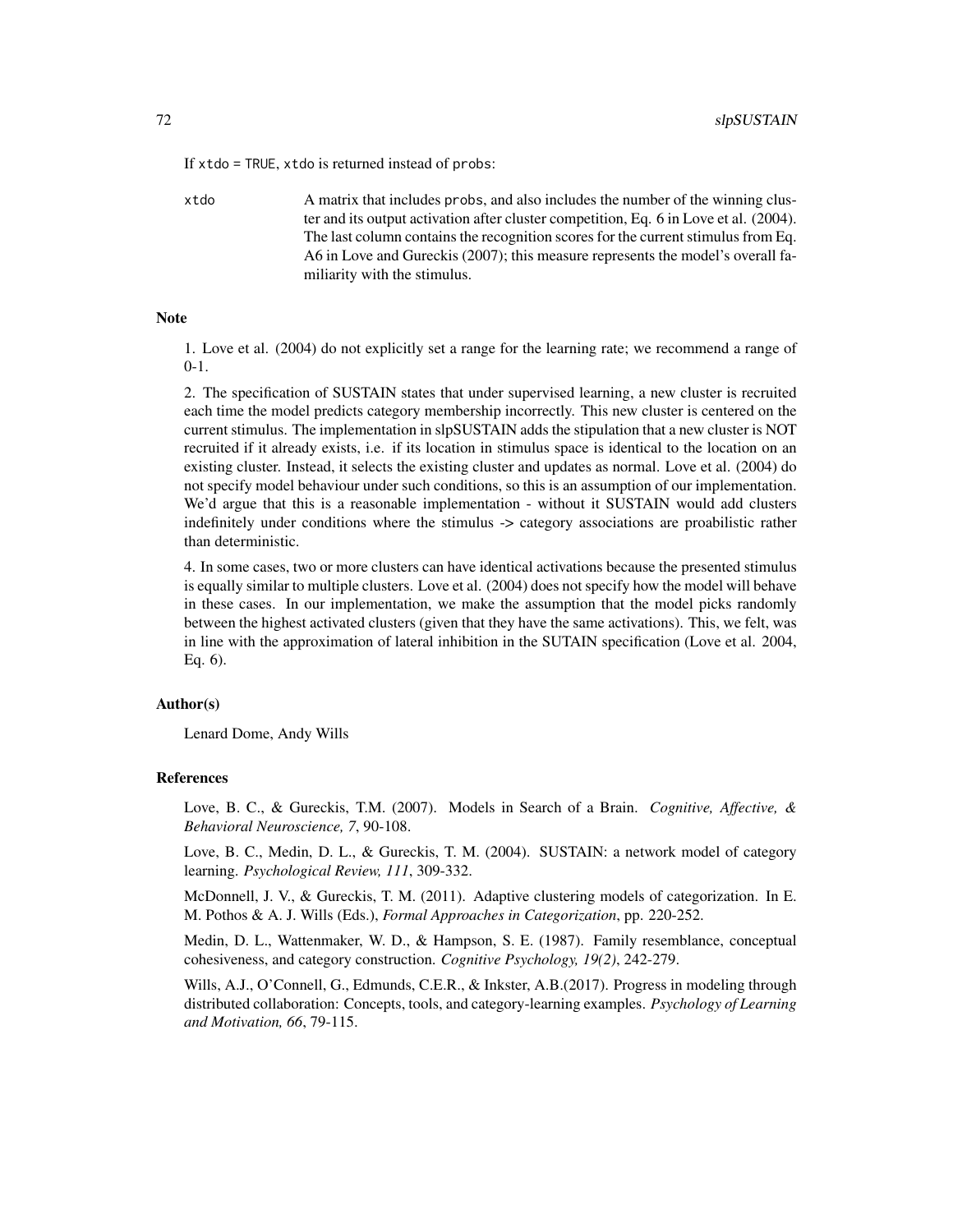<span id="page-72-0"></span>

# Description

Calculate sum of squared errors

# Usage

ssecl(obs,exp)

# Arguments

| obs | Vector of observed values |
|-----|---------------------------|
| exp | Vector of expected values |

# Value

Returns sum of the squared differences.

#### Author(s)

Andy Wills

stsimGCM *Generalized Context Model*

# Description

Nosofsky's (1984, 2011) Generalized Context Model; an exemplar-based model of categorization.

## Usage

```
stsimGCM(st)
```
# Arguments

st List of model parameters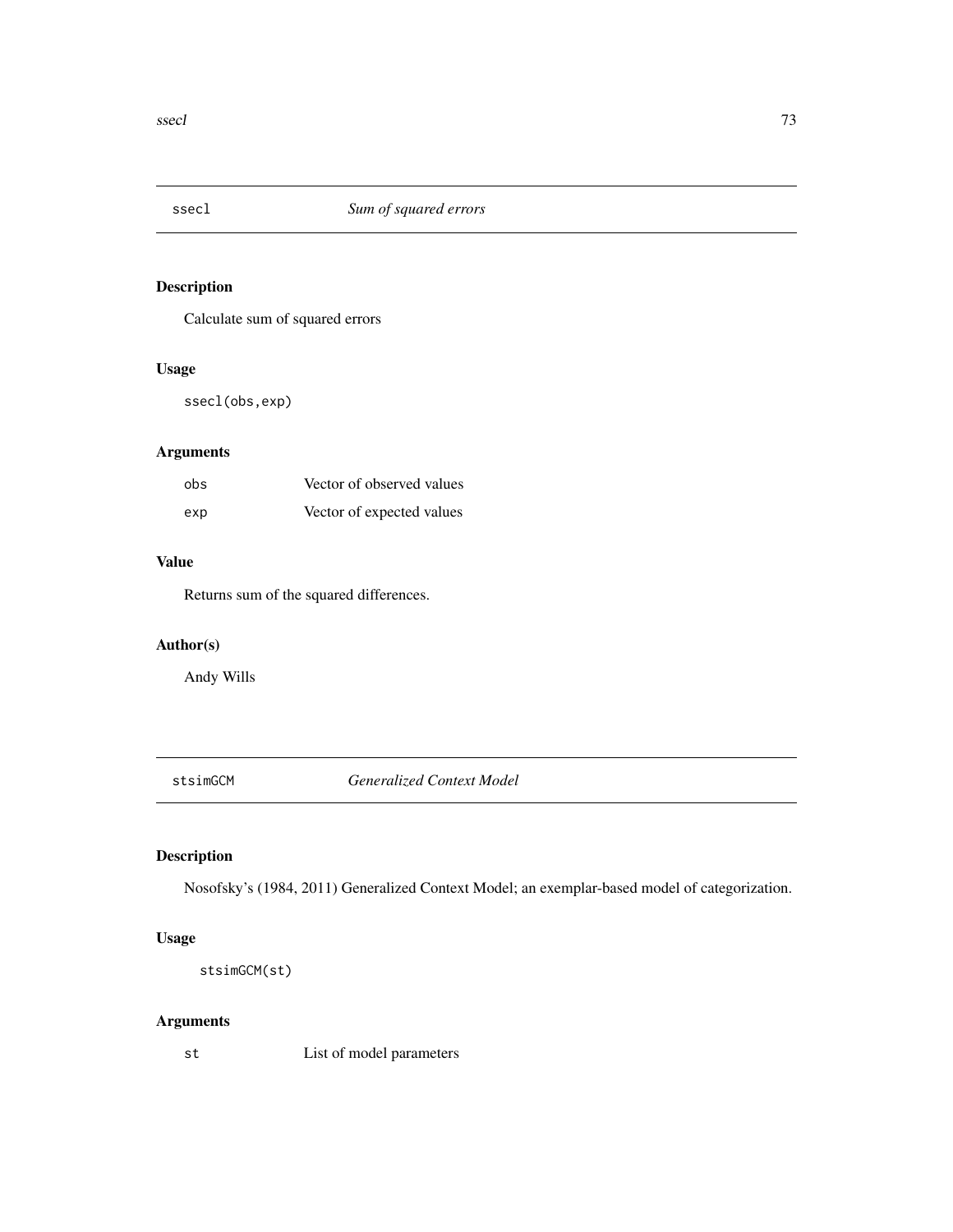#### Details

Argument st must be a list containing the following required items: training\_items, tr, nCats, nFeat, sensitivity, weights, choice\_bias, p, r\_metric, mp, and gamma

nCats - integer indicating the number of categories

nFeat - integer indicating the number of stimulus dimensions

tr - the stimuli presented to the model, for which the choice probabilities will be predicted. tr has to be a matrix or dataframe with one row for each stimulus. tr requires the following columns.

x1,x2,... - columns for each dimension carrying the corresponding values (have to be coded as numeric values) for each exemplar (trial) given in the row. Columns have to start with x1 ascending with dimensions ..., x2, x3, ... at adjacent columns.

tr may have any number of additional columns with any desired name and position, e.g. for readability. As long as the feature columns  $x_1, x_2, \ldots$  are given as defined (i.e. not scattered, across the range of matrix columns), the output is not affected by optional columns.

training\_items - all unique exemplars assumed to be stored in memory; has to be a matrix or dataframe with one row for each exemplar. The rownames have to start with 1 in ascending order. training\_items requires the following columns:

x1,x2,... - columns for each feature dimension carrying the corresponding values (have to be coded as numeric values) for each exemplar (row). Columns have to start with x1 ascending with dimensions ...,x2,x3,... at adjacent columns.

cat1,cat2,... - columns that indicate the category assignment of each exemplar (row). For example, if the exemplar in row 2 belongs to category 1 the corresponding cell of cat1 has to be set to 1, else 0. Columns have to start with cat1 ascending with categories ..., cat2, cat3, ... at adjacent columns.

mem - (optional) one column that indicates whether an exemplar receives an extra memory weight,  $yes = 1$ , no = 0. For each exemplar (row) in the training items with mem set to 0 the corresponding memory strength parameter is set to 1. When mem for an exemplar is set to 1 the memory strength parameter is set as defined in mp, see below.

training\_items may have any number of additional columns with any desired name and position, e.g. for readability. As long as the feature columns  $x1, x2, \ldots$  and cat1, cat2,... are given as defined (i.e. not scattered, across the range of matrix columns), the output is not affected by optional columns.

NOTE: The current model can be implemented as a prototype model if the training\_items only carry one row for each category representing the values of the corresponding prototypes (e.g. see Minda & Smith, (2011).

mp - memory strength parameter (optional). Can take any numeric value between -Inf and +Inf. The default is 1, i.e. all exemplars have the same memory strength. There are two ways of specifying mp, i.e. either *globally* or *exemplar specific*:

When *globally* setting mp to a single integer, e.g. to 5, then all exemplars in training items with mem = 1 will receive a memory strength 5 times higher than the memory strengths for the remaining exemplars.

For setting *exemplar specific* memory strengths mp has to be a vector of length n, where n is the overall number of of exemplars with mem  $= 1$  in the training items. The order of memory strengths defined in this vector exactly follows their row-wise ascending order of appearence in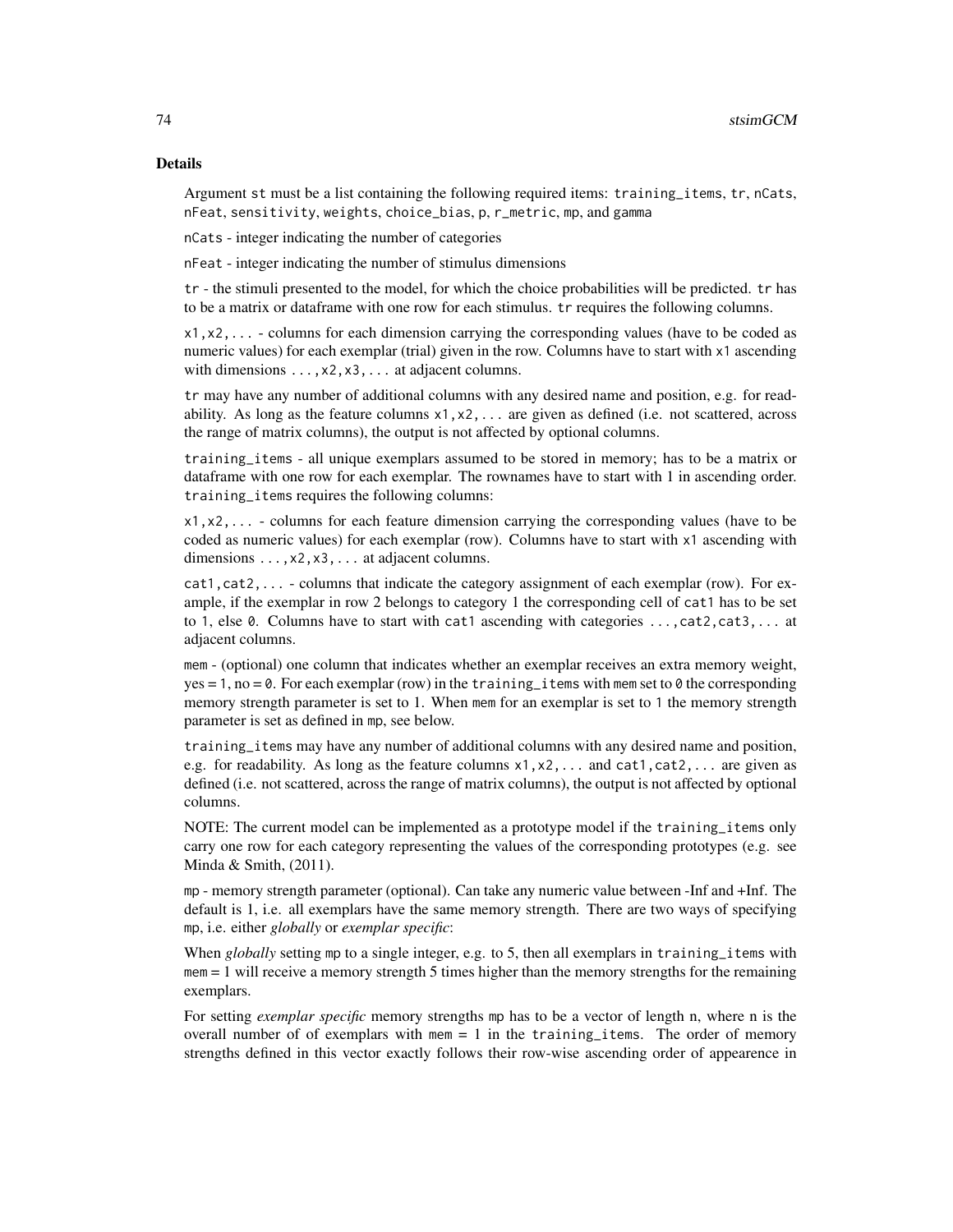#### stsimGCM 75

the training items. E.g. if there are two exemplars with mem  $= 1$  in the training items, the first one in row 2 and the second one in row 10, then setting mp to  $c(3,2)$  will result in assigning a memory strength of 3 to the first exemplar (in row 2) and a memory strength of 2 to the second exemplar (in row 10). The memory strengths for all other exemplars will be set to 1. See Note 1.

sensitivity - sensitivity parameter c; can take any value between  $\theta$  (all exemplars are equally similar) and +infinity (towards being insensitive to large differences). There are two ways of specifying sensitivity, i.e. either *globally* or *exemplar specific*: When *globally* setting sensitivity to a single value, e.g. sensitivity=3, then the same parameter is applied to all exemplars. On the other hand, *exemplar specific* sensitivity parameters can be used by defining sensitivity as a vector of length n, where n is the number of rows in training\_items. The sensitivity vector values then represent the sensitivity parameters for all exemplars in training\_items at the corresponding row positions. E.g. if there are 3 exemplars (rows) in training\_items, then setting sensitivity to  $c(1,1,3)$  assigns sensitivity = 1 to the first two exemplars, and sensitivity = 3 for the third exemplar. See Note 2.

weights - dimensional attention weights. Order corresponds to the definitions of  $x1, x2, \ldots$  in tr and training\_items. Has to be a vector with length n-1 , where n equals to nFeat dimension weights, e.g. of length 2 when there are three features, leaving out the *last* dimension. A constraint in the GCM is that all attentional weights sum to 1. Thus, the sum of n-1 weights should be equal to or smaller than 1, too. The last n-th weight then is computed within the model with: 1 - (sum of  $n-1$  feature weights). When setting the weights to  $1/n$  Feat = equal weights. See Note 3.

choice\_bias - Category choice biases. Has to be a vector with length n-1, where n equals to nCats category biases, leaving out the last category bias, under the constraint that all biases sum to 1. Order corresponds to the definitions of cat1, cat2 in the training\_items. The sum of n-1 choice biases has to be equal to or smaller than 1. Setting the weights to  $1/nCats =$  no choice bias. The bias for the last category then is computed in the model with: 1 - (sum of nCats-1 choice biases). See Note 3.

gamma - decision constant/ response scaling. Can take any value between 0 (towards more probabilistic) and +infinity (towards deterministic choices). Nosofsky (2011) suggests setting gamma higher than 1 when individual participants' data are considered. See Note 2.

r\_metric - distance metric. Set to 1 (city-block) or 2 (Euclidean). See Nosofsky (2011), and Note 4, for more details.

p - similarity gradient. Set to 1 (exponential) or 2 (Gaussian). See Nosofsky (2011), for more details.

#### Value

A matrix of probabilities for category responses (columns) for each stimulus (rows) presented to the model (e.g. test trials). Stimuli and categories are in the same order as presented to the model in st, see below.

### Note

1. Please note that setting  $mp = 1$  or e.g.  $mp = 5$  globally, will yield identical response probabilities. Crucially, memory strength is indifferent from the category choice bias parameter, if (and only if) mp's vary between categories, without varying within categories. Thus, the memory strength parameter can therefore be interpreted in terms of an exemplar choice bias (potentially related to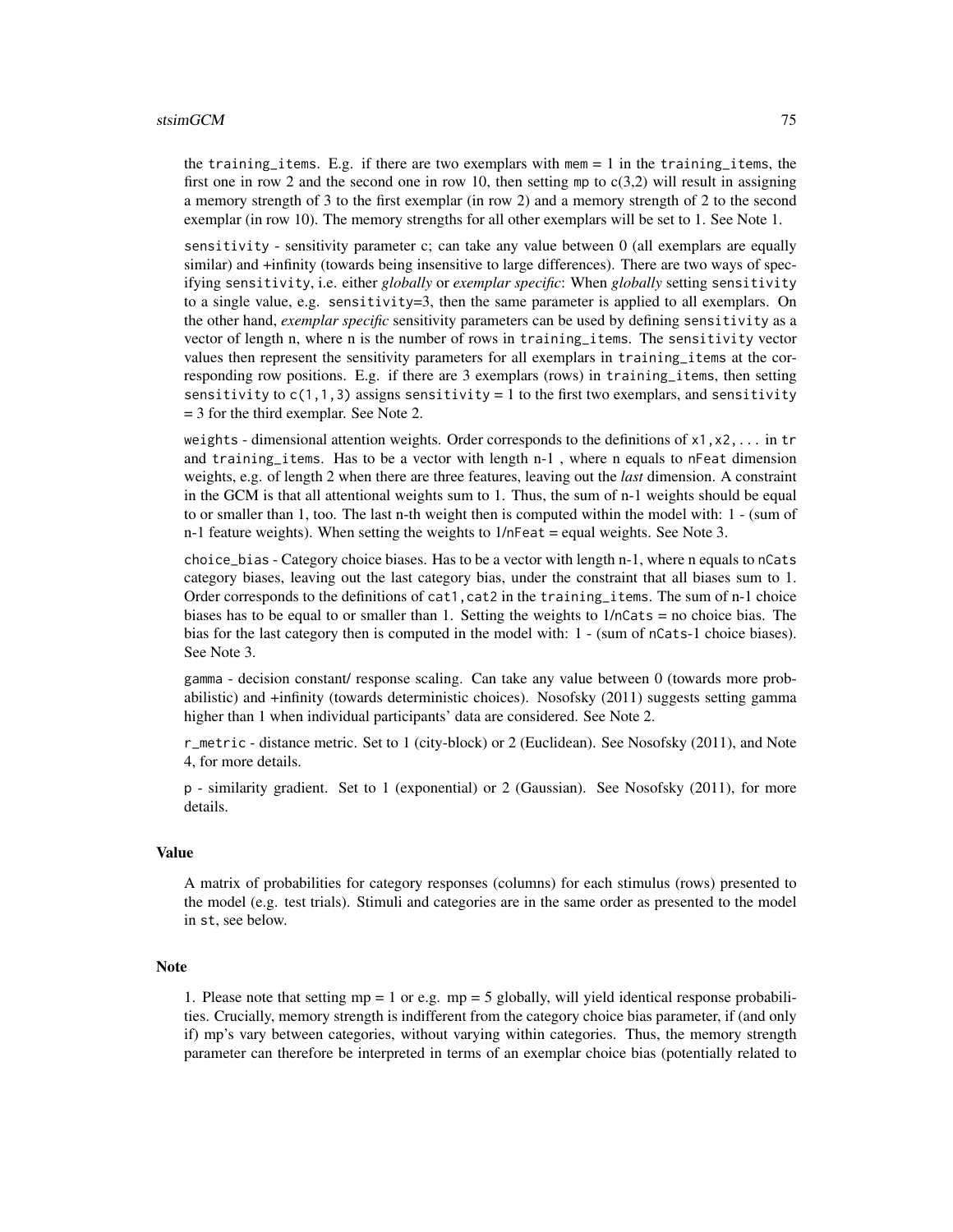categorization accuracy). In addition, if exemplar specific mp's are assigned during parameter fitting, one might want to calculate the natural log of the corresponding estimates, enabling direct comparisons between mp's indicating different directions, e.g.  $-log(.5) = log(2)$ , for loss and gain, respectively, which are equal regarding their extent into different directions.

2. Theoretically, increasing global sensitivity indicates that categorization mainly relies on the most similar exemplars, usually making choices less probabilistic. Thus sensitivity c is likely to be correlated with gamma. See Navarro (2007) for a detailed discussion. However, it is possible to assume exemplar specific sensitivities, or specificity. Then, exemplars with lower sensitivity parameters will have a stronger impact on stimulus similarity and thus categorization behavior for stimuli. See Rodrigues & Murre (2007) for a related study.

3. Setting only the n-1 instead of all n feature weights (or bias parameters) eases model fitting procedures, in which the last weight always is a linear combination of the n-1 weights.

4. See Tversky & Gati (1982) for further info on r. In brief summary,  $r=2$  (usually termed Euclidean), then a large difference on only one feature outweighs small differences on all features. In contrast, if r=1 (usually termed City-Block or Manhattan distance) both aspects contribute to an equal extent to the distance. Thus,  $r = 2$  comes with the assumption that small differences in all features may be less recognized, than a large noticable differences on one feature, which may be depend on confusability of the stimuli or on the nature of the given task domain (perceptual or abstract).

#### Author(s)

Rene Schlegelmilch, Andy Wills

#### References

Minda, J. P., & Smith, J. D. (2011). Prototype models of categorization: Basic formulation, predictions, and limitations. Formal approaches in categorization, 40-64.

Navarro, D. J. (2007). On the interaction between exemplar-based concepts and a response scaling process. Journal of Mathematical Psychology, 51(2), 85-98.

Nosofsky, R. M. (1984). Choice, similarity, and the context theory of classification. *Journal of Experimental Psychology: Learning, memory, and cognition, 10*(1), 104.

Nosofsky, R. M. (2011). The generalized context model: An exemplar model of classification. In Pothos, E.M. & Wills, A.J. *Formal approaches in categorization*. Cambridge University Press.

Rodrigues, P. M., & Murre, J. M. (2007). Rules-plus-exception tasks: A problem for exemplar models?. *Psychonomic Bulletin & Review, 14*(4), 640-646.

Tversky, A., & Gati, I. (1982). Similarity, separability, and the triangle inequality. *Psychological review, 89*(2), 123.

#### Examples

## Three Categories with 2 Training Items each, and repeatedly presented

## transfer/test items (from nosof94train()). Each item has three

## features with two (binary) values: memory strength (st\$mp and

## 'mem' column in st\$training\_items are optional) is

## equal for all exemplars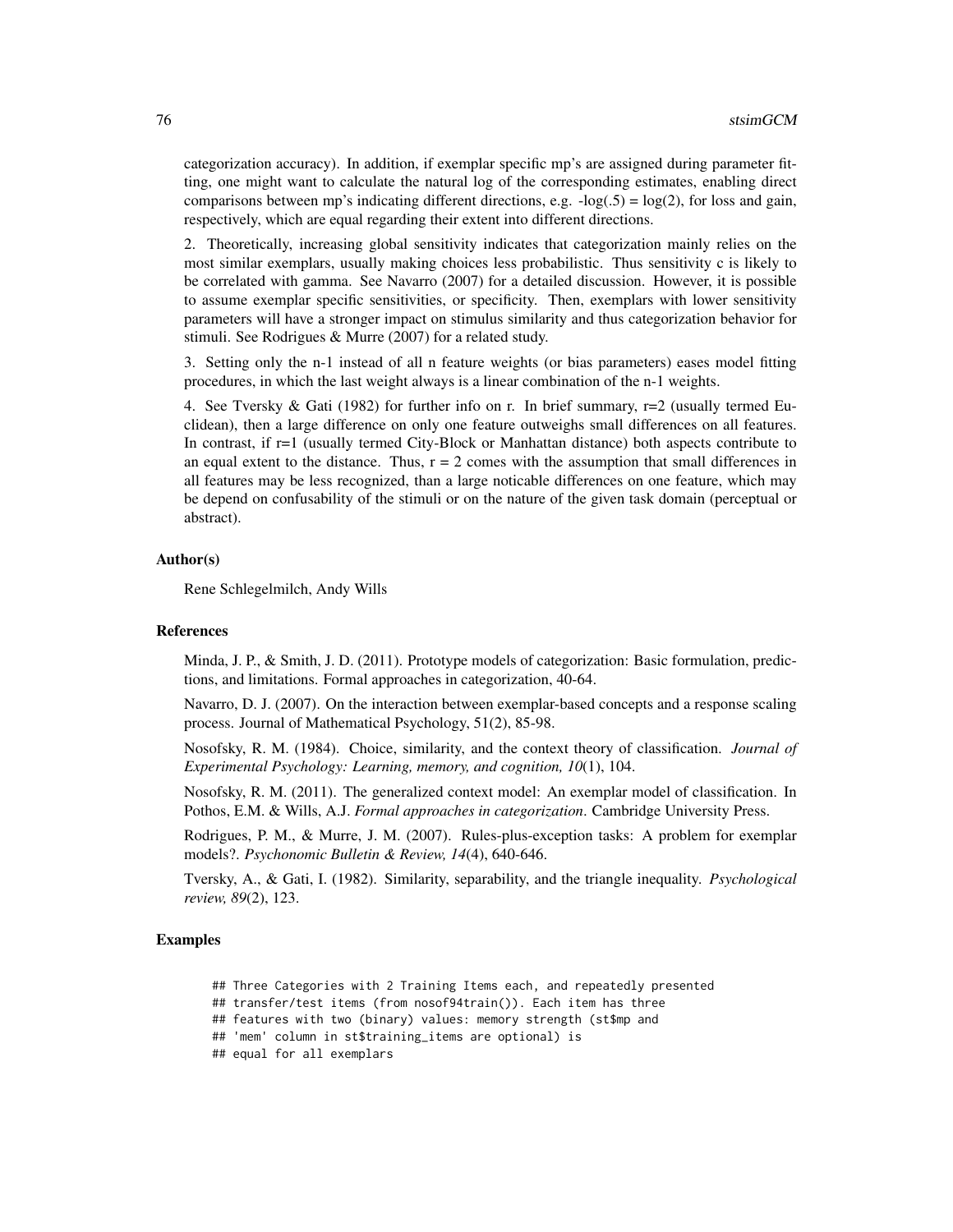#### stsimGCM 77

```
st<-list(
    sensitivity = 3,
    weights = c(.2,.3),
    choice_bias = c(1/3),
    gamma = 1,
   mp = 1,
    r_metric = 1,
    p = 1,
    nCats = 2,
    nFeat=3
)
## training item definitions
st$training_items <- as.data.frame(
    t(matrix(cbind(c(1,0,1,1,1,0,0),c(1,1,0,2,1,0,0),
                    c(0,1,0,5,0,1,0),c(0,0,1,1,0,1,0)),
             ncol=4, nrow=7,
             dimnames=list(c("stim","x1", "x2", "x3",
                              "cat1", "cat2", "mem"),
                            c(1:4)))))
st$tr <- nosof94train()
## get the resulting predictions for the test items
## columns of the output correspond to category numbers as defined
## above rows correspond to the column indices of the test_items
stsimGCM(st)
## columns of the output correspond to category numbers as defined
## above rows correspond to the column indices of the test_items
## Example 2
## Same (settings) as above, except: memory strength is 5 times higher
## for for some exemplars
st$mp<-5
## which exemplars?
## training item definitions
st$training_items <- as.data.frame(
    t(matrix(cbind(c(1,0,1,1,1,0,1),c(1,1,0,2,1,0,0),
                    c(\emptyset,1,\emptyset,5,\emptyset,1,\emptyset),c(\emptyset,\emptyset,1,1,\emptyset,1,1)),
             ncol=4, nrow=7,
             dimnames=list(c("stim","x1", "x2", "x3",
                               "cat1", "cat2", "mem"),
                            c(1:4))))## exemplars in row 1 and 4 will receive a memory strength of 5
## get predictions
stsimGCM(st)
```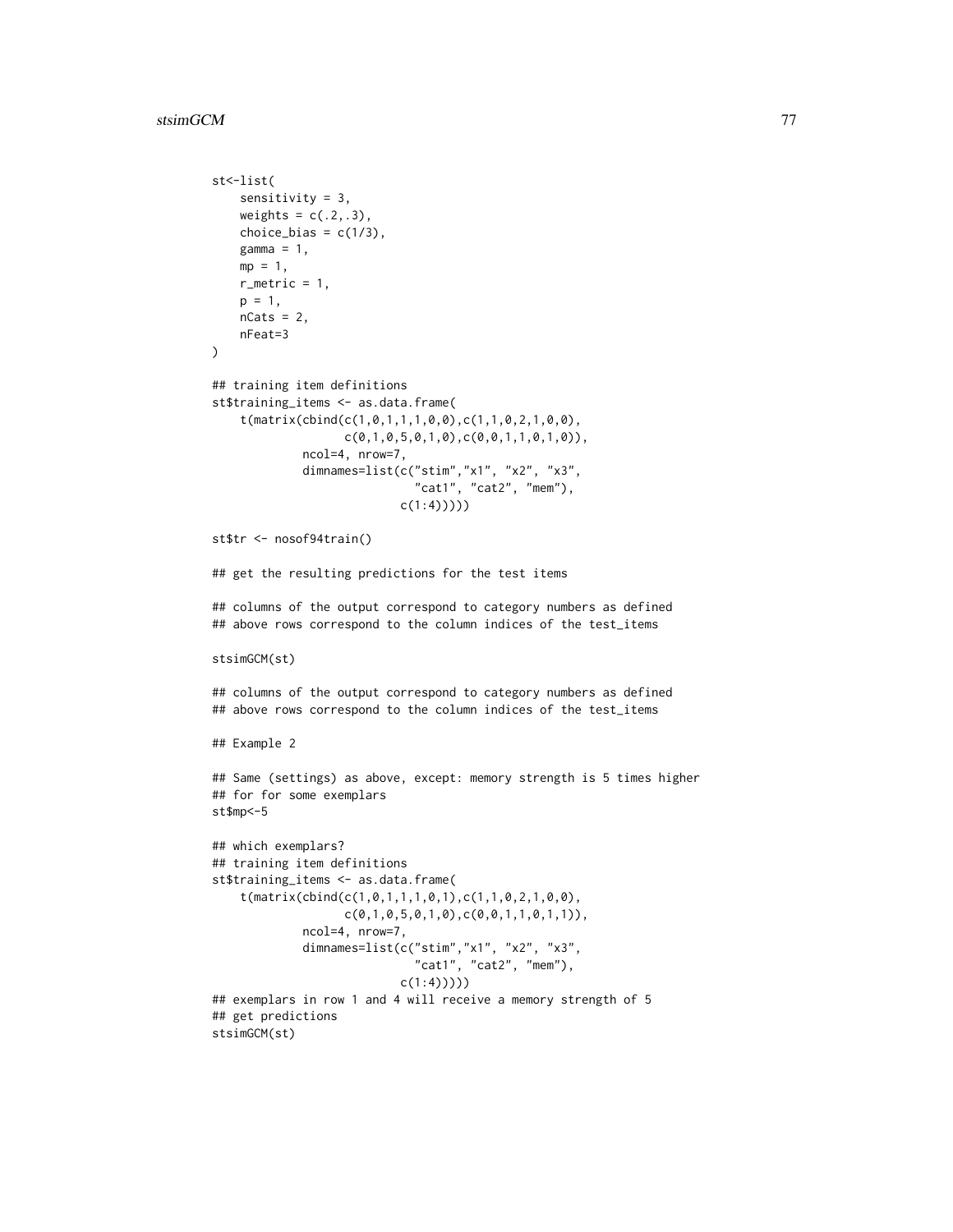#### **78** thegrid the state of the state of the state of the state of the state of the state of the state of the state of the state of the state of the state of the state of the state of the state of the state of the state of t

```
## Example 3
## Same (settings) as above, except: memory strength is item specific
## for the two exemplars i.e. memory strength boost is not the same
## for both exemplars (3 for the first in row 1, and 5 for the
## second exemplar in row 4)
st$mp <-c(3,5)## get predictions
```

```
stsimGCM(st)
```
thegrid *Ordinal adequacy results for all catlearn simulations*

#### Description

Records results of all ordinal adequacy tests registered in the catlearn package.

#### Usage

data(thegrid)

#### Format

A data frame with the following columns:

- id Unique identifier number for each entry into the grid. When making a new entry, use the next available integer.
- cirp The CIRP (Canonical Independently Replicated Phenomenon) against which a model was tested. This must correspond precisely to the name of a data set in the catlearn package.
- model A one-word description of the model being tested. Simulations in the same row of The Grid must have precisely the same one-word description. Note, this is not the name of the function used to run the simulation, nor the name of the model implementation function. It is a descriptive term, defined by the modeler.
- **result** Indicates the result of the simulation.  $1 =$  passes ordinal adequacy test,  $0 =$  fails ordinal adequacy test, OES = outside explanatory scope (in other words, this is not a result the model was designed to accommodate), 'pending' = the function listed in 'sim' is currently being written or tested.
- sim The name of the catlearn function used to run the simulation.
- oat The name of the catlearn function used to perform the Ordinal Adequacy Test.

#### Details

The Grid is a means of centrally recording the results of model simulations centrally, within the catlearn package. For further discussion, see Wills et al. (2016).

<span id="page-77-0"></span>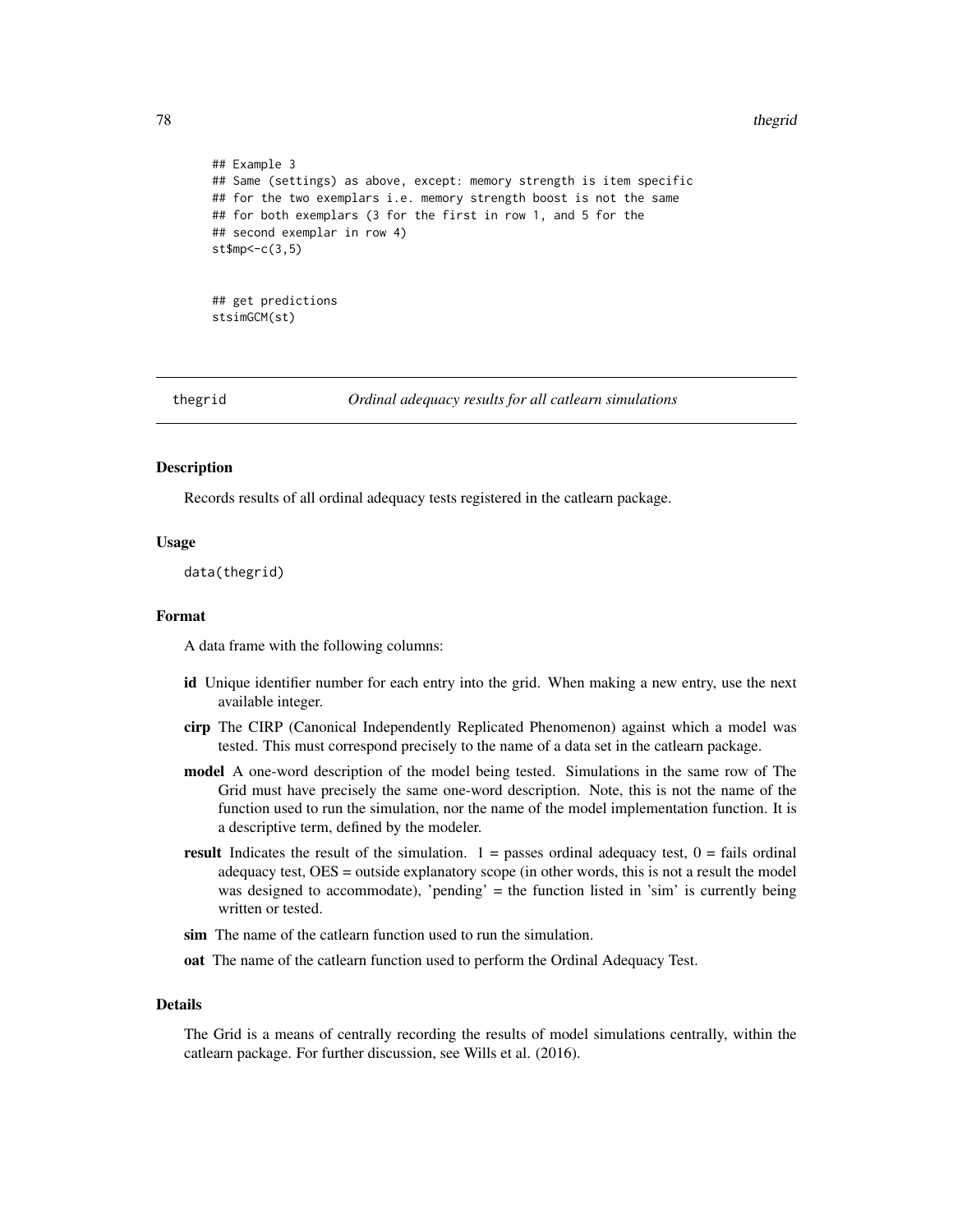#### thegrid 2008 and 2008 and 2008 and 2008 and 2008 and 2008 and 2008 and 2008 and 2008 and 2008 and 2008 and 200

# Author(s)

Andy J. Wills <andy@willslab.co.uk>

# Source

```
citation('catlearn')
```
# References

Wills, A.J., O'Connell, G., Edmunds, C.E.R. & Inkster, A.B. (2016). Progress in modeling through distributed collaboration: Concepts, tools, and category-learning examples. *The Psychology of Learning and Motivation*.